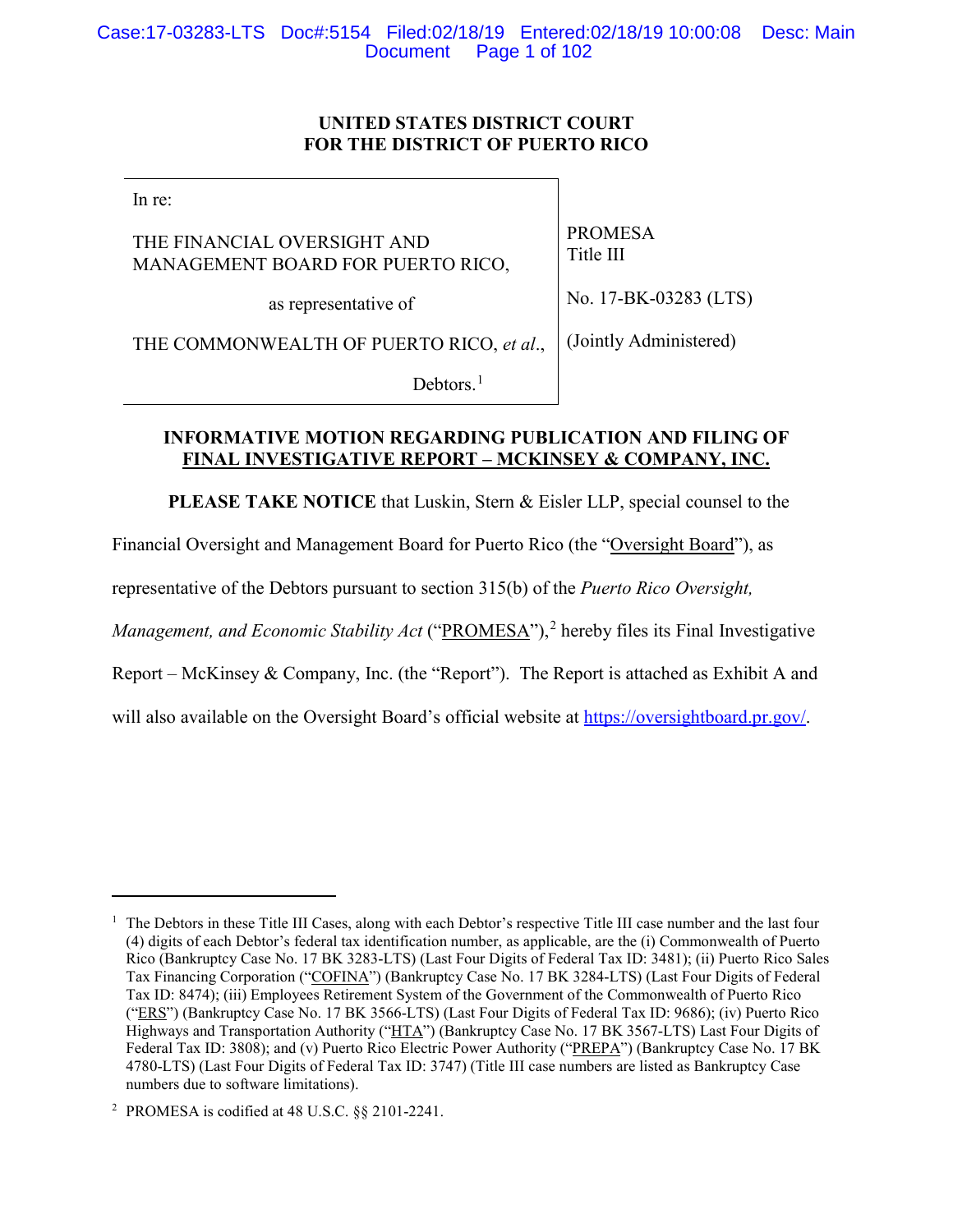#### Case:17-03283-LTS Doc#:5154 Filed:02/18/19 Entered:02/18/19 10:00:08 Desc: Main Page 2 of 102

Dated: New York, New York February 18, 2019

Respectfully submitted,

/s/ Michael Luskin Michael Luskin (admitted *pro hac vice*) Stephan E. Hornung (admitted *pro hac vice*) Lucia T. Chapman (admitted *pro hac vice*)

#### **LUSKIN, STERN & EISLER LLP**

Eleven Times Square New York, New York 10036 Telephone: (212) 597-8200 Facsimile: (212) 974-3205

*Special Counsel to the Financial Oversight and Management Board for Puerto Rico*

/s/ Hermann D. Bauer Hermann D. Bauer USDC No. 215205

### **O'NEILL & BORGES LLC**

250 Muñoz Rivera Ave., Suite 800 San Juan, Puerto Rico 00918-1813 New York, New York 10036 Telephone: (787) 764-8181 Facsimile: (787) 753-8944

*Co-Counsel for the Financial Oversight and Management Board for Puerto Rico*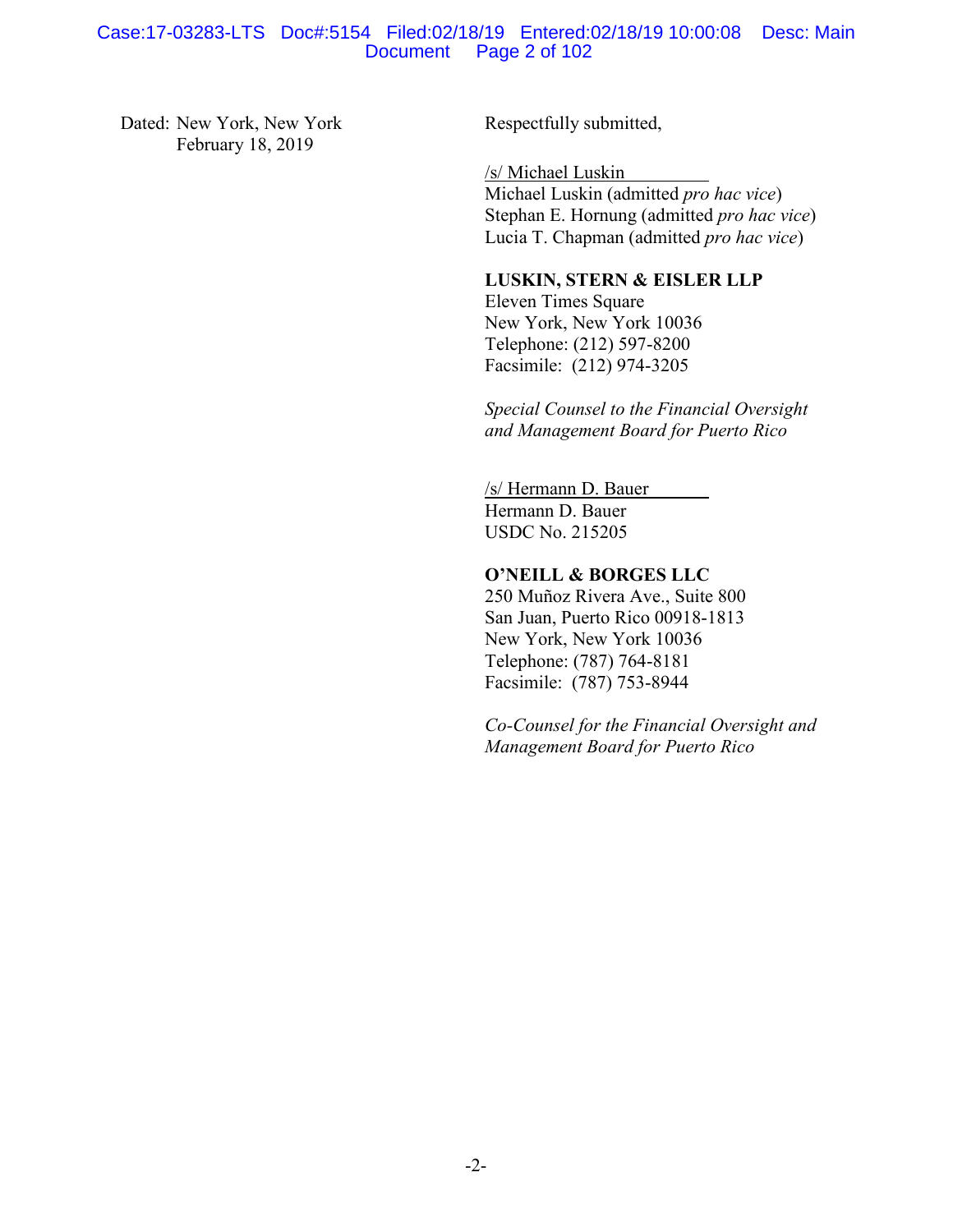Case:17-03283-LTS Doc#:5154 Filed:02/18/19 Entered:02/18/19 10:00:08 Desc: Main Document Page 3 of 102

# **EXHIBIT A**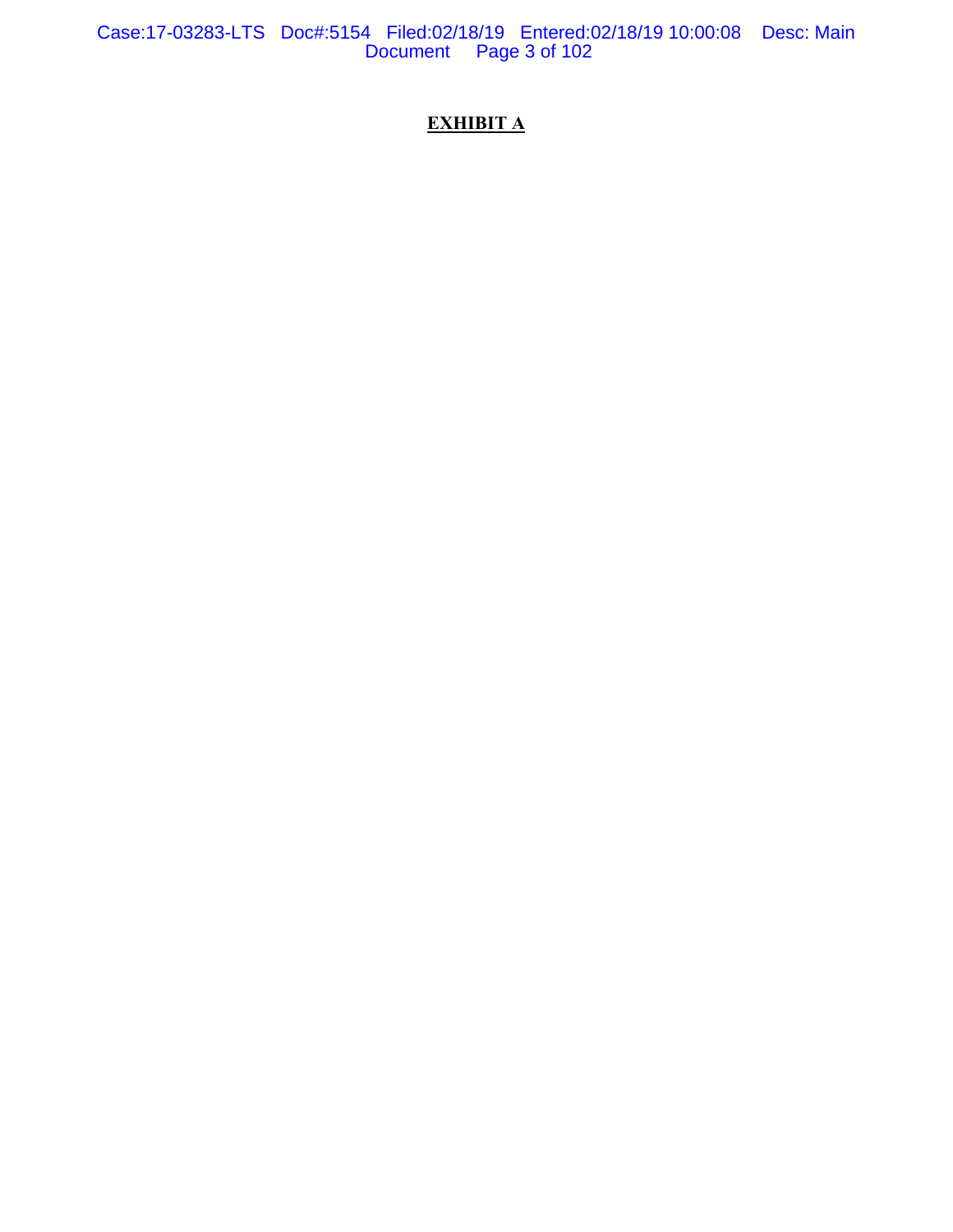**Final Investigative Report – McKinsey & Company, Inc.**

**Prepared for** 

# **The Financial Oversight & Management Board for Puerto Rico**

**By**

**Luskin, Stern & Eisler LLP**

**February 18, 2019**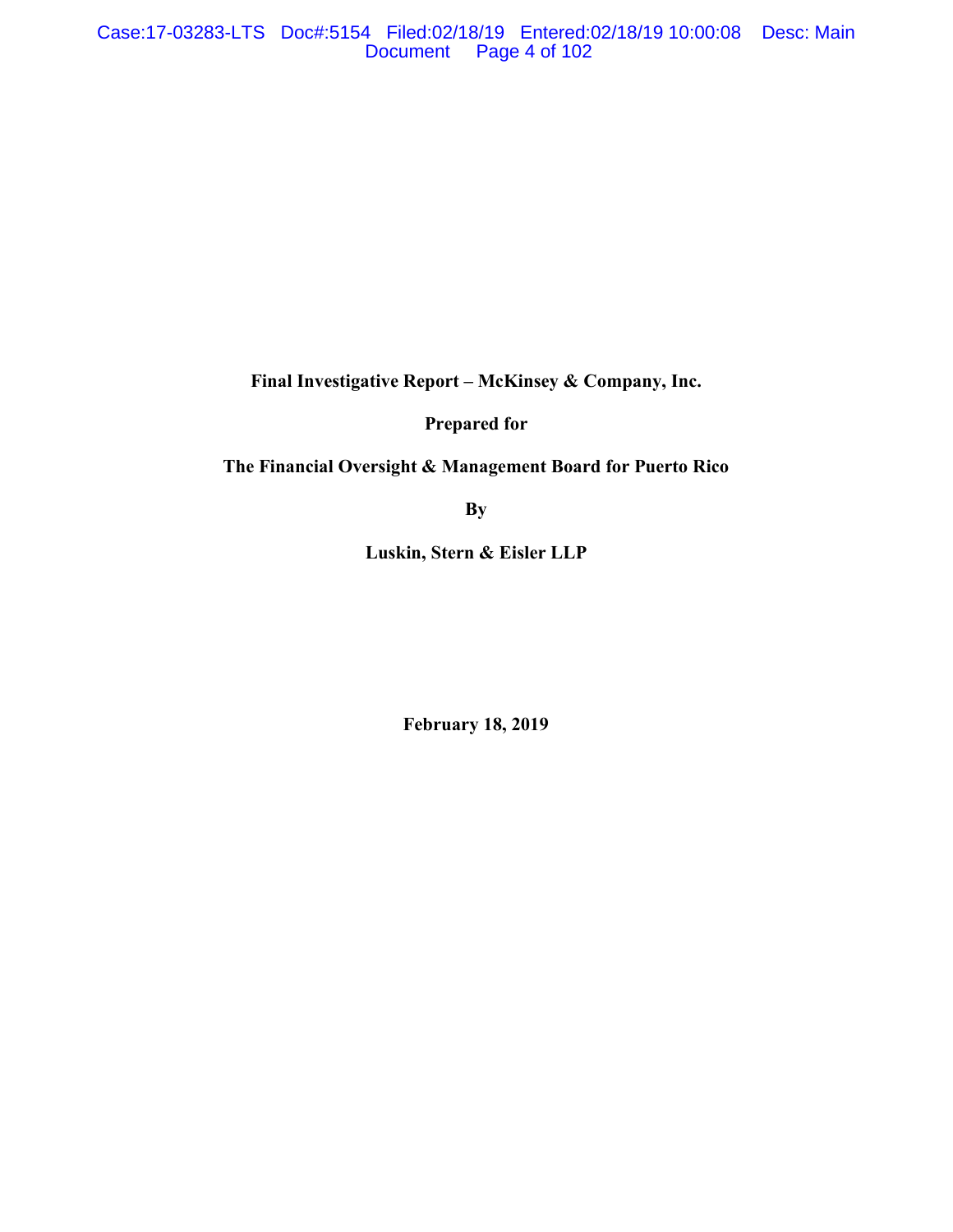# Case:17-03283-LTS Doc#:5154 Filed:02/18/19 Entered:02/18/19 10:00:08 Desc: Main<br>Document Page 5 of 102

# **Table of Contents**

| $I_{\cdot}$ |                                                                       |                                                                           |    |
|-------------|-----------------------------------------------------------------------|---------------------------------------------------------------------------|----|
| II.         |                                                                       |                                                                           |    |
|             | A.                                                                    |                                                                           |    |
|             | <b>B.</b>                                                             |                                                                           |    |
|             | C.                                                                    |                                                                           |    |
| III.        |                                                                       |                                                                           |    |
|             | A.                                                                    |                                                                           |    |
|             | <b>B.</b>                                                             |                                                                           |    |
|             |                                                                       |                                                                           |    |
|             |                                                                       |                                                                           |    |
|             |                                                                       |                                                                           |    |
| IV.         | The Oversight Board's Selection of a Strategic Consultant in 2016  17 |                                                                           |    |
|             | A.                                                                    |                                                                           |    |
|             | <b>B.</b>                                                             | Responses to the RFP and Selection of McKinsey as Strategic Consultant 21 |    |
|             | C.                                                                    |                                                                           |    |
| V.          |                                                                       |                                                                           |    |
|             | A.                                                                    |                                                                           |    |
|             | <b>B.</b>                                                             |                                                                           |    |
|             | $\mathcal{C}$ .                                                       |                                                                           |    |
|             | D.                                                                    |                                                                           |    |
|             | E.                                                                    |                                                                           |    |
|             | F.                                                                    |                                                                           |    |
| VI.         |                                                                       |                                                                           |    |
|             | А.                                                                    |                                                                           | 39 |
|             | Β.                                                                    |                                                                           |    |
| VII.        |                                                                       |                                                                           |    |
|             | A.                                                                    |                                                                           |    |
|             | <b>B.</b>                                                             |                                                                           |    |
|             | C.                                                                    |                                                                           |    |
| VIII.       |                                                                       |                                                                           |    |
| IX.         |                                                                       |                                                                           |    |
|             | A.                                                                    |                                                                           |    |
|             |                                                                       |                                                                           |    |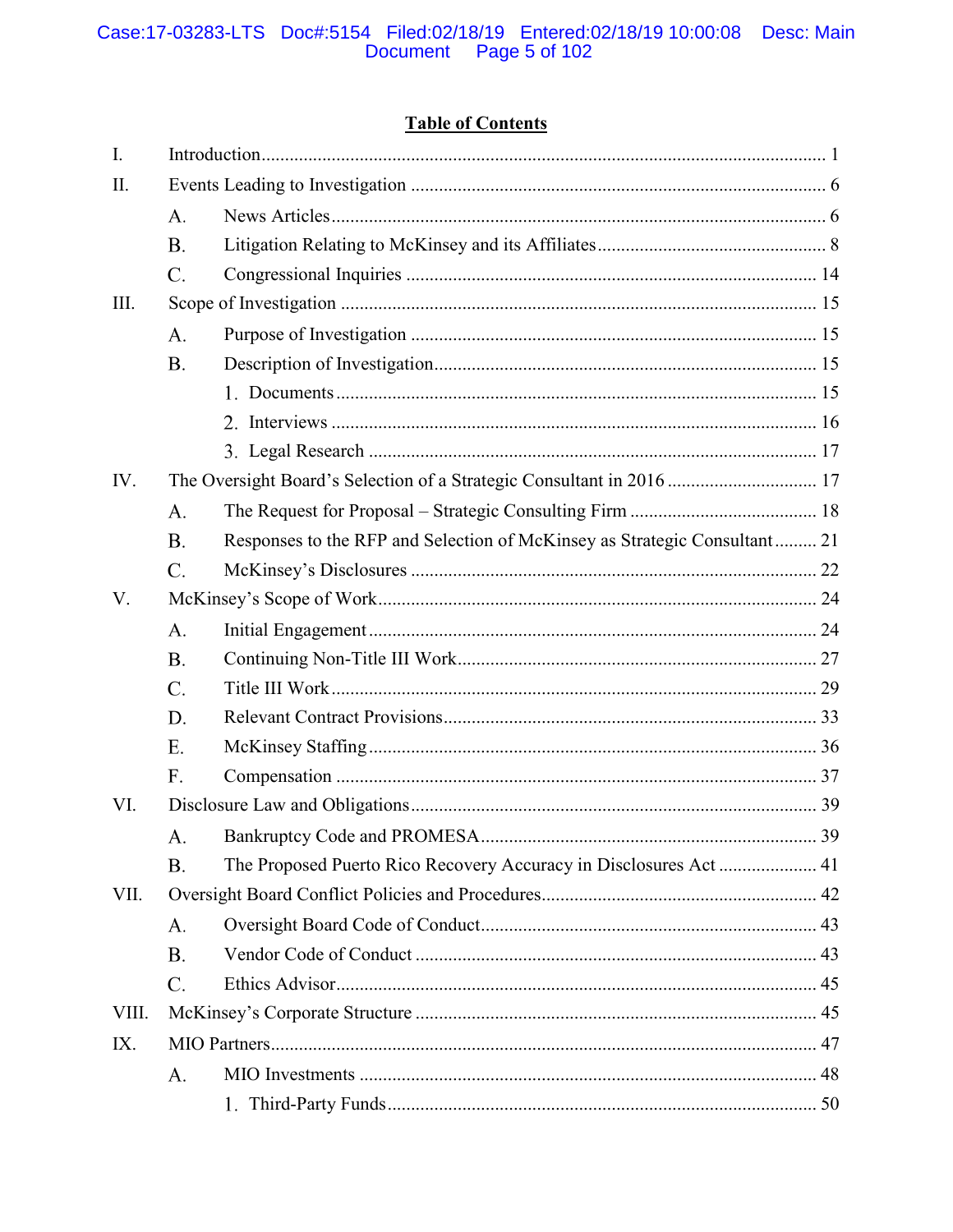### Case:17-03283-LTS Doc#:5154 Filed:02/18/19 Entered:02/18/19 10:00:08 Desc: Main Document Page 6 of 102

|       | <b>B.</b>       |                                                                           |  |
|-------|-----------------|---------------------------------------------------------------------------|--|
|       | $C$ .           |                                                                           |  |
|       | D.              |                                                                           |  |
|       |                 |                                                                           |  |
|       |                 |                                                                           |  |
|       |                 |                                                                           |  |
|       |                 |                                                                           |  |
|       |                 |                                                                           |  |
| X.    |                 |                                                                           |  |
|       | A.              |                                                                           |  |
|       | <b>B.</b>       | McKinsey Information Sharing Guidelines and Conflicts of Interest         |  |
|       | $\mathcal{C}$ . |                                                                           |  |
|       | D.              |                                                                           |  |
|       | E.              |                                                                           |  |
|       | F.              |                                                                           |  |
|       | G.              |                                                                           |  |
| XI.   |                 |                                                                           |  |
|       | A.              |                                                                           |  |
|       | <b>B.</b>       |                                                                           |  |
|       | C.              |                                                                           |  |
| XII.  |                 | McKinsey's Involvement in the COFINA Settlement and Plan of Adjustment 72 |  |
| XIII. |                 |                                                                           |  |
|       | A.              | McKinsey Made All Disclosures Required by Applicable Law and              |  |
|       |                 |                                                                           |  |
|       |                 | 2.                                                                        |  |
|       |                 | 3.                                                                        |  |
|       |                 |                                                                           |  |
|       | <b>B.</b>       | McKinsey's Procedures and Policies Mitigated any Conflicts Arising        |  |
|       | $\mathcal{C}$ . | Had the Oversight Board Known about MIO's Investments in Puerto           |  |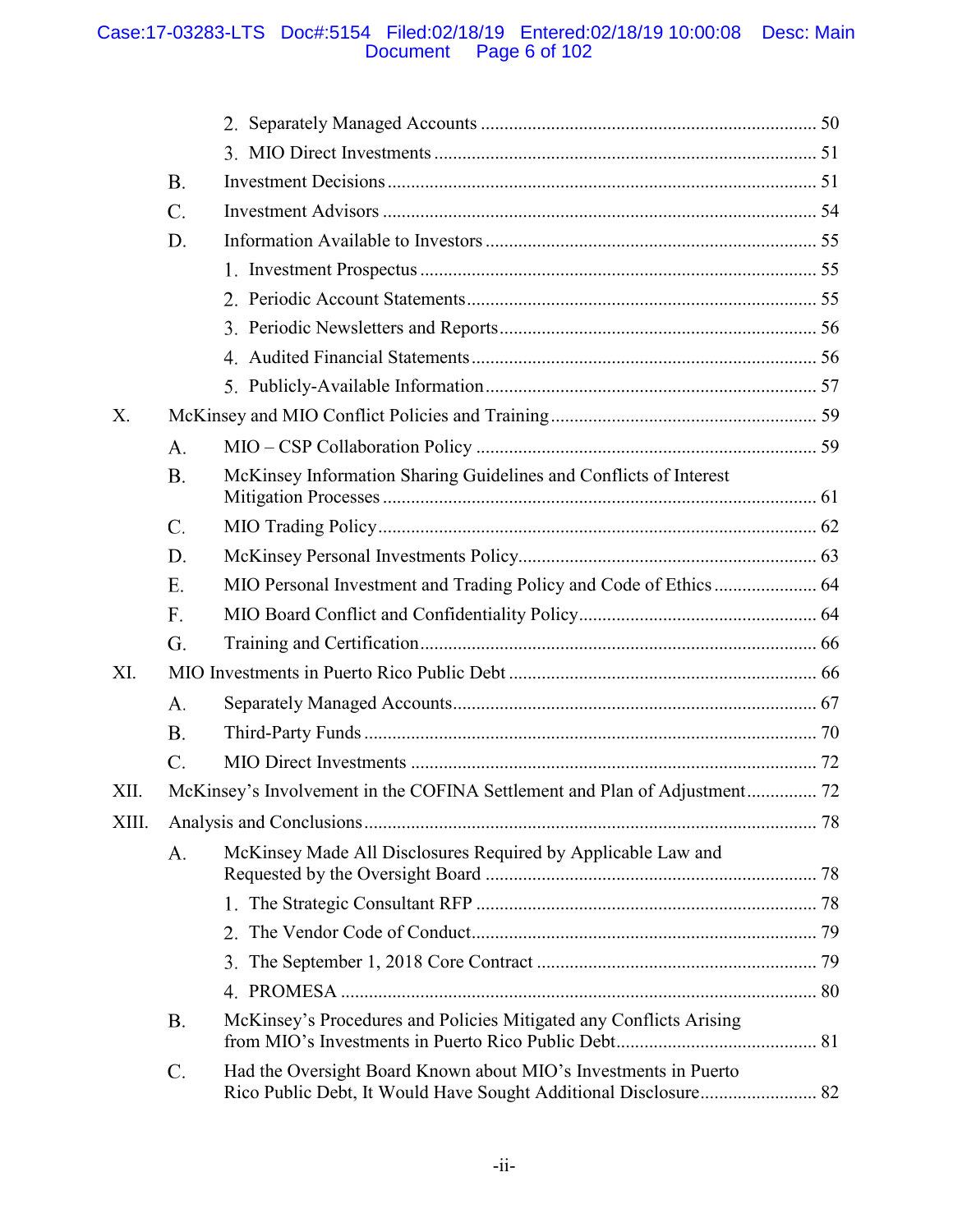### Case:17-03283-LTS Doc#:5154 Filed:02/18/19 Entered:02/18/19 10:00:08 Desc: Main Document Page 7 of 102

| XIV. |                 |                                                                                                                                                     |    |
|------|-----------------|-----------------------------------------------------------------------------------------------------------------------------------------------------|----|
|      | A.              | Recommendation No. 1 – Vendors Should Disclose Affiliate Relationships  85                                                                          |    |
|      | <b>B.</b>       | Recommendation No. 2 – The Interested Parties List Should Be Expanded 86                                                                            |    |
|      | $\mathcal{C}$ . | Recommendation No. 3 – Direct Relationships, and to What Extent,                                                                                    |    |
|      | D.              | Recommendation No. 4 – Indirect Relationships, and to What Extent,                                                                                  |    |
|      | Ε.              | Recommendation No. 5 – Vendors Should Disclose Relevant Data                                                                                        | 92 |
|      | F.              | Recommendation No. 6 – Vendors Should Describe the Policies, Practices,<br>and Procedures That They Have or Will Have to Guard Against Conflicts 93 |    |
|      | G.              | Recommendation No. 7 – Disclosures Must Be Updated                                                                                                  |    |
|      | Η.              | Recommendation No. 8 – Oversight Board Forms Should Be                                                                                              | 94 |
| XV.  |                 |                                                                                                                                                     | 95 |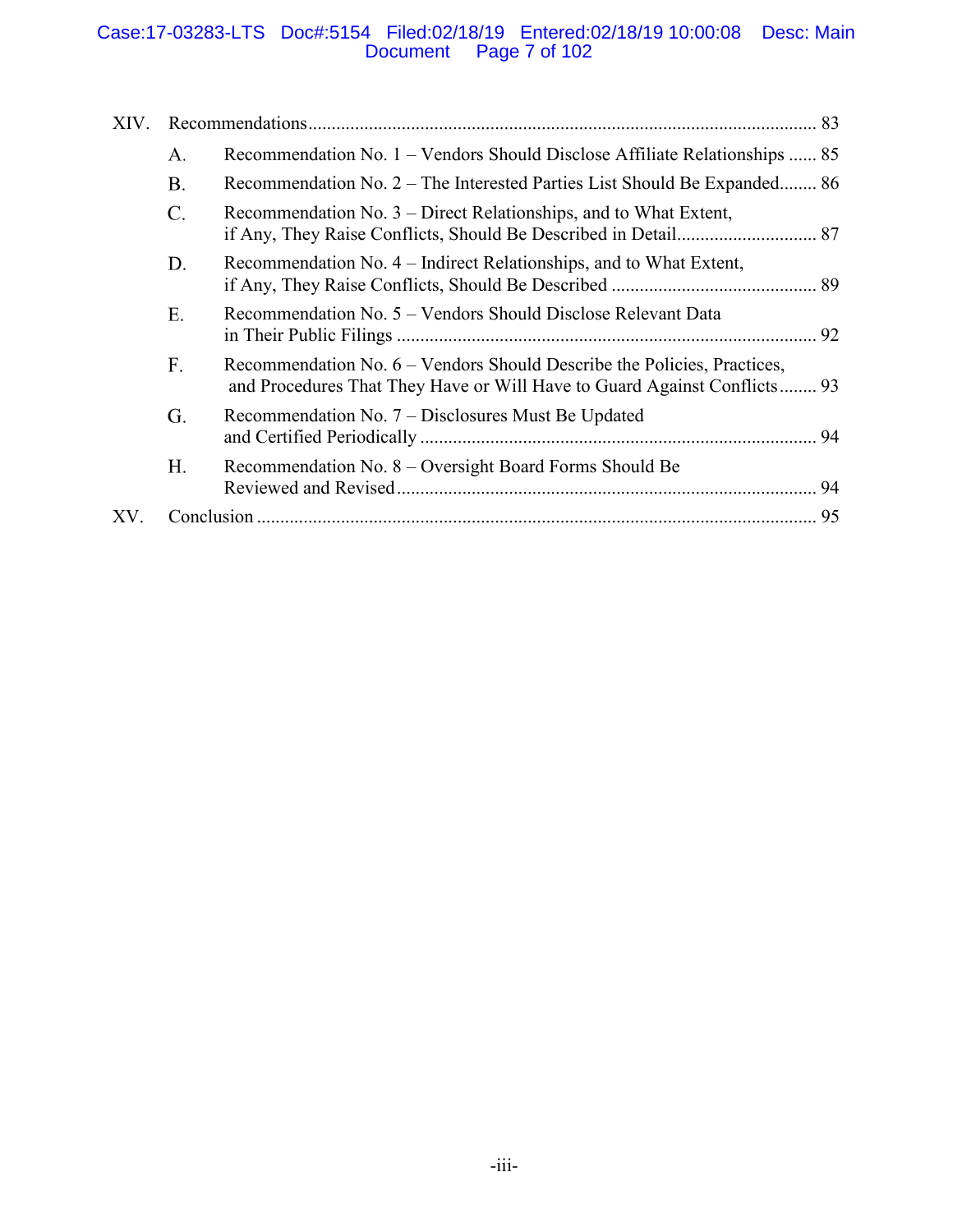#### Case:17-03283-LTS Doc#:5154 Filed:02/18/19 Entered:02/18/19 10:00:08 Desc: Main Page 8 of 102

### **I. Introduction**

The Financial Oversight and Management Board for Puerto Rico (the "Oversight Board") retained Luskin, Stern & Eisler LLP ("LS&E") to conduct an investigation into its relationship with its strategic consultant, McKinsey & Company, Inc. Washington D.C. ("McKinsey USG," and together with its other consulting affiliates, "McKinsey"), following reports in the press about investments by McKinsey's investment affiliate, MIO Partners, Inc. ("MIO"), in Puerto Rico public debt. McKinsey's disclosures about MIO and MIO's holdings have also been the focus of other press reports and of litigation in other cases unrelated to these PROMESA proceedings, and have been the subject of Congressional inquiries and of proposed changes to PROMESA governing disclosures required of retained professionals.

The Oversight Board's relationship with McKinsey raises issues that are important to how the Court overseeing the PROMESA proceedings, the parties to those proceedings, and the public perceive the PROMESA process. We, therefore, investigated the Oversight Board's retention of McKinsey, paying particular attention to what disclosures the Oversight Board required in its Strategic Consultant Request for Proposal; what applicable law required McKinsey to disclose; what the parties' agreements required McKinsey to disclose; what McKinsey did in fact disclose; and whether or not McKinsey has any conflicts of interest, and if it does, what McKinsey and the Oversight Board have done and will do to mitigate their impact. The Oversight Board also asked that we consider what recommendations we would make to improve the Oversight Board's policies and procedures so as to ensure that full disclosure by its vendors (including its retained professionals) is made and that the impact of any conflicts or perceived conflicts is minimized.

We have concluded that McKinsey USG made the disclosures required by the Oversight Board and by applicable law, and that McKinsey's policies, procedures, and practices ensured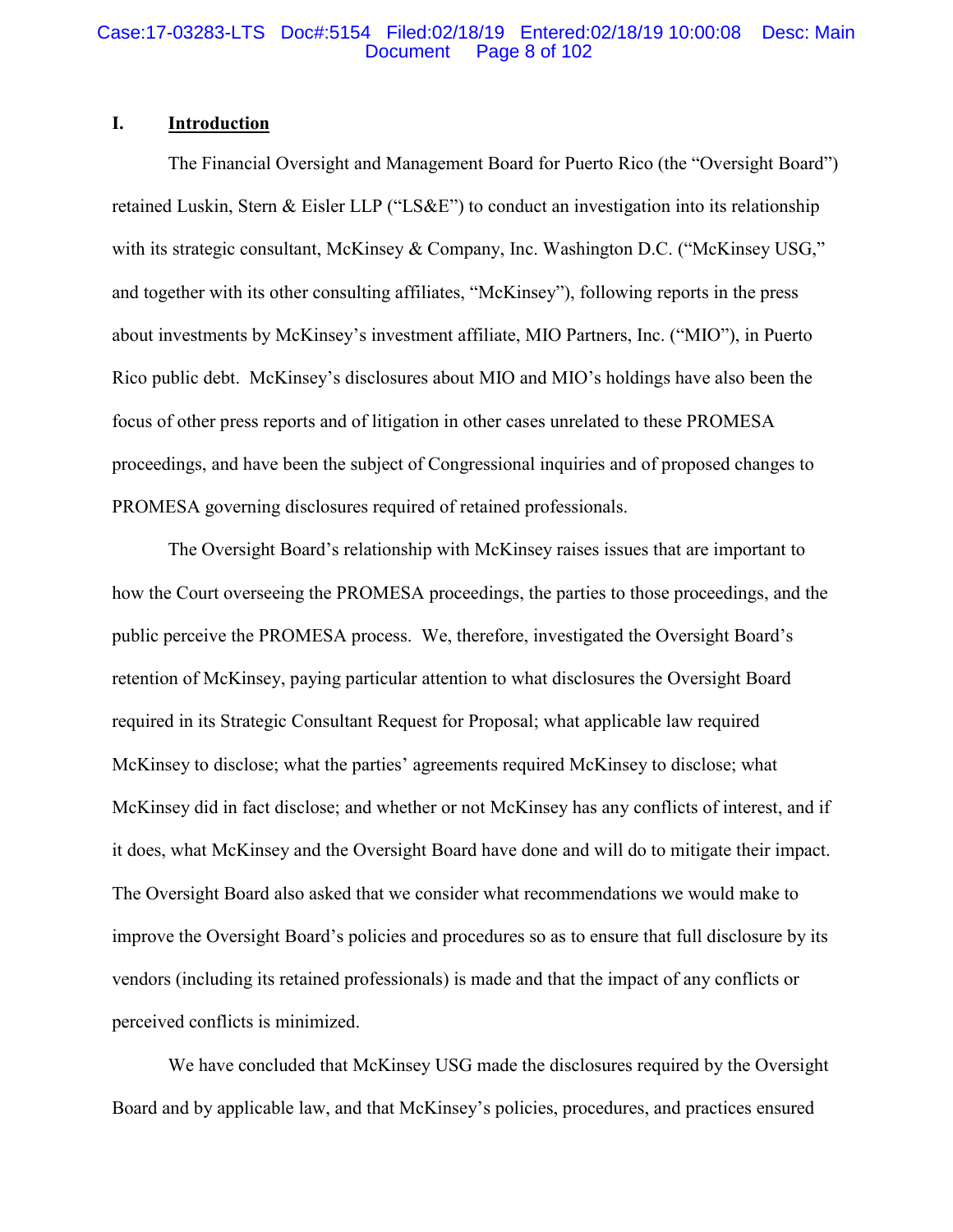#### Case:17-03283-LTS Doc#:5154 Filed:02/18/19 Entered:02/18/19 10:00:08 Desc: Main Page 9 of 102

and continue to ensure that McKinsey's consulting work and MIO's investment management work were and are separate and that there is no information sharing between them. We have also found, however, that MIO did hold a direct investment in Puerto Rico public debt that it controlled while McKinsey was engaged by the Oversight Board and that, as reported in the press, MIO has held or holds investments in Puerto Rico public debt through third-party funds and separately managed accounts over which MIO exercises no investment discretion. These investments could be perceived as a conflict.

MIO is an SEC-registered investment manager that manages pre-tax pension plans sponsored by McKinsey and after-tax investment vehicles in which McKinsey partners, former partners, and their immediate family members may invest. MIO does not trade for its own account, but rather for the benefit of current and former McKinsey employees who are invested through MIO. MIO generally employs a "fund of funds" strategy, with approximately 90% of its assets managed by third-party asset managers. The remaining 10% is directly invested by MIO.

MIO's direct investment (liquidated in January 2017 and April 2018) was in bonds issued by the Puerto Rico Sales Tax Financing Corporation ("COFINA"). However, we have seen no evidence suggesting that the McKinsey consultants working for the Oversight Board knew about this direct investment, let alone altered their behavior because of it, or that MIO had access to McKinsey's confidential consulting work for the Oversight Board, or altered its investment strategy because of it. And, in any event, McKinsey did not work on the Commonwealth-COFINA settlement or the COFINA plan of adjustment, both of which are built on an agreedupon allocation of sales and use tax proceeds between the Commonwealth and COFINA that was negotiated by the COFINA Agent and the Creditors Committee on behalf of the Commonwealth, not by McKinsey. In particular, neither the Oversight Board nor McKinsey played any role in

-2-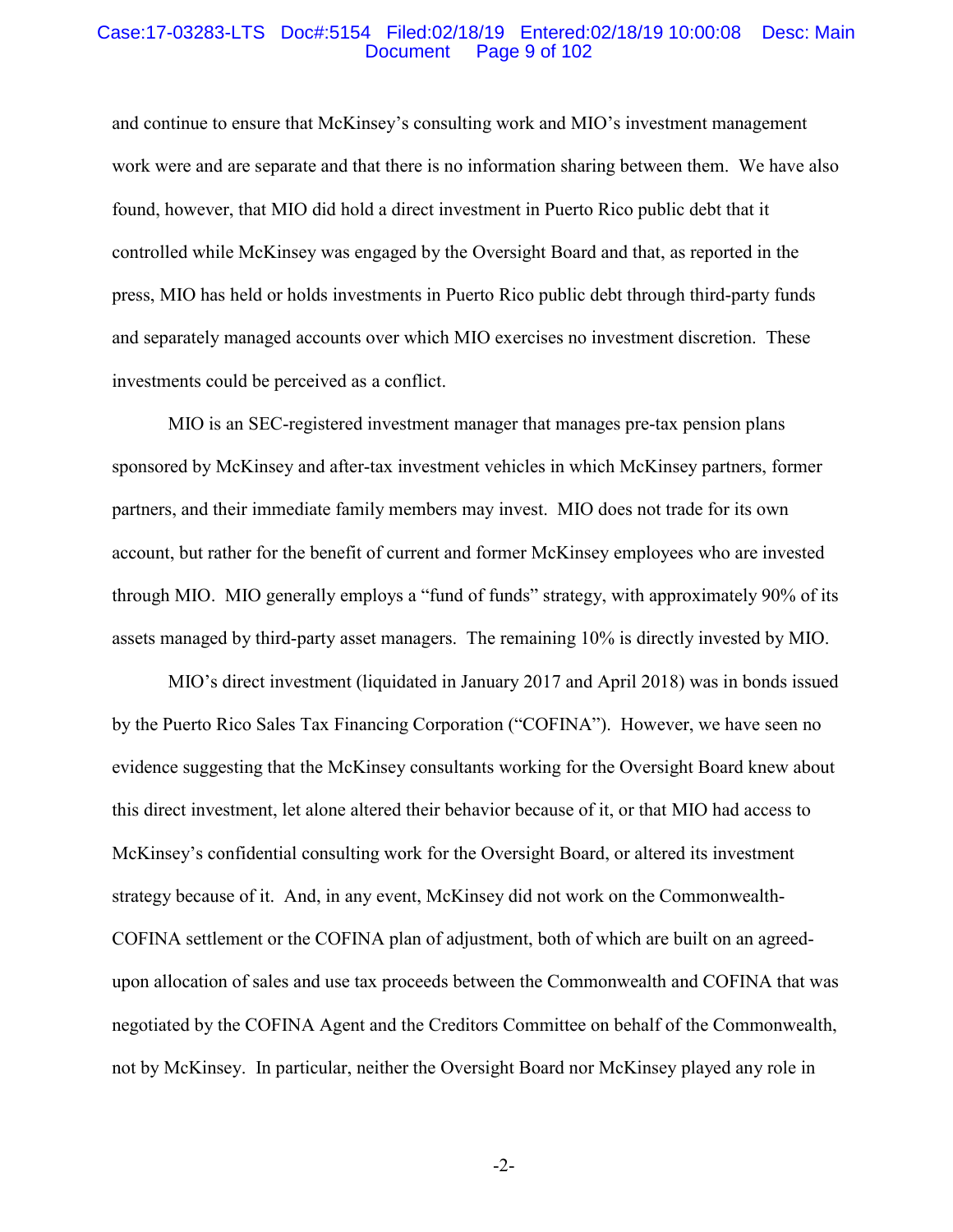#### Case:17-03283-LTS Doc#:5154 Filed:02/18/19 Entered:02/18/19 10:00:08 Desc: Main Page 10 of 102

negotiating the sales and use tax allocation that is at the center of the COFINA plan of adjustment. The Oversight Board was involved in negotiating the terms of the plan of adjustment and the terms of the new securities, but was assisted in this task by its financial advisor, Citigroup Global Markets Inc. ("Citi"), not by McKinsey.

Had PROMESA or the Oversight Board required disclosure of MIO's direct investment in COFINA bonds (it did not), the Oversight Board likely would have regarded the investment as a potential conflict and would have required divestiture of the bonds or an explanation as to why ownership of these bonds did not present a disabling conflict (for instance, because the investment was *de minimis* or because McKinsey was not providing consulting advice regarding the COFINA bonds). In fact, neither the Oversight Board nor McKinsey's consulting side learned of this direct investment in COFINA bonds until this investigation, and that is testimony to the effectiveness of the information barriers between MIO's investment business and McKinsey's consulting business. Those policies, procedures, and practices are intended to ensure that MIO's investment decisions are not based on McKinsey's consulting work and that McKinsey's consulting advice is not based on MIO's investments. McKinsey employees are not provided with information related to MIO's underlying investments and have no ability to influence MIO's investment decisions. However, we now know that MIO has in the past made direct investments in Puerto Rico public debt, and there is no policy preventing MIO from doing so in the future. Accordingly, we recommend that McKinsey update its disclosures to alert the Oversight Board whether its affiliate MIO has any such direct investments. We also recommend that going forward, all vendors be required to update their disclosures with respect to direct investments held by them or their investment affiliates.

-3-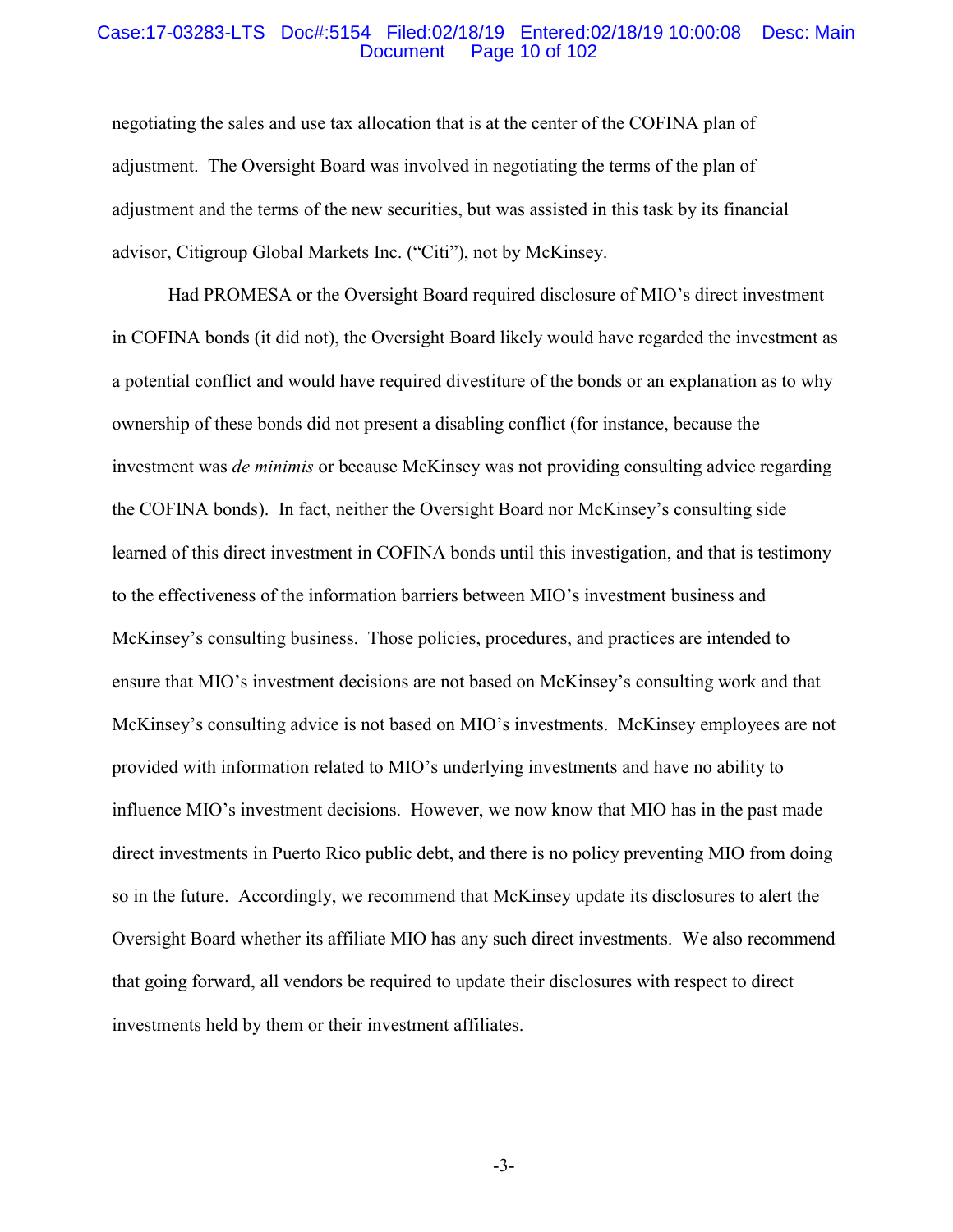#### Case:17-03283-LTS Doc#:5154 Filed:02/18/19 Entered:02/18/19 10:00:08 Desc: Main Page 11 of 102

The vast majority of MIO's investments are through third-party funds or separately managed accounts managed by third-party asset managers over which MIO exercises no investment discretion. Although MIO has known at all relevant times that these third-party fund managers have made investments in Puerto Rico public debt, MIO does not share that information with McKinsey consulting professionals, and again, we have seen no evidence that anyone working on McKinsey's Puerto Rico service team was aware of these investments until the press became involved. However, had the Oversight Board known of these investments in Puerto Rico public debt at the outset, it would have asked for additional information about how the bonds were held, what discretion MIO had over investment decisions involving the bonds, whether any information about the bonds was shared with McKinsey's consulting business or with MIO's investors, and what policies and procedures McKinsey and MIO had in place to ensure that information was not shared between McKinsey's consulting and MIO's investment businesses. The Oversight Board could then have assessed whether these investments constituted a disabling conflict, or whether their size, MIO's lack of investment discretion and control over them, the various information barriers, and limitations on McKinsey's scope of work reduced the risk of a conflict to an acceptable level.

McKinsey did not disclose MIO's non-discretionary investments to the Oversight Board as part of the RFP process – it was not required to – and neither the Oversight Board nor McKinsey's consulting side learned of the investments until the press began reporting on them. As the articles make clear, however, there is enough publicly-available information to enable a determined investigator to uncover, for example, that three of MIO's investment funds filed proofs of claim in the Title III proceedings or that MIO might have an indirect investment in Puerto Rico public debt through a third-party asset manager that has been active in the Title III

-4-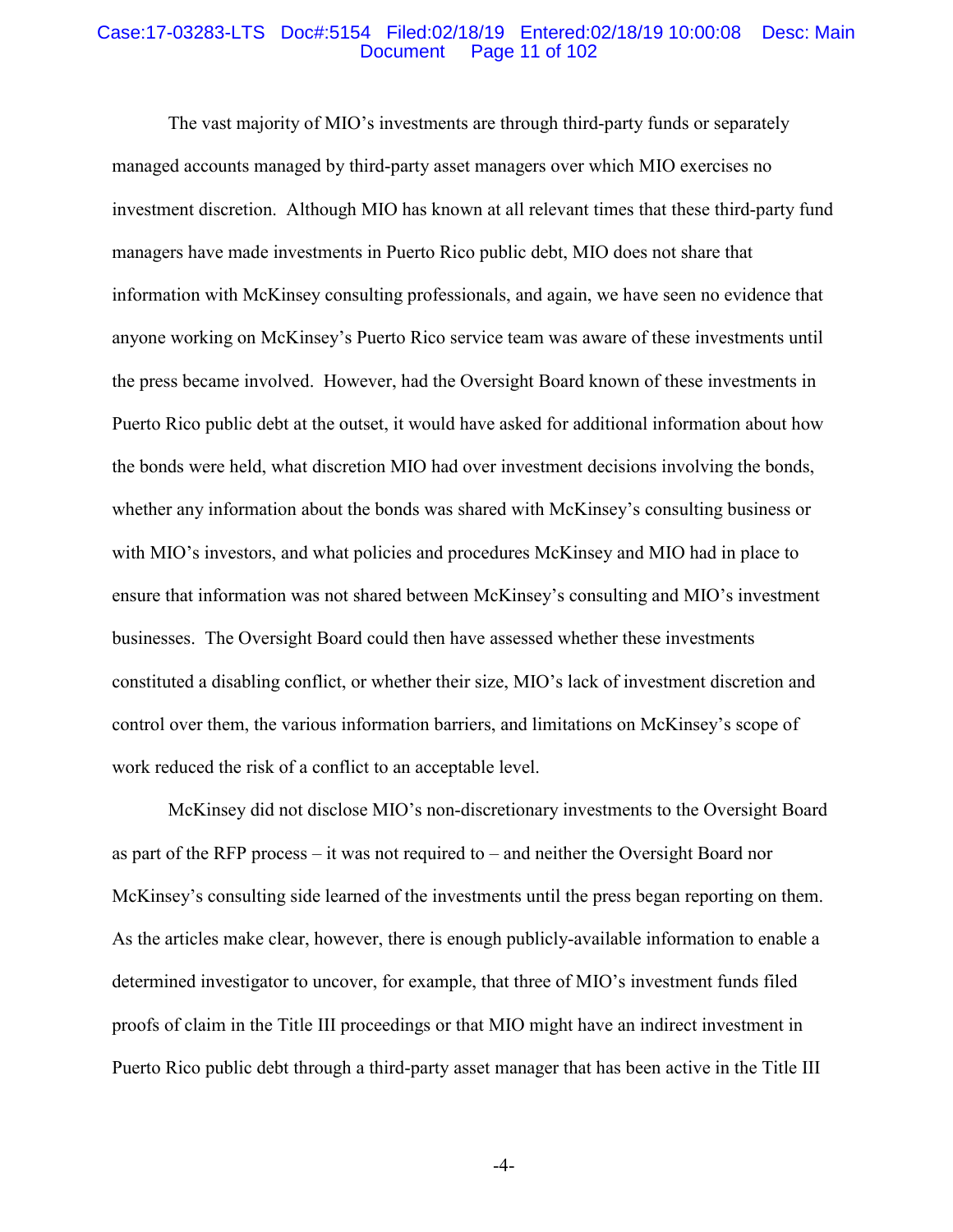#### Case:17-03283-LTS Doc#:5154 Filed:02/18/19 Entered:02/18/19 10:00:08 Desc: Main Page 12 of 102

proceedings. We assume that similar investments will be made in the future by the third-partymanagers through which MIO primarily invests, so again, as we do with respect to direct investments, we recommend that McKinsey now update its disclosures to alert the Oversight Board to any MIO investments in Puerto Rico public debt controlled by third-parties it is able to disclose or, if disclosure is not possible (because it does not know or is prevented by contract from disclosing), to describe with particularity the safeguards it has in place to ensure the investments do not present a conflict. Going forward, all vendors should be required to update their disclosures about such investments.

As the Recommendations at the end of this Report make clear, we do not believe that every connection with Puerto Rico a potential vendor might have presents a conflict, and we do believe that the Oversight Board must be practical in setting the parameters for its vendors' disclosures. The economy of the entire Commonwealth is implicated in the PROMESA proceedings, and it is hard to imagine there are any vendors who are in a position to serve the Oversight Board and who do not also have relationships with the bankers, advisors, investors, and other vendors who do business with or are invested in Puerto Rico.

Accordingly, we have attempted to strike a balance. We recommend that the Oversight Board take steps to ensure that vendors like McKinsey USG make full disclosure about their own businesses (*e.g.*, McKinsey's consulting business) and the businesses of their affiliates (*e.g.*, MIO's investment business). We recommend that vendors be responsible for checking their own public filings (*e.g.*, regulatory filings, proofs of claim, etc.) for relevant names and relationships. Vendors should then cross-check the relevant names (*e.g.*, clients, funds and fund managers, etc.) against an expanded list of interested parties. We recommend that the Oversight Board expand the list of interested parties to include investors, creditors, banks, insurers,

-5-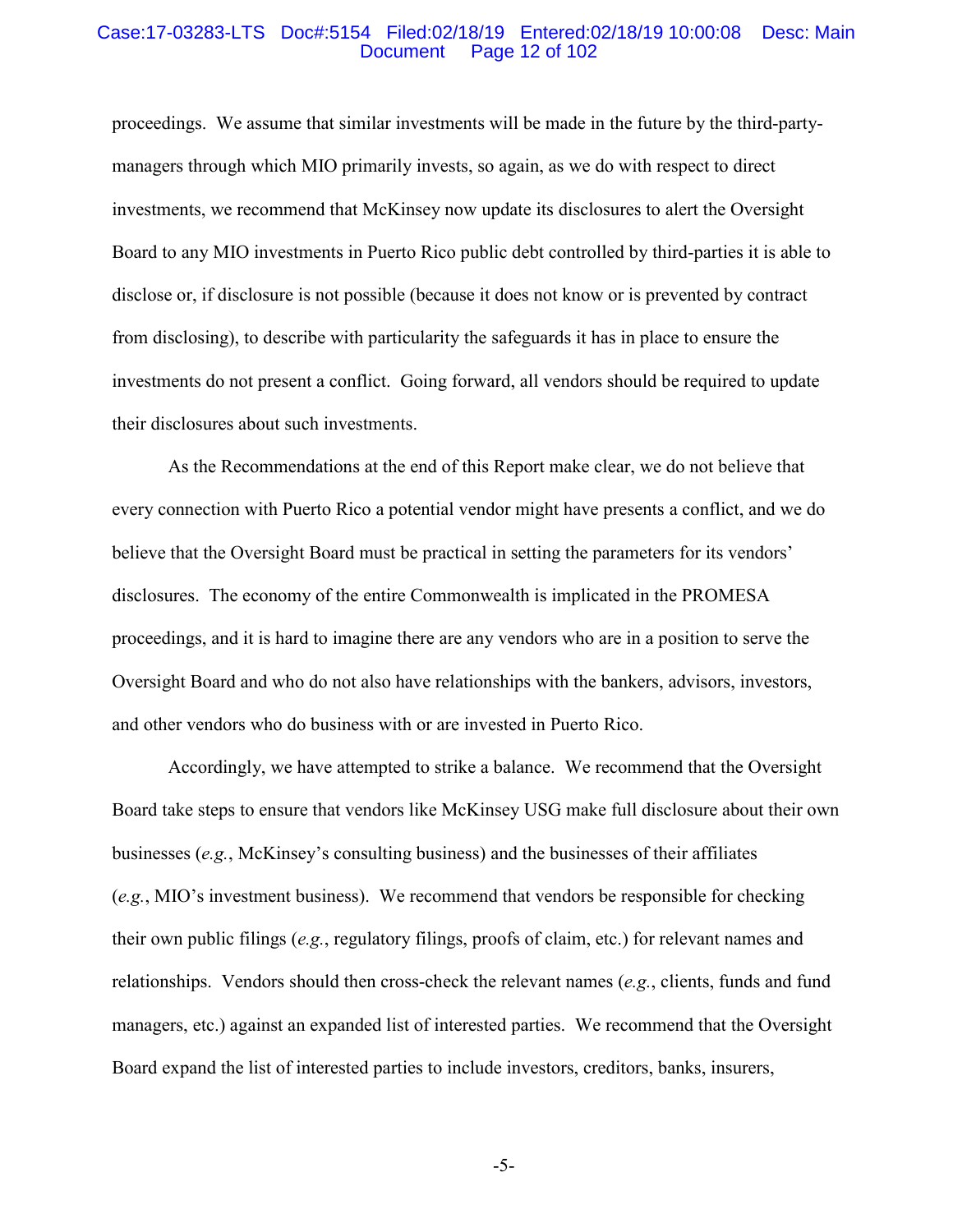#### Case:17-03283-LTS Doc#:5154 Filed:02/18/19 Entered:02/18/19 10:00:08 Desc: Main Page 13 of 102

litigation parties, and other parties with significant roles in the PROMESA proceedings. The list should be updated periodically, and vendors should be required to update their conflict checks against the updated list and to certify that they have done so. Vendors should also disclose their own policies, procedures, and practices that they have or will put in place to ensure that the impact of any conflict is minimized.

The Oversight Board should review and revise its current conflict and disclosure policies and its RFP and disclosure forms in light of our Recommendations, and the Oversight Board should be responsible for updating the list of interested parties. In addition, the Oversight Board should set reasonable disclosure parameters on a vendor-by-vendor basis. For example, major vendors like McKinsey, who undertake a very broad scope of work, should be required to do more due diligence to uncover potential conflicts and to run more exhaustive conflict checks than a smaller vendor doing routine work for the Oversight Board. In the end, though, the Oversight Board must require sufficient due diligence and disclosure so it can assess any conflicts, minimize their impact, and ensure that the Oversight Board's selection process and its vendors' work for the Oversight Board will be seen as unbiased and free of influence by actual or perceived conflicts.

#### **II. Events Leading to Investigation**

#### A. **News Articles**

On June 19, 2018, the *Wall Street Journal* reported on allegations that McKinsey's restructuring unit, McKinsey Recovery and Transformation Services US, LLC ("McKinsey RTS"), failed to disclose MIO investments in two hedge funds – Whitebox Advisors, LLC ("Whitebox") and Strategic Value Partners LLC – that gave McKinsey a financial interest in six

-6-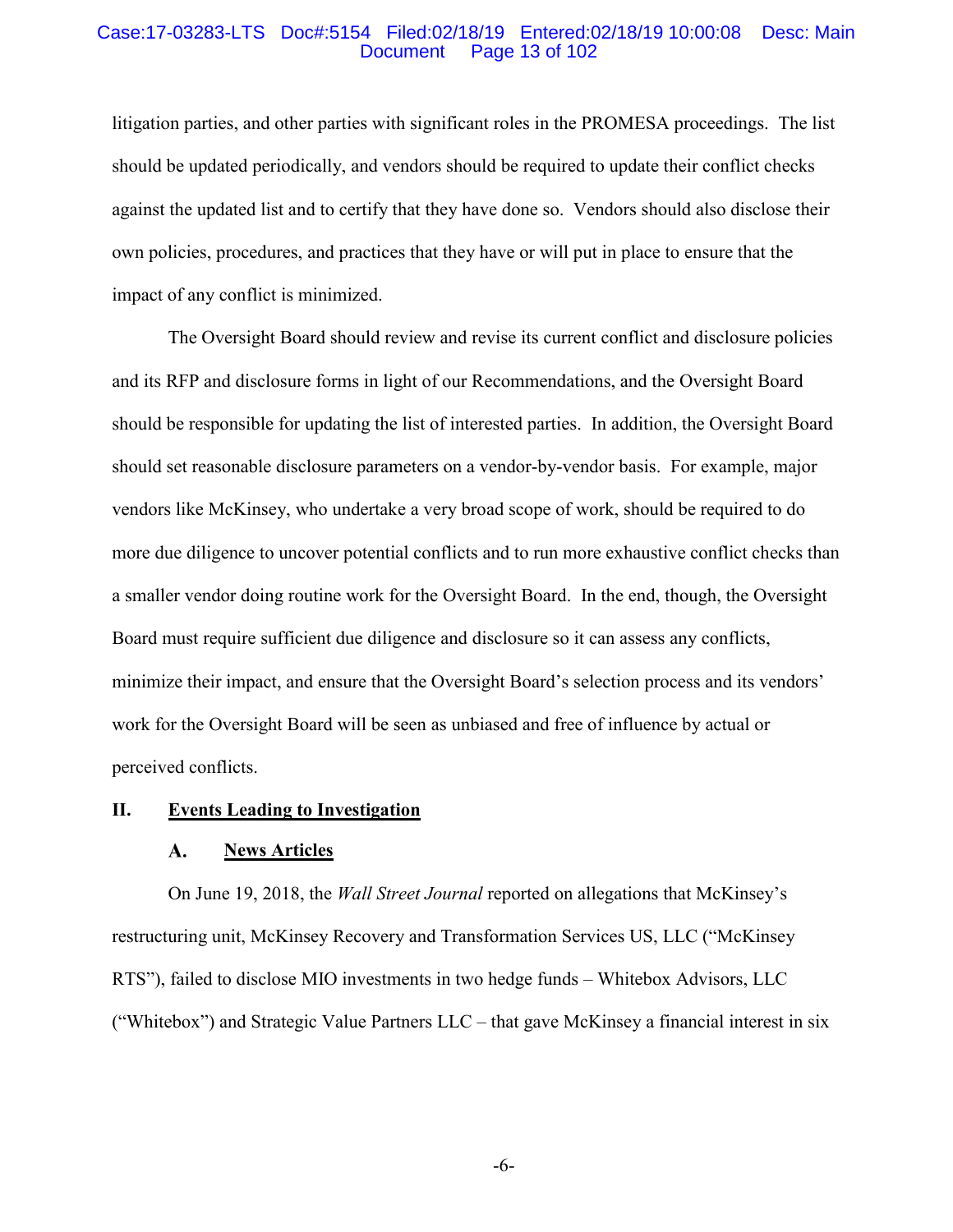#### Case:17-03283-LTS Doc#:5154 Filed:02/18/19 Entered:02/18/19 10:00:08 Desc: Main Page 14 of 102

companies in bankruptcy for which McKinsey was providing consulting services.<sup>1</sup> The Oversight Board learned of MIO and its investment in Whitebox in May 2018, when the *Wall Street Journal* contacted the Oversight Board for comment related to that story. At that time, based on conversations with McKinsey and a review of public filings, and on representations concerning the separation of MIO from McKinsey's consulting business, the Oversight Board determined that McKinsey's prior disclosures were appropriate and that no conflict existed.

On September 26, 2018, the *New York Times* reported that McKinsey, through its affiliate, MIO, and specifically through three MIO investment funds – Compass CSS High Yield Fund LLC, Compass ESMA LP, and Compass TSMA LP – owned at least \$20 million in Puerto Rico public debt. $2$  The story noted that these investments were not disclosed previously (nor was there any requirement to disclose them under PROMESA) but came to light only through three proofs of claim filed by the Compass funds in the Title III proceedings. The article also reported that, as of December 31, 2016, MIO held an investment in a fund called Pandora Select, which is managed by Whitebox, an asset manager that has been active in the Title III proceedings.

Following publication of the *New York Times* article, the Oversight Board retained LS&E to conduct an examination of the underlying facts, consequences, and implications of these

 <sup>1</sup> Gretchen Morgenson and Tom Corrigan, *McKinsey Investments Weren't Disclosed in Bankruptcy Cases*, Wall Street Journal, June 19, 2018. MIO itself was the subject of coverage by the *Financial Times*, which in June of 2016 reported on the existence of a "secretive \$5bn internal investment arm that manages the fortunes of past and present partners, raising questions over possible conflicts of interest." Miles Johnson and Harriet Agnew, *McKinsey's secret \$5bn fund in spotlight*, Financial Times, June 5, 2016.

<sup>2</sup> Mary Williams Walsh, *McKinsey Advises Puerto Rico on Debt. It May Profit on the Outcome.*, N.Y. Times, Sept. 26, 2018.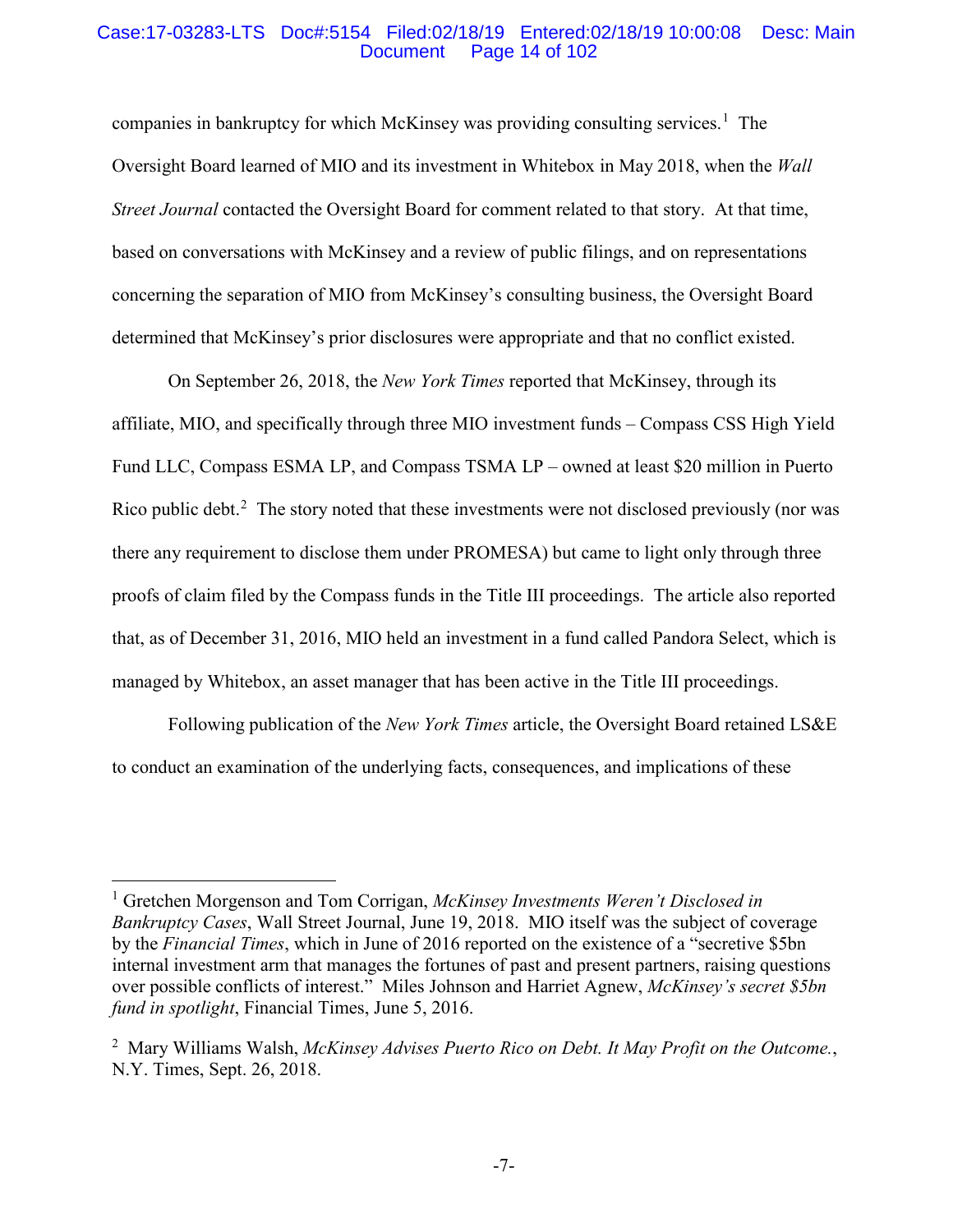#### Case:17-03283-LTS Doc#:5154 Filed:02/18/19 Entered:02/18/19 10:00:08 Desc: Main Page 15 of 102

disclosures.<sup>3</sup> The Oversight Board instructed LS&E to coordinate with the Oversight Board's Ethics Advisor, and to investigate the circumstances surrounding McKinsey's and its affiliates' holdings of Puerto Rico public debt, to analyze McKinsey's disclosure obligations under PROMESA and pursuant to the Oversight Board's RFP procedures and McKinsey's contractual arrangements with the Oversight Board, and to recommend any corrective action and improvements that might be warranted.

#### **B. Litigation Relating to McKinsey and its Affiliates**

Contemporaneously with the *Wall Street Journal* and *New York Times* articles, there was a flurry of activity in two bankruptcy cases involving McKinsey RTS as either the approved professional, in the case of *In re Alpha Natural Resources, Inc.*, Case No. 15-33896 (KRH) (Bankr. E.D. Va.) ("*ANR*"), or as a professional applying for approval of its retention, in the case of *In re Westmoreland Coal Co.*, Case No. 18-35672 (DRJ) (Bankr. S.D. Tex.) ("*Westmoreland*"). The following summary of these litigations is not meant to be a comprehensive review of all of the facts or arguments made by the parties, and is provided primarily to provide context for this investigation. We take no position on the merits of the allegations in any of these disputes.<sup>4</sup>

<sup>&</sup>lt;sup>3</sup> The Oversight Board asked LS&E to conduct the investigation because its lead outside United States counsel, Proskauer Rose LLP ("Proskauer"), represents McKinsey in separate litigation related to McKinsey's disclosures in other proceedings. LS&E has also acted as special counsel to the Oversight Board in certain litigation matters before and since commencement of the PROMESA Title III proceedings.

<sup>&</sup>lt;sup>4</sup> Towards the end of our investigation, there was additional activity in a third bankruptcy case, discussed more fully below. *See In re SunEdison, Inc.*, Case No. 16-10992 (SMB) (Bankr. S.D.N.Y.) ("*SunEdison*"), ECF No. 5751.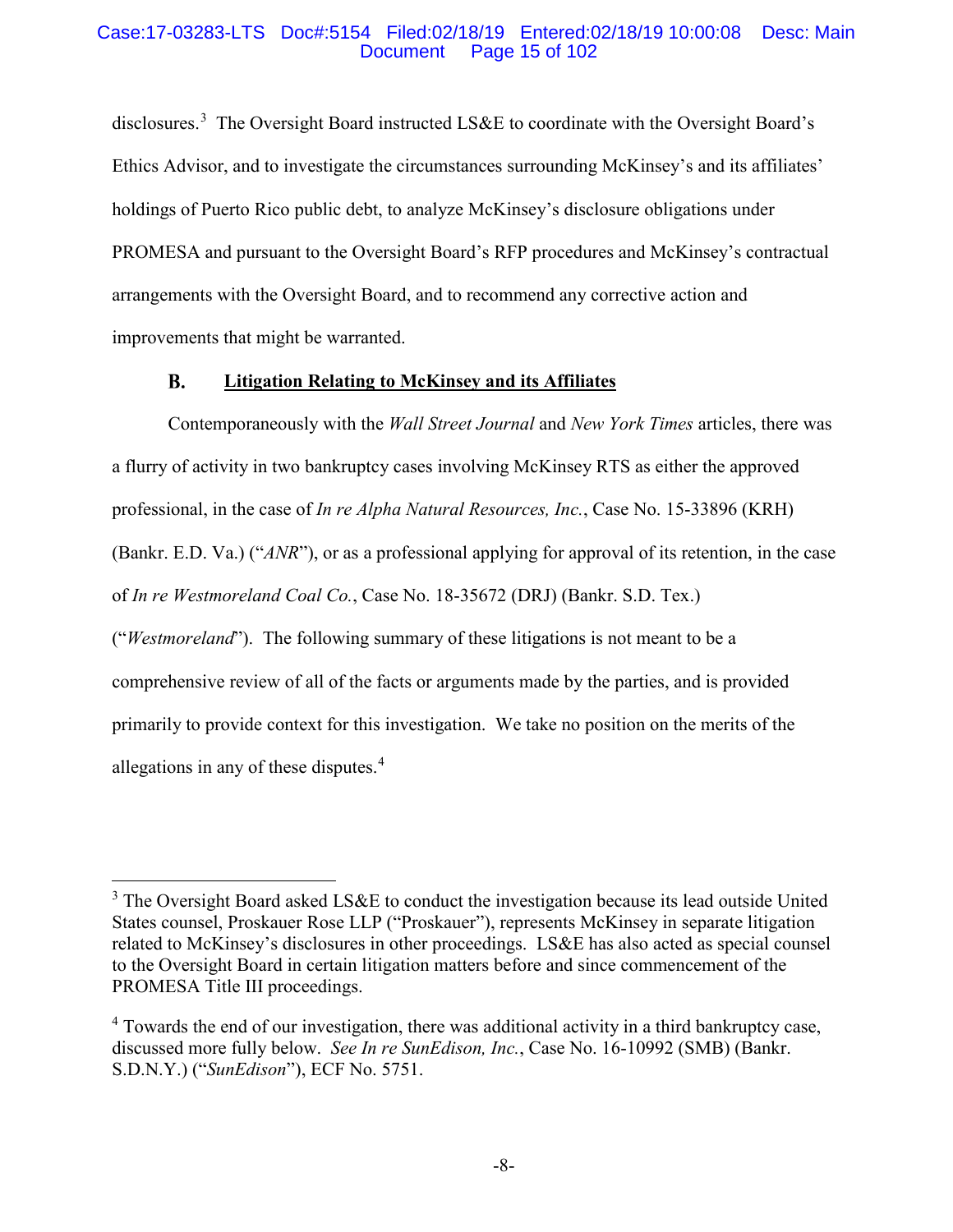#### Case:17-03283-LTS Doc#:5154 Filed:02/18/19 Entered:02/18/19 10:00:08 Desc: Main Page 16 of 102

In ANR, the debtors retained McKinsey RTS to serve as their turnaround advisor.<sup>5</sup> The United States Trustee believed that McKinsey RTS's disclosures were inadequate and, in May 2016, filed a motion to compel McKinsey RTS to comply with Bankruptcy Rule 2014 by disclosing the identities of parties-in-interest with whom McKinsey RTS and its affiliates had connections. 6 McKinsey RTS filed a supplemental declaration that satisfied the concerns of the United States Trustee.<sup>7</sup>

Unsatisfied with McKinsey's disclosures, Mar-Bow Value Partners, LLC ("Mar-Bow"), an entity formed and owned by Jay Alix, a self-described "industry leader in the restructuring sector" and founder of AlixPartners, purchased a claim in the *ANR* bankruptcy and filed its own motion to compel McKinsey RTS to make further disclosures concerning its connections to the Debtors, creditors, and parties-in-interest.<sup>8</sup> On July 1, 2016, the Court granted Mar-Bow's motion in part, directing, *inter alia*, McKinsey RTS to provide the Court for *in camera* review a list containing the names of 121 undisclosed connections; identification of interested parties that manage investments for MIO; and identification of interested parties in which MIO owns securities, except in cases where MIO invests in "funds of funds, funds, or third party managers, and has no input or control over investment decisions," in which case McKinsey RTS needed only to disclose any such funds that were interested parties.<sup>9</sup> To the extent MIO "directed an

 <sup>5</sup> *In re Alpha Nat. Res., Inc.*, Case No. 15-33896 (KRH) (Bankr. E.D. Va.), ECF No. 212.

<sup>6</sup> *Id.*, ECF No. 2308.

<sup>7</sup> *Id.*, ECF Nos. 2464, 2474.

<sup>8</sup> *Id.*, ECF No. 2603 nn.1, 2.

<sup>9</sup> *Id.*, ECF No. 2895.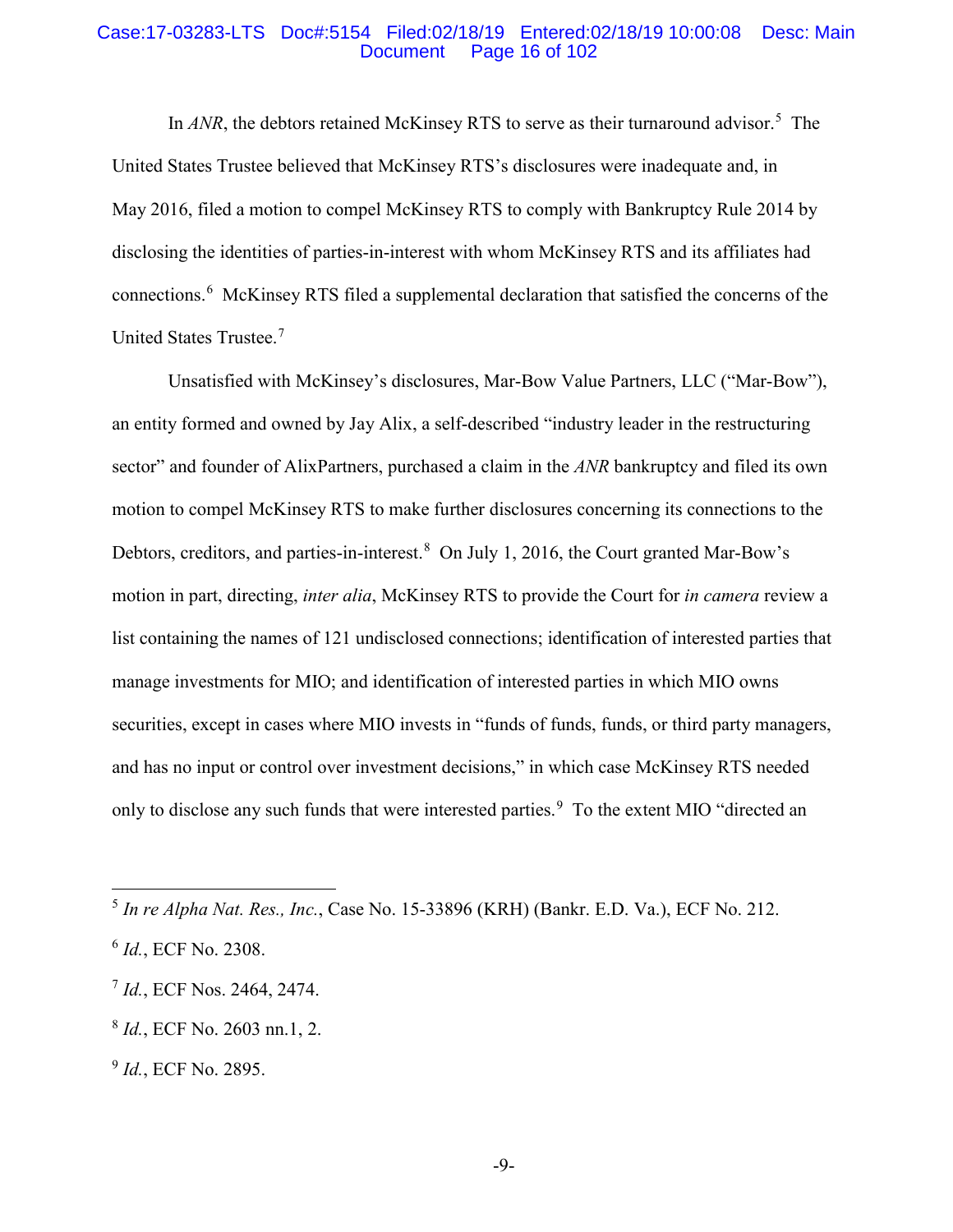### Case:17-03283-LTS Doc#:5154 Filed:02/18/19 Entered:02/18/19 10:00:08 Desc: Main Page 17 of 102

investment with its investment discretion," the Court ordered McKinsey RTS to disclose any "[i]nterested [p]arties whose names match with names on MIO's ledger of investments."<sup>10</sup> McKinsey RTS complied with the Court order and provided *in camera* disclosures to the Court.<sup>11</sup>

The Court confirmed the *ANR* plan of reorganization and approved McKinsey RTS's final fee application, both over Mar-Bow's objection.<sup>12</sup> As part of the plan, ANR's pre-petition secured lenders, which included Whitebox, were given equity in the reorganized debtors. Mar-Bow appealed the confirmation order, the order approving McKinsey RTS's fee application, and the orders related to McKinsey RTS's disclosures. On September 30, 2017, the United States District Court for the Eastern District of Virginia dismissed Mar-Bow's appeals as equitably moot or for lack of standing.13 On September 6, 2018, the Fourth Circuit Court of Appeals affirmed the District Court orders dismissing the appeals.<sup>14</sup> On January 22, 2019, Mar-Bow filed a petition for certiorari with the United States Supreme Court.<sup>15</sup>

<sup>14</sup> *Mar-Bow Value Partners, LLC v. McKinsey Recovery and Transformation Servs. US LLC (In re Alpha Nat. Res., Inc.)*, 736 F. App'x 412 (4th Cir. 2018).

<sup>15</sup> *Mar-Bow Value Partners, LLC v. McKinsey Recovery and Transformation Servs. US LLC (In re Alpha Nat. Res., Inc.)*, Case No. 18-974 (Sup. Ct.).

 $^{10}$  *Id.*  $\P$  2(c)(ii).

<sup>11</sup> *Id.*, ECF No. 4198.

<sup>12</sup> *Id.*, ECF Nos. 3038, 3666.

<sup>13</sup> *Mar-Bow Value Partners, LLC v. McKinsey Recovery and Transformation Servs. US LLC (In re Alpha Nat. Res., Inc.)*, No. 16-cv-612 (MHL) (E.D. Va.), ECF No. 50; *Mar-Bow Value Partners, LLC v. McKinsey Recovery and Transformation Servs. US LLC (In re Alpha Nat. Res., Inc.)*, No. 16-cv-799 (MHL) (E.D. Va.), ECF No. 52.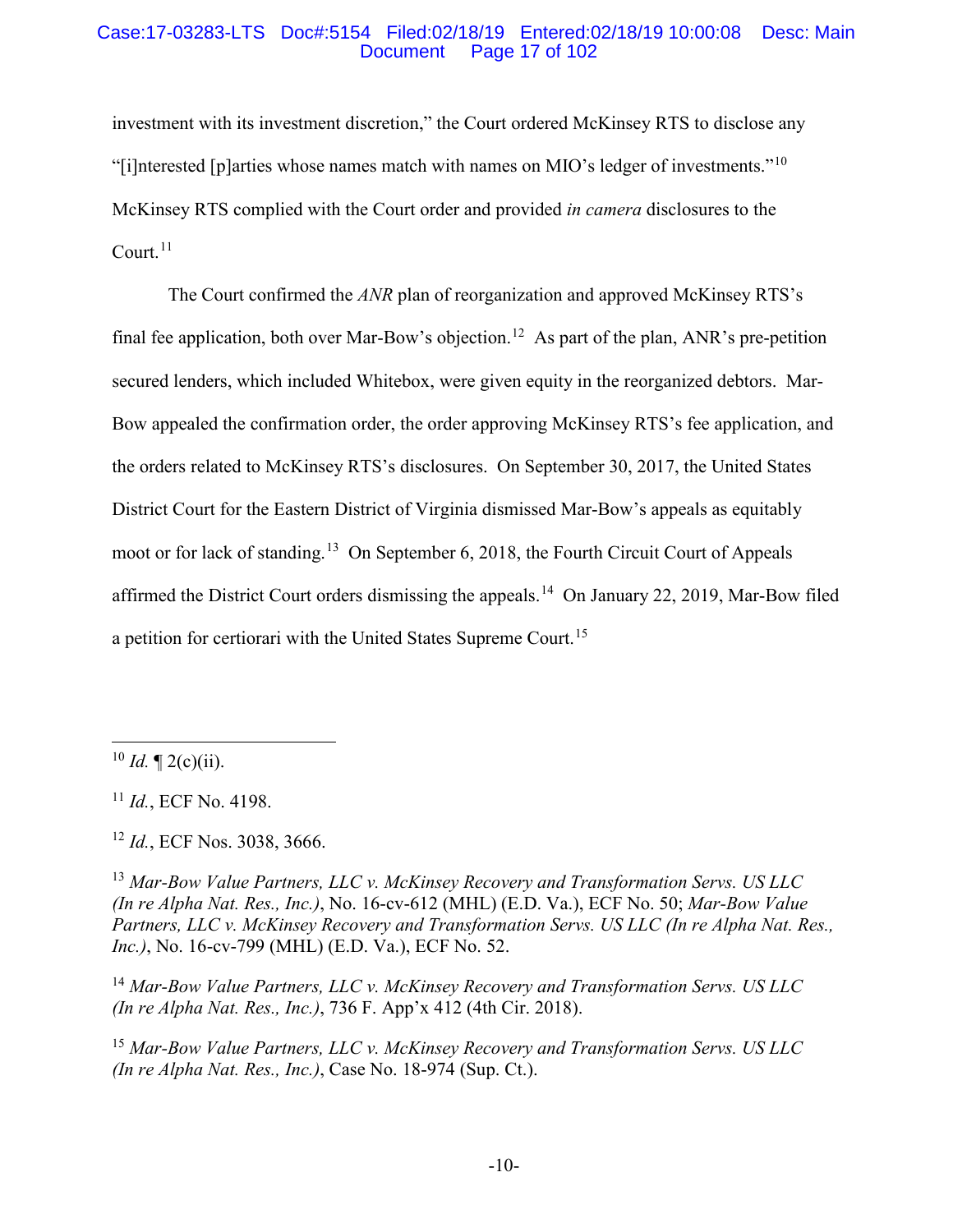#### Case:17-03283-LTS Doc#:5154 Filed:02/18/19 Entered:02/18/19 10:00:08 Desc: Main Page 18 of 102

On June 28, 2018, the Court entered a final decree closing the *ANR* bankruptcy cases.<sup>16</sup> On July 18, 2018, Mar-Bow filed a motion to reopen the *ANR* bankruptcy cases and for relief from prior denials of its requests for additional disclosure based on evidence that MIO owned previously-undisclosed interests in certain Whitebox funds that had received a substantial equity interest in the reorganized debtors through the plan. 17 The United States Trustee supported the Mar-Bow motion, citing to allegedly "inaccurate" characterizations of MIO as a "blind trust" and calling that explanation, "at best, misleading in a way that deflected further questions about MIO at the outset." According to the United States Trustee, McKinsey RTS was "not forthcoming" about the role Jon Garcia, the president of McKinsey RTS, played on the MIO Board of Directors.<sup>18</sup>

By order dated January 16, 2019, the Court granted Mar-Bow's motion to reopen the main *ANR* bankruptcy case for the limited purpose of addressing Mar-Bow's allegations and the United States Trustee's concerns, and directed McKinsey RTS to file its July 2016 *in camera* disclosures on the public docket.<sup>19</sup> McKinsey RTS complied with the disclosure order the same day.<sup>20</sup> The *in camera* disclosures included: (1) the names of the 121 previously-undisclosed connections, along with each interested party's relationship to the Debtors; (2) the names of nine interested parties that "manage investments in funds, funds of funds, or third-party managers

<sup>19</sup> *Id.*, ECF No. 4194.

<sup>20</sup> *Id.*, ECF No. 4195. The Court also opened a miscellaneous proceeding for purposes of addressing the dispute. *See OLD ANR, LLC*, Case No. 19-00302 (KRH) (Bankr. E.D. Va.).

 <sup>16</sup> *In re Alpha Nat. Res., Inc.*, Case No. 15-33896 (KRH) (Bankr. E.D. Va.), ECF No. 4119.

<sup>17</sup> *Id.*, ECF Nos. 4122, 4124.

<sup>18</sup> *Id.*, ECF Nos. 4126, 4164.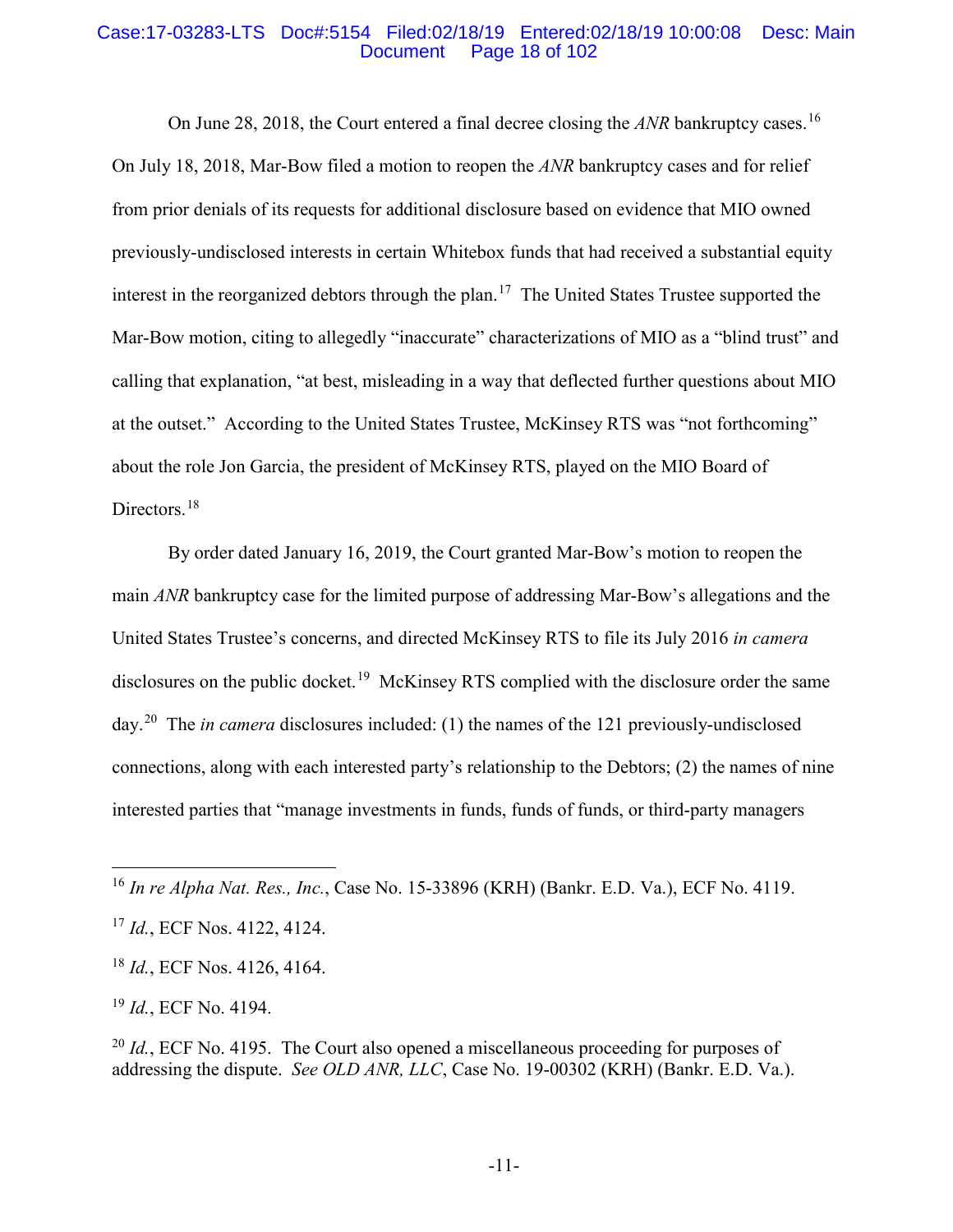### Case:17-03283-LTS Doc#:5154 Filed:02/18/19 Entered:02/18/19 10:00:08 Desc: Main Page 19 of 102

where MIO has no input or control over investment decisions"; (3) the names of twelve interested parties "whose name match with names on MIO's ledger of investments where MIO has directed an investment with its investment discretion"; and (4) information concerning response rates to email surveys related to McKinsey RTS's conflicts check.<sup>21</sup>

In *Westmoreland*, Mar-Bow challenged the debtors' application to retain McKinsey RTS as "performance improvement advisors" in a lengthy objection alleging that McKinsey was not disinterested and had concealed a large number of MIO investments.<sup>22</sup> The objection catalogued allegedly similar behavior in other, unrelated bankruptcies (including *ANR*) in which McKinsey RTS had been retained by the debtor.<sup>23</sup> By order dated November 30, 2018, the Court directed the United States Trustee to review Mar-Bow's allegations and to make a written recommendation to the Court, noting that the conduct alleged by Mar-Bow, "if true, could violate Title 18."24 On December 14, 2018, the United States Trustee filed its response to the

<sup>23</sup> *Id.*, ECF No. 629.

 <sup>21</sup> *In re Alpha Nat. Res., Inc.*, Case No. 15-33896 (KRH) (Bankr. E.D. Va.), ECF No. 4195. According to MIO's counsel, the names of the twelve interested parties "whose name match with names on MIO's ledger of investments where MIO has directed an investment with its investment discretion" are entities that "served as lenders, counterparties, or brokers to MIO or appeared on the basis of the name to be an affiliate of an institution that served in such capacity, and for which MIO manages its credit exposure through credit default swaps."

<sup>22</sup> *In re Westmoreland Coal Co.*, Case No. 18-35672 (DRJ) (Bankr. S.D. Tex.), ECF Nos. 452, 629.

<sup>&</sup>lt;sup>24</sup> *Id.*, ECF No. 632. Title 18 of the United States Code is the main Federal criminal code. The Court also noted that Mar-Bow's objection was "filed subject to Bankruptcy Rule 9011" which, *inter alia*, provides that parties signing a filing make certain certifications regarding the basis of statements in the filing and are subject to sanctions should the Court determine that the Rule has been violated. *Id*.; *see* Fed. R. Bankr. P. 9011.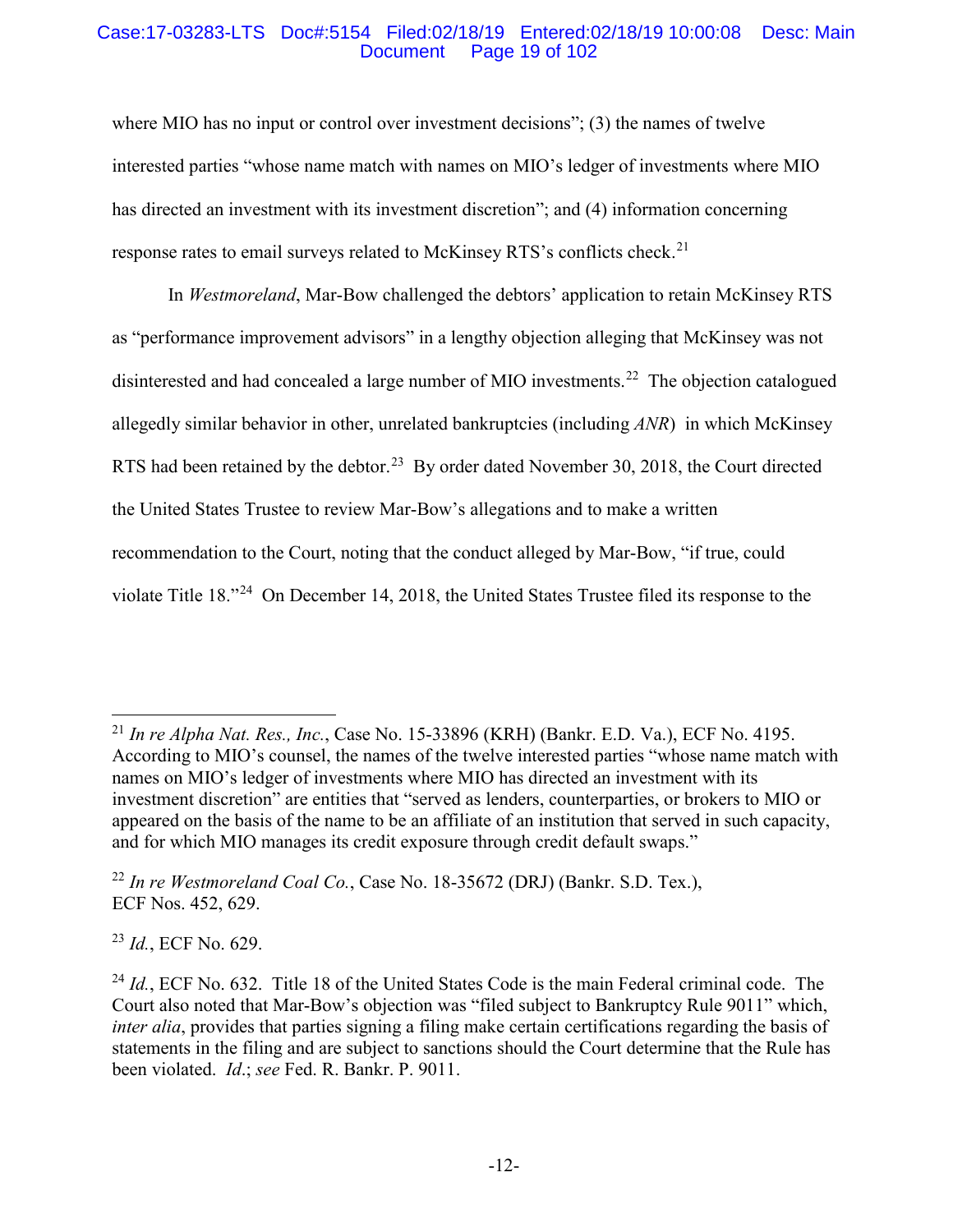#### Case:17-03283-LTS Doc#:5154 Filed:02/18/19 Entered:02/18/19 10:00:08 Desc: Main Page 20 of 102

Court's November 30, 2018 Order.<sup>25</sup> The United States Trustee took the position that McKinsey RTS's disclosures were "not transparent and by its own admission are incomplete," as they omitted "critical details" about McKinsey RTS's connections to interested parties, including a "Confidential Client" that accounts for  $17.5\%$  of McKinsey RTS's gross annual revenue.<sup>26</sup> After depositions of both Jay Alix and a McKinsey representative, Judge Jones reiterated that McKinsey could have a Title 18 problem if statements made by Jay Alix at his deposition were true. He cautioned, however, that if those statements were not true, Alix could have one.<sup>27</sup>

In addition to raising issues relating to the adequacy of McKinsey RTS's disclosures in *ANR* and *Westmoreland*, Jay Alix personally filed a lawsuit in the United States District Court for the Southern District of New York against McKinsey, certain affiliates, and several senior partners alleging violations of the Racketeer Influenced and Corrupt Organizations Act, 18 U.S.C § 1962, and asserting other contract and tort causes of action.28 McKinsey moved to dismiss the case. 29 The motion is *sub judice*.

On January 16, 2019, Judge Jones (in *Westmoreland*) and Judge Huennekens (in *ANR*) entered a joint order directing Mar-Bow and McKinsey RTS to mediate those disputes before

<sup>29</sup> *Id.*, ECF No. 88.

 <sup>25</sup> *In re Westmoreland Coal Co.*, Case No. 18-35672 (DRJ) (Bankr. S.D. Tex.), ECF No. 785.

<sup>26</sup> *Id.*

<sup>&</sup>lt;sup>27</sup> *Id.*, Jan. 3, 2019, Hr'g Tr. at  $28:2-10$ , ECF No. 943 (hearing transcript available to the public April 4, 2019); *see* ECF No. 905 (deposition transcripts).

<sup>28</sup> *Alix v. McKinsey & Co., Inc.*, Case No. 18-CV-04141 (JMF) (S.D.N.Y.) ("*JayAlix*"), ECF No. 73.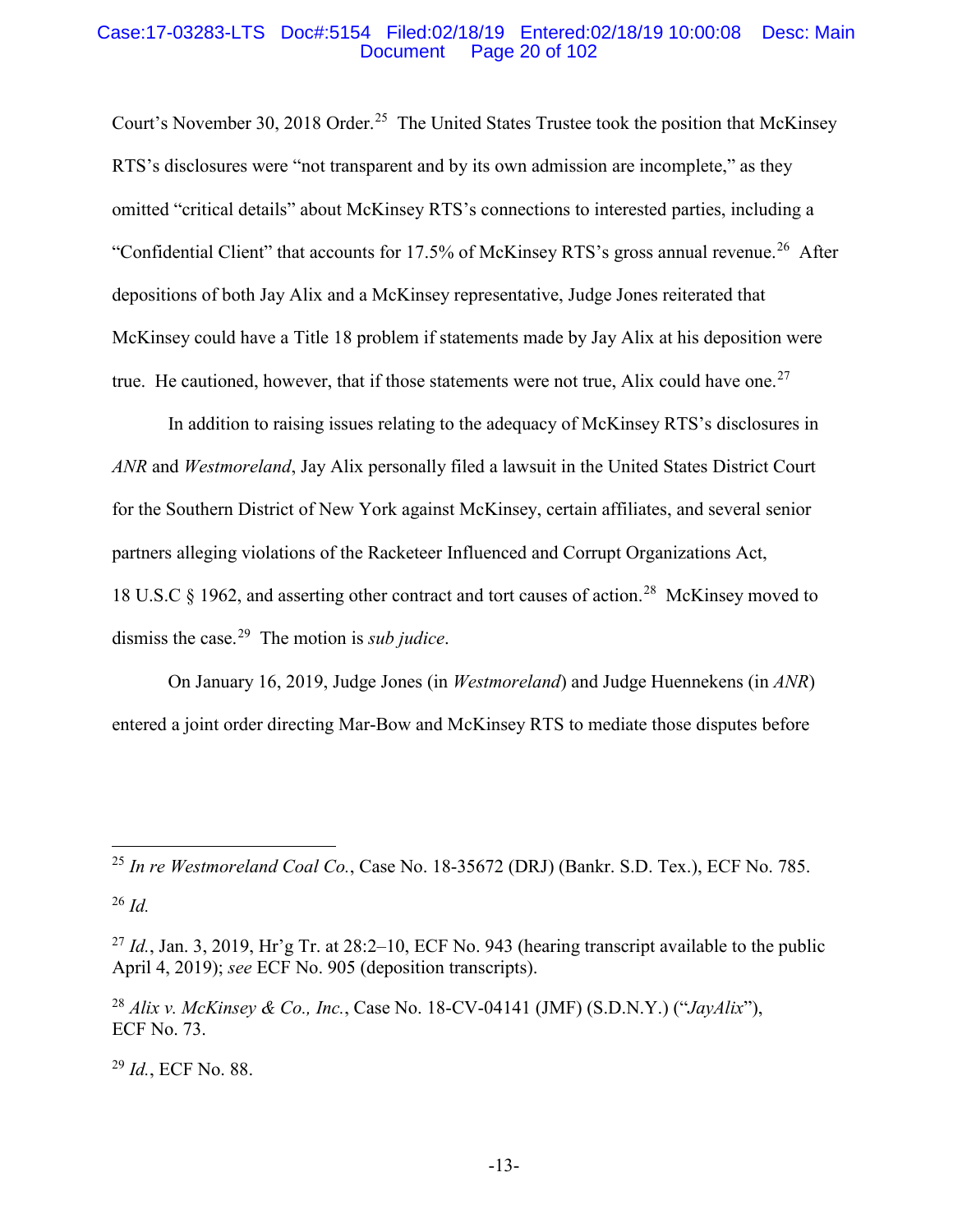#### Case:17-03283-LTS Doc#:5154 Filed:02/18/19 Entered:02/18/19 10:00:08 Desc: Main Page 21 of 102

Bankruptcy Judge Marvin Isgur of the United States Bankruptcy Court for the Southern District of Texas.30 The mediation is ongoing.

On January 22, 2019, Mar-Bow filed a motion in the *SunEdison* bankruptcy, asking the Court to vacate its orders approving McKinsey RTS's retention and final fee applications.<sup>31</sup> The motion repeats the allegations made in *ANR* and *Westmoreland* and accuses McKinsey RTS of perpetrating a fraud on the Court by failing to disclose connections to the debtors and other parties-in-interest. On January 25, 2019, the Court ordered the parties to include the *SunEdison* dispute in the matters being mediated before Judge Isgur.<sup>32</sup>

#### $\mathbf{C}$ . **Congressional Inquiries**

In late December 2018, both McKinsey and the Oversight Board received letters from members of Congress with questions and concerns relating to the facts reported in the September, 26, 2018, *New York Times* article, and in the case of the inquiry addressed to McKinsey, to the *ANR* and *Westmoreland* chapter 11 cases and the *JayAlix* lawsuit in New York. The Oversight Board's response, dated January 2, 2019, informed the inquiring Senators that LS&E is conducting an investigation which would address the issues raised in connection with the Oversight Board's retention and employment of McKinsey and noted that the investigation would examine McKinsey's disclosure obligations under current law and pursuant to its contracts with the Oversight Board and would result in a public report that would address any corrective action and improvements that might be warranted. McKinsey's response, dated

 <sup>30</sup> *OLD ANR, LLC*, Case No. 19-00302 (KRH) (Bankr. E.D. Va.), ECF No. 5; *In re Westmoreland Coal Co.*, Case No. 18-35672 (DRJ) (Bankr. S.D. Tex.), ECF No. 1088.

<sup>31</sup> *In re SunEdison, Inc.*, Case No. 16-10992 (SMB) (Bankr. S.D.N.Y.), ECF No. 5751. <sup>32</sup> *Id.*, ECF No. 5756.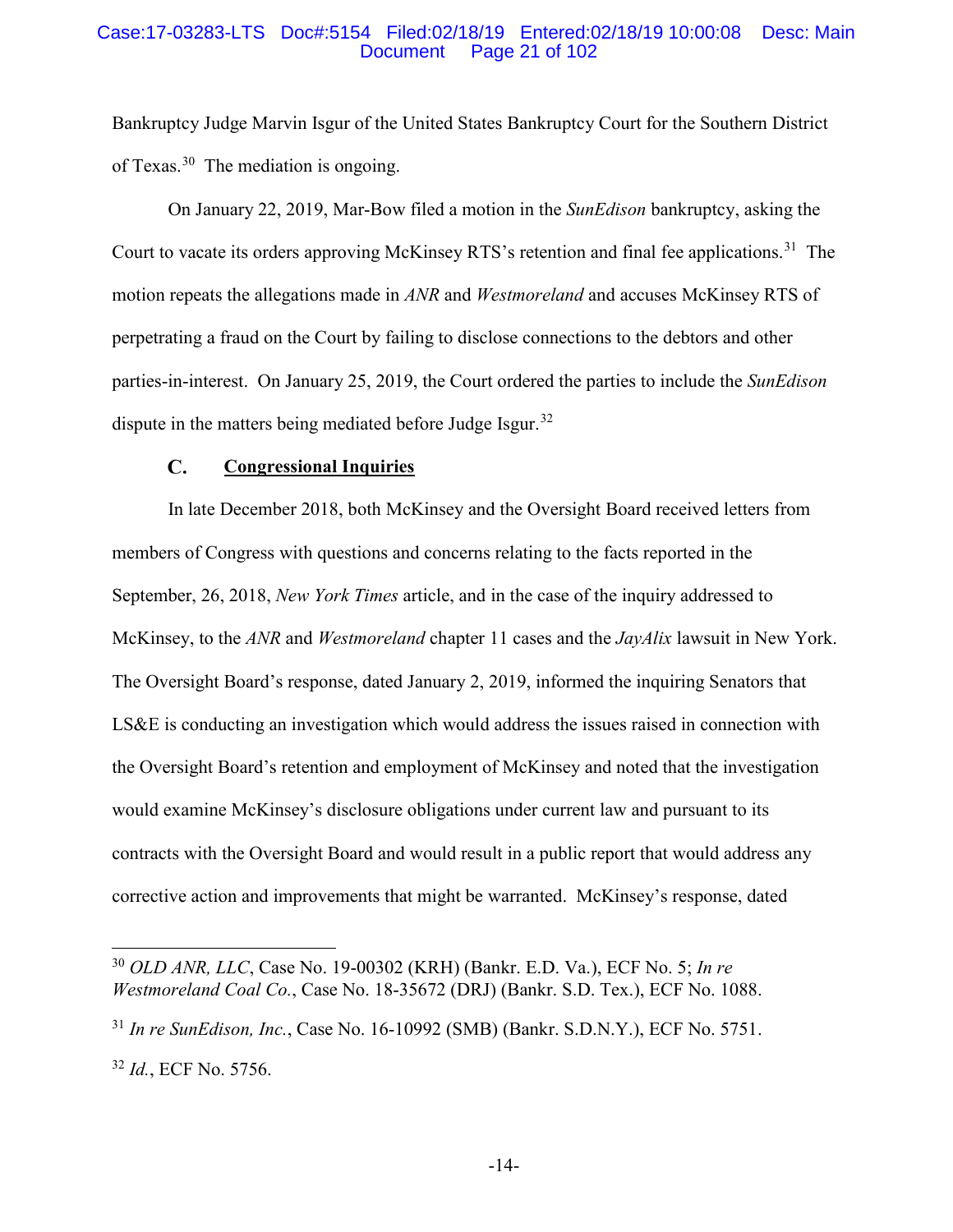### Case:17-03283-LTS Doc#:5154 Filed:02/18/19 Entered:02/18/19 10:00:08 Desc: Main Page 22 of 102

January 15, 2019, disagreed with the assertions in the letter it received, emphasized the separateness and independence of MIO from McKinsey, and disputed any implication that McKinsey had leveraged its relationship with the Oversight Board for purposes of financial gain. We take no position on the Congressional inquiries.<sup>33</sup>

### **III. Scope of Investigation**

#### **Purpose of Investigation**  $\mathbf{A}$ .

The Oversight Board directed LS&E to conduct an investigation into McKinsey's disclosures in connection with its retention and continued employment by the Oversight Board and any conflicts of interest; to review the policies and procedures of the Oversight Board relating to retention of advisors and relationships with third-party vendors; and to make recommendations to the Oversight Board.

#### **B. Description of Investigation**

#### $1.$ **Documents**

We obtained and reviewed documents from public sources, the Oversight Board, McKinsey, and MIO.<sup>34</sup> Public sources included news articles, court filings, and regulatory filings. We reviewed court filings in *ANR*, *Westmoreland*, *SunEdison*, *JayAlix*, and the Commonwealth and COFINA Title III cases. Among them were the declarations filed by McKinsey and MIO personnel in the *ANR* and *Westmoreland* cases, the Mar-Bow objections and McKinsey responses in those cases and in *SunEdison*, various hearing transcripts, the *JayAlix* complaint and motion papers, and the McKinsey and Jay Alix depositions in the *Westmoreland* case. Among the regulatory filings we reviewed were Department of Labor Forms 5500 filed by

<sup>&</sup>lt;sup>33</sup> Congress is considering changes to PROMESA that would alter current disclosure requirements. The proposed legislation is described in Section VI.B below.

<sup>&</sup>lt;sup>34</sup> We did not serve subpoenas on McKinsey or MIO. All documents were provided voluntarily.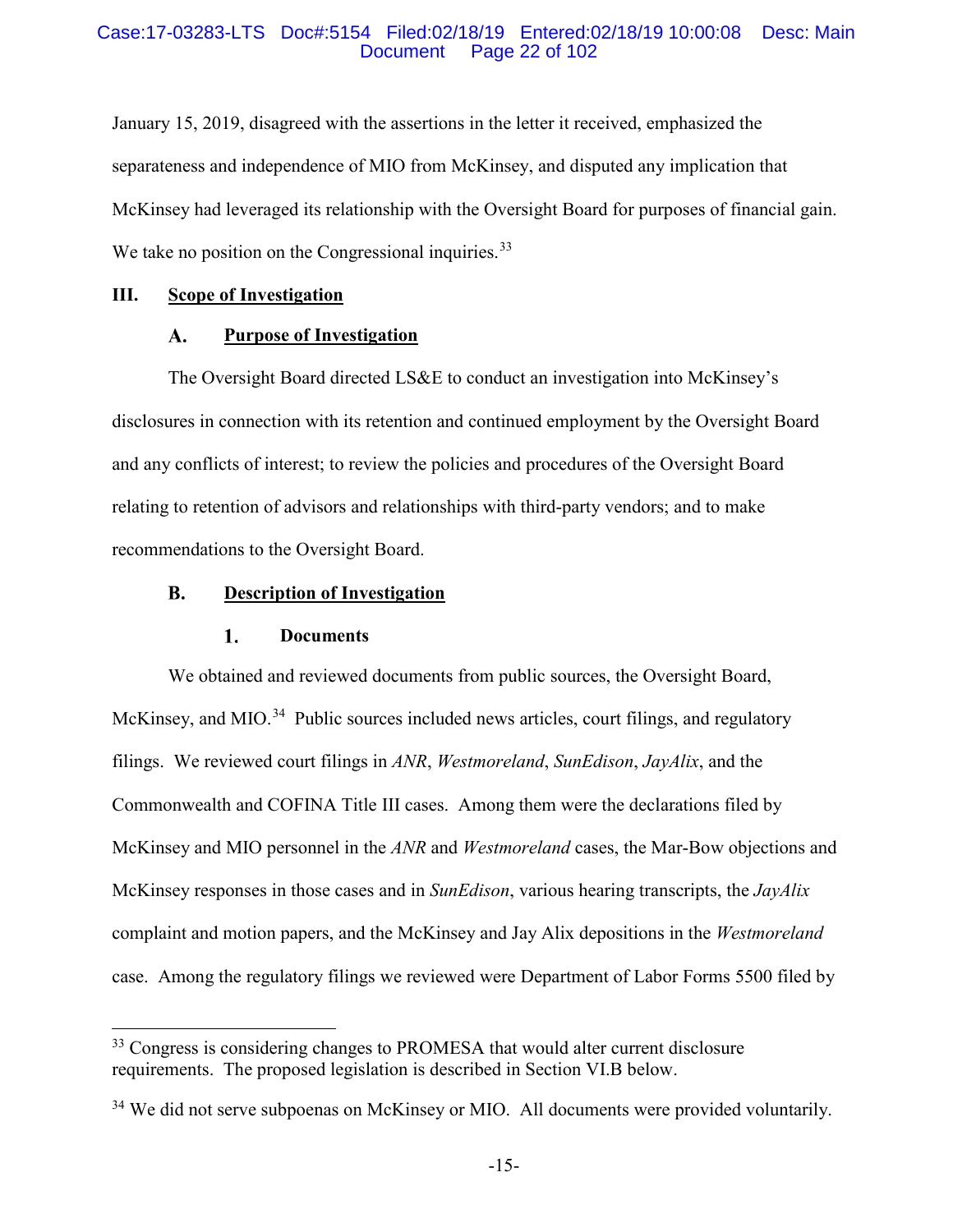### Case:17-03283-LTS Doc#:5154 Filed:02/18/19 Entered:02/18/19 10:00:08 Desc: Main Page 23 of 102

the McKinsey Master Retirement Trust ("MMRT") and Forms ADV filed by MIO with the Securities and Exchange Commission ("SEC"). From the Oversight Board, we received and reviewed contracts, policies and procedures, letters, and emails, both internal and with McKinsey. The documents produced by McKinsey and MIO included contracts, policies and procedures, organizational charts, bylaws, public filings, McKinsey's response to the RFP for a strategic consultant issued by the Oversight Board, letters, fee applications, communications with the Title III Fee Examiner, and email communications related to negotiation of McKinsey's contracts with the Oversight Board.

#### $2.$ **Interviews**

We conducted interviews of 13 witnesses, some multiple times. Those witnesses included:

- Senior partners at McKinsey USG and its consulting affiliates who are in charge of McKinsey's work for the Oversight Board;
- MIO's chief investment officer and co-CEO and the portfolio managers at MIO with responsibility for MIO's direct and third-party managed holdings of Puerto Rico public debt;
- Members of the Oversight Board's Selection Committee appointed to conduct the strategic consultant RFP process;
- The Oversight Board's Executive Director;
- The Oversight Board's General Counsel;
- The Oversight Board's Ethics Advisor; and
- The Oversight Board's outside counsel at Proskauer.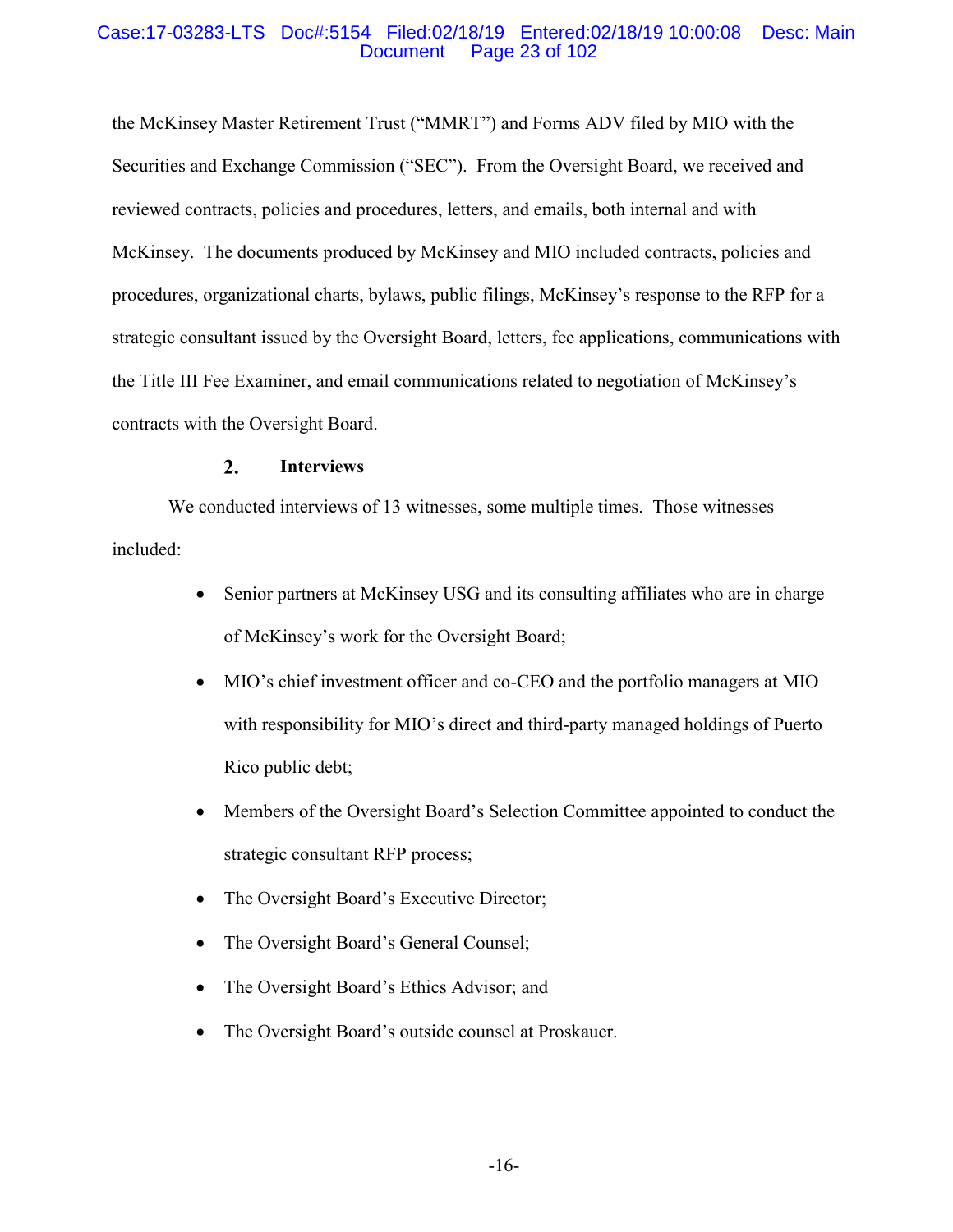### Case:17-03283-LTS Doc#:5154 Filed:02/18/19 Entered:02/18/19 10:00:08 Desc: Main Page 24 of 102

We also followed up with certain of these witnesses either directly or through counsel as needed, and had numerous conversations, meetings, and telephone calls with counsel for the Oversight Board, McKinsey, and MIO.

#### $3.$ **Legal Research**

We performed legal research as required.

### **IV. The Oversight Board's Selection of a Strategic Consultant in 2016**

The Oversight Board was established by the bipartisan Puerto Rico Oversight, Management, and Economic Stability Act ("PROMESA"), which was signed into law by President Obama on June 30, 2016, to address the economic crisis in Puerto Rico and to provide Puerto Rico with the tools it needed to restructure its debts and embark on a path to economic recovery. On August 31, 2016, President Obama appointed José B. Carrión, Andrew G. Biggs, José R. González, Ana J. Matosantos, Carlos M. García, Arthur J. González, and David A. Skeel to the Oversight Board.<sup>35</sup>

PROMESA provided the broad policy framework and a considerable toolbox to restructure Puerto Rico's crippling debt, but left the nuts and bolts to the Oversight Board itself. When the Oversight Board was appointed, there were no offices, no staff, no telephones, no email addresses, no bylaws, and no instruction manuals, policies, or procedures in place. The task of getting the Oversight Board up and running was left to the individual members of the

<sup>&</sup>lt;sup>35</sup> Pursuant to Section 101 of PROMESA, the "Governor, or the Governor's designee, shall be an ex officio member of the Oversight Board without voting rights." 48 U.S.C. § 2121(e)(3). The current ex officio member of the Oversight Board is Christian Sobrino.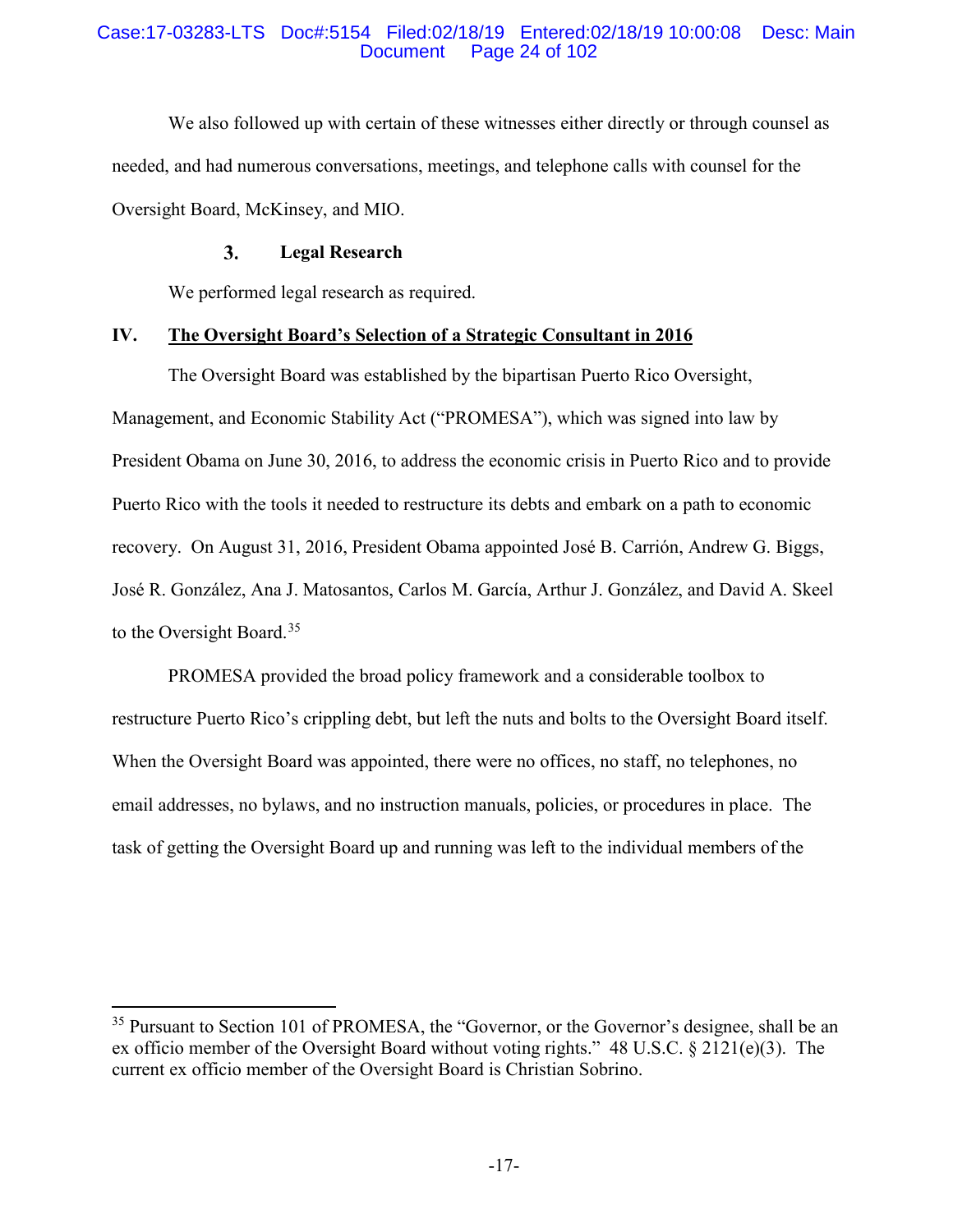### Case:17-03283-LTS Doc#:5154 Filed:02/18/19 Entered:02/18/19 10:00:08 Desc: Main Page 25 of 102

Oversight Board. It was immediately apparent to the Oversight Board that it needed a strategic consulting firm to help make the Oversight Board operational. 36

#### **The Request for Proposal – Strategic Consulting Firm**  ${\bf A}$ .

In October 2016, the Oversight Board appointed three of its members to a Selection Committee to lead the search for a strategic consultant: Carlos M. García, Ana J. Matosantos, and José R. González. On October 20, 2016, the Oversight Board issued the Request for Proposal for Strategic Consulting Firm (the "Initial Consultant RFP").<sup>37</sup> On October 24, 2016, the Oversight Board issued clarifications and additional guidelines to the Initial Consultant RFP (as clarified, the "Consultant RFP").  $38$ 

 $37$  A copy of the Initial Consultant RFP is available on the Oversight Board's website at https://drive.google.com/file/d/1ahH7EPmcUU18s4pNSWq4JR9N7QWnB3kX/view.

<sup>&</sup>lt;sup>36</sup> Oversight Board Interviews, Dec. 10, 14,  $\&$  17, 2018. Beginning over the summer of 2016 and continuing into the fall of 2016, various creditors and monoline insurers had sought relief from the automatic stay imposed by PROMESA § 405. *See* 20 U.S.C. § 2194. In early October 2016, the Oversight Board retained LS&E to intervene in these actions and to protect the Oversight Board's interests while the Oversight Board retained lead counsel and established its operating structure. The Oversight Board issued a Request for Proposal for Outside Legal Counsel on the same day it issued the Initial Consultant RFP. A copy of the Request for Proposal for Outside Counsel is available on the Oversight Board's website at https://drive. google.com/file/d/1McTD5d\_oTbfMut6eGjUpm14xj4ElaAD4/view. The Oversight Board announced its retention of Proskauer on November 27, 2016, the same day it announced its retention of McKinsey. A copy of the Oversight Board's press release announcing the retention of Proskauer and McKinsey is available on the Oversight Board's website at https://drive.google. com/file/d/1meBQhCh9AG6QjQHi0SrCG9jej4zvB\_sU/view.

<sup>&</sup>lt;sup>38</sup> A copy of the Clarifications and Additional Guidelines to the Response to the RFP for Strategic Consultant is available on the Oversight Board's website at https://drive.google.com /file/d/1AHqf1Q8xaWt6B8BYcdwA-SWMJueTPVrE/view.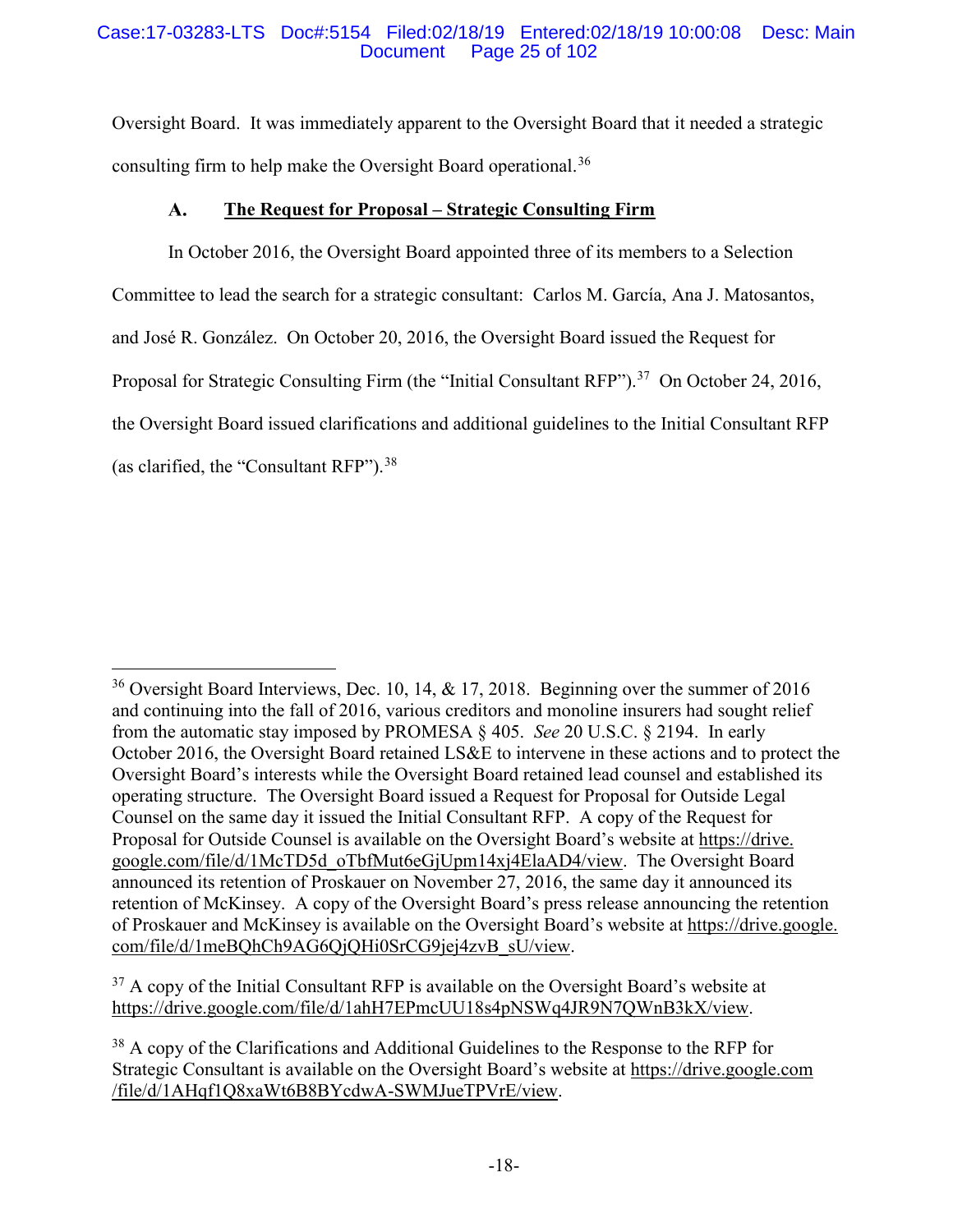The Consultant RFP sought a global strategic consulting firm that was capable of

assisting the Oversight Board with eleven projects:

- 1. Assist in designing a comprehensive planning process in line with the requirements of PROMESA (including each title of the statute) under a project management office (PMO) approach.
- 2. Develop an actionable initial strategic plan, including a projected budget for its implementation and the critical work streams to address in the next 120 days.
- 3. Develop recommendations regarding the plan's implementation and support structure, including staffing levels, initial policies and guidelines, and a proposed organizational structure to support the [Oversight] Board in carrying out its duties as envisioned in the statute as soon as possible.
- 4. Assist in the development of a fact-based framework to evaluate and certify fiscal plans and annual budgets presented to the [Oversight] Board by covered entities under PROMESA, including an initial assessment and stress test about the Commonwealth of Puerto Rico fiscal year 2017 budget and the Fiscal and Economic Growth Plan (FEGP) presented by the Governor of Puerto Rico to the [Oversight] Board.
- 5. Collaborate with the [Oversight] Board's legal advisors in the development of a framework and guidelines to address litigation and legal proceedings, including operational implications.
- 6. Provide a fact-based framework to evaluate critical projects under PROMESA.
- 7. Present to the [Oversight] Board a set of initiatives and "quick-wins" for Puerto Rico related to: (i) creating the foundation for economic growth and (ii) improving government services to the people of Puerto Rico, specifically in the areas of technology, welfare programs, health, and education.
- 8. Provide a framework and proposed process to address debt restructuring negotiations.
- 9. Provide a framework, initial assessment and benchmarks to evaluate the structure of the Government of Puerto Rico, its agencies, instrumentalities and public corporations, including their productivity, efficiency and performance.
- 10. Provide a framework, initial assessment and benchmarks to evaluate the pension system.
- 11. Provide best practices and recommendations to promote transparency and public participation, including, but not limited to, format and structure for public hearings, use of social media and technology, and the design, content, and technological platform of the [Oversight] Board's website.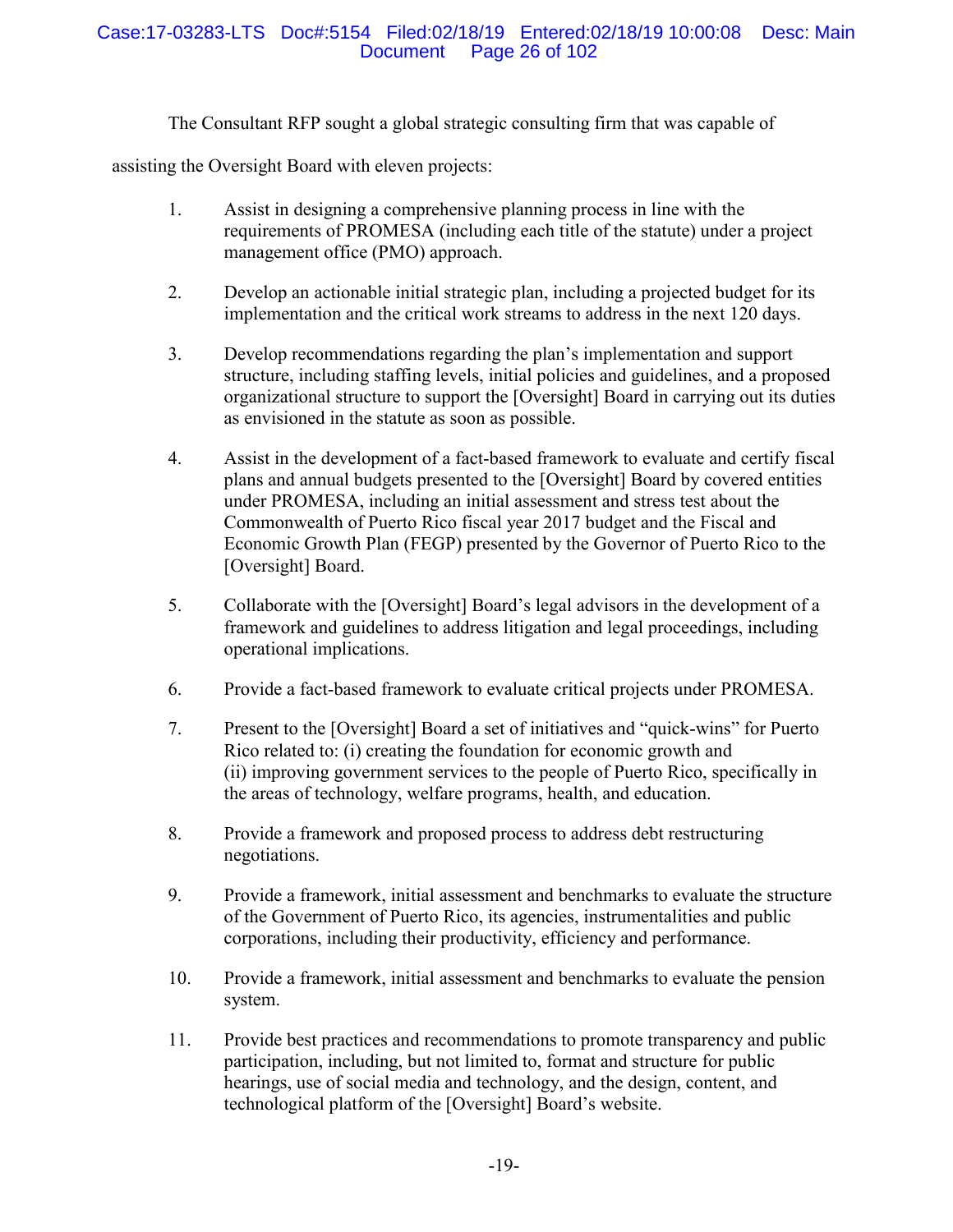### Case:17-03283-LTS Doc#:5154 Filed:02/18/19 Entered:02/18/19 10:00:08 Desc: Main Page 27 of 102

The Consultant RFP made clear that the selection criteria and process would include a "[c]onflicts of interest review" and asked each applicant to:

- include "**a list and description of any connections, past and present, with Puerto Rico and any work that your firm has performed or is performing for the Government of Puerto Rico or any of its instrumentalities**"; and
- "**state if you have any conflict of interest or potential appearance of conflict of interest in taking this engagement by virtue of your firm's current or prior engagements with other parties**."39

The Consultant RFP did not specifically ask applicants about their affiliates or whether applicants had an investment arm or whether they had pension funds or other investment vehicles with investments in Puerto Rico public debt. As the Selection Committee explained, the issue was simply not on its radar.<sup>40</sup> Given the unique – and indeed unprecedented – nature of the initial engagement, the Selection Committee's concern with conflicts led it to focus on work prospective consulting firms had done, or were doing, for the Government of Puerto Rico, including its various agencies and departments and related entities. Although prospective applicants would have known, for example, the identities of the "covered" Commonwealth instrumentalities and the names of the members of the Oversight Board and could have identified parties to litigations against the Commonwealth seeking relief from the PROMESA stay, applicants were not provided an "interested parties list" containing the names of major investors, creditors, banks, advisors, insurers, litigation parties, and other parties-in-interest against which to check connections.<sup>41</sup>

 <sup>39</sup> Initial Consultant RFP at 3 (emphasis in original).

<sup>40</sup> Oversight Board Interview, Dec. 14, 2018.

<sup>&</sup>lt;sup>41</sup> By contrast, when the Oversight Board issued its Request for Proposal for Financial Advisor (the "FA RFP") in December 2016, it asked applicants to conduct their own review of public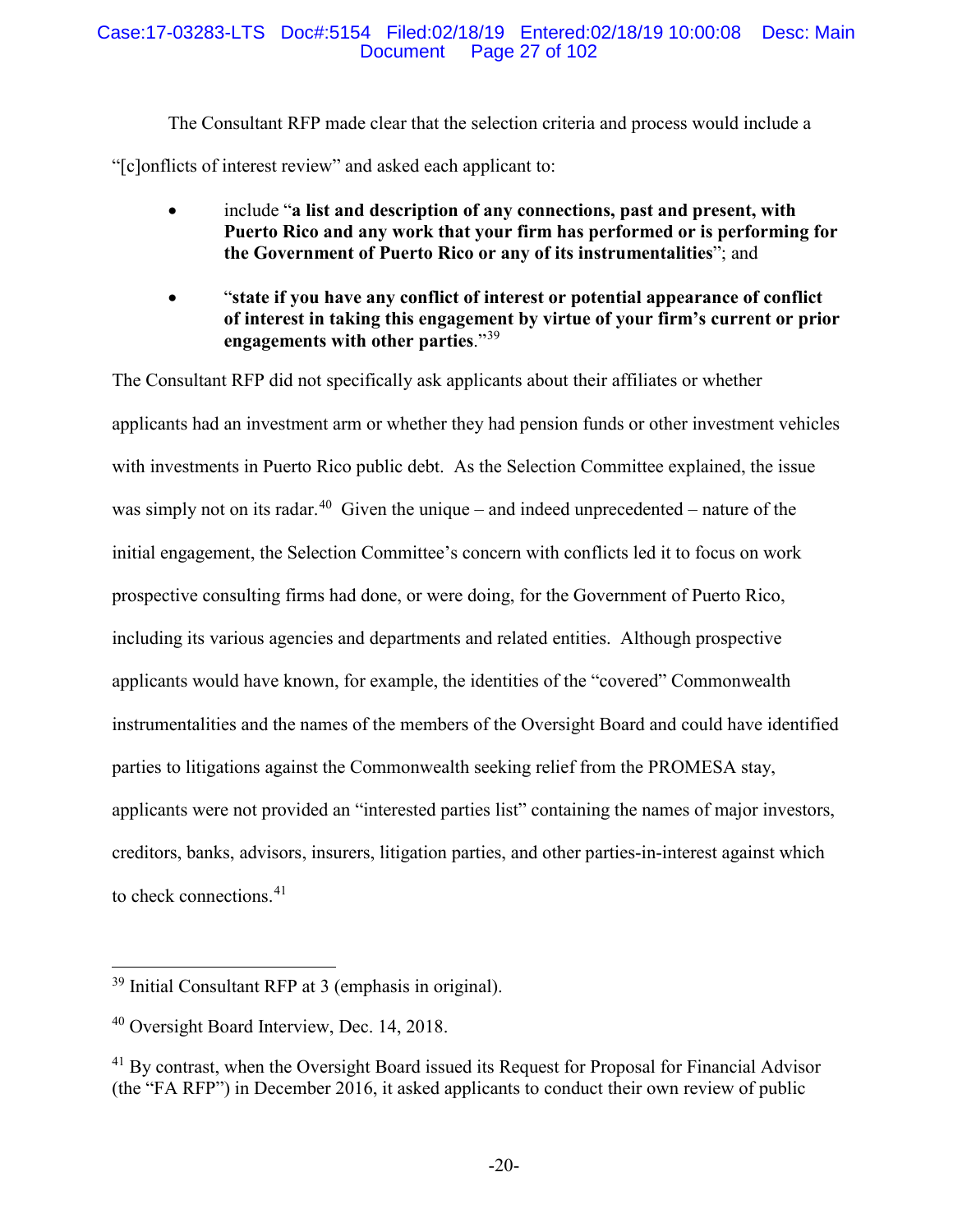#### **B. Responses to the RFP and Selection of McKinsey as Strategic Consultant**

The Oversight Board received 18 responses to the Consultant RFP by the

October 27, 2016 deadline and, based upon the written submissions, narrowed the field down to three global, "brand name" finalists.<sup>42</sup> The Selection Committee held in-person interviews with the three finalists and, ultimately, selected McKinsey USG based on, *inter alia*, the strength of the McKinsey team, its familiarity with Puerto Rico, and its proposed fee structure, which was considerably less costly than the next best proposal.<sup>43</sup>

Please include in your submission a list and description of any connections, past and present, with Puerto Rico and its financial crisis, including its creditors and other constituencies of which you are aware or can identify from pending litigation. Although there are no publicly available "lists" of litigations related to the Commonwealth of Puerto Rico, there are a number of litigations that provide some information about creditors participating in those litigations. So to the extent applicant represents creditors of the Commonwealth of Puerto Rico, whether related to the fiscal crisis or not, such relationships should be identified in the response to the RFP as best you can. Further, applicants should set forth any direct or indirect connection applicant has with members of the [Oversight] Board or their families.

FA RFP at 2. A copy of the FA RFP is available on the Oversight Board's website at https://drive.google.com/file/d/10EahJn5tDyj8uppKdQUqAj2p\_L032SGe/view. However, the Oversight Board only asked applicants to disclose actual or potential conflicts of interest based upon the applicant's "current or prior engagements." *Id.*

 $42$  Oversight Board Interviews, Dec. 10, 14, & 17, 2018.

 $\overline{a}$ 

 $43$  Oversight Board Interviews, Dec. 10, 14, & 17, 2018.

court filings to see if the applicant had any connections with major bondholders and litigation parties. The FA RFP stated: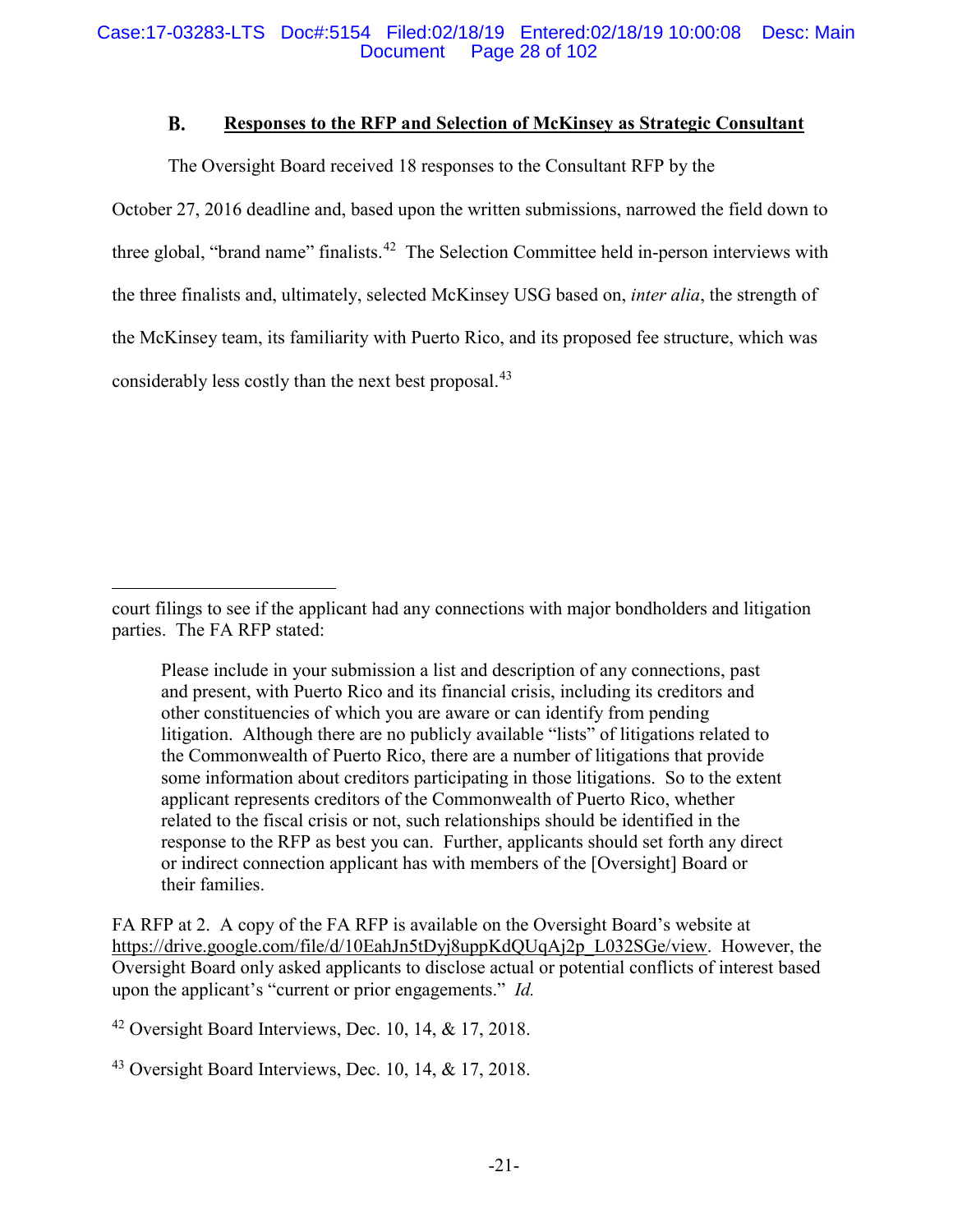#### $\mathbf{C}$ . **McKinsey's Disclosures**

McKinsey USG's response to the Consultant RFP stated that it was "not conflicted" and that it could "credibly act without conflicts or bias."<sup>44</sup> It also stated:

McKinsey [USG] does not have any current contracts with the Government of Puerto Rico or any of its instrumentalities. Further, to the best of McKinsey [USG]'s knowledge and belief, McKinsey [USG] does not currently have any conflict of interest or potential appearance of conflict of interest caused by any contract resulting from this request for proposal. Should McKinsey [USG] become aware of any actual or potential conflict of interest, McKinsey [USG] will provide notice to and work with the [Oversight] Board to provide a detailed mitigation plan if requested.<sup>45</sup>

With respect to work done for the Government of Puerto Rico, McKinsey USG's

response to the Oversight Board disclosed prior work that McKinsey affiliates had done in 2007, in connection with Puerto Rico supply chain management and inventory; in 2007 and 2008, in connection with the Central American and Caribbean Games for 2010; and in 2015, with the Puerto Rico Science, Technology, and Research Trust relating to manufacturing facilities to support bio-medical manufacturing on the island. McKinsey also disclosed to the Selection Committee work that McKinsey had done for the Puerto Rico Government and Department of Education in 2003; certain due diligence work by McKinsey on the Puerto Rico economy and related issues on behalf of a private sector client related to a public/private partnership involving the purchase of one of Puerto Rico's toll roads in 2012; and prior work that McKinsey had done

 <sup>44</sup> McKinsey Response to Consultant RFP, dated Oct. 27, 2016. According to McKinsey, all of its government contracts are with this entity. McKinsey often uses the acronym "USG" – meaning United States Government – and we have adopted that acronym in this Report.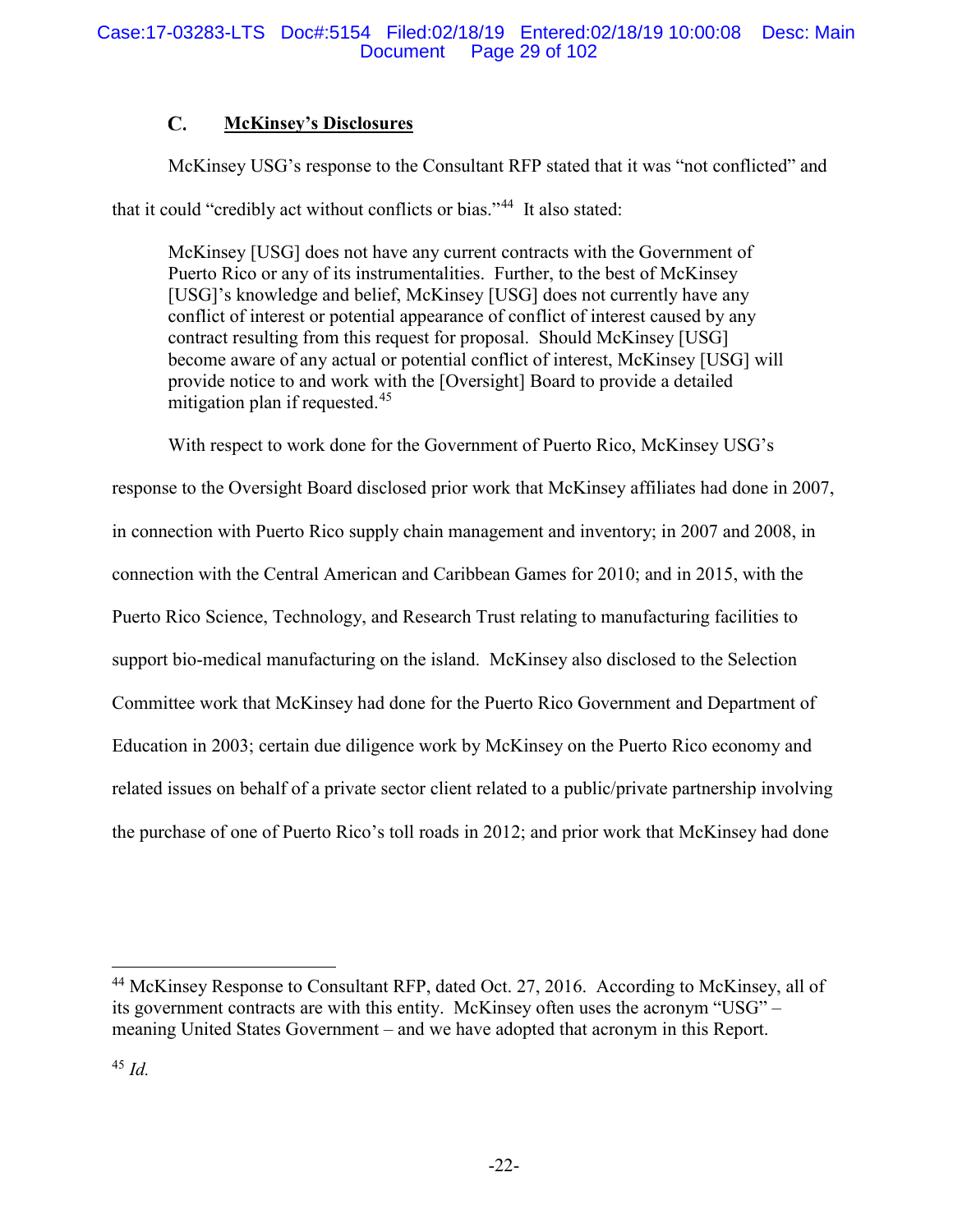#### Case:17-03283-LTS Doc#:5154 Filed:02/18/19 Entered:02/18/19 10:00:08 Desc: Main Page 30 of 102

for a Puerto Rican bank.<sup>46</sup> Finally, McKinsey disclosed that one of the lead partners on the engagement provided consulting services to a client whose interests were or could be implicated by a specific provision of the Puerto Rico tax code. McKinsey confirmed to the Oversight Board that this partner would recuse himself from any work or conversations about issues relating to that provision, should they arise.  $47$ 

As the members of the Oversight Board's Selection Committee and McKinsey have made clear to us, the Oversight Board was primarily focused on whether the consultants being considered had worked for the Government of Puerto Rico, since whatever firm won the engagement would need to work closely with the Government as well as with the Oversight Board. While some of the major investors, creditors, banks, advisors, insurers, litigation parties, and other parties-in-interest were named in the public record, the Oversight Board did not specifically request and McKinsey did not perform any checks against any of those parties during the RFP process.<sup>48</sup>

McKinsey did not disclose the existence or ownership of MIO or its place in McKinsey's corporate structure or its relationship to McKinsey USG, or its purpose as an investment vehicle for current and former McKinsey partners and their families.<sup>49</sup> Nor did McKinsey USG disclose that MIO was invested (both directly and through third-party funds) in Puerto Rico public debt.

 <sup>46</sup> *Id.*; McKinsey Interviews, Nov. 20, 2018, Dec. 12, 2018; Oversight Board Interviews, Dec. 10 & 17, 2018. McKinsey notified the bank team that any future interactions with that client needed to be brought to the lead partner's attention. McKinsey Interview, Nov. 20, 2018.

<sup>&</sup>lt;sup>47</sup> Oversight Board Interview, Dec. 17, 2018.

<sup>48</sup> McKinsey Interviews, Nov. 20, 2017, Dec. 12, 2018, Feb. 1, 2019; Oversight Board Interviews, Dec. 10, 14, & 17, 2018.

 $49$  Oversight Board Interviews, Dec. 10, 14, & 17, 2018.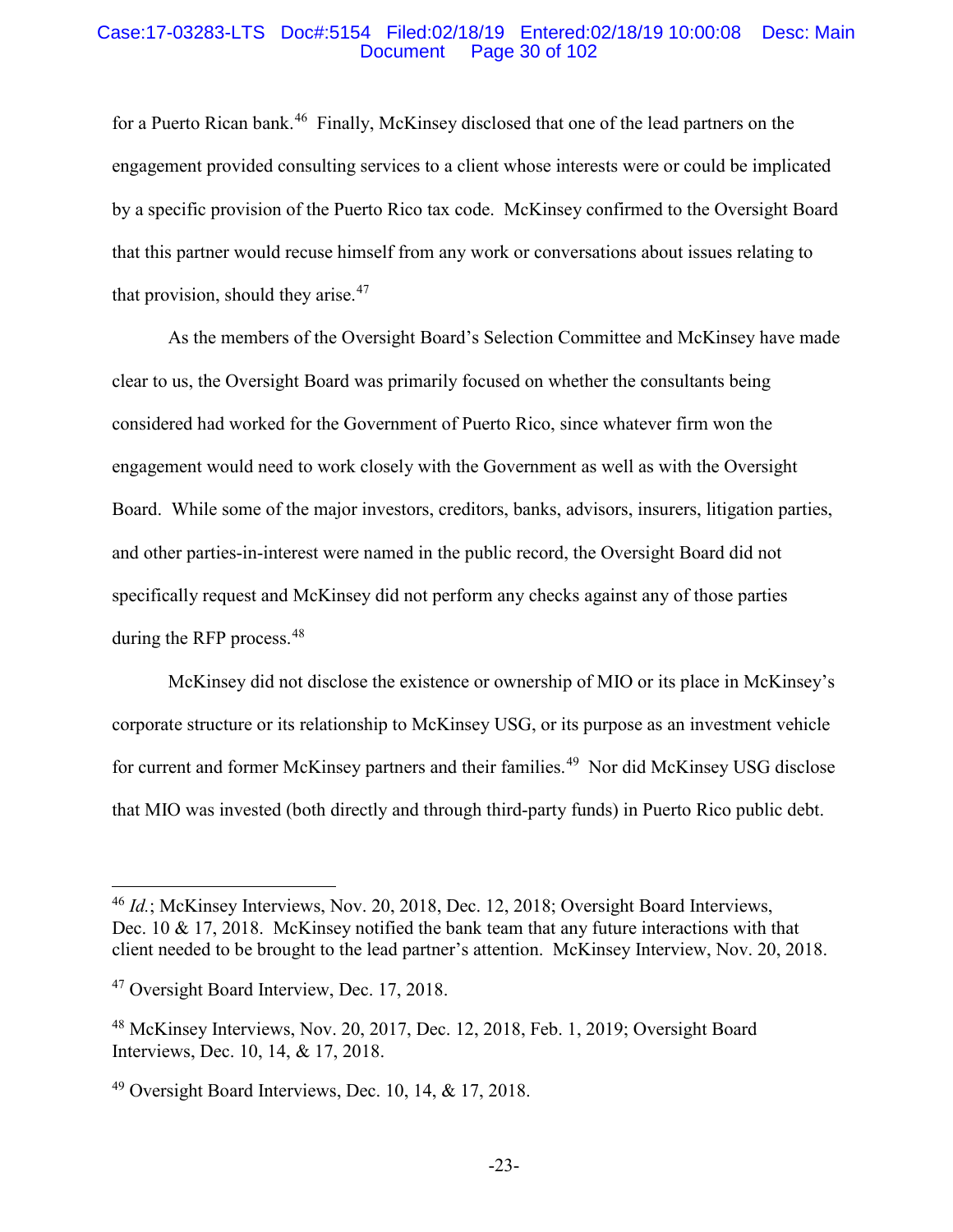#### Case:17-03283-LTS Doc#:5154 Filed:02/18/19 Entered:02/18/19 10:00:08 Desc: Main Page 31 of 102

To be sure, while the McKinsey partners working on the Puerto Rico engagement were aware of MIO's existence, this investigation has uncovered no evidence that MIO shared information related to its investments in Puerto Rico public debt with anyone on the Puerto Rico engagement team or that the partners leading the Puerto Rico engagement were aware of MIO's Puerto Rico investments until 2018, at the time, or shortly before, it was reported in the press.

### **V. McKinsey's Scope of Work**

#### A. **Initial Engagement**

It was clear in early November 2016 that McKinsey would be selected as the strategic consultant, but it took until the end of November to finalize the agreement. Ultimately, McKinsey USG and the Oversight Board executed an initial consulting agreement dated as of November 27, 2016 (the "Initial Consulting Agreement"; as amended from time to time, the "Core Consulting Agreement"), which set forth the terms of McKinsey USG's initial engagement on a "Firm Fixed Price" basis.<sup>50</sup> As discussed more fully in Section V.D below, the Core Consulting Agreement contains three complementary provisions that govern the use of confidential information and conflicts of interest.

The Initial Consulting Agreement laid out in broad terms the planned scope of McKinsey's work for the Oversight Board. The Oversight Board needed assistance in becoming a workable organization. McKinsey was to assist in developing a planning process for the Oversight Board's organization, develop a 120-day work plan, and design the Oversight Board's organizational and support structure – essentially to get the Oversight Board up and running. In addition, McKinsey was to help establish "frameworks" to support the Oversight Board's

 $50$  A copy of the Initial Consulting Agreement is available on the Oversight Board's website at https://drive.google.com/file/d/1qeH3RM1Ic0q0N0qLb8fa9o-s-la\_3AZ3/view.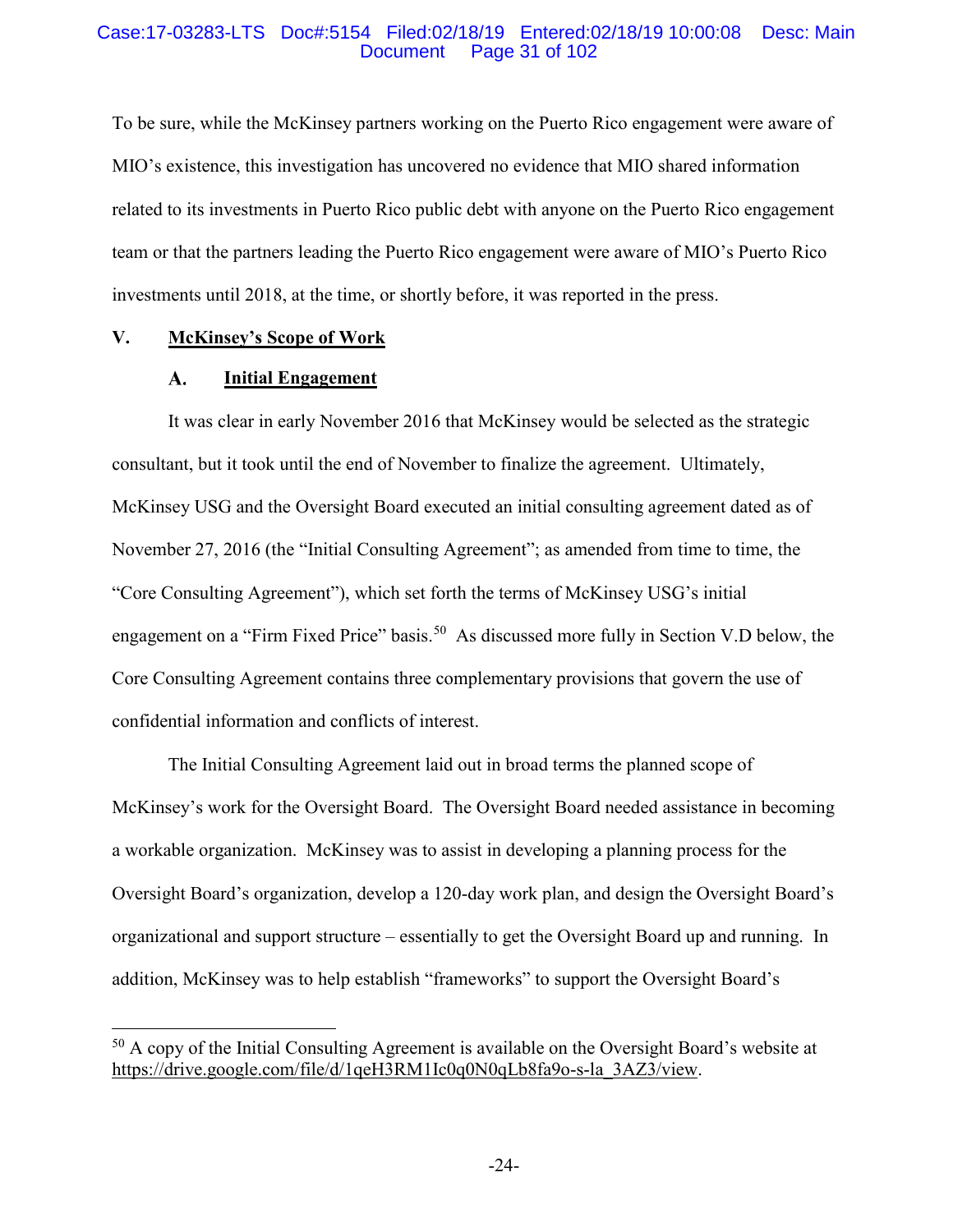### Case:17-03283-LTS Doc#:5154 Filed:02/18/19 Entered:02/18/19 10:00:08 Desc: Main Page 32 of 102

deliberations and decision-making. McKinsey would help the Oversight Board prioritize shortand long-term initiatives, and would provide a team member, selected by the Governor of Puerto Rico, to serve as the Commonwealth's interim Revitalization Coordinator.<sup>51</sup>

McKinsey assembled a team that had familiarity with Puerto Rico, as well as expertise in government consulting; infrastructure, strategy, and organization; organization and investments of state pension funds; sovereign balance sheet and debt management; restructuring; and tax.<sup>52</sup> Aaron Bielenberg, a McKinsey associate principal, was appointed the interim Chief

## Revitalization Officer.53

The team began to assess how best to approach the problems in Puerto Rico, identifying and interacting with key members of the Commonwealth administration to understand the issues and to lay out a timeline. The initial intent was for the team to gather a general sense of revenues and expenses of different government agencies. The parties contemplated that one of McKinsey's primary responsibilities would be to stress-test the Commonwealth's fiscal plan. However, it soon became clear to both McKinsey and the Oversight Board that the scope of McKinsey's work would be far greater than initially envisioned. Reliable revenue and expense-

<sup>&</sup>lt;sup>51</sup> Initial Consulting Agreement, Attachment 1. Section 502 of PROMESA required the Governor, in consultation with the Oversight Board, to appoint a Revitalization Coordinator from a list of nominees proposed by the Oversight Board. The Oversight Board was required to provide the Governor a list of three nominees within 60 days of its full appointment. 48 U.S.C. § 2212(b).

 $52$  McKinsey's public sector work does not typically involve distressed municipalities; the incidence of distressed municipalities is, in fact, fairly low. McKinsey Interview, Dec. 12, 2018. However, according to its response to the Consultant RFP, McKinsey has advised distressed municipalities and countries, including Detroit, Morocco, and Ukraine. McKinsey Response to Consultant RFP, dated Oct. 27, 2016.

<sup>53</sup> Then-Governor García-Padilla selected Mr. Bielenberg from three finalists for the position.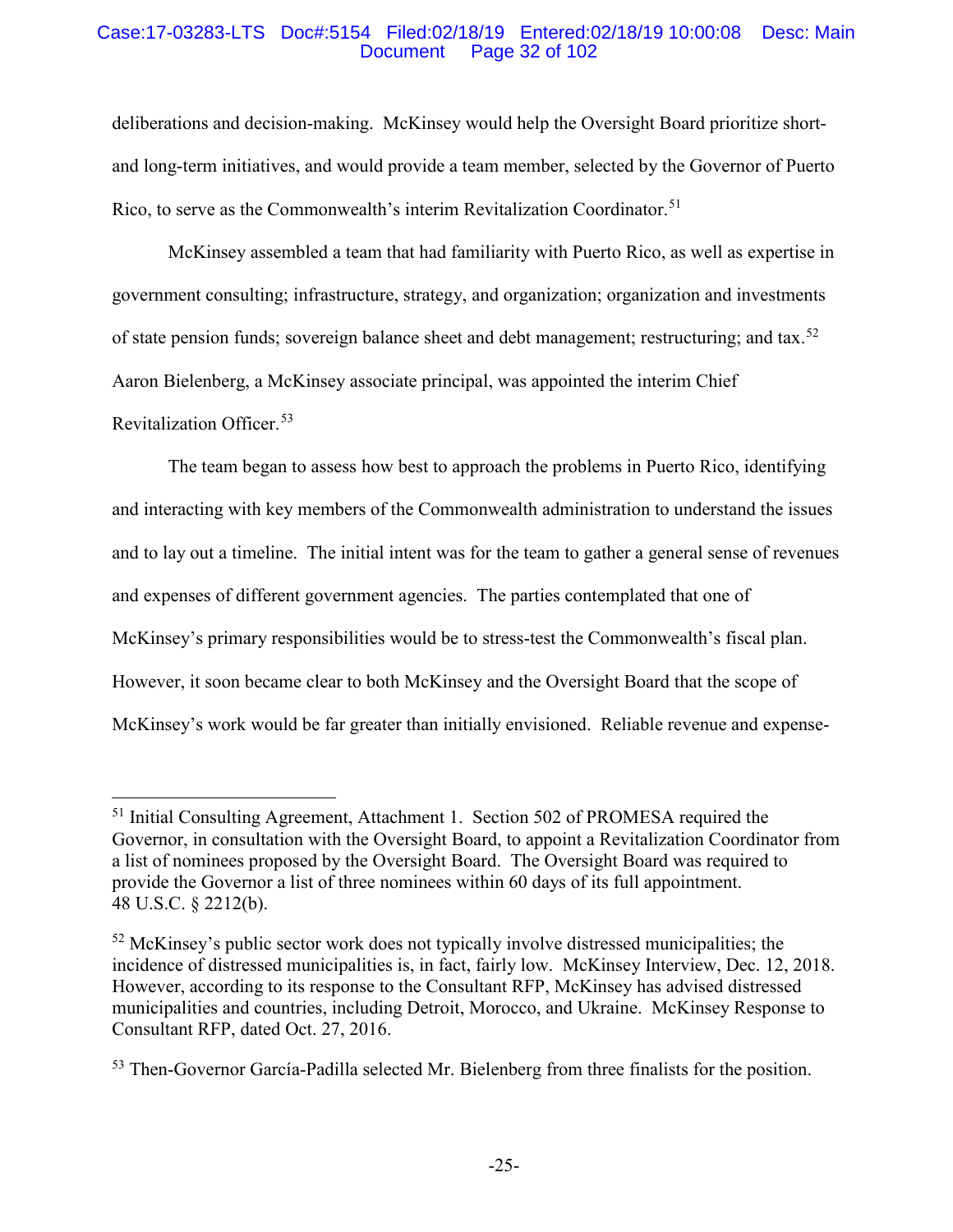#### Case:17-03283-LTS Doc#:5154 Filed:02/18/19 Entered:02/18/19 10:00:08 Desc: Main Page 33 of 102

related data was not available, meaning that McKinsey had to spend considerable time developing baseline revenue and cost data to be able to assess and stress test multiple Government fiscal plan submissions, ultimately leading to a certified fiscal plan. Work on revenue projections, expenses, and fiscal plans, therefore, constituted the bulk of McKinsey's work for the Oversight Board from the outset.<sup>54</sup>

Prior to McKinsey's engagement, the Oversight Board had determined which agencies were "covered" instrumentalities.<sup>55</sup> The Oversight Board determined that the Puerto Rico Electric Power Authority ("PREPA"), the Puerto Rico Aqueduct and Sewer Authority ("PRASA"), the Puerto Rico Highways and Transportation Authority ("HTA"), the Public Corporation for the Supervision and Insurance of Cooperatives ("COSSEC"), the University of Puerto Rico ("UPR"), and the Government Development Bank ("GDB") accounted for the vast majority of the Government budget (other than the Commonwealth central government agencies and departments). Accordingly, McKinsey and the Oversight Board focused their attention and efforts on those six instrumentalities.<sup>56</sup> However, as it became clear that McKinsey and the Oversight Board would need to take on additional tasks, some functions enumerated in the Initial Consulting Agreement fell off the scope of McKinsey's work, including, for example, developing a litigation framework and strategy and a restructuring framework and process.<sup>57</sup>

 <sup>54</sup> McKinsey Interviews, Nov. 20, 2018, Dec. 12, 2018.

<sup>55</sup> Pursuant to Section 101(d) of PROMESA, the Oversight Board was authorized to "designate any territorial instrumentality as a covered territorial instrumentality that is subject to the requirements" of PROMESA. 48 U.S.C. § 2121(d).

<sup>56</sup> McKinsey Interview, Nov. 20, 2018.

<sup>57</sup> *Id.* The Initial Consulting Agreement envisioned that McKinsey would work with the Oversight Board's counsel "to build a baseline assessment of legal proceedings and litigation, develop a framework and guidelines to enable the [Oversight] Board to develop a strategy for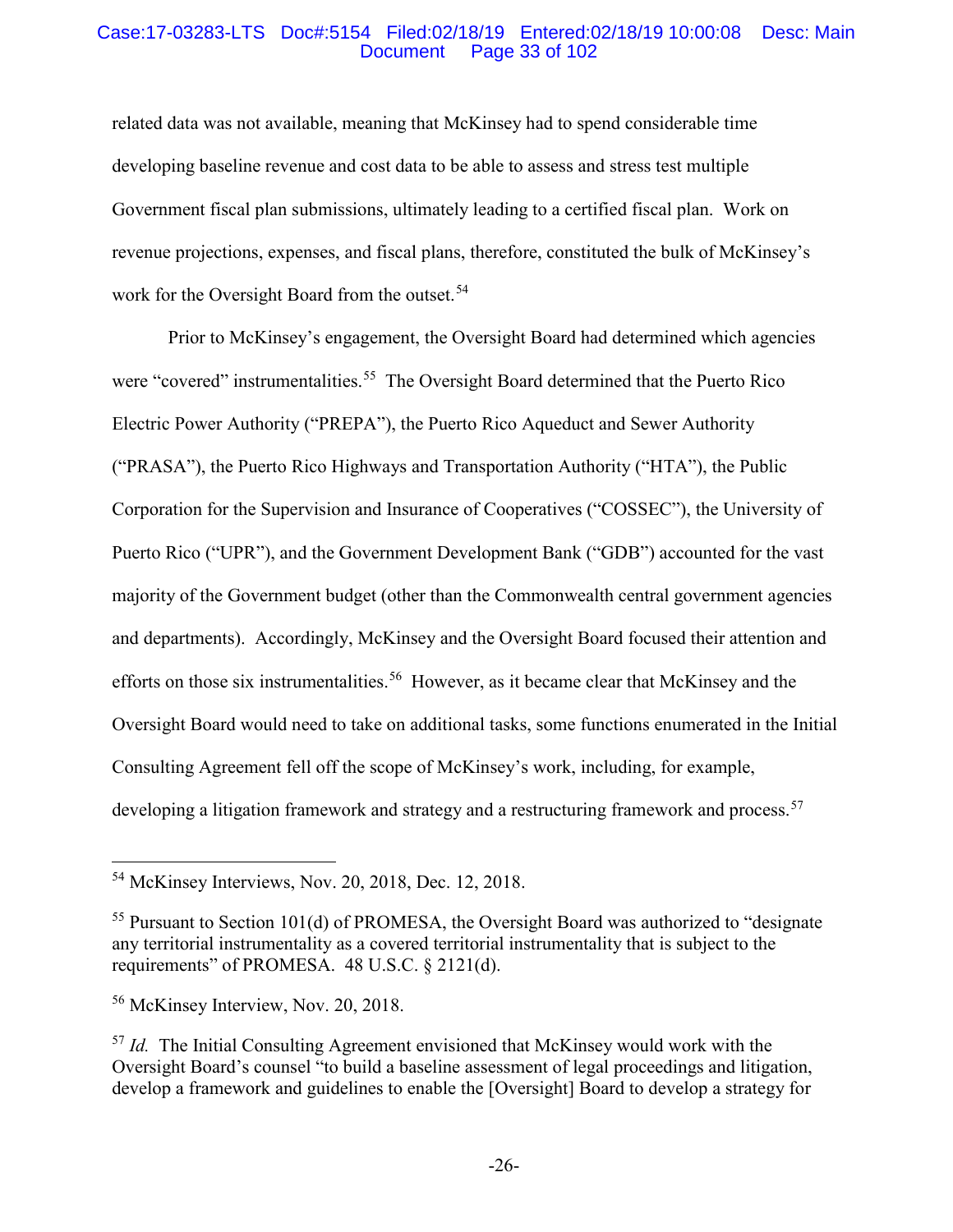### Case:17-03283-LTS Doc#:5154 Filed:02/18/19 Entered:02/18/19 10:00:08 Desc: Main Page 34 of 102

For a variety of reasons, data collection and analysis turned out to be much more difficult than McKinsey originally anticipated. It became clear to the Oversight Board at an early point that McKinsey would need to play a major role in the development of the Commonwealth's fiscal plan. Despite significant challenges, and after several Government fiscal plan submissions and revisions, the Oversight Board with McKinsey's support was able to certify a fiscal plan on March 13, 2017. After that, McKinsey continued to monitor implementation of the Commonwealth fiscal plan and to develop a budget. $58$ 

#### **B. Continuing Non-Title III Work**

The Core Consulting Agreement was amended by agreement dated March 9, 2017 (the "March 9, 2017 Amendment"). <sup>59</sup> The March 9, 2017 Amendment revised McKinsey's scope of work and added, for the first time, a "Vendor Conflict of Interest Disclosure Certification" (described more fully below) that required McKinsey to certify that it had no specified conflicts of interest based upon connections to certain "Interested Parties" (the members of the Oversight Board and its designated staff, the Commonwealth, and its

 $\overline{a}$ 

managing existing claims (*e.g.*, Covina [sic] related claims and amounts due to contractors and taxpayers), and then put in place a robust framework for evaluation of potential litigation risk and trade-offs that will support the [Oversight] Board in developing its debt restructuring and stakeholder engagement strategy." McKinsey was also expected to "[d]esign with the [Oversight] Board a bespoke restructuring process and strategy to restructure Puerto Rico's public debt across all of its sovereign and sub-sovereign issuers." Initial Consulting Agreement, Attachment 1.

<sup>&</sup>lt;sup>58</sup> McKinsey Interview, Nov. 20, 2018.

<sup>&</sup>lt;sup>59</sup> A copy of the March 9, 2017 Amendment is available on the Oversight Board's website at https://drive.google.com/file/d/1n5u9kDhqHoIemLhSfGc0Q-W2PTx0oeuU/view.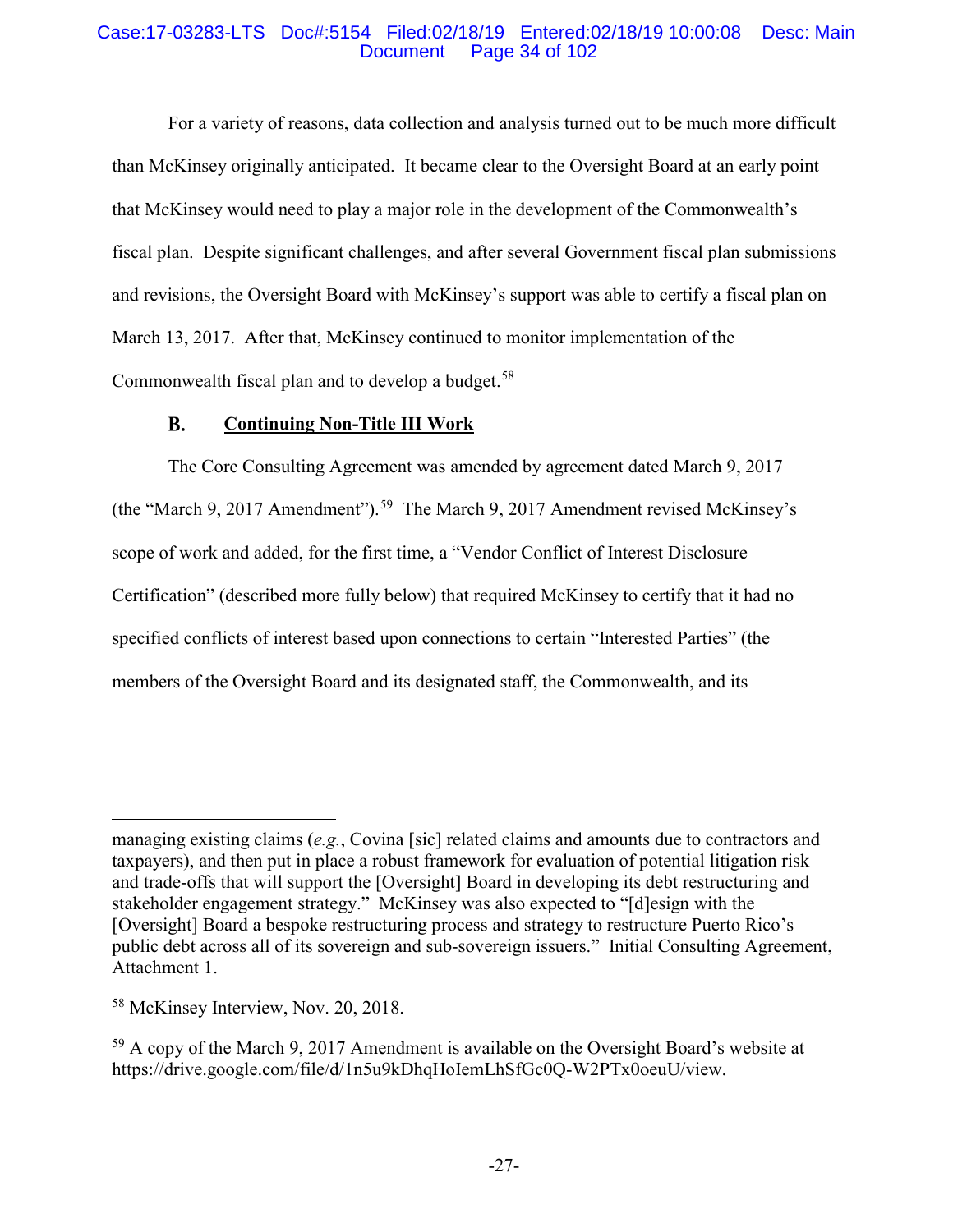#### Case:17-03283-LTS Doc#:5154 Filed:02/18/19 Entered:02/18/19 10:00:08 Desc: Main Page 35 of 102

instrumentalities). 60 The March 9, 2017 Amendment provided for McKinsey to provide project management office and organization support; to perform stress-tests of fiscal plans for various covered instrumentalities, including PRASA, PREPA, GDB, HTA, COSSEC, and UPR; to provide implementation planning; to provide support for "critical projects" aimed at involving the private sector; to identify which critical projects the Oversight Board should select to fasttrack; and to continue to provide a Revitalization Coordinator.  $61$ 

By July 1, 2017 – the beginning of the Commonwealth's fiscal year – McKinsey and the Oversight Board had worked with the Government to develop a budget and had begun working on how to implement the fiscal plan. After that, McKinsey continued monitoring the activities of the covered instrumentalities and providing support as needed, as well as executing necessary planning. Hurricanes Maria and Irma in September 2017 complicated these tasks; the destruction they caused required that the Commonwealth, the Oversight Board, and McKinsey revisit virtually every assumption underlying the budget and fiscal plans. The nature of McKinsey's non-Title III work – work on developing, stress testing and implementing fiscal plans for the Commonwealth and select instrumentalities – remained substantially the same, however.<sup>62</sup>

McKinsey and the Oversight Board entered into a second amendment (the "Second Amendment") to the Core Consulting Agreement dated January 1, 2018, that provided, *inter alia*, that McKinsey would work on stress testing and supporting fiscal plans and annual budgets

 $60$  The March 9, 2017 Amendment was signed by McKinsey & Company, Inc., United States, not McKinsey USG. The change appears to have been a drafting error.

<sup>61</sup> March 9, 2017 Amendment.

<sup>62</sup> McKinsey Interviews, Nov. 20, 2018, Dec. 12, 2018.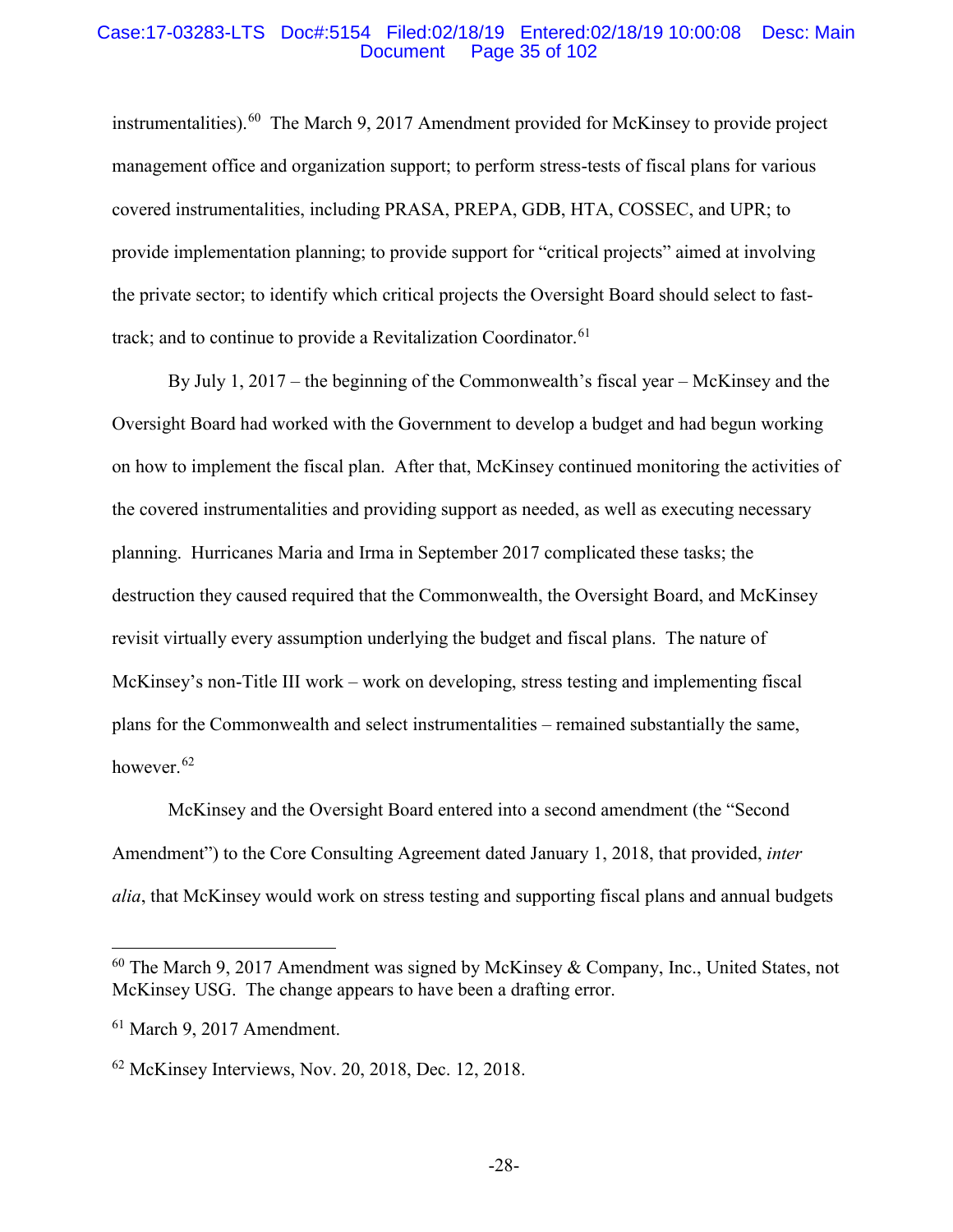### Case:17-03283-LTS Doc#:5154 Filed:02/18/19 Entered:02/18/19 10:00:08 Desc: Main Page 36 of 102

for non-Title III instrumentalities (PRASA, COSSEC, and UPR); review government-recovery related contracts over \$10 million; and work with the Oversight Board's financial advisor, Citi, to ensure that fiscal plans were "aligned with restructuring strategy and pension reforms."<sup>63</sup>

On September 1, 2018, the parties entered into a new Independent Contractor Services Agreement that provided that McKinsey would "[s]upport implementation related to the Fiscal Plans for the Title III entities (Commonwealth, PREPA and HTA) and PRASA, COSSEC, and UPR" as well as continue to review proposed government contracts as needed and to work with Citi to ensure that fiscal plans aligned with restructuring strategy.<sup>64</sup>

#### $\mathbf{C}$ . **Title III Work**

It was apparent from the outset of the Oversight Board's and McKinsey's work that a Title III filing was likely if not inevitable. The original pre-Title III stay under PROMESA was extended to May 1, 2017, permitting mediation with the major bondholders. Ultimately, however, the mediation was not successful, and various bondholder groups filed actions against the Commonwealth and COFINA. On May 3 and 5, 2017, the Oversight Board filed Title III petitions on behalf of the Commonwealth and COFINA, respectively. The Oversight Board subsequently filed Title III petitions on behalf of HTA, ERS, and PREPA. As a result,

 <sup>63</sup> A copy of the Second Amendment is available on the Oversight Board's website at https://drive.google.com/file/d/1Y\_ixsfwgosD8IC73G9R\_HUeCsytxw0O1/view. The Second Amendment had a term of six months. The parties subsequently signed a third amendment, dated July 1, 2018 (the "Third Amendment"), that extended the engagement for an additional two months. A copy of the Third Amendment is available on the Oversight Board's website at https://drive.google.com/file/d/1wEP8BSDBZAQrz1btUCtKlJwH8Qj9lXdY/view.

 $64$  Independent Contractor Services Agreement (McKinsey & Company, Inc. Washington DC), effective September 1, 2018 (the "September 1, 2018 Core Consulting Agreement"). A copy of the September 1, 2018 Core Consulting Agreement is available on the Oversight Board's website at https://drive.google.com/file/d/1xRRLnxH5RWWGten23w97uV6uorlPlR7T/view.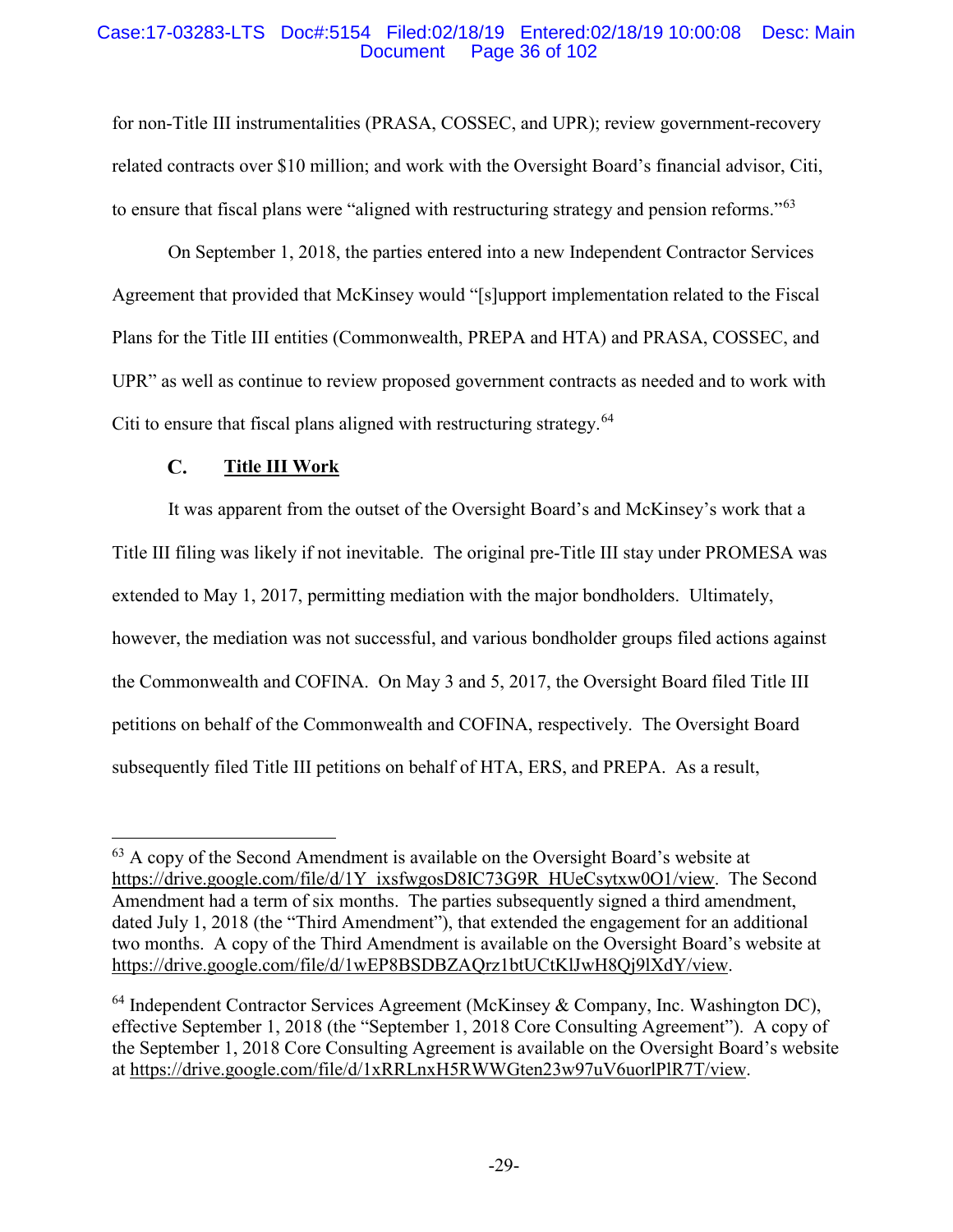### Case:17-03283-LTS Doc#:5154 Filed:02/18/19 Entered:02/18/19 10:00:08 Desc: Main Page 37 of 102

McKinsey established another team – with some overlap with the non-Title III team at the leadership level only – to work on the Title III-related matters.<sup>65</sup>

The Oversight Board entered into a separate Consulting Agreement with McKinsey USG (the "Title III Consulting Agreement," and together with the Core Consulting Agreement, the "Consulting Agreements") dated as of July 3, 2017, which delineated McKinsey's scope of work in the Commonwealth, PREPA, and HTA Title III cases. 66 The Title III Consulting Agreement envisioned that McKinsey would provide litigation and mediation support and liquidity analysis for the Commonwealth case.<sup>67</sup> In the PREPA and HTA cases, McKinsey USG was to "[c]oordinate and provide analysis related to development of the transformation plan and plan of arrangement" for the two agencies.<sup>68</sup> With respect to conflicts of interest, the Title III Consulting Agreement contains identical language to the Core Consulting Agreement (described in Section V.D below). 69

In connection with the Title III cases, the Oversight Board asked McKinsey to educate the Oversight Board's other advisors – including its primary financial advisor, Citi, and its law firm, Proskauer – about the fiscal plan, to support litigation, to perform some liquidity planning relating to the implementation of the fiscal plan, and to support the Oversight Board in mediation

 $65$  McKinsey Interviews, Nov. 20, 2018, Dec. 12, 2018.

<sup>66</sup> A copy of the Title III Consulting Agreement is available on the Oversight Board's website at https://drive.google.com/file/d/1iV82ACFcYQfgtCq02v8rk19nx-g4\_VA7/view.

<sup>67</sup> Title III Consulting Agreement, Attachment 1.

<sup>68</sup> *Id.*, Attachments 2 & 3.

 $69$  There was a minor change to the confidentiality provision in the Title III consulting agreement related to the Oversight Board's ability to disclose certain information. However, the change had no impact on the conflict of interest provisions.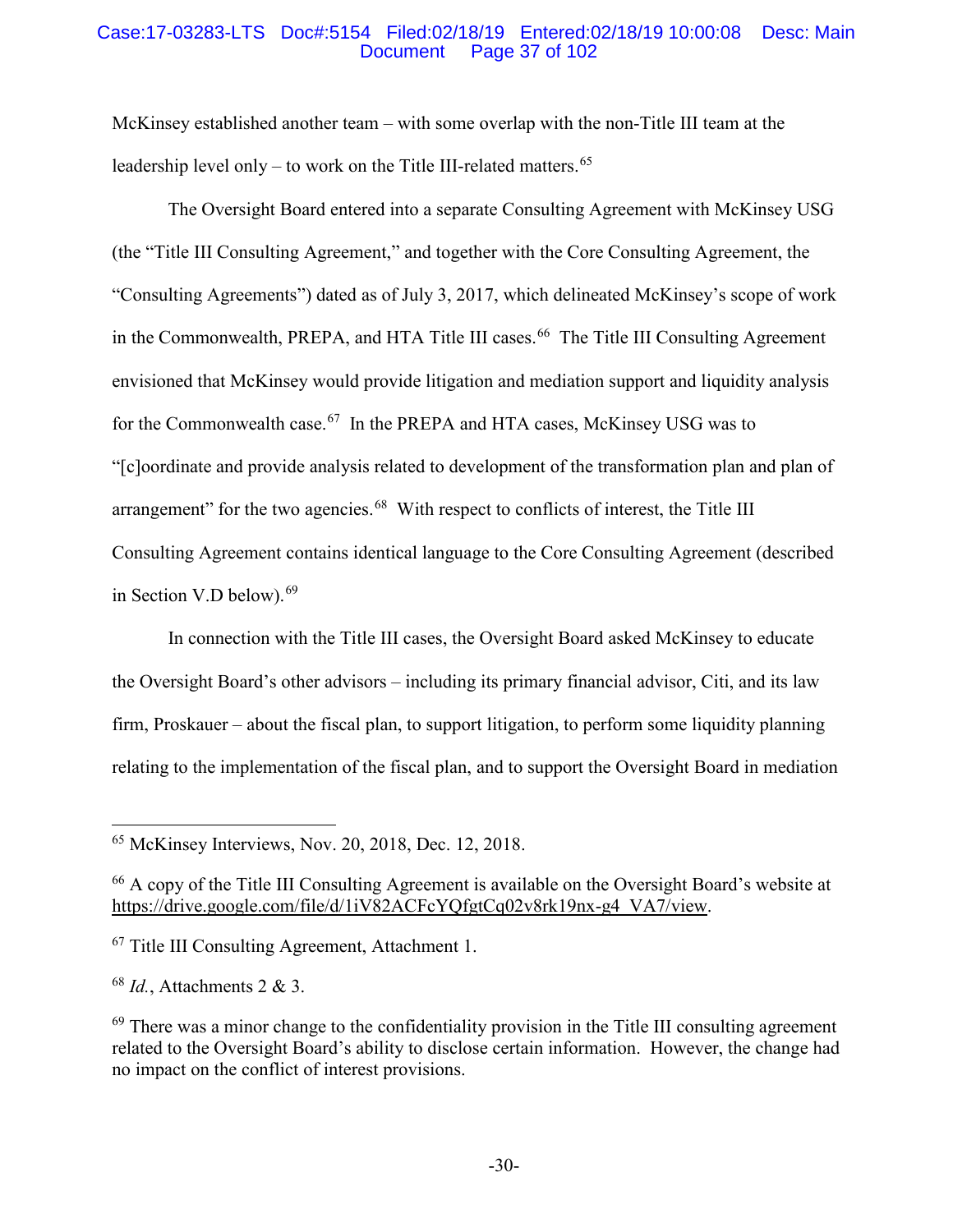### Case:17-03283-LTS Doc#:5154 Filed:02/18/19 Entered:02/18/19 10:00:08 Desc: Main Page 38 of 102

sessions, which began soon after the Title III filings. McKinsey's liquidity planning efforts centered primarily on the Commonwealth and to a lesser extent on PREPA, but not GDB.<sup>70</sup>

Although the Title III Consulting Agreement contemplated that McKinsey would provide mediation support, McKinsey's role in the Commonwealth-COFINA mediation (discussed more fully in Section XII below) was purely informative. During the summer of 2017, there were several day-long mediation sessions with large groups of creditors in which members of the Court-appointed mediation panel, along with individuals from McKinsey and Ernst & Young (an advisor to the Oversight Board), answered pre-submitted questions.<sup>71</sup> The participants prepared in advance for the sessions with Judge Barbara Houser, whom Judge Swain had appointed to chair the mediation panel. McKinsey was not involved in or privy to conversations relating to how any settlement would be structured or how available funds would be allocated.<sup>72</sup>

 70 McKinsey Interview, Nov. 20, 2018; *see In re Fin. Oversight & Mgmt. Bd. for P.R.*, Case No. 17-BK-3283-LTS (D.P.R.), ECF No. 2073 ¶ 13, Ex. C.

<sup>71</sup> By agreement dated February 15, 2017, the Oversight Board retained Ernst & Young Puerto Rico LLC to provide certain analyses concerning the Government of Puerto Rico's audited 2014 financials and the 2017 fiscal plan proposed by the Government of Puerto Rico (the "Financial Bridge"). Copies of the Ernst & Young engagement letter and the Financial Bridge Analysis are available on the Oversight Board's website at https://drive.google.com/file/d/1WWHcS\_Uv8fL Z43J215KQRGZdOyzh88ai/view (E&Y Engagement Letter) and https://drive.google.com/file/d /1ZGT6oeZP3c8BFpGr93vr5ZaV3ymcu75N/view (Financial Bridge Analysis).

 $72$  McKinsey Interview, Nov. 20, 2018. Those mediation efforts during the summer of 2017 did not succeed. On September 8, 2017, the Oversight Board-appointed representative of the Commonwealth commenced an adversary proceeding to resolve the Commonwealth-COFINA Dispute. *See Official Committee of Unsecured Creditors of the Commonwealth of Puerto Rico v. Whyte (In re Fin. Oversight & Mgmt. Bd. for P.R.)*, Adv. Proc. No. 17-257-LTS (D.P.R.). The parties recommenced mediation following oral argument on motions for summary judgment, and on June 7, 2018, announced an Agreement in Principle. Although the Oversight Board believed that the Agreement in Principle exceeded the scope of the mediation order in the adversary proceeding, the Oversight Board supported the Agreement's core provision governing how to allocate sales and use tax revenue between the Commonwealth and COFINA. More mediation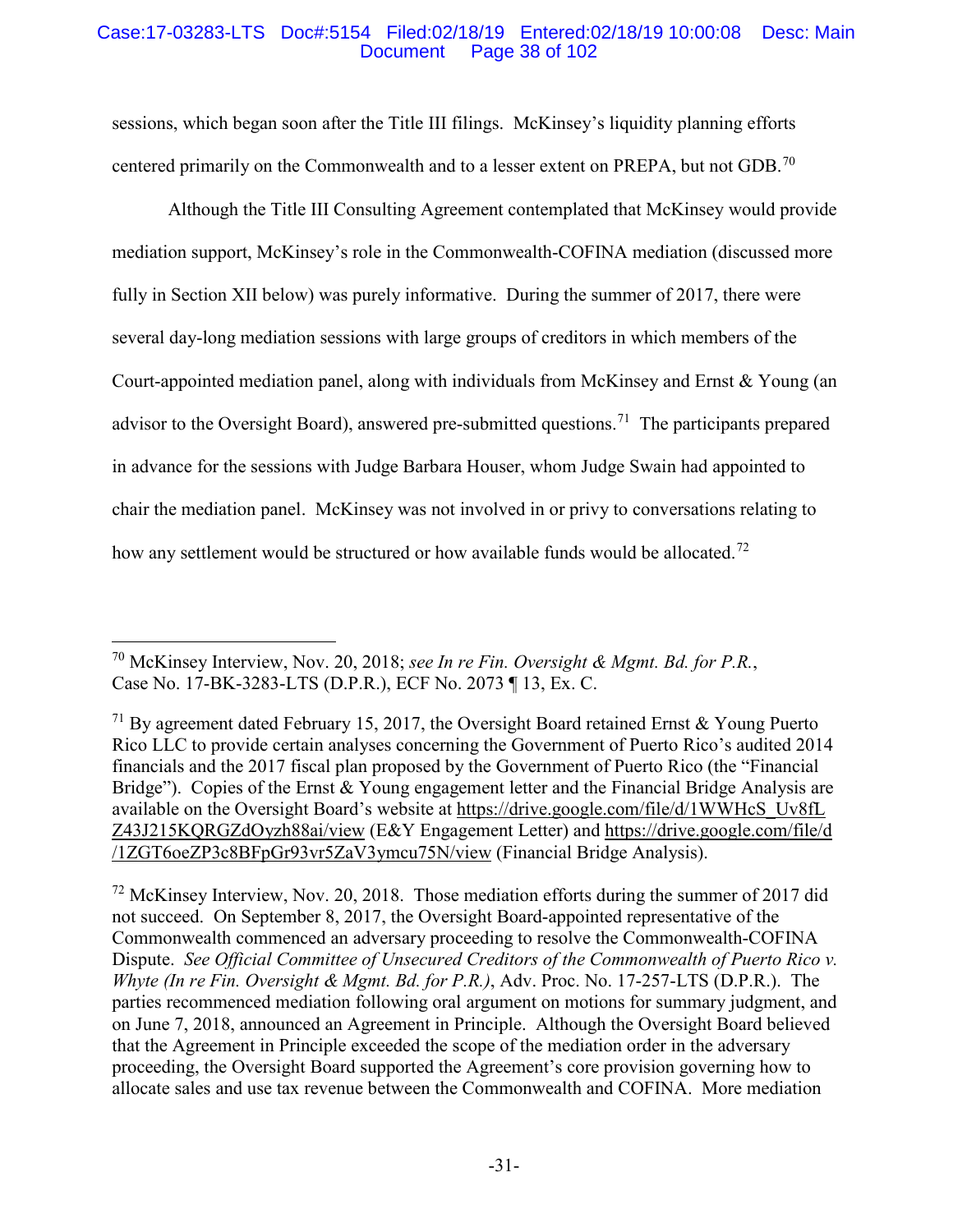### Case:17-03283-LTS Doc#:5154 Filed:02/18/19 Entered:02/18/19 10:00:08 Desc: Main Page 39 of 102

The Oversight Board realized that in the cases of PREPA and HTA, there were likely to be structural transformations, and asked McKinsey to take the lead in the transformation plans for those entities. McKinsey worked with those entities to develop fully fleshed-out transformation plans with six-year terms. McKinsey helped with the practicalities of implementing the proposed transformation plans and worked with the Oversight Board's other financial advisors to develop a workable timeline.<sup>73</sup>

When the hurricanes hit Puerto Rico in the fall of 2017, McKinsey and the Oversight Board again had to revise McKinsey's scope of work. As noted above, the destruction caused by the hurricanes rendered many of the assumptions underlying the Commonwealth fiscal plan obsolete and necessitated a wholesale review of the fiscal plans for the Commonwealth and its instrumentalities. The revised scope of work was memorialized in the First Amendment to the Title III Consulting Agreement dated November 1, 2017.

McKinsey USG and the Oversight Board entered into a Second Amendment to the Title III Consulting Agreement, dated April 1, 2018, which extended the term of that agreement through June 30, 2019, and fine-tuned McKinsey's scope of work for HTA and the Commonwealth. 74

 $\overline{a}$ 

ensued, and the parties ultimately entered into a Plan Support Agreement on August 29, 2018, and an amended Plan Support Agreement dated September 20, 2018. *See* Section XII below.

<sup>&</sup>lt;sup>73</sup> McKinsey Interview, Nov. 20, 2018; Title III Consulting Agreement, Attachments 2 & 3; *In re Fin. Oversight & Mgmt. Bd. for P.R.*, Case No. 17-BK-3283-LTS (D.P.R.), ECF No. 2073 ¶ 13, Ex. C.

 $74$  A copy of the Second Amendment to the Title III Consulting Agreement is available on the Oversight Board's website at https://drive.google.com/file/d/1xeRQxneihzth19WBCOLyNtxX9 iGVgOu/view.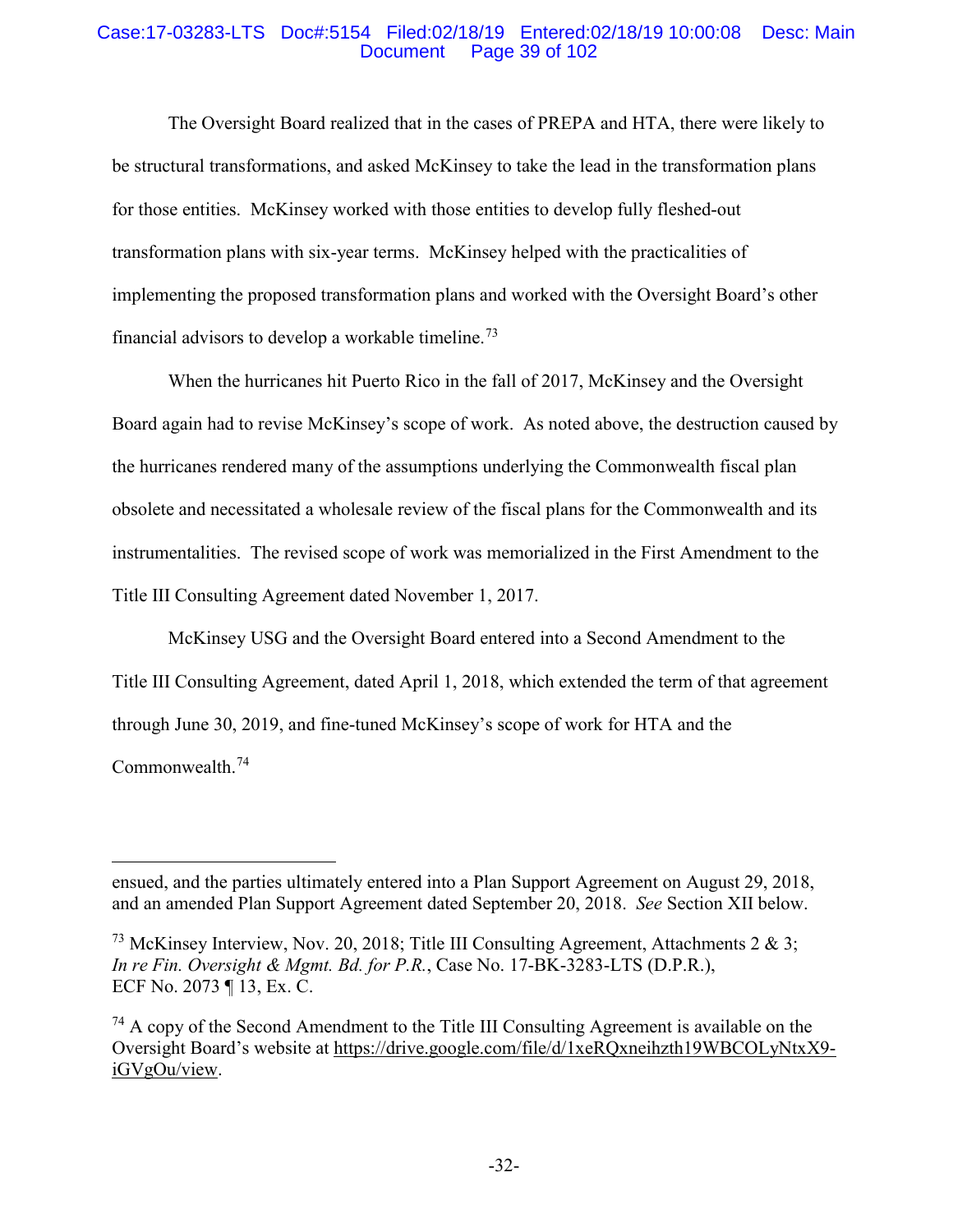#### D. **Relevant Contract Provisions**

The Consulting Agreements contain three provisions related to conflicts of interest.

First, the Consulting Agreements contain a confidentiality provision limiting who at

McKinsey may receive "Confidential Information" (those "who have a need to know and are

bound to keep it confidential") and how it may be used (for providing services to the Oversight

Board). $75$ 

Second, the Consulting Agreements disclosed McKinsey's long-standing policy of

serving competing clients and competitors, and provided that anyone who received Confidential

Information would be prohibited from working on a competitively-sensitive project for one year.

Each of the Consulting Agreements provides:

6. SERVING COMPETITORS. It is McKinsey's long-standing policy to serve competing clients and clients with potentially conflicting interests as well as counter-parties in merger, acquisition and alliance opportunities, and to do so without compromising McKinsey's professional responsibility to maintain the confidentiality of client information. Consistent with such practice and McKinsey's confidentiality obligations to its other clients, McKinsey is not able to advise or consult with the Client about McKinsey's serving the Client's competitors or other parties. To avoid situations of potential conflict, McKinsey will not, for a period of one year following an engagement for the Client, assign any consultant who receives Confidential Information in connection with such engagement to a competitively sensitive project, **including a directly-conflicting engagement with the Government of Puerto Rico. Notwithstanding the foregoing, the Client understands and agrees that so long as McKinsey has appropriate procedures in place to mitigate any potential conflict, it may serve the Government of Puerto Rico on related matters.**<sup>76</sup>

<sup>&</sup>lt;sup>75</sup> Initial Consulting Agreement  $\S$  3.

<sup>76</sup> *Id.* § 6 (emphasis added).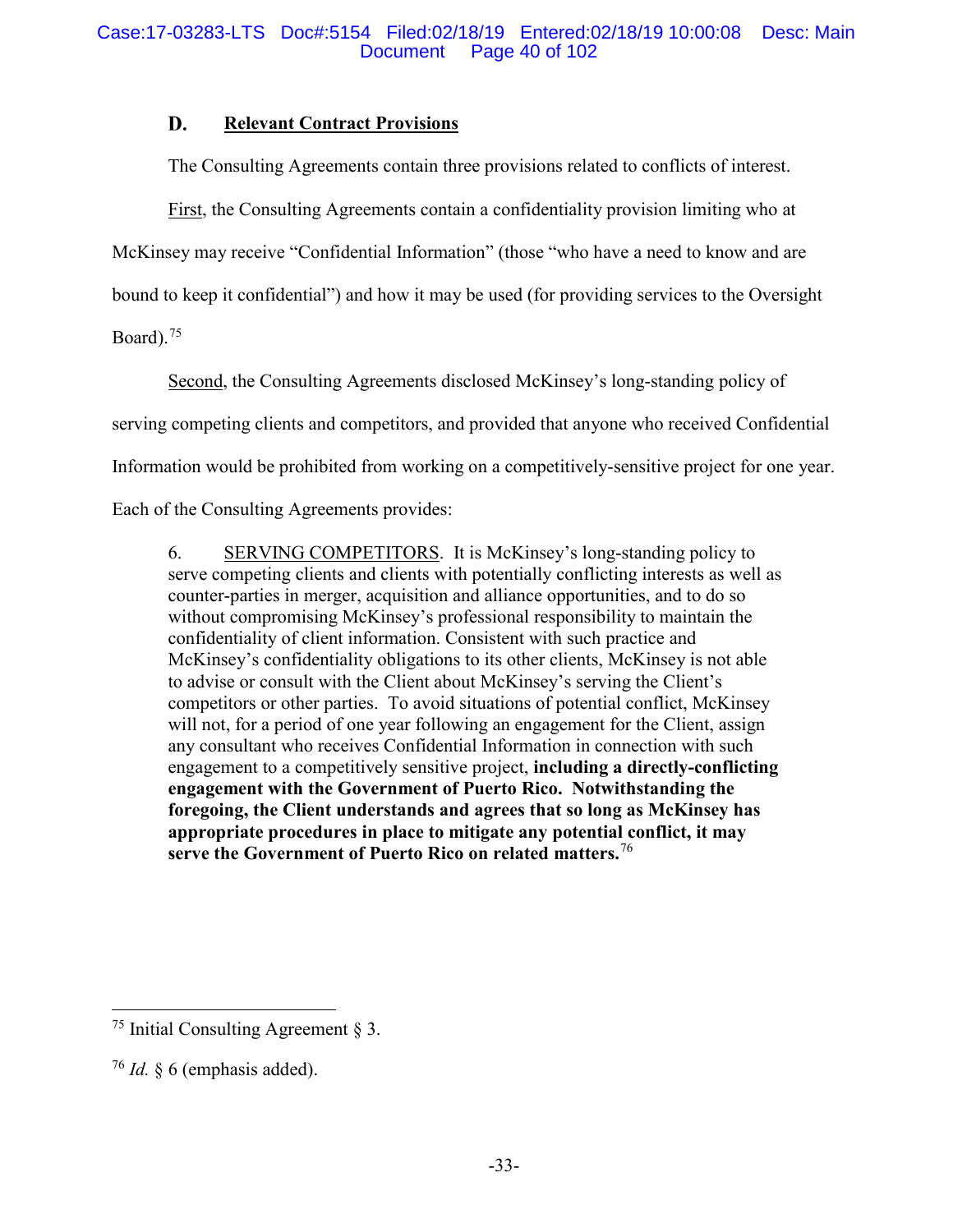#### Case:17-03283-LTS Doc#:5154 Filed:02/18/19 Entered:02/18/19 10:00:08 Desc: Main Page 41 of 102

With the exception of the bold language added as part of the negotiations with the Oversight Board, this is a standard provision found in McKinsey's consulting agreements.<sup>77</sup> The final sentence was added as part of the negotiations between the Oversight Board and McKinsey to provide flexibility to the parties. For example, fiscal plan implementation might be better handled directly with the Government of Puerto Rico (as opposed to through the Oversight Board). Accordingly, McKinsey USG and the Oversight Board agreed that McKinsey could work with the Government of Puerto Rico on "related" matters, provided, however, that McKinsey put in place adequate procedures to mitigate against any conflicts of interest. The specific procedures were not discussed, but the Selection Committee understood that McKinsey would come back to the Oversight Board if the Government of Puerto Rico sought to retain McKinsey.<sup>78</sup> In fact, after discussing it with the Oversight Board and giving the Oversight Board assurances that McKinsey personnel working for the Oversight Board would not be involved, McKinsey did a small project for the Puerto Rico Education Foundation that benefited the Puerto Rico Department of Education in September 2018.<sup>79</sup>

Finally, the Consulting Agreements provide that McKinsey USG may work for the Government of Puerto Rico or other stakeholders subject to the restrictions set forth in Section 6 (which requires that proper safeguards be in place and that no consultant who receives

 <sup>77</sup> McKinsey Response to Consultant RFP, dated Oct. 27, 2016; *see In re Alpha Nat. Res., Inc.*, Case No. 15-33896 (KRH) (Bankr. E.D. Va.), ECF No. 212 at 25 ¶ 7; *In re Westmoreland Coal Co.*, Case No. 18-35672 (DRJ) (Bankr. S.D. Tex.), ECF No. 452 at 30 ¶ 9.

<sup>78</sup> Oversight Board Interview, Dec. 10, 2018.

<sup>79</sup> McKinsey Interviews, Nov. 20, 2018, Dec. 12, 2018, Feb. 1, 2019.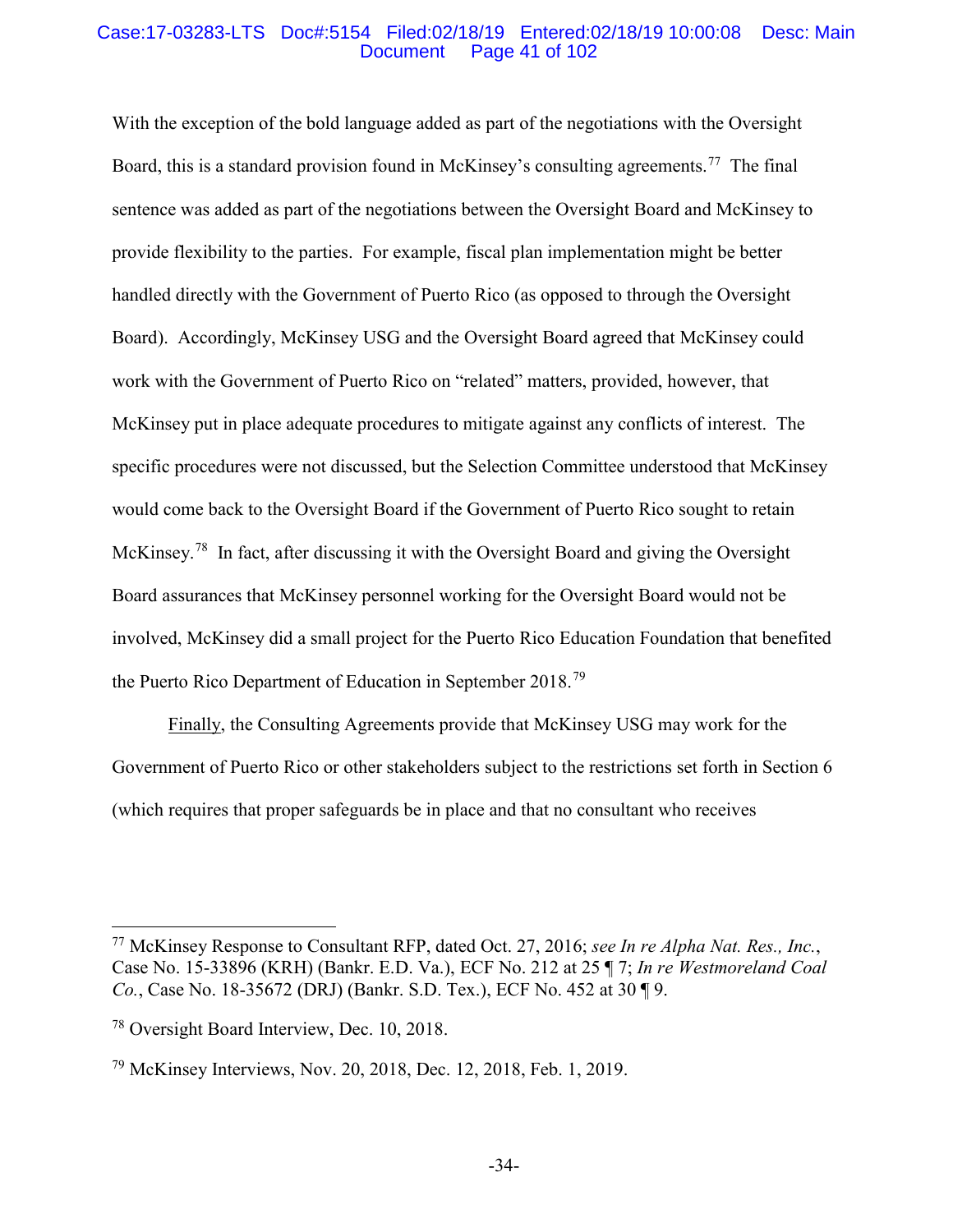### Case:17-03283-LTS Doc#:5154 Filed:02/18/19 Entered:02/18/19 10:00:08 Desc: Main Page 42 of 102

confidential information work on a competitively-sensitive project for at least one year). Section 9 of the Consulting Agreements provides:

9. CONFLICTS OF INTEREST. The Client agrees that performance of Services hereunder shall not conflict McKinsey from serving the Government of Puerto Rico or any stakeholders to the work, subject to the restrictions in Section 6 – "Serving Competitors."<sup>80</sup>

Again, we understand this is a standard provision that is included in all McKinsey contracts.

None of the amendments to the consulting agreements changed the provisions related to conflicts of interest. However, the March 9, 2017 Amendment required McKinsey to complete a "Vendor Conflict of Interest Disclosure Certification" (the "Disclosure Certification").<sup>81</sup> As discussed more fully in Section VII below, the Disclosure Certification requires a vendor to certify that it does not have a conflict of interest and to disclose connections between certain identified "Interested Parties" or any person associated with any Interested Party and the vendor. The Disclosure Certification contains seven questions which primarily focus on determining whether any Interested Party has a financial interest in the vendor, as opposed to whether the vendor has a financial interest in or connection to the Interested Party.82

The September 1, 2018 Core Consulting Agreement contains an expanded conflict of interest provision that prohibits McKinsey USG from accepting any work "inconsistent or incompatible" with its contractual obligations to the Oversight Board or to take any actions "that would constitute or could create the appearance of a conflict of interest with the [Oversight]

 $80$  Initial Consulting Agreement  $\S$  9.

 $81$  March 9, 2017 Amendment, App'x A & Sched. A. While the Disclosure Certification is attached to the Oversight Board's Vendor Code of Conduct, the March 9, 2017 Amendment does not include the Vendor Code of Conduct.

<sup>82</sup> *See* Section VII.B below.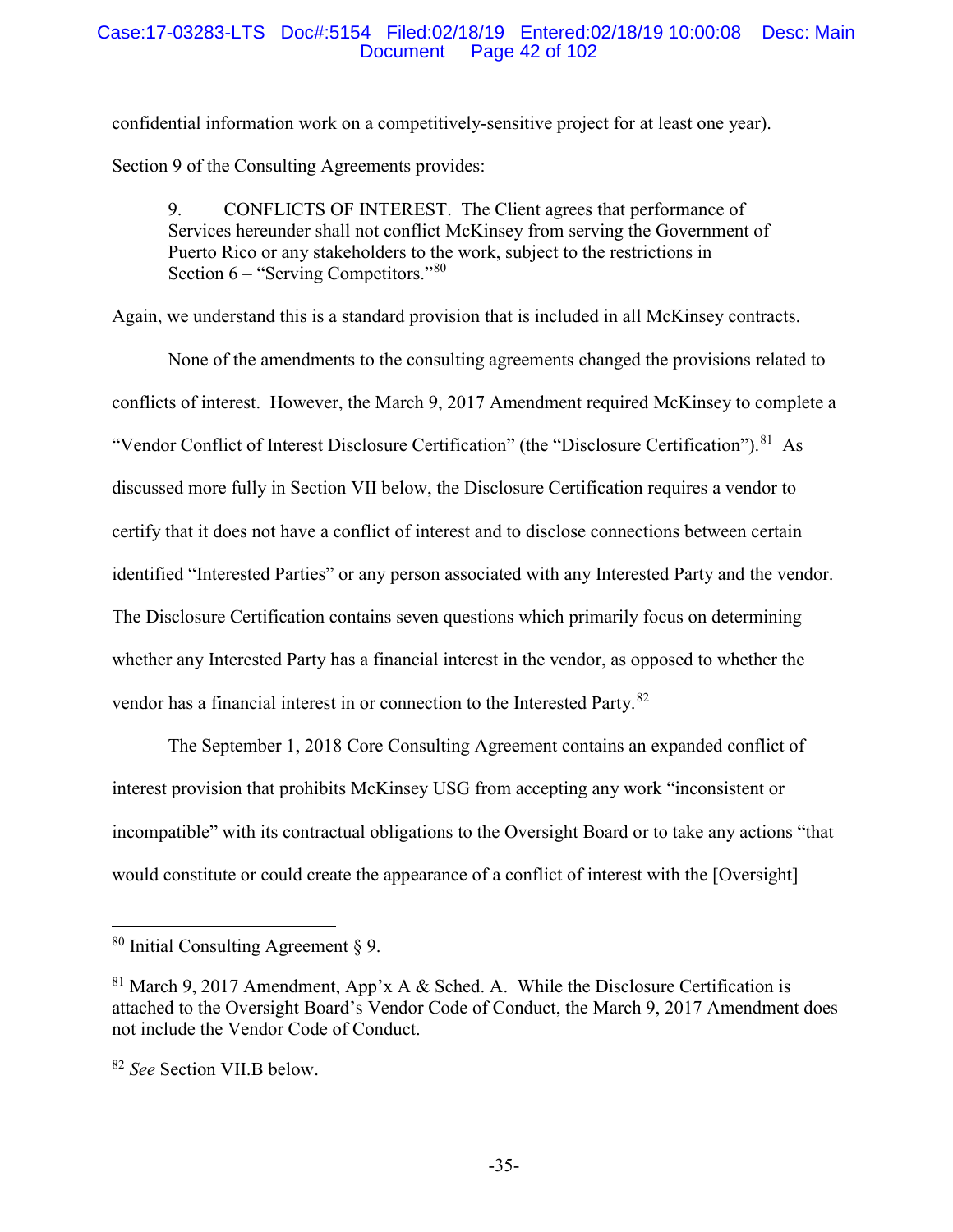### Case:17-03283-LTS Doc#:5154 Filed:02/18/19 Entered:02/18/19 10:00:08 Desc: Main Page 43 of 102

Board's mission or the work performed by [McKinsey] for the [Oversight] Board."83 The "serving competitors" policy remains in the September 1, 2018 Core Consulting Agreement, but now requires the Oversight Board's express written consent before McKinsey may undertake an engagement for the Government of Puerto Rico on a "related" matter.<sup>84</sup>

In response to reporting by the *Wall Street Journal*, McKinsey provided the Oversight Board certain information regarding McKinsey's corporate structure, the separation of MIO from McKinsey's consulting business, and MIO's investments in Whitebox. However, other than information provided in response to this investigation, McKinsey did not provide information concerning MIO's direct investments in Puerto Rico public debt.

#### E. **McKinsey Staffing**

At the very outset, McKinsey USG made clear that its team would include experts from various McKinsey consulting affiliates, as well as from the McKinsey Global Institute, a think tank that performs research for the firm and which could provide an economist if needed. The standard team structure at McKinsey, which held true in its work for the Oversight Board, included a layered staff consisting of:

- a Director (or Directors) of Client Services (typically one or two senior partners who take responsibility for client service);
- one or more Engagement Directors (partners who lead delivery of the work);
- one or more Engagement Managers (partners who lead specific work streams under an Engagement Director);
- associates and analysts; and

 <sup>83</sup> September 1, <sup>2018</sup> Core Consulting Agreement § 7.

 $84$  *Id.* § 10.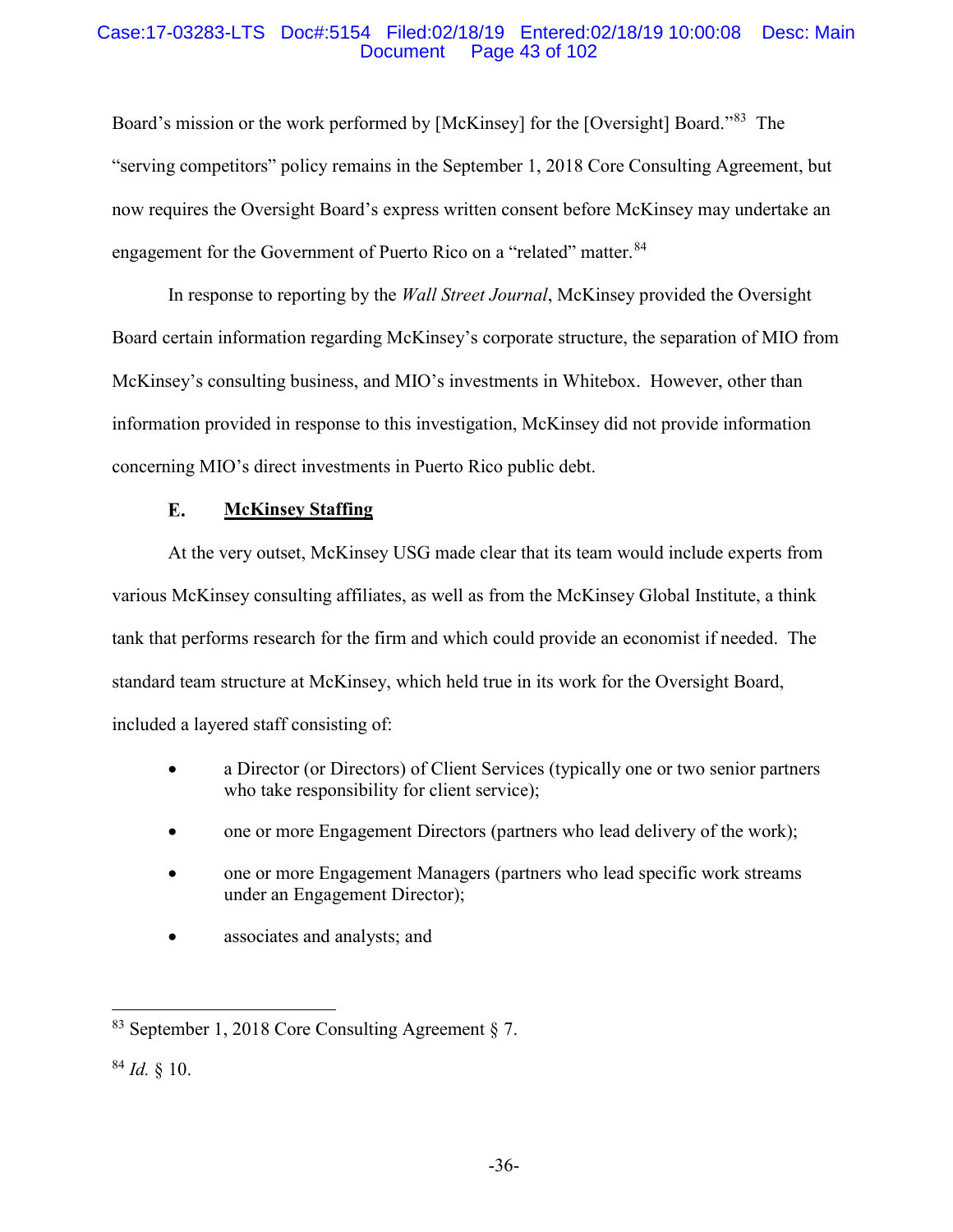### Case:17-03283-LTS Doc#:5154 Filed:02/18/19 Entered:02/18/19 10:00:08 Desc: Main Page 44 of 102

other people as needed, bringing in particular expertise.<sup>85</sup>

McKinsey USG ultimately "borrowed" team members from four McKinsey consulting affiliates.<sup>86</sup>

#### F. **Compensation**

McKinsey – and to a limited extent, the Oversight Board – have come under criticism for the sheer amount of fees charged. According to the September 26, 2018 *New York Times* article McKinsey has received more than \$50 million in payment for its work for the Oversight Board.<sup>87</sup> But one of the major reasons that the Oversight Board selected McKinsey USG over another major consulting firm with similar expertise and depth was that McKinsey's proposed fees were significantly lower even after the competitor lowered its proposed rates.<sup>88</sup>

Moreover, as a retained professional, McKinsey must file fee applications with the Court seeking approval of its fees for its Title III-related work. McKinsey's fees are reviewed by the Court-appointed Title III Fee Examiner, Brady Williamson. 89 In his Third Interim Report on Professional Fees and Expenses dated October 31, 2018, the Fee Examiner concluded, after an in-depth review, that "the fees the Oversight Board has agreed to pay McKinsey [in the Title III

 <sup>85</sup> McKinsey Interview, Nov. 20, 2018.

<sup>86</sup> *See* Section VIII below.

<sup>87</sup> Mary Williams Walsh, *McKinsey Advises Puerto Rico on Debt. It May Profit on the Outcome.*, N.Y. Times, Sept. 26, 2018.

<sup>88</sup> Oversight Board Interviews, Dec. 10, 14, & 17, 2018.

<sup>&</sup>lt;sup>89</sup> McKinsey's non-Title III work is not subject to review by Mr. Williamson. The Oversight Board retained Robert Keach to act as a fee examiner to review non-Title III work. However, the Oversight Board determined that it was not cost effective to have Mr. Keach separately analyze McKinsey's fees because McKinsey works on a fixed-fee basis.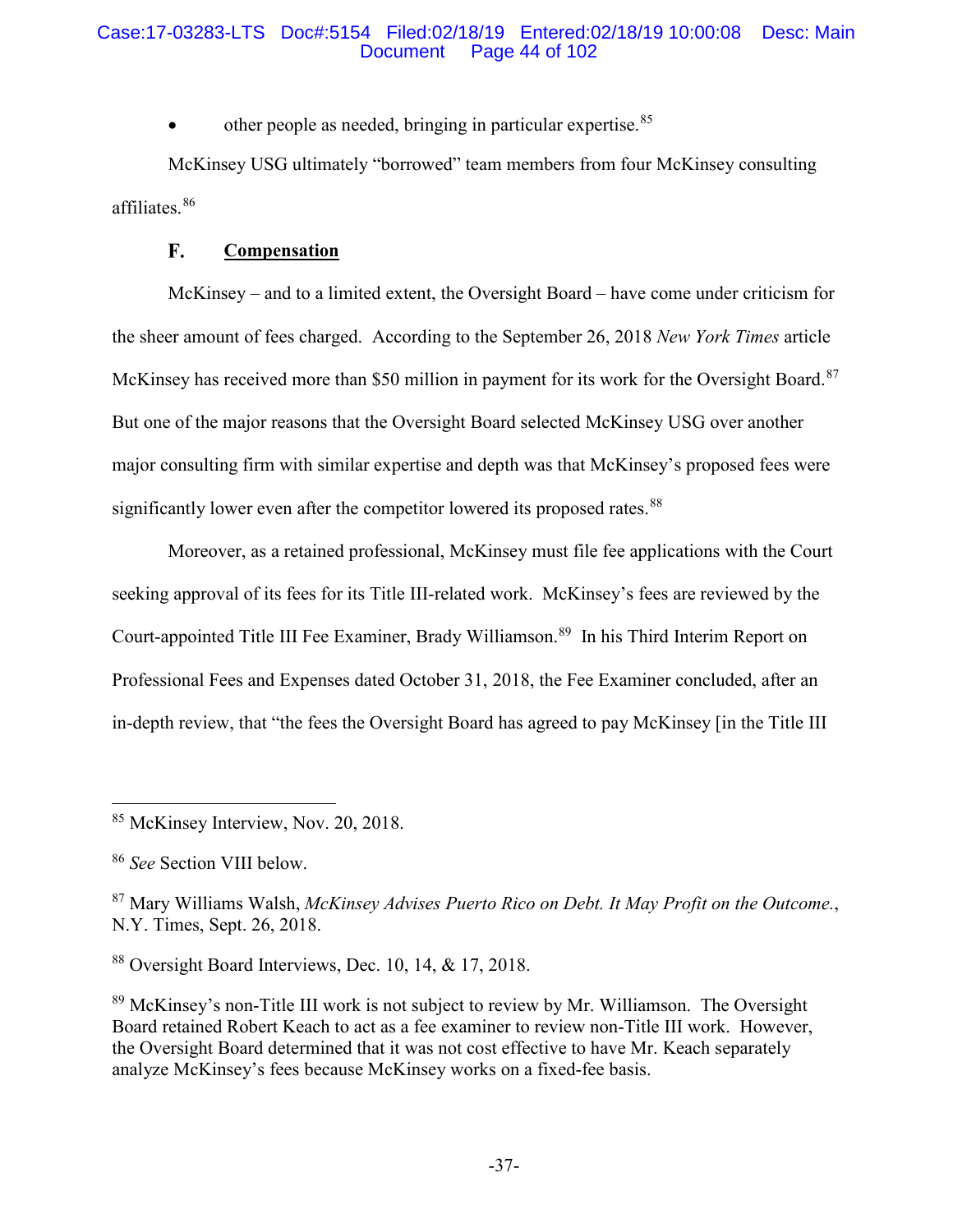#### Case:17-03283-LTS Doc#:5154 Filed:02/18/19 Entered:02/18/19 10:00:08 Desc: Main Page 45 of 102

proceedings] are reasonable."90 The Fee Examiner observed that "[i]n response to the Fee Examiner's initial comments, and the Court's instructions, McKinsey has added significant detail to its monthly fee statements, including a listing of all team members by name and title/position, stating whether each team member performed services on a full-time or part-time basis, and detailed descriptions of the services performed, including specific activities and work product."<sup>91</sup> Moreover, as discussed in detail in the Fee Examiner's report, the fees that McKinsey charges to the Oversight Board are based on a schedule established by the United States General Services Administration.<sup>92</sup> Given the Fee Examiner's close review of McKinsey's fees, we saw no reason to investigate this further.

Finally, the Oversight Board and its staff have been pleased with McKinsey's work. From the outset, McKinsey team has worked tirelessly – often times around the clock – and provided broad-based experience and expertise across a wide-range of areas to provide a skill set that few can match, and would be impossible for the Oversight Board to replicate internally.<sup>93</sup> Accordingly, we did not investigate the quality of McKinsey's work; this was simply not an issue.

<sup>92</sup> *Id.*

 <sup>90</sup> *In re Fin. Oversight & Mgmt. Bd. for P.R.*, Case No. 17-BK-3283-LTS (D.P.R.), ECF No. 4126 at 13.

 $91$  *Id.* at 10–11 (footnote omitted).

<sup>93</sup> *Id.* at 10; Oversight Board Interviews, Dec. 10, 14, & 17. 2018, Jan. 28, 2019.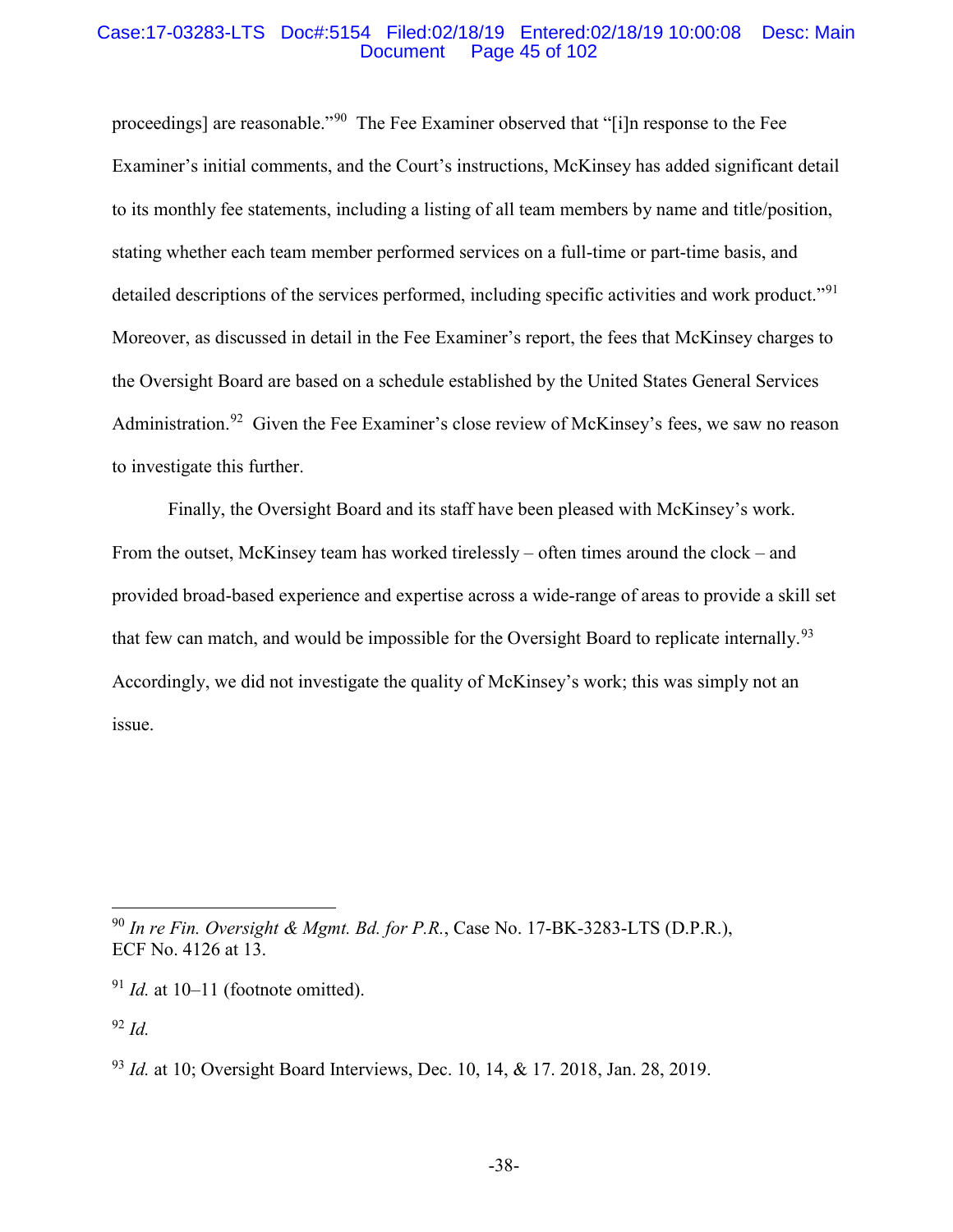## **VI. Disclosure Law and Obligations**

#### A. **Bankruptcy Code and PROMESA**

In a typical Chapter 11 bankruptcy (but not in a municipal bankruptcy under Chapter 9 or in cases under PROMESA), Section 327(a) of the Bankruptcy Code applies and empowers a trustee, subject to approval by the Court, to employ professionals "that do not hold or represent an interest adverse to the estate, and that are disinterested persons, to represent or assist the trustee in carrying out the trustee's duties under this title."94 Under the Bankruptcy Code a "disinterested person" is a person that:

- (a) is not a creditor, equity security holder, or an insider;
- (b) is not and was not, within two (2) years before the date of the filing of the petition, a director, officer, or employee of the debtor; and
- (c) does not have an interest materially adverse to the interest of the estate or of any class of creditors or equity security holders, by reason of any direct or indirect relationship to, connection with, or interest in, the debtor, or for any other reason<sup>95</sup>

Rule 2014 of the Federal Rules of Bankruptcy Procedure requires a professional to submit in support of its retention application a verified statement disclosing the professional's connections with the "debtor, creditors, any other party in interest, their respective attorneys and accountants, the United States trustee, or any person employed in the office of the United States trustee."<sup>96</sup> Ordinarily, in a case where Section 327 and Bankruptcy Rule 2014 apply, a professional would review a list of "interested parties" (*e.g.*, creditors, debtor affiliates, business counter-parties,

 <sup>94</sup> 11 U.S.C. § 327; *see* 11 U.S.C. § 901 (listing provisions of Chapter 11 of the Bankruptcy Code applicable to a case under Chapter 9).

 $95$  11 U.S.C.  $\frac{$}{5}$  101(14).

<sup>96</sup> Fed. R. Bankr. P. 2014(a).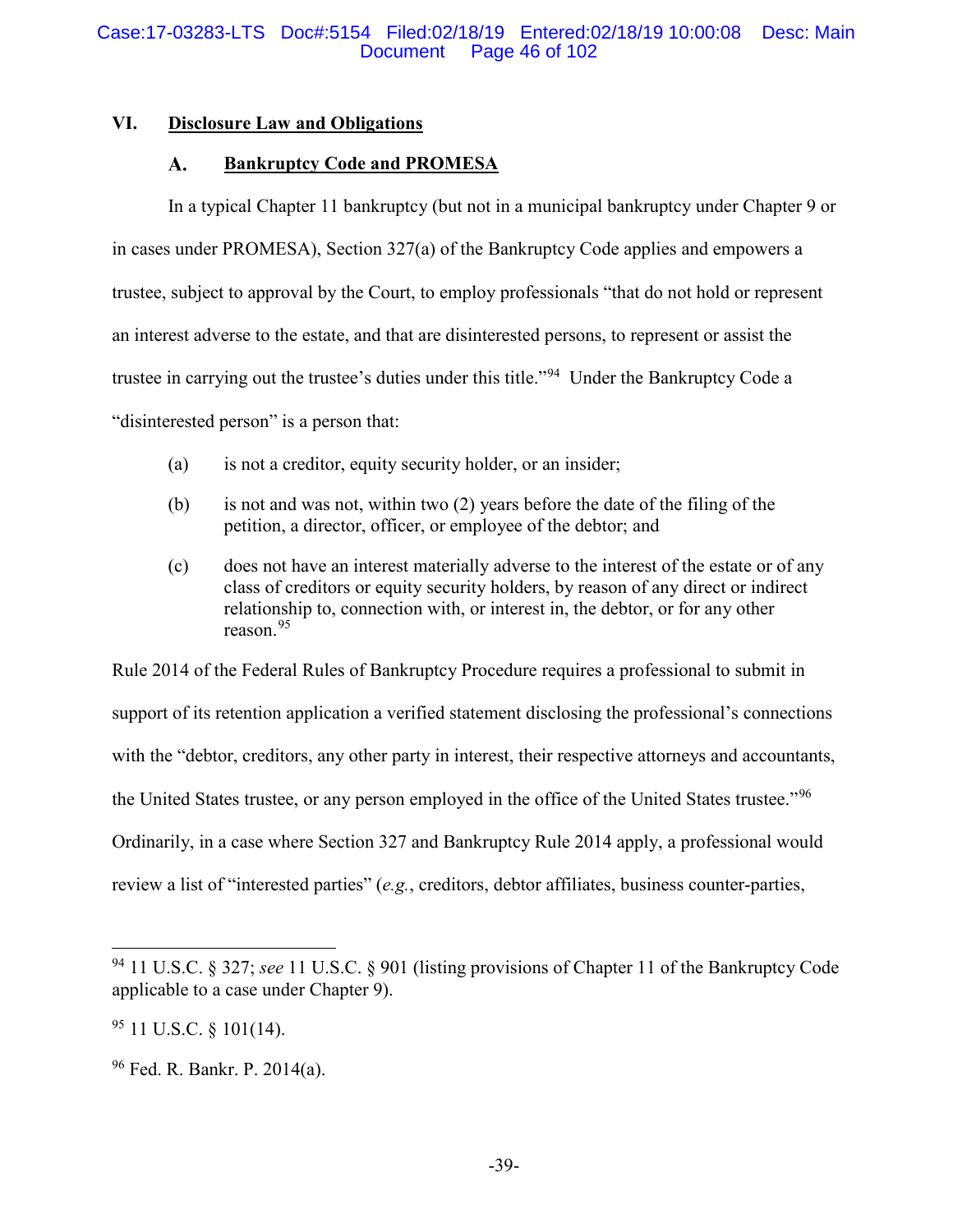### Case:17-03283-LTS Doc#:5154 Filed:02/18/19 Entered:02/18/19 10:00:08 Desc: Main Page 47 of 102

etc.) prepared by debtor's counsel and file a declaration supporting its application disclosing any connections.<sup>97</sup> However, as is well documented, in drafting PROMESA, Congress chose not to include Section 327 of the Bankruptcy Code, leaving out the requirement that the Oversight Board's retention of professionals be approved by the Court, that the Oversight Board's professionals be "disinterested,"<sup>98</sup> and that the Oversight Board's professionals be required to file a Rule 2014 declaration disclosing "connections" to the debtors, creditors and other partiesin-interest. 99

PROMESA contains two provisions governing disclosure of potential conflicts of interest, but neither of those provisions applies to McKinsey. Section 108 of PROMESA requires the Oversight Board's legal counsel to comply with "applicable professional rules of

<sup>&</sup>lt;sup>97</sup> Local court rules may further refine or impose additional disclosure obligations. For example, Rule 2014-1 of the Puerto Rico Local Bankruptcy Rules requires a professional to affirm under penalty of perjury that the firm is disinterested and provides additional guidance regarding what "connections" must be disclosed. P.R. LBR 2014-1.

<sup>98</sup> *See* 48 U.S.C. § 2161 (listing Bankruptcy Code provisions applicable to PROMESA Title III proceedings); *In re Fin. Oversight & Mgmt. Bd. for P.R.*, Case No. 17-BK-3283-LTS (D.P.R.), ECF No. 4126 n.17; Mary Williams Walsh, *McKinsey Advises Puerto Rico on Debt. It May Profit on the Outcome.*, N.Y. Times, Sept. 26, 2018. The Oversight Board may retain professionals in its "sole discretion." 48 U.S.C. §§ 2176–77.

<sup>&</sup>lt;sup>99</sup> PROMESA provides that the Federal Rules of Bankruptcy Procedure are generally applicable to Title III proceedings. 48 U.S.C. § 2170. However, Bankruptcy Rule 2014 by its terms applies only to retention applications filed under Sections 327, 1103 and 1114 of the Bankruptcy Code. *See* Fed. R. Bankr. P. 2014(a). While Congress elected not to include Section 327 of the Bankruptcy Code, it did include Section 1103, which requires court approval of attorneys and accountants retained by any committee and prohibits such advisors from representing "any other entity having an adverse interest in connection with the case." 11 U.S.C. § 1103(b). Thus, professionals employed by the Official Committee of Unsecured Creditors and the Official Committee of Retired Employees have filed Bankruptcy Rule 2014 disclosures in the Commonwealth's Title III case. *See, e.g.*, *In re Fin. Oversight & Mgmt. Bd. for P.R.*, Case No. 17-BK-3283-LTS (D.P.R.), ECF Nos. 610, 611, 615, 670, 671, 2325.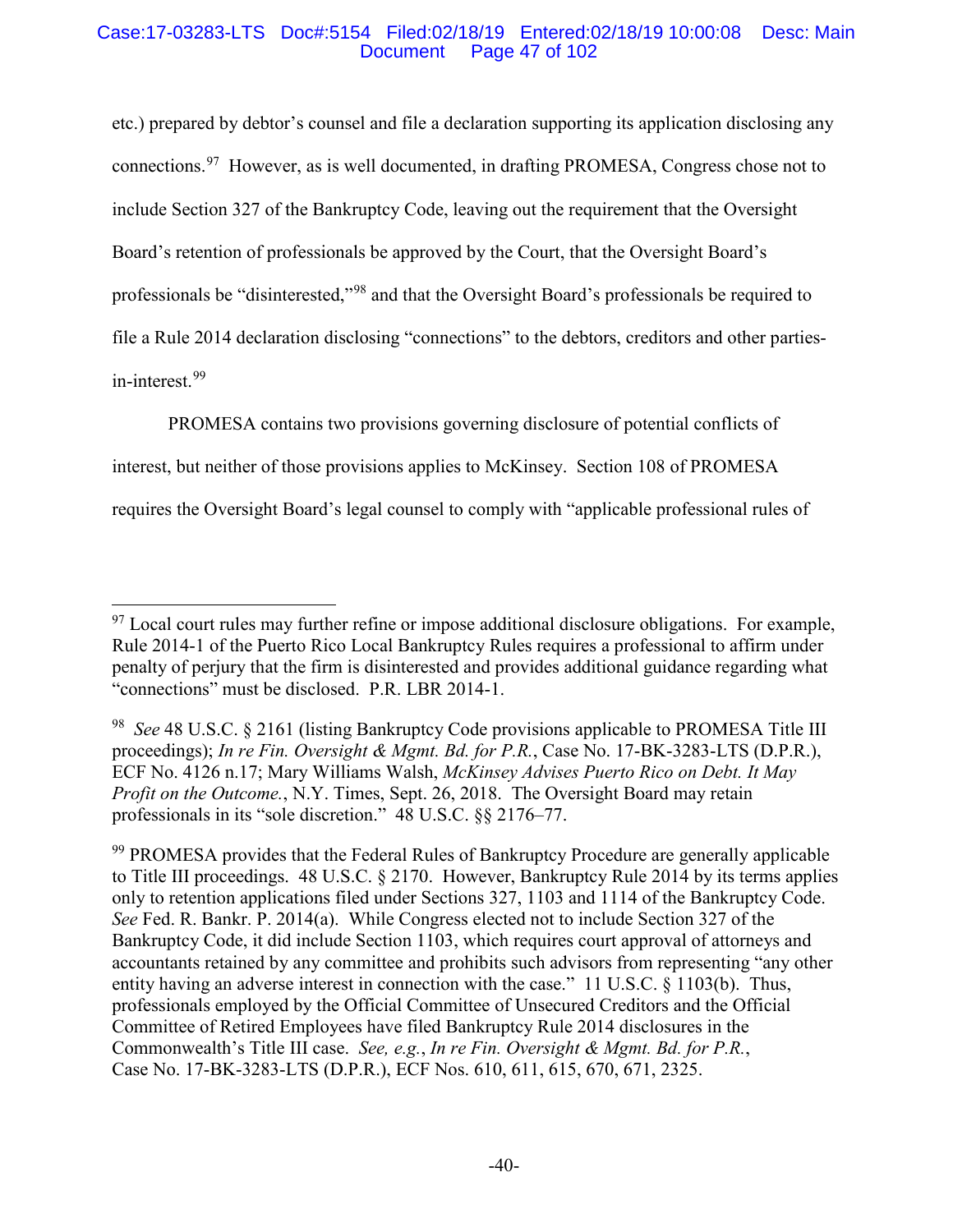### Case:17-03283-LTS Doc#:5154 Filed:02/18/19 Entered:02/18/19 10:00:08 Desc: Main Page 48 of 102

conduct governing conflicts of interest."<sup>100</sup> Section 109 of PROMESA imposes Federal conflict of interest rules on the Oversight Board and staff designated by the Oversight Board.<sup>101</sup>

As McKinsey USG was not required (and was not asked) to comply with Bankruptcy Rule 2014, and there is ongoing litigation concerning the disclosures required by Bankruptcy Rule 2014 in the unrelated litigations involving McKinsey and Jay Alix, we take no position on what disclosures Bankruptcy Rule 2014 would require if it were applicable here or whether McKinsey USG would be "disinterested" under the Bankruptcy Code were Section 327 applicable.

#### **B. The Proposed Puerto Rico Recovery Accuracy in Disclosures Act**

On December 19, 2018, as a direct consequence of the reporting by the *New York Times*, Representative Nydia M. Velázquez introduced the Puerto Rico Recovery Accuracy in Disclosures Act (the "PRRADA").<sup>102</sup> The PRRADA would impose Bankruptcy Code-like disclosure obligations on professionals working in the Title III proceedings.<sup>103</sup> Specifically, it would require professionals to disclose their "connections with the debtor, creditors, any other parties in interest, their respective attorneys and accountants, the Oversight Board, and any person employed by the Oversight Board" prior to being compensated under PROMESA

<sup>102</sup> Puerto Rico Recovery Accuracy in Disclosures Act of 2018, H.R. 7355, 115th Cong. (2018).

 $100$  48 U.S.C. § 2128(b).

<sup>101</sup> 48 U.S.C. § 2129.

 $103$  The bill was co-sponsored by Representative Rob Bishop (Utah), then chair of the House Natural Resources Committee, Representative Raúl M. Grijalva (Arizona), incoming chair of the House Natural Resources Committee, and Representative Jennifer González-Colón (Puerto Rico). The House Natural Resources Committee has jurisdiction over United States territories and drafted PROMESA. *See* Mary Williams Walsh, *Transparency of Puerto Rico Bankruptcy Is the Aim of a New Bill*, N.Y. Times, Dec. 19, 2018.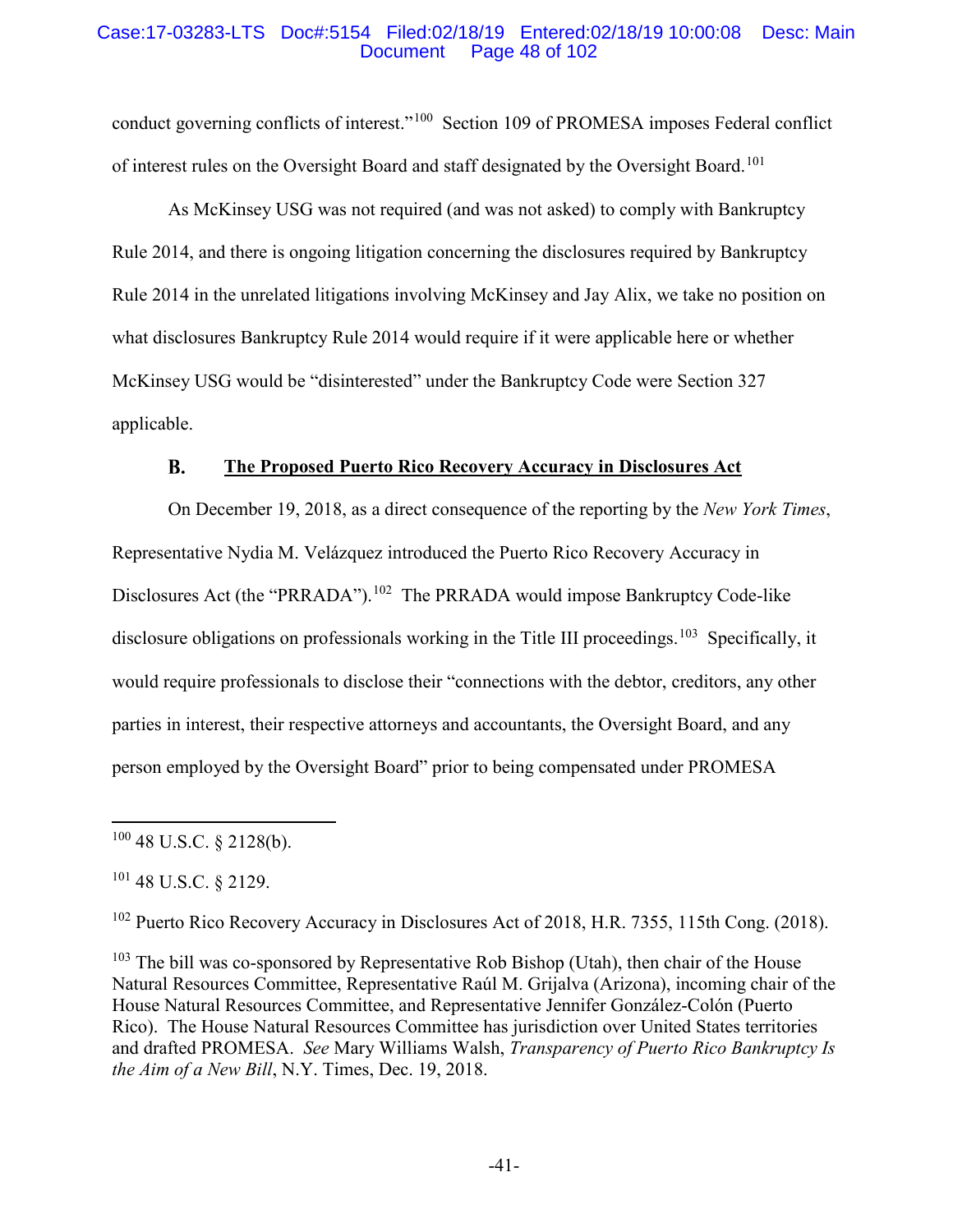### Case:17-03283-LTS Doc#:5154 Filed:02/18/19 Entered:02/18/19 10:00:08 Desc: Main Page 49 of 102

§ 316.<sup>104</sup> Professionals would be required to update their disclosures as additional information becomes known and to file an annual notice confirming the accuracy of their disclosures.<sup>105</sup>

Although the PRRADA does not incorporate Section 327 of the Bankruptcy Code into PROMESA, the proposed legislation would authorize (but not require) the Court to deny a fee application if the professional person: (1) fails to file the required disclosures or has filed inadequate disclosures; (2) is not disinterested as defined in 11 U.S.C. § 101(14); or

(3) represents, or holds an interest adverse to, the interest of the estate with respect to the matter on which such professional person is employed.<sup>106</sup>

On January 17, 2019, the PRRADA was reintroduced in the new Congress.<sup>107</sup> We take no position on this legislation or what disclosures McKinsey would be required to make in the event the legislation is passed.

## **VII. Oversight Board Conflict Policies and Procedures**

On January 28, 2017, the Oversight Board approved amended bylaws that, *inter alia*, required (1) the Oversight Board's General Counsel to retain an "Ethics Advisor" to oversee the Oversight Board and its staff's compliance with Section 109 of PROMESA;<sup>108</sup> and (2) the

 $105$  *Id.* § 2(a).

 $106$  *Id.* § 2(d).

<sup>107</sup> Puerto Rico Recovery Accuracy in Disclosures Act of 2019, H.R. 683, 116th Cong. (2019).

<sup>108</sup> Financial Oversight and Management Board for Puerto Rico Bylaws, as amended Jan. 28, 2017 (the "Oversight Board Bylaws"), § 11.4. The Oversight Board Bylaws are available on the Oversight Board's website at https://drive.google.com/file/d/1oW2VE5RPYb4 c85TBq-ao6wWX0TM9y27r/view.

 $104$  PRRADA, H.R. 7355 §§ 2(a), (d).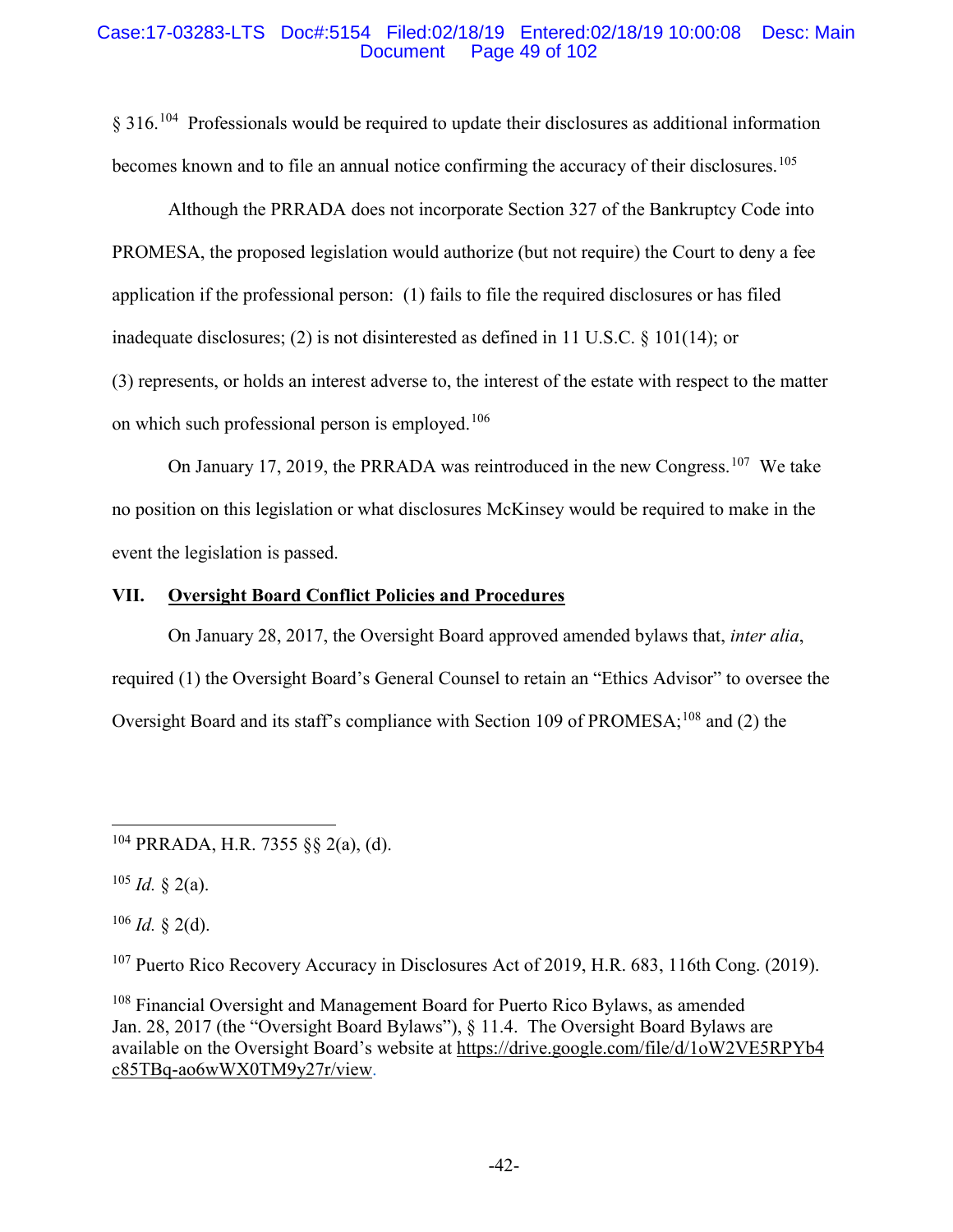### Case:17-03283-LTS Doc#:5154 Filed:02/18/19 Entered:02/18/19 10:00:08 Desc: Main Page 50 of 102

Oversight Board to adopt a "Code of Conduct to govern the operations of the [Oversight] Board and its members, the ex officio member and staff."<sup>109</sup>

#### **Oversight Board Code of Conduct**  $\mathbf{A}$ .

The Oversight Board Code of Conduct primarily governs "Covered Persons" (*e.g.*, the Oversight Board and its full-time staff) and, for example, prohibits Covered Persons from owning Puerto Rico public securities while serving on or working for the Oversight Board.<sup>110</sup> With respect to third-party vendors employed by the Oversight Board, the Oversight Board Code of Conduct requires the Oversight Board to ensure that each "third-party vendor has agreed to comply with the [Oversight] Board's Vendor/Consultant/Representative Code of Conduct" (the "Vendor Code of Conduct"). $111$ 

#### **B. Vendor Code of Conduct**

Among other things, the Vendor Code of Conduct requires vendors to "promptly inform the Executive Director, the General Counsel, or a member of the Oversight Board when any situation develops that causes, or may cause, the Vendor to violate any provision of [the Vendor] Code of Conduct."112 With respect to Conflicts of Interest, the Vendor Code of Conduct provides:

**Conflicts of Interest**. Vendors shall scrupulously avoid any conflict, real or perceived, direct or indirect, between their own individual, professional, or business interests and the interests of the [Oversight] Board. Among other things,

 $111$  *Id.* § 12.

 $109$  *Id.* § 6.9.

<sup>&</sup>lt;sup>110</sup> Oversight Board Code of Conduct  $\S$  5. The Oversight Board's current Code of Conduct is available on the Oversight Board's website at https://drive.google.com/file/d/1Zi4nojiQ4t55Swu wXGkqjP0Wv8mhwVaE/view.

<sup>112</sup> September 1, 2018 Core Consulting Agreement, App'x B.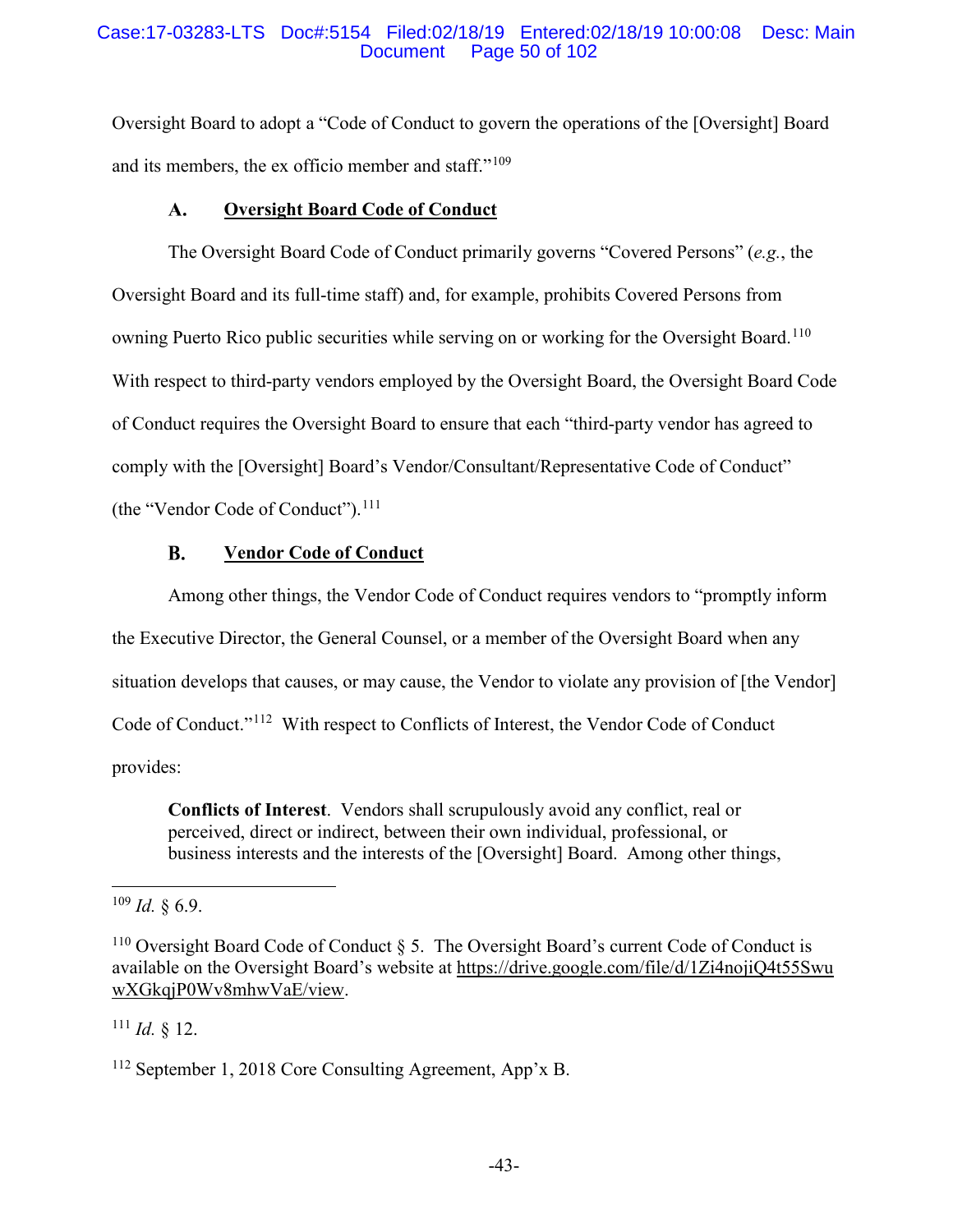Vendors must not deal directly with any [Oversight] Board member or ex officio member or employee whose spouse, domestic partner, or other family member or relative is associated with and/or holds any ownership or other financial interest in the Vendor. In the course of negotiating the Vendor agreement or performing the Vendors obligations, dealing directly with a Vendor personnel's spouse, domestic partner, or other family member or relative employed by the [Oversight] Board is also prohibited. Complying with this requirement includes, but is not limited to, each Vendor's completion of the Vendor Conflict of Interest Disclosure Certification  $[(the "Disclosure Certain")] \dots$ <sup>113</sup>

The Disclosure Certification Provides:

Except as otherwise fully disclosed below . . . the Vendor affirms, to the best of its knowledge, information and belief, that no Interested Party (as defined in Schedule A hereto), nor any person associated with any Interested Party, is an employee, Director or Trustee, Officer or consultant to/of, or has any financial interest, direct or indirect, in the Vendor, or has received or will receive any financial benefit, directly or indirectly, from the Vendor or from the contract associated with this certification.<sup>114</sup>

The Disclosure Certification requires a vendor to respond to seven questions concerning

connections any "Interested Party" or any person associated with any Interested Party has with

the vendor: <sup>115</sup>

- 1. Is any Interested Party, or any person associated with any Interested Party, associated with any employee, Director or Trustee, Officer or consultant to/of the Vendor?
- 2. Does any Interested Party, or any person associated with an Interested Party, have an ownership interest in the Vendor's company?

<sup>115</sup> The Disclosure Certification provides that "'associated' persons include: a spouse, domestic partner, child, parent or sibling of an Interested Party; a person with whom an Interested Party has a business or other financial relationship, including but not limited to employees of an Interested Party and/or a spouse, domestic partner, child, parent or sibling of such employees; and each firm in which an Interested Party has a present or potential interest."

 <sup>113</sup> *Id.*

<sup>114</sup> *See id.*, App'x C. The "Interested Parties" list includes 75 persons and entities consisting of the members of the Oversight Board and its designated staff, the Commonwealth, and its instrumentalities. It does not include investors, creditors, banks, advisors, insurers, litigation parties, and other parties-in-interest. *See id.*, Sched. A.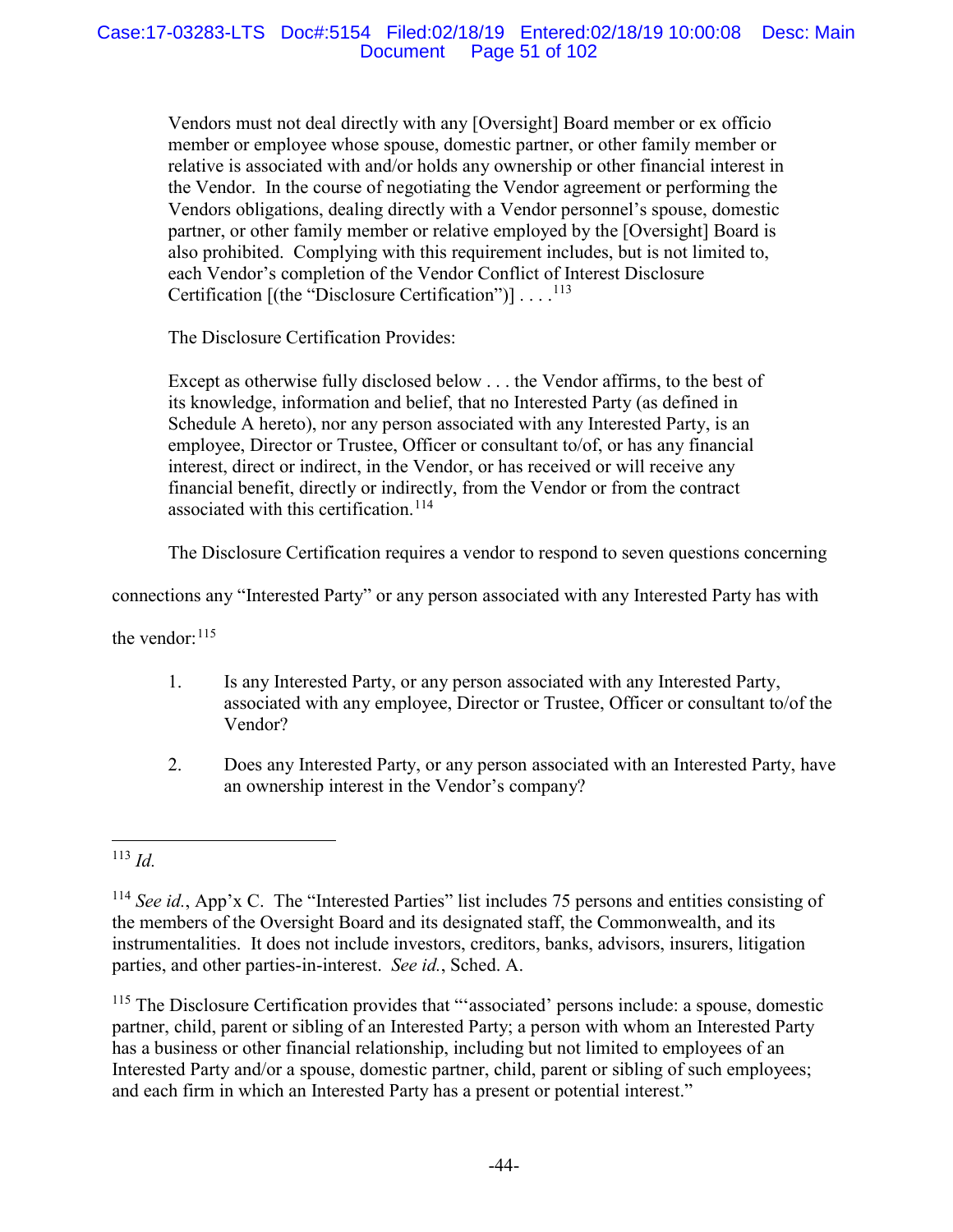- 3. Has any Interested Party, or any person associated with an Interested Party, received, or will any Interested Party, or any person associated with an Interested Party receive, a financial benefit from the Vendor or from this contract?
- 4. Is any Interested Party, or any person associated with an Interested Party, contemporaneously employed or prospectively to be employed with the Vendor?
- 5. Is any Interested Party, or any person associated with an Interested Party, acting as a consultant for the Vendor?
- 6. Has the Vendor provided, or will the Vendor provide, any gifts or hospitality of any dollar value or any other gratuities to any Interested Party or elected official to obtain or maintain a contract?
- 7. Has any Interested Party, or any person associated with an Interested Party, provided any gifts of any dollar value or any other gratuities to Vendor?

Any Vendor that answers "yes" to any of the questions is required to provide additional information.

#### $\mathbf{C}$ . **Ethics Advisor**

In accordance with Section 11.4 of the Oversight Board's Bylaws, by agreement dated

March 13, 2017, the Oversight Board retained GEC Risk Advisory LLC to provide the services

of Andrea Bonime-Blanc as external Ethics Advisor to the Oversight Board. Dr. Bonime-Blanc

is an expert on ethics, governance, compliance, and risk management. The Ethics Advisor

reports to the Oversight Board's General Counsel and provides a wide array services as needed,

including helping the Oversight Board to evaluate and determine the appropriate course of action

to take with respect to real or perceived conflicts of interest.<sup>116</sup>

# **VIII. McKinsey's Corporate Structure**

The Oversight Board's Consulting Agreements are with McKinsey USG – the McKinsey subsidiary that provides services to its government clients. However, McKinsey USG has

 <sup>116</sup> A copy of the Ethics Advisor's agreement with the Oversight Board is available on the Oversight Board's website at https://drive.google.com/file/d/1QXzZSWfrtNhg4WRoWWYsb TEht3AaNQE5/view.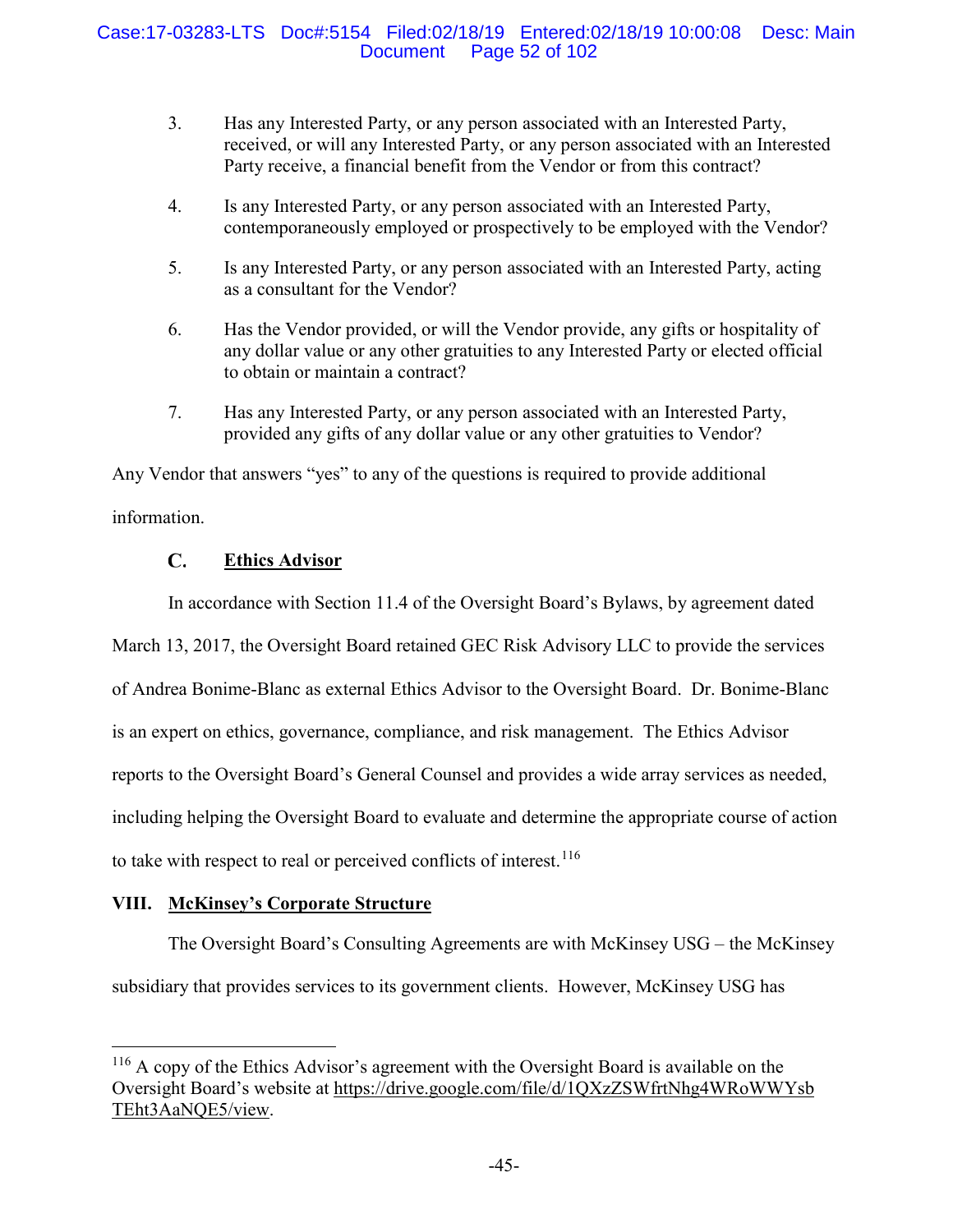### Case:17-03283-LTS Doc#:5154 Filed:02/18/19 Entered:02/18/19 10:00:08 Desc: Main Page 53 of 102

"borrowed" the majority of the consultants who have worked on the engagement for the Oversight Board from other McKinsey entities, including McKinsey & Company, Inc. United States, McKinsey RTS, McKinsey & Company Colombia, Inc., and McKinsey and Company Canada.

The below diagram depicts the corporate structure of McKinsey & Company, Inc. and the subsidiaries that have "loaned" consultants who have provided services to the Oversight Board, as well as the relationship between the McKinsey consulting affiliates and MIO.

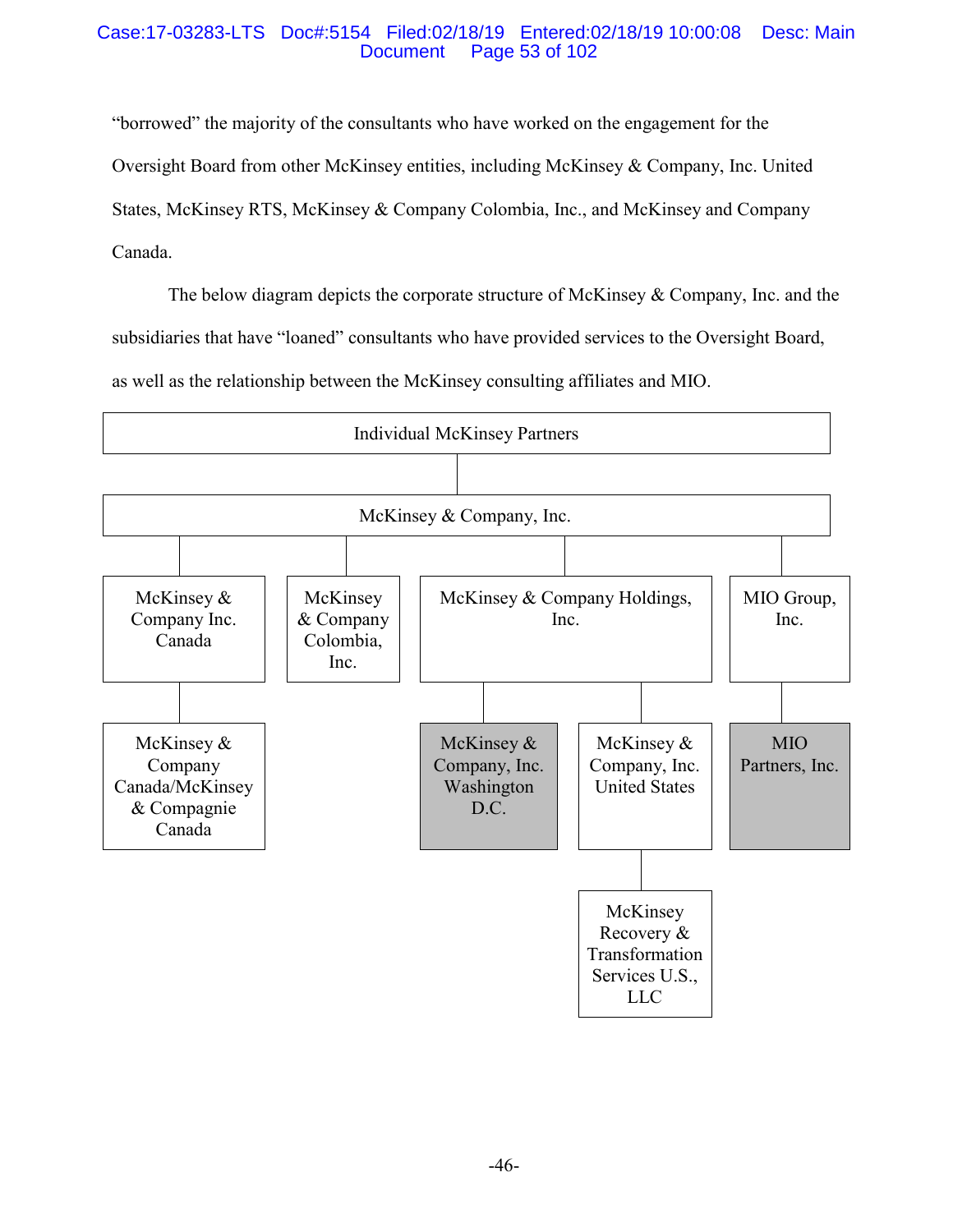### Case:17-03283-LTS Doc#:5154 Filed:02/18/19 Entered:02/18/19 10:00:08 Desc: Main Page 54 of 102

As discussed more fully in Section IX.B below, while there is shared ownership, the only overlap between the McKinsey consulting entities and MIO is at the Board of Directors level. Currently, the MIO Board of Directors (the "MIO Board") consists of nine current or former McKinsey partners and two independent directors who are not current or former McKinsey partners, none of whom is on the McKinsey Puerto Rico service team.<sup>117</sup>

## **IX. MIO Partners**

MIO is registered with the SEC as an investment adviser.<sup>118</sup> By design, MIO is operated separately and distinctly from McKinsey's consulting business. MIO has its own offices separate from those of McKinsey. The MIO staff of approximately 150 is dedicated exclusively to MIO. MIO staff do not provide consulting services. MIO's investment professionals do not share office space, infrastructure, computer systems, or email addresses with McKinsey's consulting business, and do not provide consulting services.<sup>119</sup>

MIO manages assets for (1) pension plans sponsored by McKinsey ("Plans") in which current and former McKinsey employees participate ("Participants") and (2) privately-offered investment vehicles ("Funds") in which McKinsey partners, former partners, and their immediate

 <sup>117</sup> Non-Title III Staffing List, dated Nov. 9, 2018; Title III Staffing List, dated Nov. 9, 2018; *In re Alpha Nat. Res., Inc.*, Case No. 15-33896 (KRH) (Bankr. E.D. Va.), ECF No. 4152 ¶ 8; MIO Form ADV, dated Dec. 11, 2018, Schedule A. Prior to November 1, 2017, all members of the MIO Board were current or former McKinsey partners. *In re Alpha Nat. Res.*, *Inc.*, Case No. 15-33896 (KRH), ECF No. 4152 ¶ 8.

<sup>118</sup> MIO also has a European counterpart, MIO Partners (EU) Limited, which is authorized and regulated by the Financial Conduct Authority in the United Kingdom.

<sup>119</sup> *In re Alpha Nat. Res., Inc.*, Case No. 15-33896 (KRH) (Bankr. E.D. Va.), ECF No. 4152 ¶ 4; ECF No. 4160 ¶ 4; MIO Interview, Dec. 7, 2018.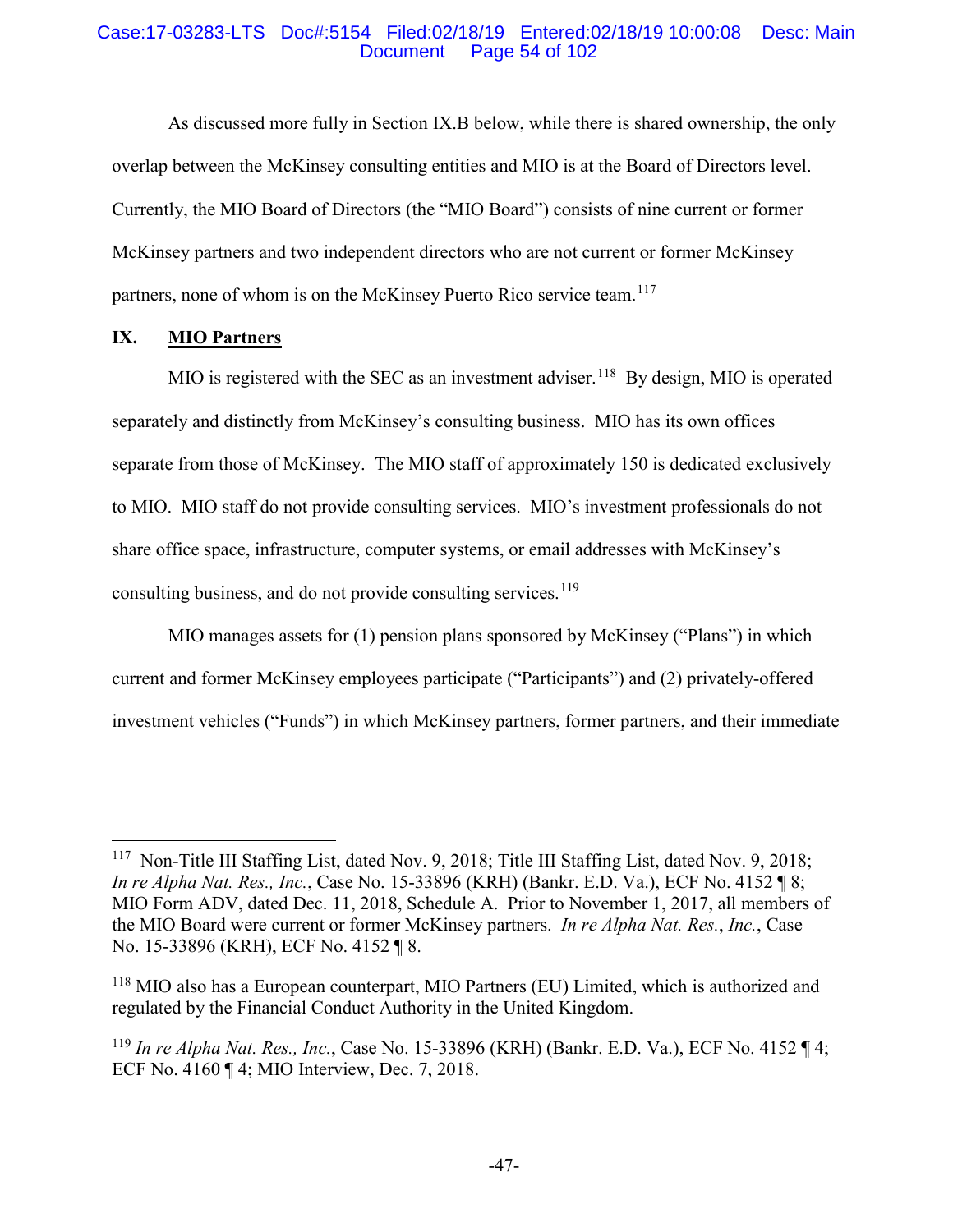### Case:17-03283-LTS Doc#:5154 Filed:02/18/19 Entered:02/18/19 10:00:08 Desc: Main Page 55 of 102

family members may invest ("Investors").<sup>120</sup> According to its publicly-available website, MIO "makes investments essentially on a 'blind trust' basis, with MIO investors having no access to information about the underlying holdings in the third-party funds. This helps McKinsey partners and staff minimize any perceived or actual conflict of interest associated with investing themselves."<sup>121</sup>

#### $A.$ **MIO Investments**

Eligible Participants and Investors may invest both on a before tax (*e.g.*, pension funds) and an after-tax basis. Participants (pension fund investors) may invest in "passive" portfolios that are managed by State Street Global Advisors ("SSGA")<sup>122</sup> or in the MIO "Special Situations" Portfolios" of McKinsey's U.S. Pension Plan.<sup>123</sup> Investors (after tax investors) may invest in the Special Situations Fund.<sup>124</sup>

<sup>122</sup> *E.g.*, Passive U.S. Dollar Money Markets Portfolio; Passive German Bonds Portfolio; Passive Inflation-Linked Bonds Portfolio; Passive U.S. Bonds Portfolio; Passive Non-U.S. Equities Portfolio; Passive US Equities Portfolio; Target Retirement Funds. *See* Financial Statements and Report of Independent Certified Public Accounts, McKinsey & Company, Inc. Partner Cash Balance Plan, Dec. 31, 2017 and 2016 at 20–22. These passive funds are managed by SSGA.

<sup>123</sup> *Id.* at 20–21. The Special Situations Portfolios include the Special Situations Portfolio and the Special Situations Enhanced Liquidity Portfolio USD.

<sup>124</sup> MIO Interview, Dec. 7, 2018.

 <sup>120</sup> *In re Alpha Nat. Res., Inc.*, Case No. 15-33896 (KRH) (Bankr. E.D. Va.), ECF No. 4152 ¶ 3; MIO Interview, Dec. 7, 2018. Many of the funds use the brand name "Compass." *In re Alpha Nat. Res., Inc.*, Case No. 15-33896 (KRH), ECF No. 4160 ¶ 10.

<sup>&</sup>lt;sup>121</sup> https://www.miopartners.com. McKinsey's characterization of this relationship as a "blind" trust" has been criticized by the United States Trustee and the Court in *ANR*. *See* Section II.B above. As discussed more fully below, although there is very minimal visibility through MIOprovided sources, a determined investigator could uncover certain connections based upon publicly-available information, especially now given the recent news and court filings explaining how to make the connections, although much of the information revealed by such an exercise would be dated and incomplete.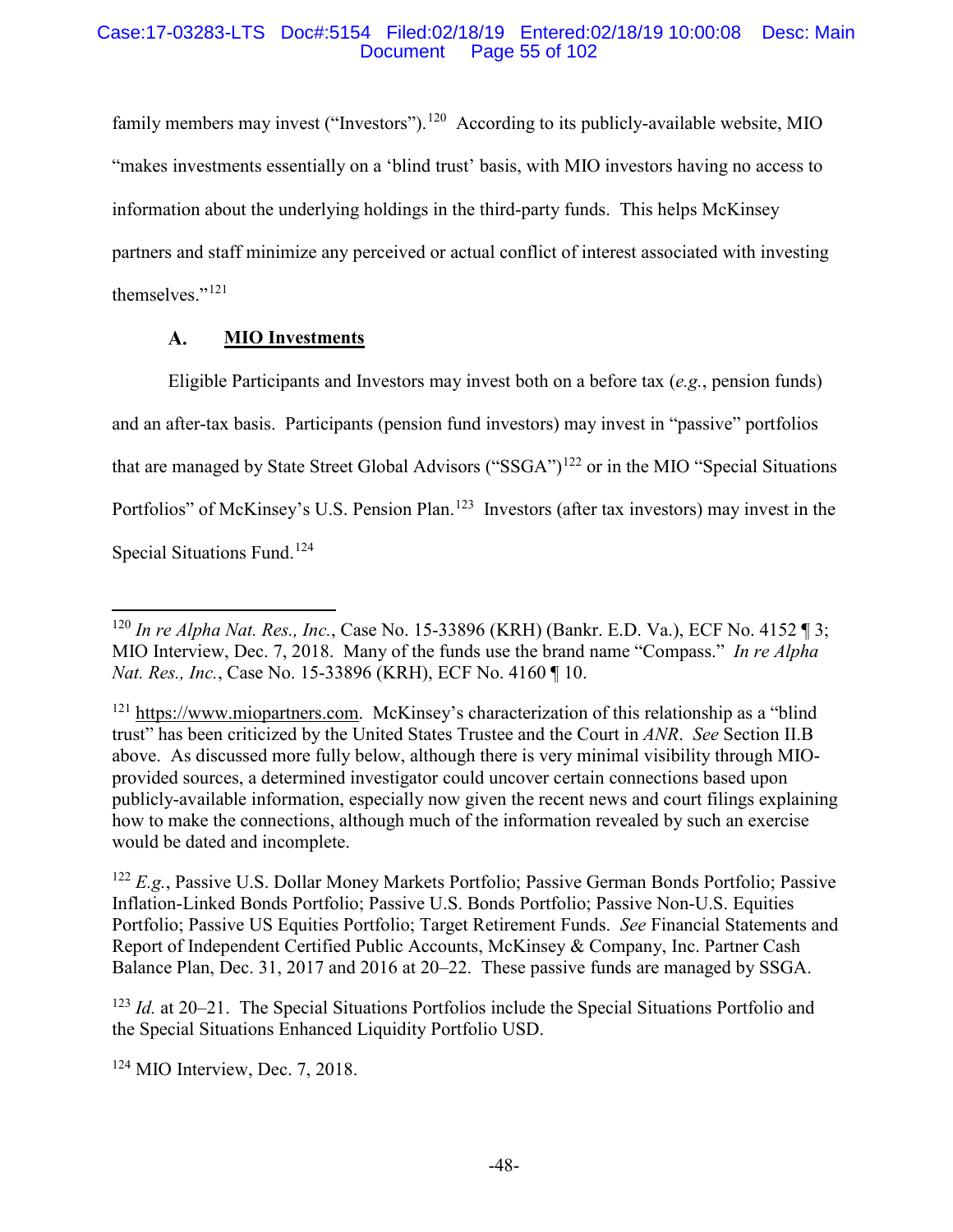### Case:17-03283-LTS Doc#:5154 Filed:02/18/19 Entered:02/18/19 10:00:08 Desc: Main Page 56 of 102

The Special Situations Fund is actually comprised of multiple separate legal entities.<sup>125</sup> The Special Situations Funds are sometimes referred to as "Investable Compass Funds" because Participants and Investors are able to invest directly in those funds.<sup>126</sup> Where a Participant's or Investor's investment is placed depends on the geographic location of the investor (domestic or foreign) and whether the investment is pre-tax or after-tax. In addition, there are various currency-hedged fund options for foreign partners to protect against changes in exchange rates. However, the investment makeup of each of the Special Situations Funds is substantially the same $127$ 

MIO – through the Investable Compass Funds – generally employs a "fund of funds" strategy. The funds fall into two buckets: (1) funds (generally third-party limited partnerships) managed by third-party asset managers ("Third-Party Managers" and "Third-Party Funds," respectively); and (2) other MIO-owned and created investment vehicles ("MIO Investment Vehicles"; sometimes referred to as "Non-Investable Compass Funds").<sup>128</sup>

The Non-Investable Compass Funds may (1) invest in Third-Party Funds; (2) invest in other Non-Investable Compass Funds; (3) retain a Third-Party Manager to manage a specified

<sup>127</sup> *Id.*

<sup>&</sup>lt;sup>125</sup> The Special Situations Funds include Compass Special Situations Fund LLC, Compass Special Situations IRA Fund LLC, Compass Offshore Special Situations Fund PCC Limited, and Special Situations Investment Fund LP. Pre-tax investments are made through the Special Situations Portfolios in the MMRT and SSALT Fund Ltd. MIO Interview, Dec. 7, 2018.

<sup>&</sup>lt;sup>126</sup> McKinsey partners may also invest in Compass-branded private equity funds that employ the same fund of funds approach described below. However, the bulk of MIO's assets under management are in the Special Situations Fund. *Id.*

<sup>128</sup> *In re Alpha Nat. Res., Inc.*, Case No. 15-33896 (KRH) (Bankr. E.D. Va.), ECF No. 4152 ¶ 5; MIO Interview, Dec. 7, 2018; MIO Form ADV Part 2A, dated March 28, 2018, Item 4.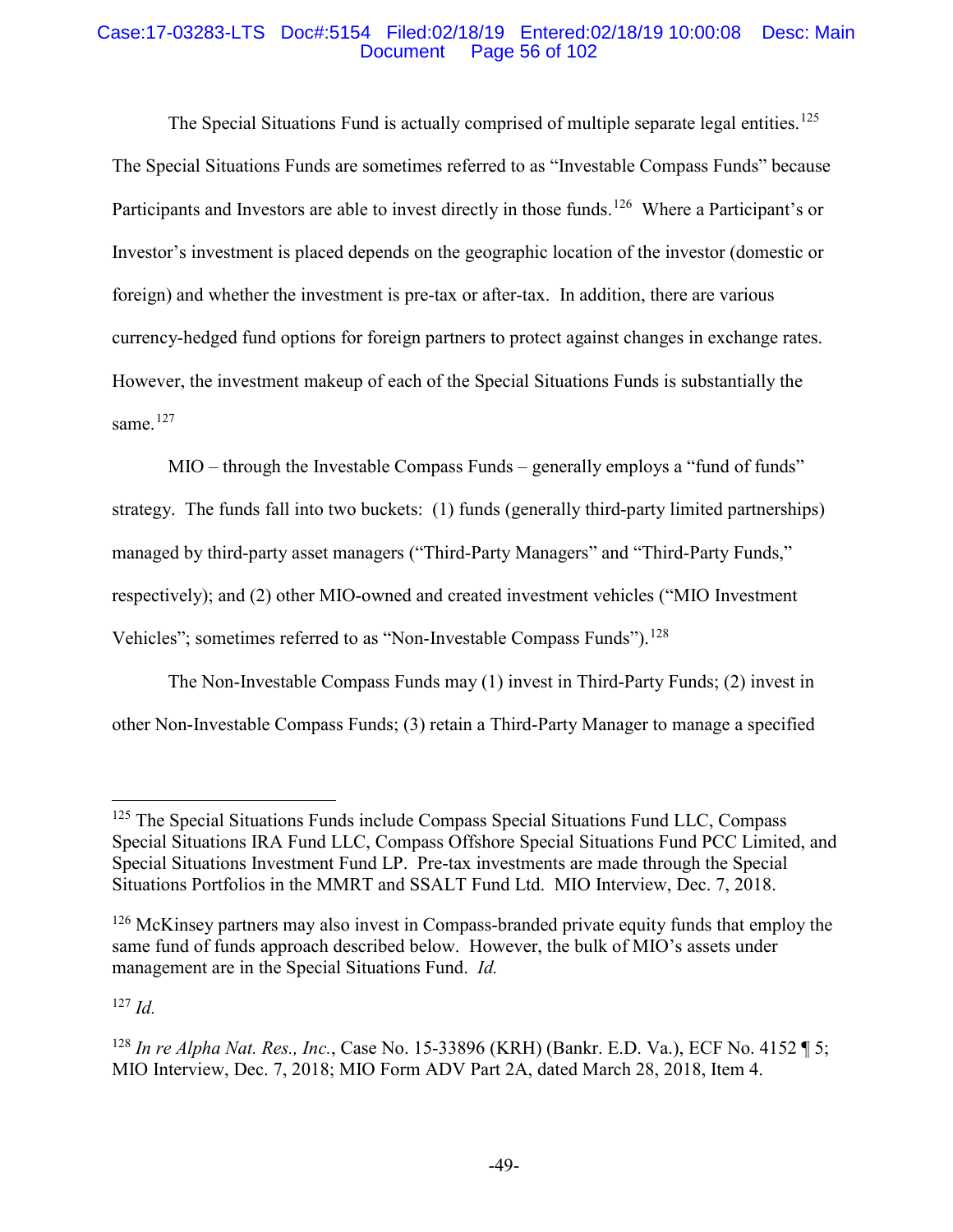#### Case:17-03283-LTS Doc#:5154 Filed:02/18/19 Entered:02/18/19 10:00:08 Desc: Main Page 57 of 102

sum of money (an "allocation") in the name of a Non-Investable Compass Fund (a "Separately Managed Account"); or (4) make "direct" investments in securities ("MIO Direct Investments"). $129$ 

Thus, MIO has three main categories of investments: (1) Third-Party Funds,

(2) Separately Managed Accounts, and (3) Direct Investments.

#### 1. **Third-Party Funds**

Approximately 50% to 60% of MIO's assets under management are invested in Third-Party Funds that are managed by Third-Party Managers. Investment decisions are made by the Third-Party Managers in their sole discretion. The degree to which MIO knows what individual investments are made by the Third-Party Funds depends on, *inter alia*, the particular manager and the terms of the agreements with the Third-Party Manager. However, the investment decision remains with the Third-Party Manager, and while MIO may discuss individual investments with the Third-Party Manager, MIO does not make the underlying investment decisions. 130

#### $2.$ **Separately Managed Accounts**

Separately Managed Accounts make up approximately 30 to 40% of MIO's assets under management.<sup>131</sup> A Separately Managed Account is a portfolio of individual securities managed on behalf of a Non-Investable Compass Fund and MIO by a Third-Party Manager. The Non-

 <sup>129</sup> *In re Alpha Nat. Res., Inc.*, Case No. 15-33896 (KRH) (Bankr. E.D. Va.), ECF No. 4160 ¶ 12; MIO Interview, Dec. 7, 2018; MIO Form ADV Part 2A, dated March 28, 2018, Item 4.

<sup>130</sup> *In re Alpha Nat. Res., Inc.*, Case No. 15-33896 (KRH) (Bankr. E.D. Va.), ECF No. 4160 ¶ 11 n.7; MIO Interviews, Dec. 7, 2018, Jan. 11, 2019, Feb. 1, 2019.

<sup>&</sup>lt;sup>131</sup> The relative breakdown between Third-Party Funds and Separately Managed Accounts varies over time. MIO Interview, Feb. 1, 2019.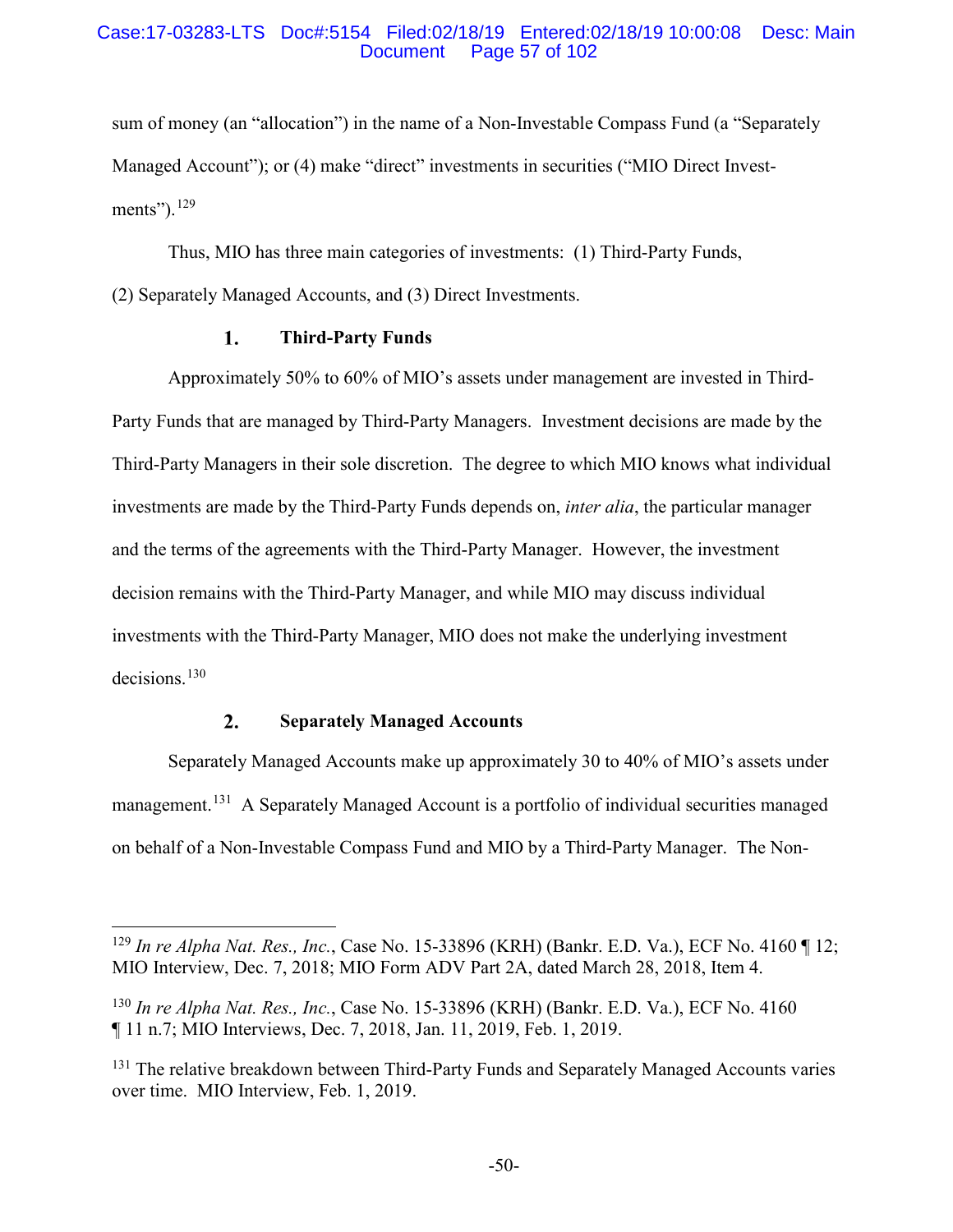### Case:17-03283-LTS Doc#:5154 Filed:02/18/19 Entered:02/18/19 10:00:08 Desc: Main Page 58 of 102

Investable Compass Funds own the individual securities and MIO knows what securities are held through each account. MIO enters into a written agreement with each Third-Party Manager that authorizes the Third-Party Manager to make investment decisions on behalf of the fund in accordance with written investment guidelines that are annexed to the agreement. While the individual securities are owned by one of the Compass funds and MIO may discuss investments with the Third-Party Manager, as with Third-Party Funds, the Third-Party Manager makes all investment decisions. 132

#### $3.$ **MIO Direct Investments**

The remaining roughly 10% of MIO's assets under management are MIO Direct Investments, where MIO makes the investment decisions regarding individual securities on behalf of the Compass funds.<sup>133</sup>

#### **B. Investment Decisions**

Investment decisions are overseen by MIO's Chief Investment Officer, who oversees a team of portfolio managers. Portfolio managers specialize in various asset classes, and the CIO speaks to the portfolio managers daily on position changes, asset managers being proposed, investment proposals and, generally, in making sure that MIO's investment strategy is being

 <sup>132</sup> *In re Alpha Nat. Res., Inc.*, Case No. 15-33896 (KRH) (Bankr. E.D. Va.), ECF No. 4152 ¶ 9; ECF No. 4160 ¶ 11 n.7; MIO Interviews, Dec. 7, 2018, Feb. 1, 2019.

 $133$  Thus, at a minimum, MIO has the ability to view the individual securities that account for approximately 40 to 50% of its assets under management (those investments that are held in MIO Investment Vehicles either through Separately Managed Accounts or as MIO Direct Investments).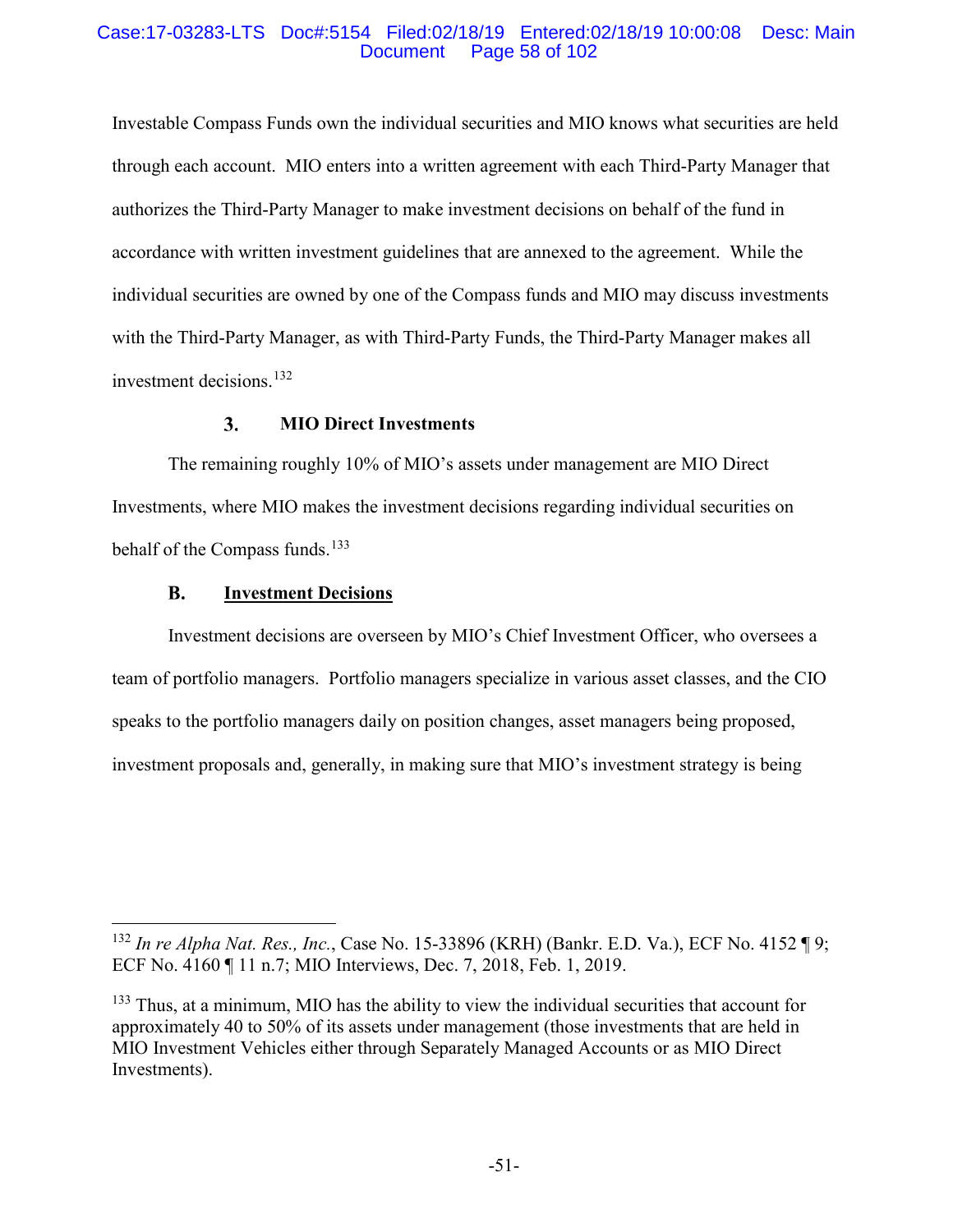#### Case:17-03283-LTS Doc#:5154 Filed:02/18/19 Entered:02/18/19 10:00:08 Desc: Main Page 59 of 102

followed. All MIO investment decisions are approved by the CIO.<sup>134</sup> Participants and Investors have no control whatsoever over the individual investments made by the Plans or the Funds.<sup>135</sup>

The MIO Board has delegated responsibility for making investment decisions to MIO's investment team. On a quarterly basis, the Investments Committee of the MIO Board reviews a list of redemptions (a decision to eliminate or reduce the amount of an investment with a Third-Party Manager) and allocations (a decision to establish or increase the amount of an investment with a Third-Party Manager) made by the MIO investment team. Until September 11, 2017, the Investments Committee of the MIO Board "ratified" or approved fund-level redemption and allocation decisions made by MIO's investment team in the prior quarter.<sup>136</sup>

The MIO Board ended the "ratification" process in September 2017.<sup>137</sup> However, the MIO Board (and in particular, the Investments Committee) continues to oversee and monitor, in their capacities as fiduciaries to the Funds managed by MIO, redemption and allocation decisions made by the MIO investment team. In connection with this quarterly review process, the MIO Board receives a quarterly investment report prepared primarily by the MIO staff. It is very unusual for the quarterly investment report to refer to an individual security or for the MIO Board to discuss an individual security at a quarterly meeting. However, from time to time individual investments may be disclosed. Generally, the quarterly investment report shows how

 <sup>134</sup> MIO Form ADV Part 2A, dated March 28, 2018, Item 13; MIO Interview, Dec. 7, 2018.

<sup>135</sup> *In re Alpha Nat. Res., Inc.*, Case No. 15-33896 (KRH) (Bankr. E.D. Va.), ECF No. 4152 ¶ 7; MIO Interview, Dec. 7, 2018.

<sup>136</sup> *In re Alpha Nat. Res., Inc.*, Case No. 15-33896 (KRH) (Bankr. E.D. Va.), ECF No. 4159 ¶ 4; ECF No. 4160 ¶ 6; MIO Interview, Dec. 7, 2018.

<sup>137</sup> *In re Alpha Nat. Res., Inc.*, Case No. 15-33896 (KRH) (Bankr. E.D. Va.), ECF No. 4159 ¶ 4; ECF No. 4160 ¶ 8; MIO Interview, Dec. 7, 2018.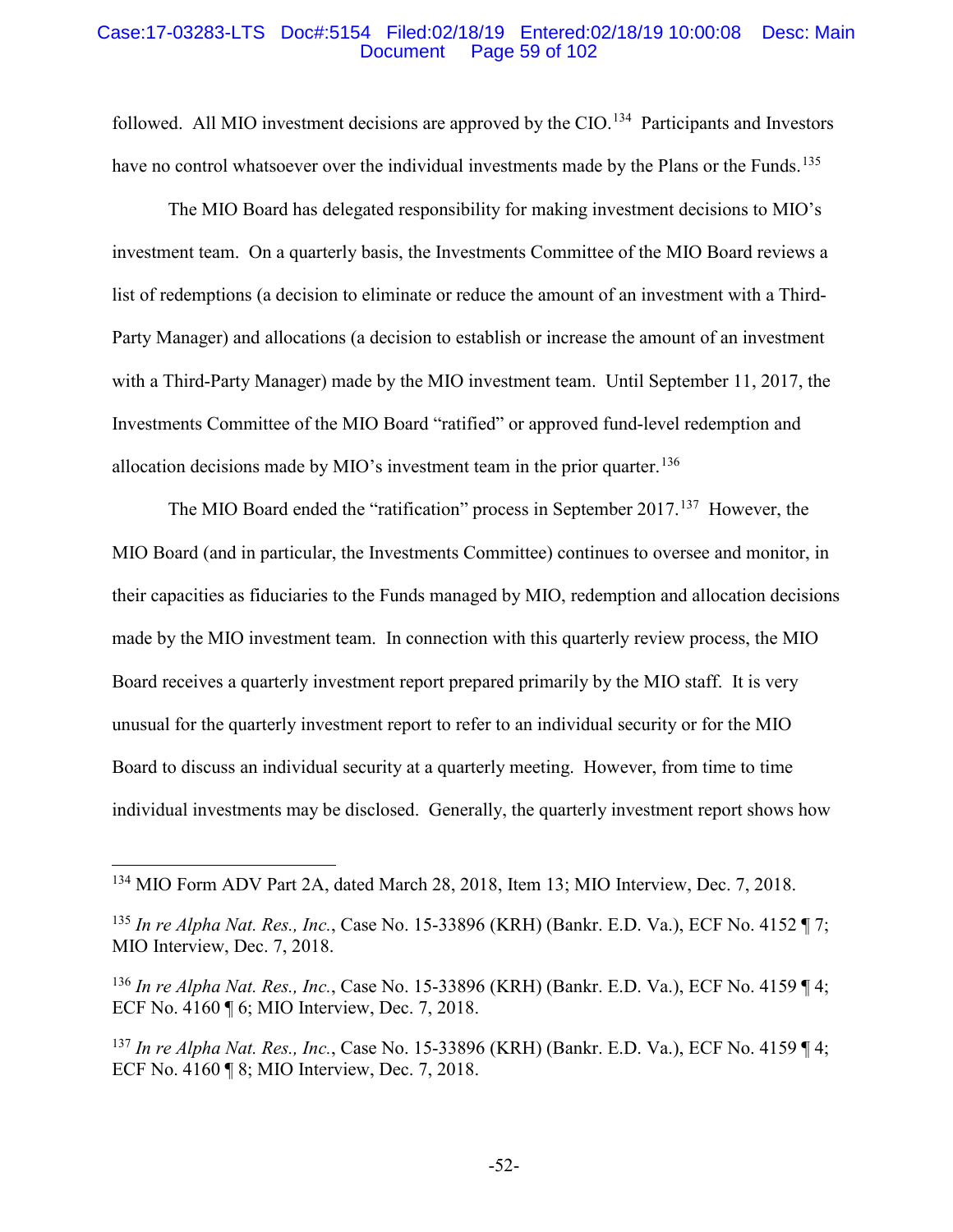### Case:17-03283-LTS Doc#:5154 Filed:02/18/19 Entered:02/18/19 10:00:08 Desc: Main Page 60 of 102

the Special Situations Fund is performing against various measuring criteria.<sup>138</sup> The quarterly investment report includes a schedule that discloses changes in assets and identifies Third-Party Funds and Third-Party Managers, and where an investment is made with a new Third-Party Manager, the report includes a writeup containing, *inter alia*, facts about the manager and its principals, the asset manager's strategy, and MIO's rationale for investing with the manager.<sup>139</sup>

Although members of the MIO Board have oversight responsibilities with respect to the Plans and the Funds, no member of the Puerto Rico service team currently serves or has served on the MIO Board during the engagement with the Oversight Board.<sup>140</sup> If MIO makes a new investment in a Third-Party Fund or a new allocation to a new Third-Party Fund Manager, the MIO Board is notified after the investment decision has already been made. The MIO Board is generally not provided any information related to Direct Investments made by MIO, nor is the MIO Board provided a specific rationale underlying individual direct investment decisions.<sup>141</sup> Individual MIO Board members do not have direct access to information related to investments in individual securities held in Non-Investable Compass Funds (either MIO Direct Investments

 <sup>138</sup> MIO Interview, Dec. 7, 2018; MIO Investments Committee Quarterly Report, dated Mar. 3, 2017.

<sup>139</sup> MIO Interview, Dec. 7, 2018; MIO Investments Committee Quarterly Report, dated Mar. 3, 2017

<sup>&</sup>lt;sup>140</sup> Non-Title III Staffing List, dated Nov. 9, 2018; Title III Staffing List, dated Nov. 9, 2018. From December 8, 2006, through June 9, 2017, Jon Garcia, who is the president of McKinsey RTS, served on the Investments Committee of the MIO Board. As noted in Section VI above, McKinsey RTS employees have provided services to the Oversight Board. *See In re Alpha Nat. Res. Inc.*, Case. No. 15-33896 (KRH) (Bankr. E.D. Va.), ECF No. 4159 ¶¶ 1, 7; MIO Interview, Dec. 7, 2018. However, Mr. Garcia is not on the McKinsey Puerto Rico service team.

<sup>&</sup>lt;sup>141</sup> MIO Interviews, Dec. 7, 2018, Feb. 1, 2019. MIO's counsel reviewed all quarterly investment reports from 2014 through 2018, and has represented to us that no investments in Puerto Rico public debt were discussed in the quarterly investment reports.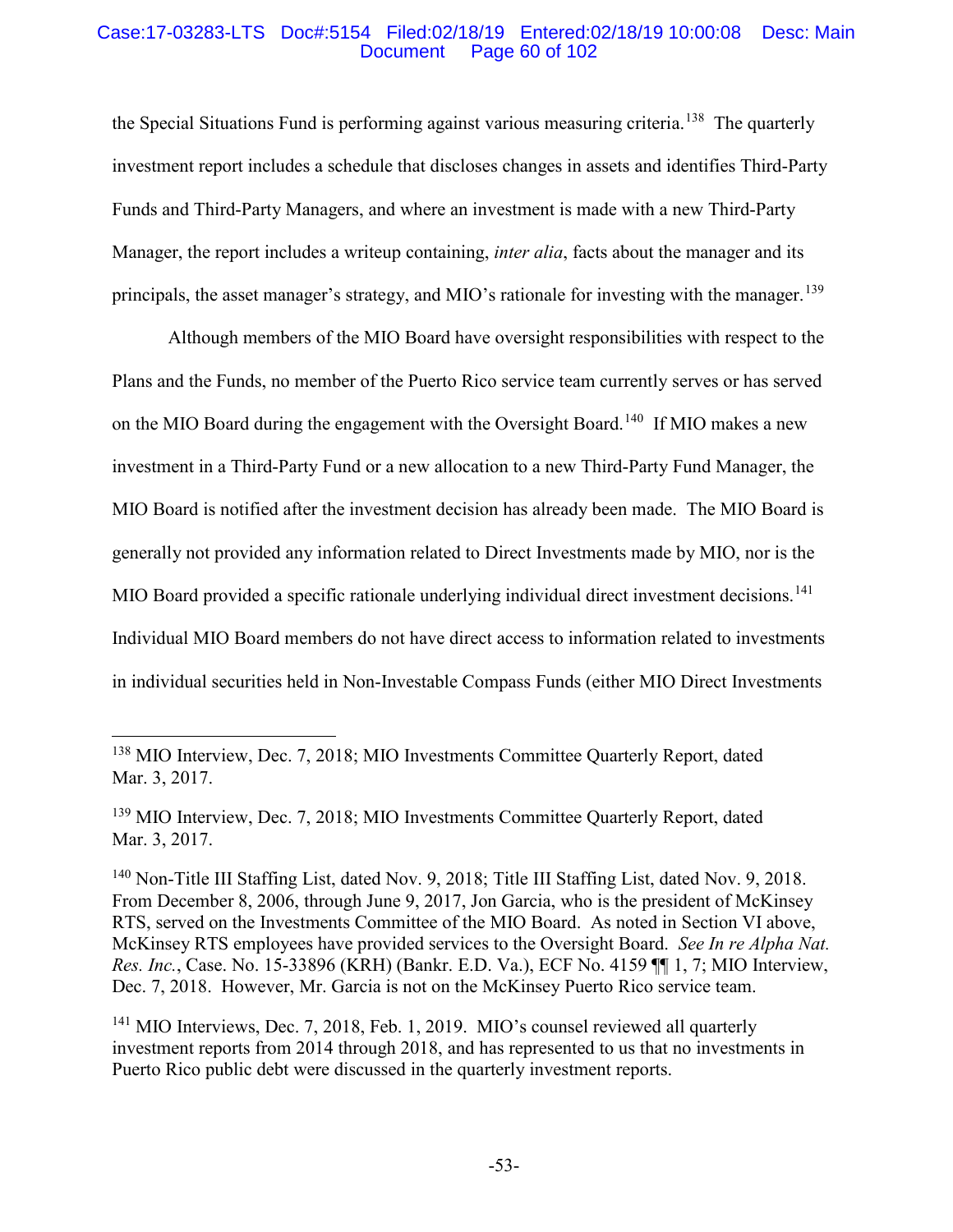#### Case:17-03283-LTS Doc#:5154 Filed:02/18/19 Entered:02/18/19 10:00:08 Desc: Main Page 61 of 102

or Separately Managed Accounts). Members of the MIO Board do not maintain offices at MIO and do not have MIO email addresses.<sup>142</sup>

Currently, the MIO Board consists of nine current or former McKinsey Partners and two independent directors who are not current or former McKinsey partners.<sup>143</sup> The Investments Committee consists of four current or former McKinsey partners and one independent director who is not a current or former McKinsey partner.<sup>144</sup>

#### $\mathbf{C}$ . **Investment Advisors**

MIO's investment advisors provide financial advice and wealth management services to Participants and Investors. MIO's investment advisors operate independently from MIO's investment management team, and are not incentivized to raise assets for MIO-managed or sponsored investment products. The Investment Advisors are technically hired by MIO, but they are compensated by McKinsey & Company Inc. and their services are provided to McKinsey employees free of charge. They do not maintain offices at MIO. The Investment Advisors are not provided any information regarding the underlying investments held by the Third-Party Funds or the Non-Investable Compass Funds.<sup>145</sup> The Investment Advisors are generally

<sup>&</sup>lt;sup>142</sup> MIO Interview, Dec. 7, 2018.

<sup>143</sup> *In re Alpha Nat. Res., Inc.*, Case No. 15-33896 (KRH) (Bankr. E.D. Va.), ECF No. 4152 ¶ 8; MIO Form ADV, dated Dec. 11, 2018, Schedule A. Prior to November 1, 2017, all members of the MIO Board were current or former McKinsey partners. *In re Alpha Nat. Res., Inc.*, Case No. 15-33896 (KRH), ECF No. 4152 ¶ 8.

<sup>&</sup>lt;sup>144</sup> MIO Board of Directors and Committees, dated October 17, 2018.

 $145$  MIO Interview, Dec. 7, 2018.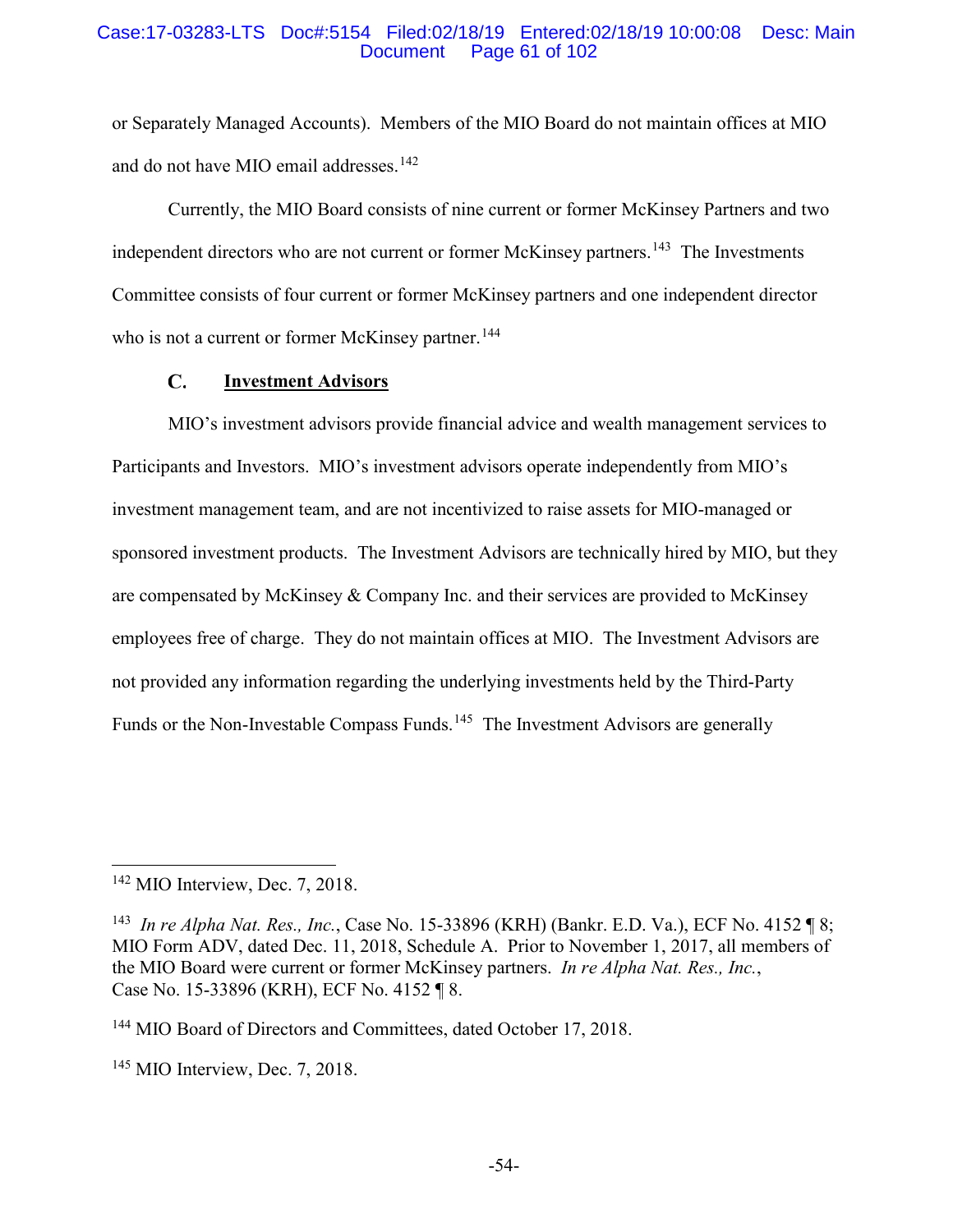### Case:17-03283-LTS Doc#:5154 Filed:02/18/19 Entered:02/18/19 10:00:08 Desc: Main Page 62 of 102

provided with the same types and level of information related to the underlying holdings as are the Participants and Investors, which as discussed more fully below, is quite limited.<sup>146</sup>

#### D. **Information Available to Investors**

#### 1. **Investment Prospectus**

Participants and Investors are provided options to invest in the Special Situations Fund (after tax) or Portfolio (pre-tax) and various passive funds managed by State Street Global Advisors. While Participants and Investors are provided general information related to the holdings (*e.g.*, asset class allocations), they are not provided information identifying the underlying investments (*e.g.*, individual securities or Third-Party Funds) held by the either the Investable or Non-Investable Compass Funds. Participants and Investors are provided periodic windows to make new investments, make withdrawals, and reallocate assets, but they do not (and cannot) direct investments in particular securities or particular Third-Party Funds.<sup>147</sup>

#### $2.$ **Periodic Account Statements**

Participants and Investors are provided periodic account statements that set forth their holdings in MIO-managed Plans and Funds. As part of our investigation, we reviewed a redacted account statement for one of the partners involved in the Puerto Rico engagement. The statements provide the number of units or shares in the Special Situations Fund and the value of the investment and various metrics regarding profits, losses, additions and withdrawals. The statements do not provide information regarding the underlying funds owned by the Special Situations Funds (*e.g.*, Non-Investable Compass Funds or the Third-Party Funds) or any of the

 <sup>146</sup> *Id.*

<sup>147</sup> *In re Alpha Nat. Res., Inc.*, Case No. 15-33896 (KRH) (Bankr. E.D. Va.), ECF No. 4150 ¶ 4; ECF No. 4160 ¶ 17; McKinsey Interview, Nov. 20, 2018; MIO Interview, Dec. 7, 2018.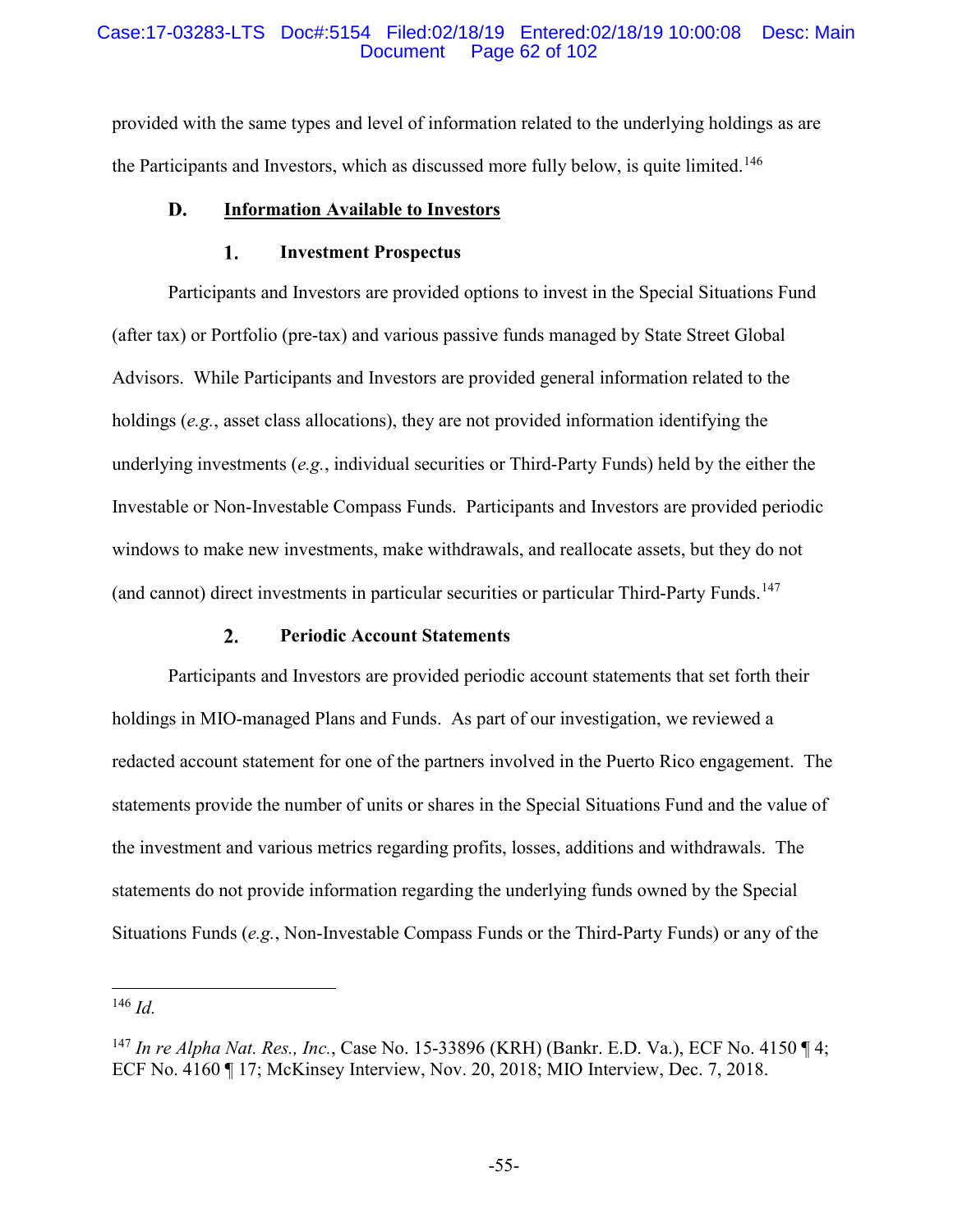#### Case:17-03283-LTS Doc#:5154 Filed:02/18/19 Entered:02/18/19 10:00:08 Desc: Main Page 63 of 102

underlying investments (*e.g.*, individual securities) held by any of the funds, and the partners could not obtain this information from MIO. 148

#### $3.$ **Periodic Newsletters and Reports**

Investors in the after-tax Special Situations Fund are provided periodic reports and an annual newsletter. Generally, the annual newsletters and reports describe the fund's performance. They do not disclose specific investments (*e.g.*, investments in underlying securities) or investments with specific Third-Party Managers. Rather, they review the performance of the Special Situations Fund against various metrics and benchmarks. The annual newsletter may also provide information related to the performance of any private equity investments.<sup>149</sup>

#### $\overline{4}$ . **Audited Financial Statements**

Investors in the after-tax Special Situations Funds are provided (or given access to) audited annual financial statements for the Fund in which the Investor is invested. The financial statements identify any MIO Direct Investments or allocations to Third-Party Managers that exceed 5% of the Fund's assets.<sup>150</sup> They do not disclose underlying investments in securities made by Third-Party Managers or the Non-Investable Compass Funds. The 2016 audited financial statements for the Special Situations Funds we reviewed disclose that those funds were invested in the three Compass Funds that filed proofs of claim in the Title III proceedings.

 <sup>148</sup> *In re Alpha Nat. Res., Inc.*, Case No. 15-33896 (KRH) (Bankr. E.D. Va.), ECF No. 4160 ¶ 19; MIO Interview, Dec. 7, 2018.

<sup>149</sup> *In re Alpha Nat. Res., Inc.*, Case No. 15-33896 (KRH) (Bankr. E.D. Va.), ECF No. 4152 ¶ 4; ECF No. 4160 ¶ 22–23; MIO Interview, Dec. 7, 2018.

<sup>150</sup> *In re Alpha Nat. Res., Inc.*, Case No. 15-33896 (KRH) (Bankr. E.D. Va.), ECF No. 4160 ¶ 20; MIO Interview, Dec. 7, 2018.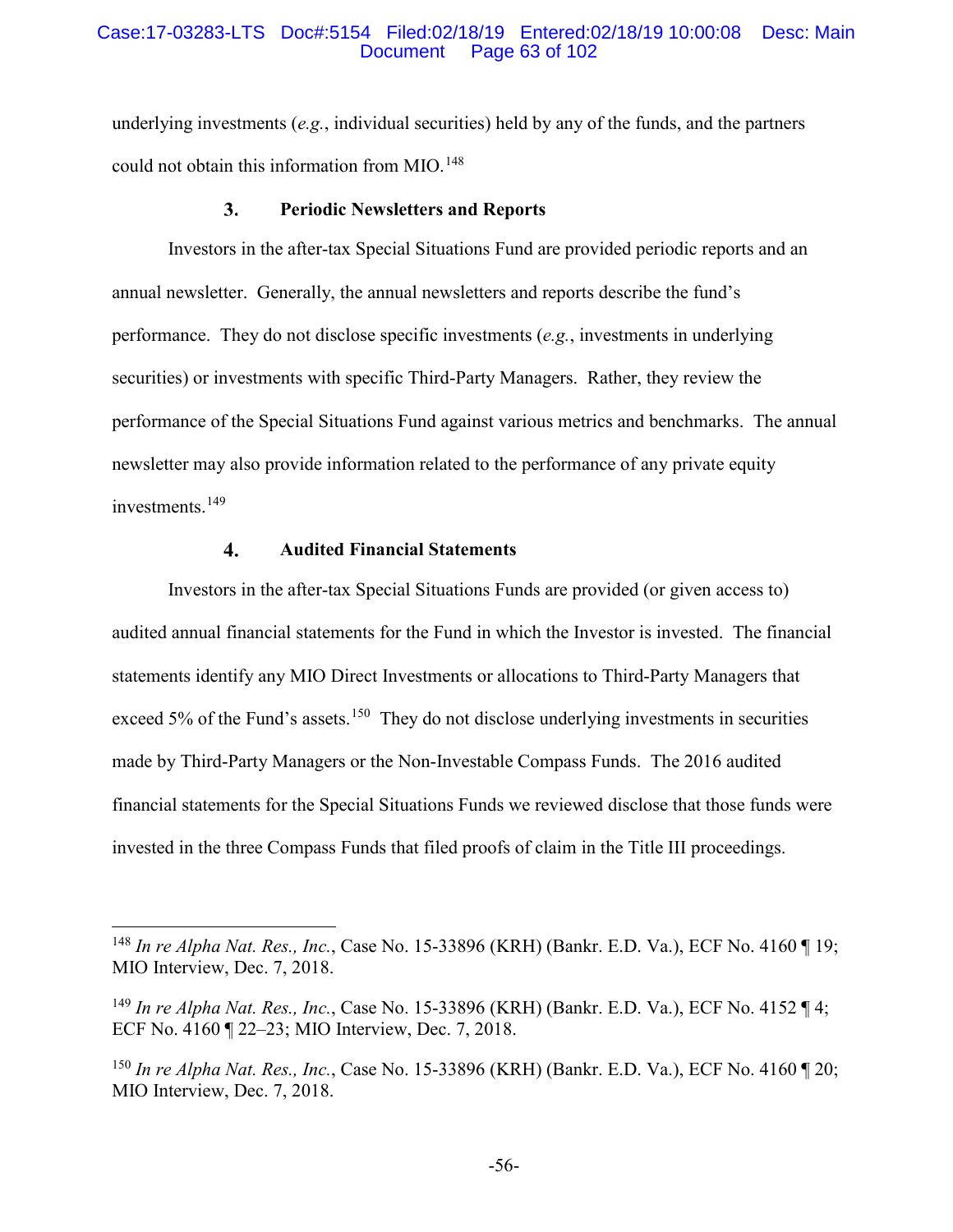### Case:17-03283-LTS Doc#:5154 Filed:02/18/19 Entered:02/18/19 10:00:08 Desc: Main Page 64 of 102

Specifically, as of December 31, 2016, Compass Special Situations Fund LLC was invested in Compass CSS High Yield LLC and Compass TSMA LP, and Compass Offshore Special Situations PCC Limited was invested in Compass ESMA LP. However, the financial statements we reviewed do not disclose the identities of any Third-Party Managers or Third-Party Funds or any investments held by any of the underlying funds or any investments held by the Non-Investable Compass Funds, including any investments in Puerto Rico public debt.

#### 5. **Publicly-Available Information**

In addition to information provided directly to Participants and Investors, certain information is publicly available, including Forms ADV filed with the SEC, Forms 5500 filed with the Department of Labor, court filings, and news articles. Each is summarized below.

#### **a) Forms ADV**

A Form ADV is used by investment advisers to register with the SEC.<sup>151</sup> It contains information concerning, *inter alia*, the identities of auditors, fund managers and funds, and the location of books and records. In Part 2A of Form ADV: Firm Brochure, a registrant discloses further information about the investment advisor's operations, the fees it charges, its investment strategies and potential risks, and certain policies and procedures.

Investment advisors update their Form ADV periodically. The most recent form is generally available on the SEC's website and easily found through a simple internet search.<sup>152</sup> MIO has updated its Form ADV two times since the *New York Times* reported MIO's investments in Puerto Rico public debt. The first update, filed on October 1, 2018, discloses that

 <sup>151</sup> https://www.sec.gov/fast-answers/answersformadvhtm.html.

<sup>&</sup>lt;sup>152</sup> https://ww<u>w.adviserinfo.sec.gov/IAPD/Default.aspx</u>.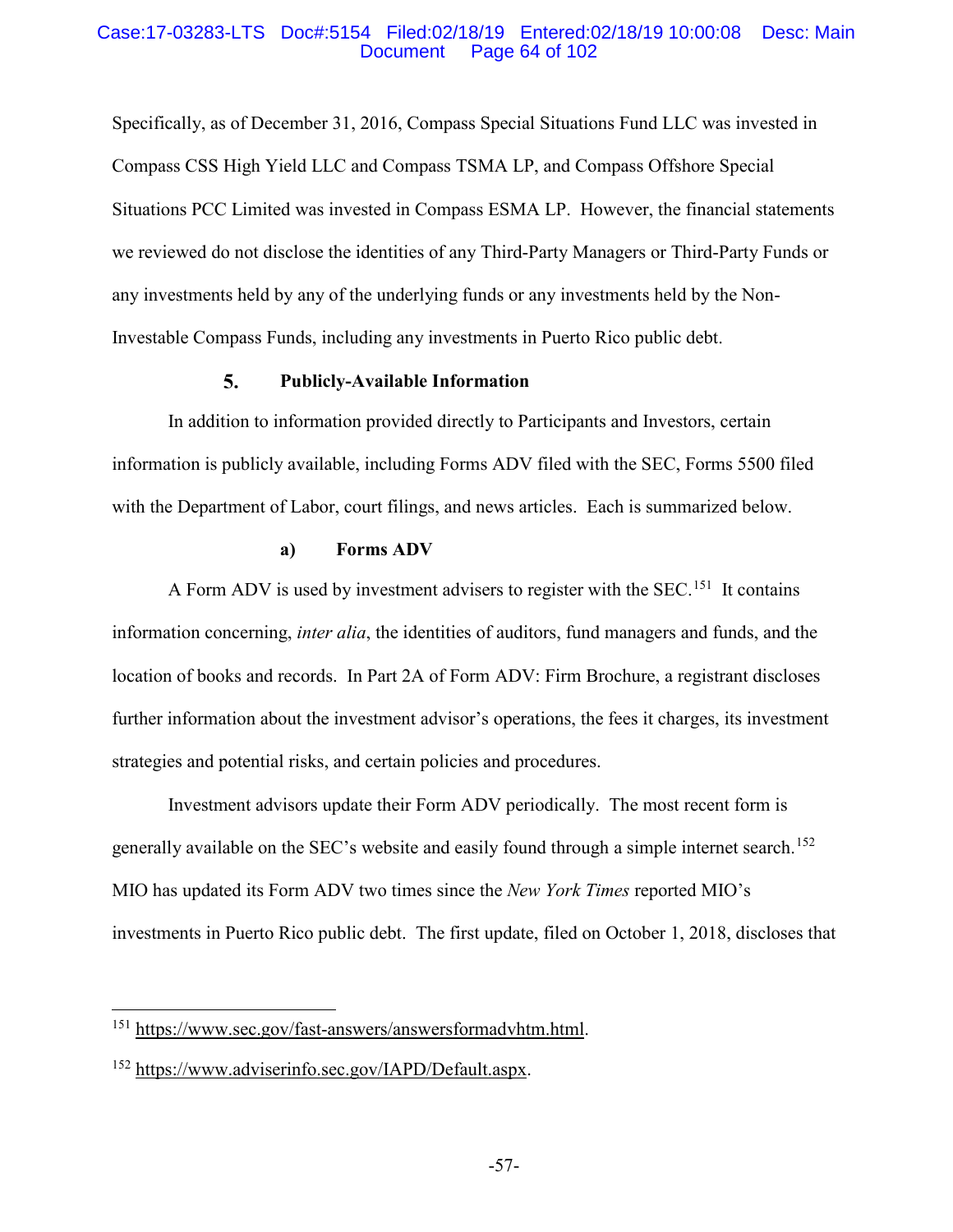### Case:17-03283-LTS Doc#:5154 Filed:02/18/19 Entered:02/18/19 10:00:08 Desc: Main Page 65 of 102

MIO is investment advisor to Compass CSS High Yield LLC and Compass TSMA LP – two of the three Compass funds that filed proofs of claim in the Title III proceedings in late May 2018. The second, filed on December 1, 2018, no longer lists Compass TSMA LP.<sup>153</sup>

## **b) Department of Labor Form 5500**

The McKinsey Master Retirement Trust, the McKinsey & Company, Inc. Partner Cash Balance Plan, and the McKinsey & Company, Inc. Money Purchase Pension Plan file annual reports on Form 5500 with the Department of Labor.<sup>154</sup> The annual report for the MMRT includes a schedule listing assets that were "acquired and disposed of" during the prior calendar year and a "schedule of assets held for investment" as of the end of a particular fiscal year.<sup>155</sup> These forms generally must be filed within nine and a half months of the end of the plan year.<sup>156</sup> The MMRT's most recent Form 5500 was filed on October 10, 2018, and discloses investments that were held as of December 31, 2017.<sup>157</sup> It lists investments in the Pandora Select Fund Ltd., managed by Whitebox, and Compass ESMA LP.<sup>158</sup>

<sup>157</sup> MMRT Form 5500 for the year ended Dec. 31, 2017, Statement #1.

 <sup>153</sup> Compass CSS High Yield LLC and Compass TSMA LP are both listed on MIO's March 28, 2018, Form ADV.

<sup>&</sup>lt;sup>154</sup> These filings only include retirement assets. They do not disclose investments made by the after-tax Special Situations Funds.

<sup>&</sup>lt;sup>155</sup> The MMRT's Forms 5500 are available from the United States Department of Labor website at https://www.efast.dol.gov/portal/app/disseminatePublic?execution=e1s1.

<sup>156</sup> https://www.dol.gov/sites/default/files/ebsa/employers-and-advisers/plan-administration-andcompliance/reporting-and-filing/form-5500/2017-instructions.pdf.

<sup>&</sup>lt;sup>158</sup> *Id.* These investments were also disclosed in the MMRT's Form 5550 for the year ended December 31, 2015, filed on September 29, 2016, and the MMRT's Form 5500 for the year ended December 31, 2016, filed on October 11, 2017.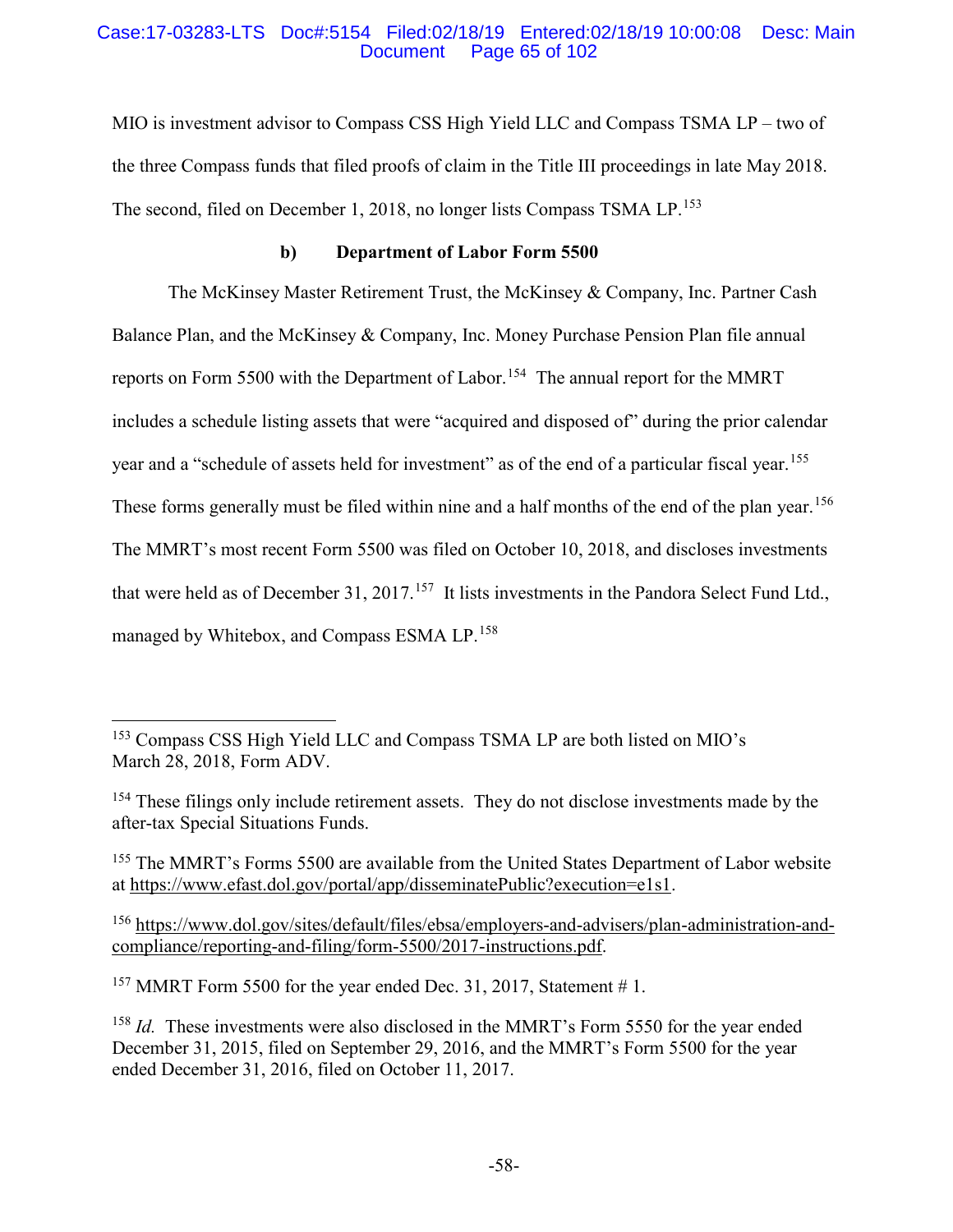### Case:17-03283-LTS Doc#:5154 Filed:02/18/19 Entered:02/18/19 10:00:08 Desc: Main Page 66 of 102

### **c) Court Filings and News Articles**

Both MIO and McKinsey (and the general public) have access to public court filings (like the Title III proceedings, *ANR, Westmoreland*, *SunEdison* and *JayAlix*) and news articles (like those published by the *New York Times* and the *Wall Street Journal*) disclosing, for example, that MIO, through three Compass-branded funds, holds or has held millions of dollars in COFINA bonds and explaining where to find information related to MIO's investments.<sup>159</sup>

# **X. McKinsey and MIO Conflict Policies and Training**

McKinsey and MIO have multiple complementary and overlapping policies designed to avoid conflicts of interest. Those policies include: (1) the MIO – CSP Collaboration Policy; (2) the McKinsey Information Sharing Guidelines and Conflicts of Interest Mitigation Processes; (3) the MIO Trading Policy; (4) the McKinsey Personal Investments Policy; (5) the MIO Personal Investment and Trading Policy and Code of Ethics; and (6) the MIO Board Conflict and Confidentiality Policy. These policies, summarized below, are designed to ensure that the consulting (McKinsey) and investment (MIO) sides do not share information and do not engage in activities that result in actual or perceived conflicts of interest.<sup>160</sup>

#### **MIO – CSP Collaboration Policy** A.

The MIO – CSP Collaboration Policy (the "Collaboration Policy") is intended to guard against "potential real or perceived conflicts of interest" which "may create reputational harm

 <sup>159</sup> *In re SunEdison, Inc.*, Case No. 16-10992 (SMB) (Bankr. S.D.N.Y.), ECF No. 5751 ¶ 6 n.4.

<sup>&</sup>lt;sup>160</sup> McKinsey has other policies in place that, for example, govern organizational conflicts of interest in connection with the procurement of government contracts. Those policies are not relevant here.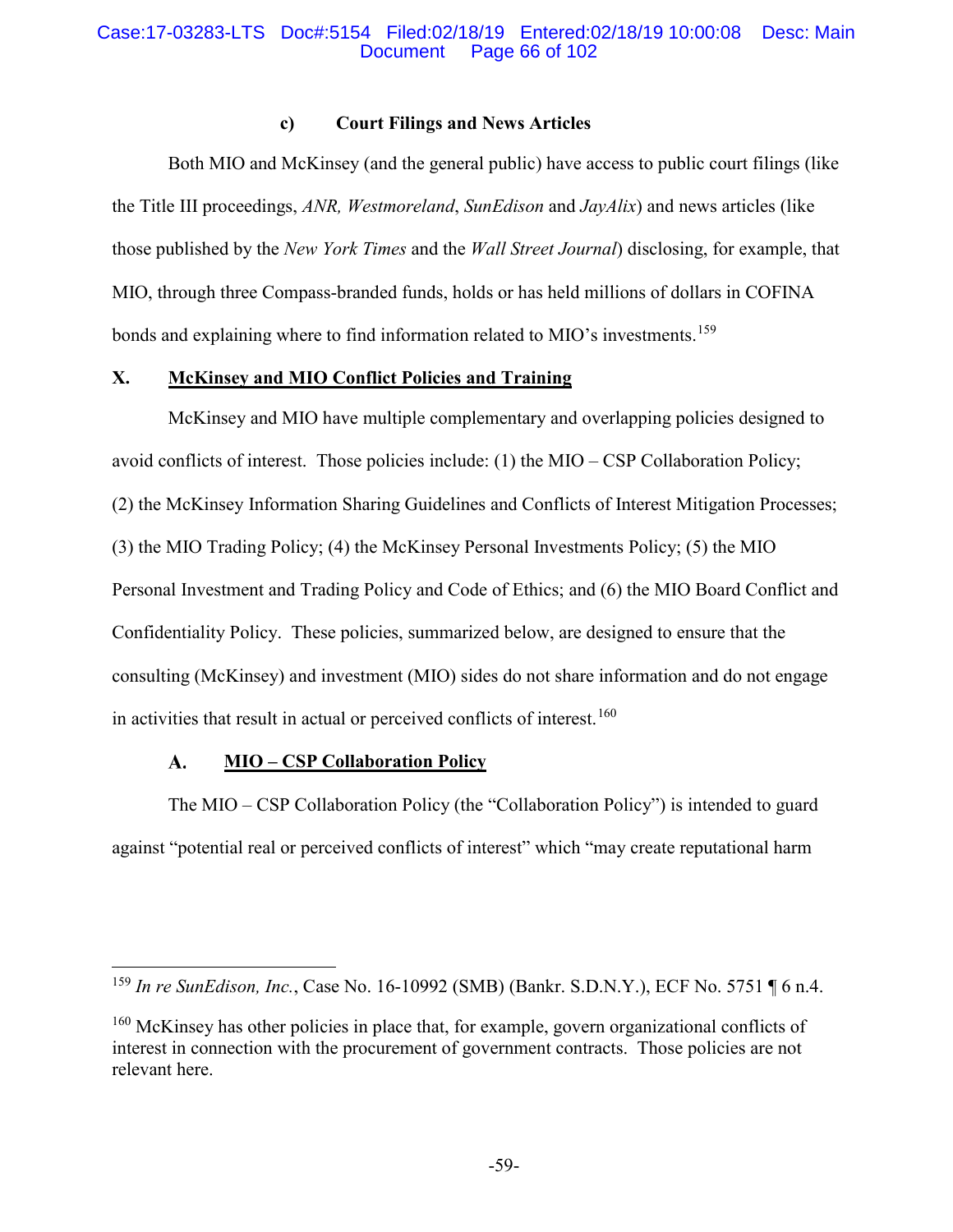### Case:17-03283-LTS Doc#:5154 Filed:02/18/19 Entered:02/18/19 10:00:08 Desc: Main Page 67 of 102

both to [McKinsey] and MIO."<sup>161</sup> It addresses communications between McKinsey consultants and MIO employees and sets forth policies to ensure that confidential information and potential conflicts of interest are managed appropriately.

The Collaboration Policy includes an "information barrier" between McKinsey's consulting activities and MIO's investment activities and dictates that the two must be managed independently and with separate operations, including separate offices, IT systems (including email servers) and, with limited exceptions (*e.g.*, certain employees of the McKinsey legal department), employees.<sup>162</sup> Except for limited disclosures to the MIO Board and parties providing oversight over the pension plans or as required by law (*e.g.*, disclosures to the SEC or Department of Labor), McKinsey consultants are not provided information related to MIO's investments. Likewise, McKinsey's consulting relationships are not shared with MIO personnel. MIO does not have regular access to McKinsey consultants and does not participate in client interactions on the consulting side.<sup>163</sup> There are certain restrictions on the sharing of information between McKinsey consultants and MIO, including general prohibitions against:

• McKinsey providing client information to MIO in connection with a proposed transaction for any purpose;

 <sup>161</sup> MIO-CSP Collaboration Policy, dated Sept. 2017. "CSP" stands for Client Service Professionals. The Collaboration Policy was substantially revised in December 2016, at approximately the same time McKinsey was retained by the Oversight Board, to further restrict sharing of information regarding the identities of McKinsey's clients and MIO's investments and generic market or industry-wide information. The Collaboration Policy was revised again in May 2017 and in September 2017. We reviewed each iteration of the Collaboration Policy that has applied during the McKinsey engagement.

<sup>&</sup>lt;sup>162</sup> MIO may hire former McKinsey consultants only after the consultant has officially left the consulting side and after the passage of a reasonable period of time between the last time the consultant performed any client-related work and his or her start date at MIO.

<sup>&</sup>lt;sup>163</sup> Both MIO and McKinsey may make introductions of potential clients or managers, provided there is no further involvement.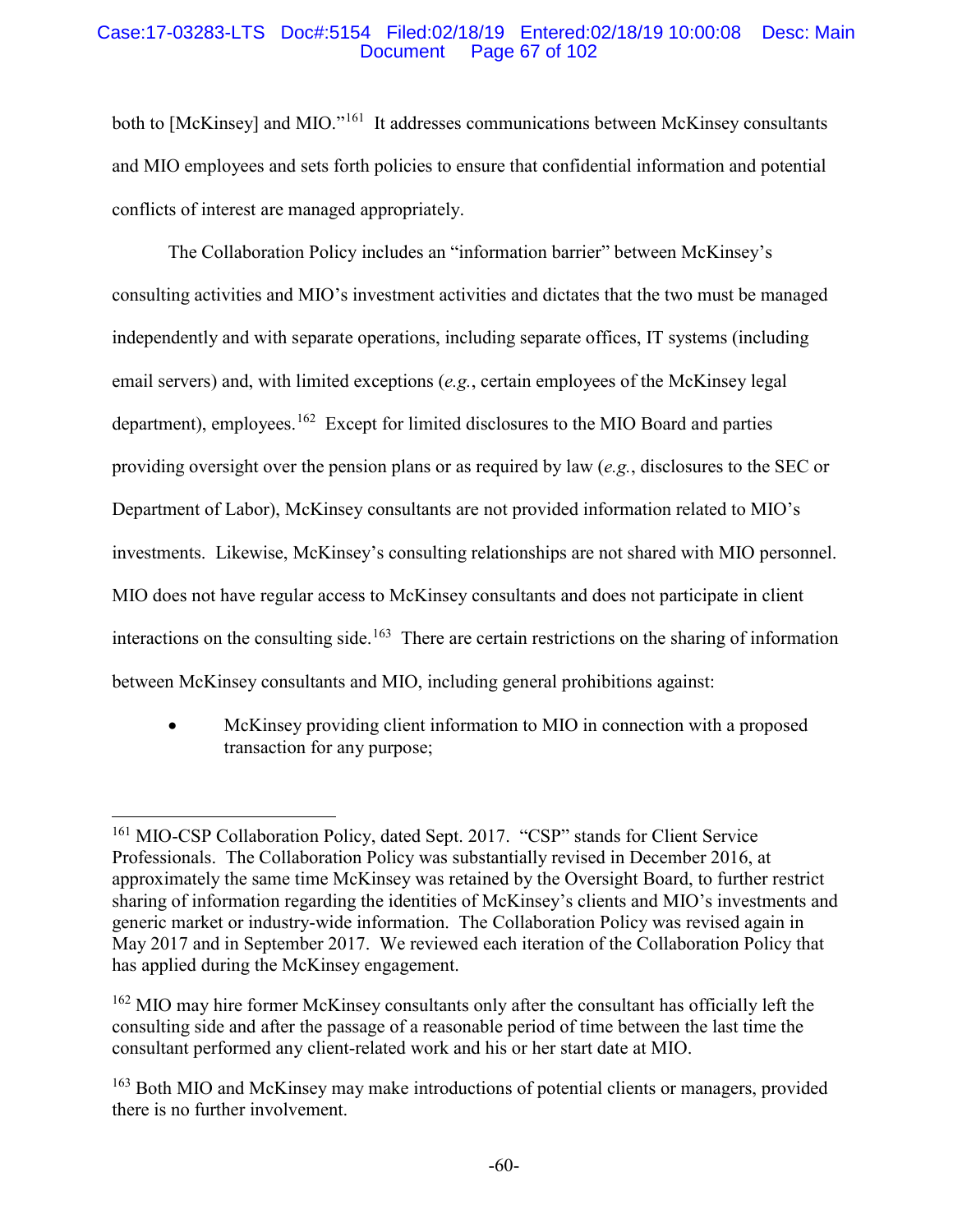### Case:17-03283-LTS Doc#:5154 Filed:02/18/19 Entered:02/18/19 10:00:08 Desc: Main Page 68 of 102

- MIO employees attending McKinsey practice meetings;
- MIO discussing specific investments with McKinsey client service professionals (outside of the MIO Board governance context);
- McKinsey consultants disclosing to MIO whether or not McKinsey is serving a particular client; and
- MIO disclosing to McKinsey consultants the entities in which MIO holds investments.

The Collaboration Policy requires interactions between MIO and McKinsey to be limited and, to the extent practicable, monitored. MIO may retain McKinsey consulting on the same terms as any other engagement, provided, however, McKinsey cannot be retained to identify or assess any investment opportunity.

Exceptions to the Collaboration Policy require approval by the Chairman of the MIO Board. Employees violating the Collaboration Policy are subject to remedial actions, which can range from a warning to termination or referral to civil or governmental authorities.

#### **B. McKinsey Information Sharing Guidelines and Conflicts of Interest Mitigation Processes**

Pursuant to the McKinsey Firmwide Information Sharing Policy, confidential information acquired or developed may only be shared within the firm on a need-to-know basis. In particular, information (whether written or not) developed from non-public client sources is confidential to that client (including information from third-party sources that is available to the client service team only through access provided by the client). Such information may not be shared outside of the client service team. Pursuant to the Conflicts of Interest Mitigation Processes, McKinsey uses password-protected "virtual team rooms." Employees are required to sign non-disclosure agreements which prohibit disclosure of confidential information, even to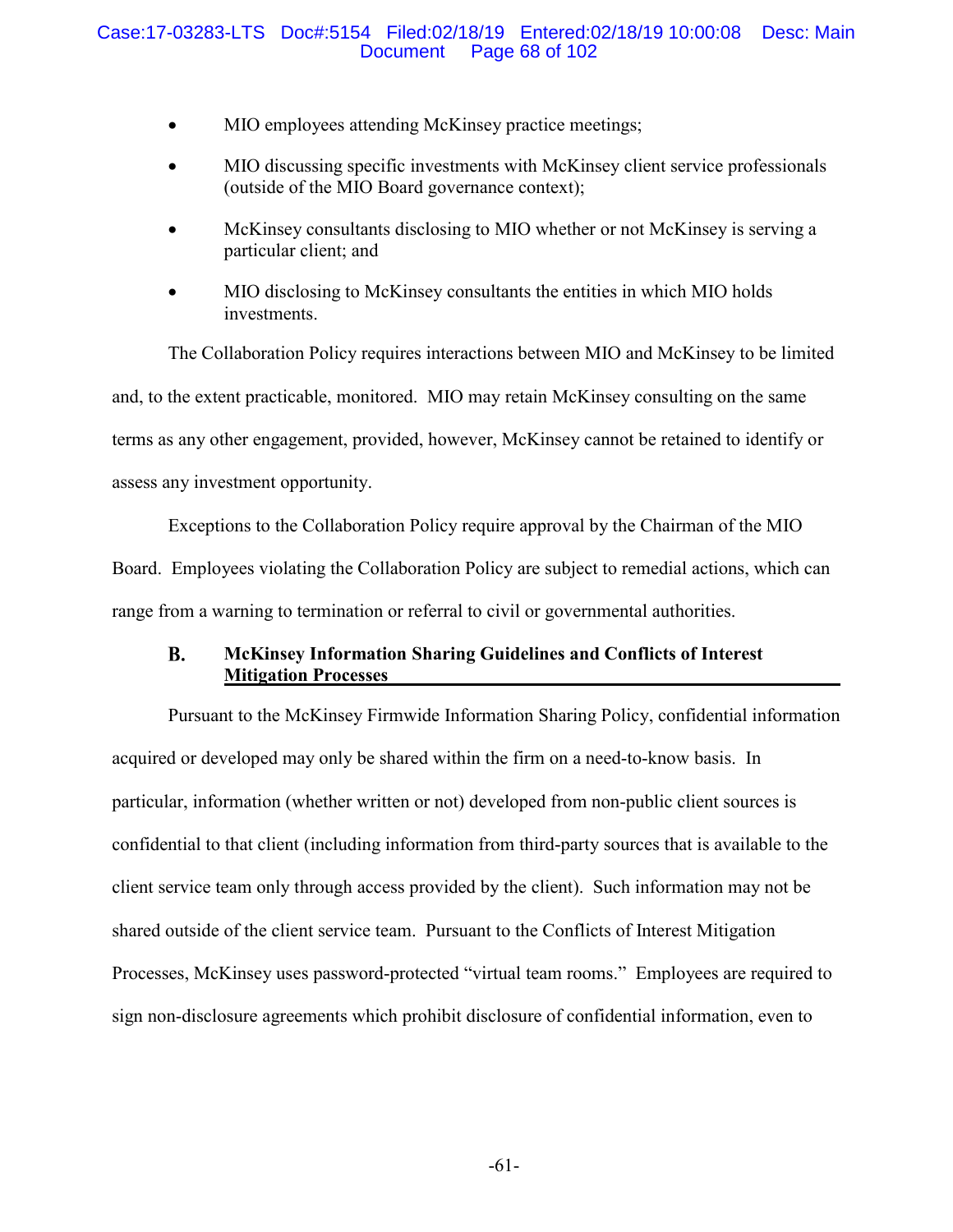#### Case:17-03283-LTS Doc#:5154 Filed:02/18/19 Entered:02/18/19 10:00:08 Desc: Main Page 69 of 102

other employees of the firm. Employees are required to report potential or actual violations of McKinsey's policies.<sup>164</sup>

#### $\mathbf{C}$ . **MIO Trading Policy**

The MIO Trading Policy is intended "to manage the reputational risk that could arise if MIO inadvertently traded securities related to clients of [McKinsey]."<sup>165</sup> "The general spirit of the policy is to enable MIO to acquire macro-style or asset class-type exposures without seeking board pre-approval, but to not allow trading in individual name securities similar to what the Firm's Personal Trading Policy intends to achieve."<sup>166</sup>

Although there is no express policy that prohibits MIO from investing in McKinsey's consulting clients, MIO's trading policy is intended to eliminate the possibility of MIO directly making such an investment. 167 With limited exceptions (*e.g.*, certain basket trades), <sup>168</sup> MIO is prohibited from purchasing single name corporate issuer securities and debt instruments. Nevertheless, MIO is permitted to invest freely in bonds issued by sovereigns, municipalities, and government agencies including their issuing entities, which would include bonds issued by the Commonwealth of Puerto Rico and its instrumentalities, so long as MIO is not in possession of material non-public information ("MNPI"). MIO may also trade credit default swaps, futures, and total return swaps on those bonds.<sup>169</sup>

 <sup>164</sup> McKinsey Information Sharing Guidelines, dated Nov. 2, 2017; McKinsey Conflicts of Interest Mitigation Processes.

<sup>&</sup>lt;sup>165</sup> MIO Trading Policy, dated Mar. 5, 2018.

<sup>166</sup> *Id.* The MIO Personal Trading Policy is described in Section X.E below.

<sup>167</sup> MIO Form ADV Part 2A, dated Mar. 28, 2018, Item 11; MIO Interview, Dec. 7, 2018.

<sup>&</sup>lt;sup>168</sup> A basket trade is an order to buy or sell a group of securities simultaneously.

<sup>&</sup>lt;sup>169</sup> MIO Trading Policy, dated Mar. 5, 2018.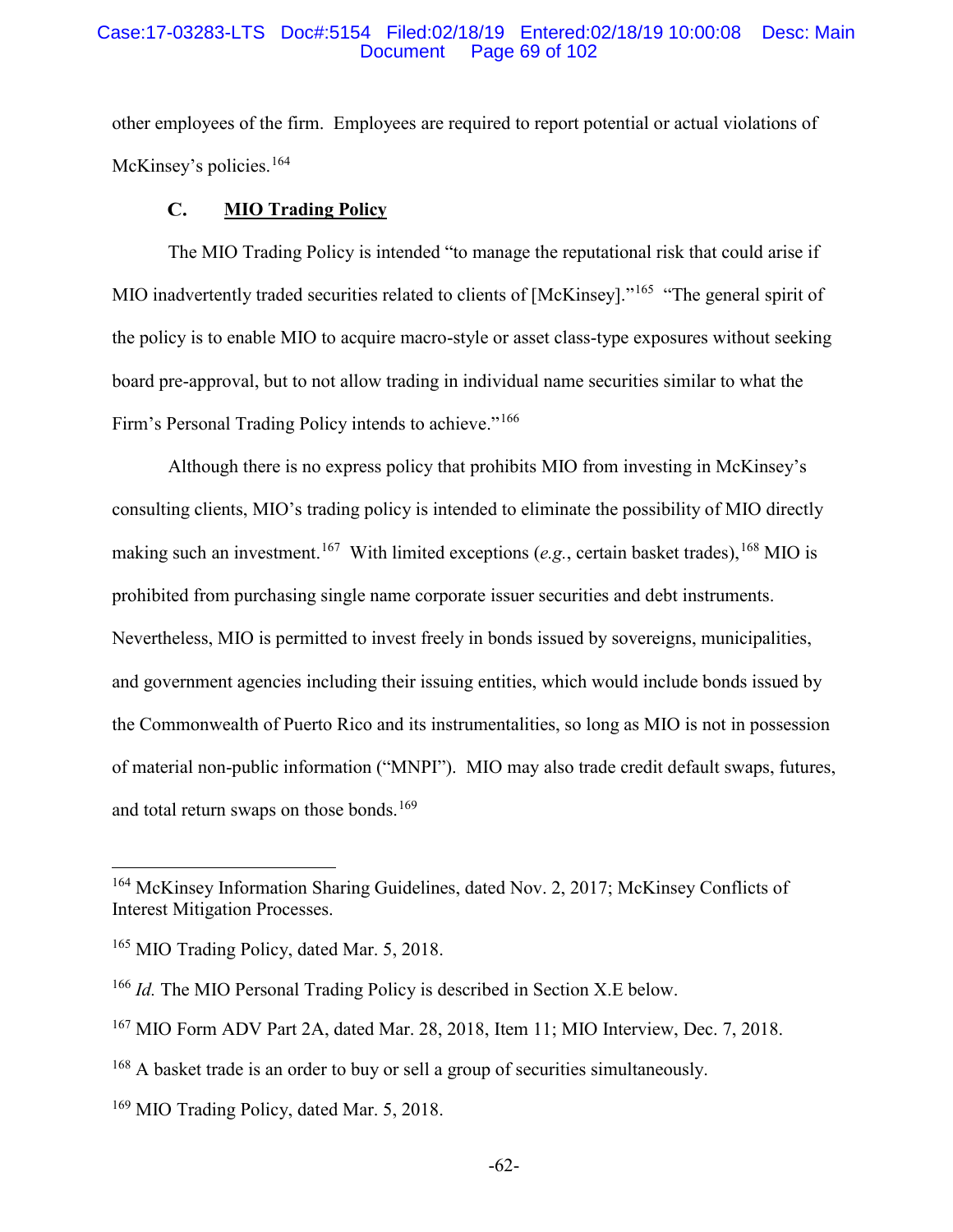### Case:17-03283-LTS Doc#:5154 Filed:02/18/19 Entered:02/18/19 10:00:08 Desc: Main Page 70 of 102

According to MIO, this long-standing exception to the trading policy was intended to achieve a balance between avoiding conflicts of interest, on the one hand, and allowing MIO to make direct investments to achieve its desired asset exposure in an area where conflicts with McKinsey's consulting business are less likely, on the other. Historically, trading in sovereign, state, and local municipal debt has been regarded as a "safe" space because there have been few bankruptcies in this sector and McKinsey has done limited work for distressed government entities. 170

#### D. **McKinsey Personal Investments Policy**

McKinsey employees are prohibited from buying or selling securities while in the possession of MNPI and from buying or selling publicly-traded securities of any McKinsey client.<sup>171</sup> Employees must "pre-clear" all trades, and if the security was issued by a McKinsey client, the employee will be informed that the investment is prohibited. 172 Additionally, employees may not:

- Serve a non-public client and simultaneously hold any investment whatsoever in that client (*e.g.*, a private equity firm);
- Make investments that conflict with one's firm or client responsibilities;
- Engage in activities that impact one's commitment to the firm or its clients;
- Share MNPI with others where it appears likely that others will misuse such information; or
- Recommend the purchase or sale of a security to another while in possession of MNPI about the security or the issuer.

<sup>172</sup> There are exclusions from the policy, including, for example, mutual funds, ETFs, and other investments where the employee has no input about purchases or sales of specific securities.

 <sup>170</sup> MIO Interviews, Jan. 25, 2019, Feb. 1, 2019.

<sup>&</sup>lt;sup>171</sup> McKinsey Personal Investments Policy, dated Feb. 2019.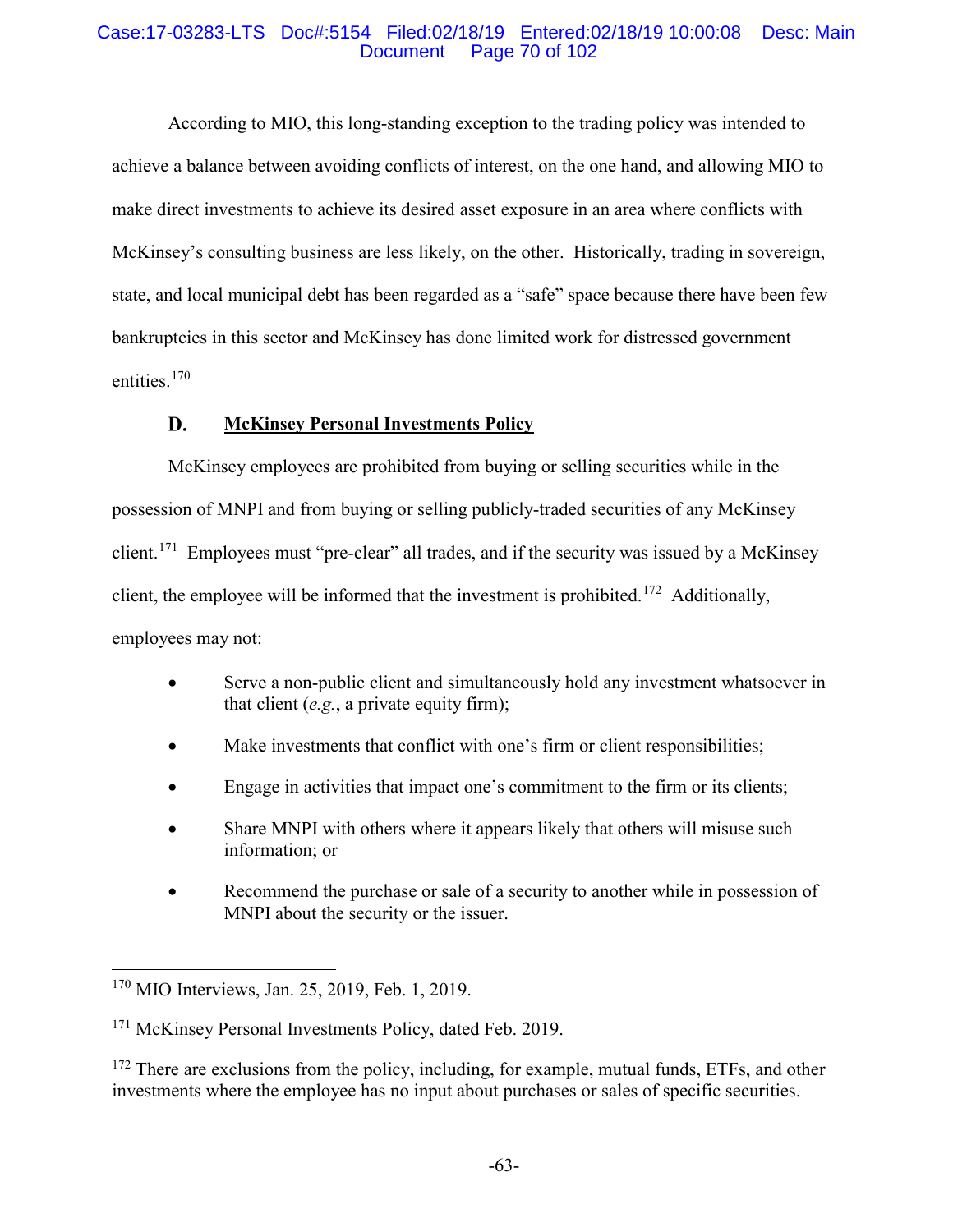### Case:17-03283-LTS Doc#:5154 Filed:02/18/19 Entered:02/18/19 10:00:08 Desc: Main Page 71 of 102

Until February 2019, trading in state, local, and municipal securities was permissible (and did not require pre-clearance) provided that (1) the firm member or household member did not have any MNPI about the entity or the security, and (2) in the case of industrial revenue bonds, the employee was not serving the entity that would receive or benefit from such bond. As of February 2019, trading in these securities is prohibited if McKinsey serves the issuing entity or the entity that will receive or benefit from such security.<sup>173</sup>

#### E. **MIO Personal Investment and Trading Policy and Code of Ethics**

MIO's Personal Investment and Trading Policy and Code of Ethics is intended to ensure that "Supervised Persons" (*e.g.*, MIO officers, directors, and employees) put the interests of MIO ahead of their own. There are detailed principles and standards of conduct that require Supervised Persons to act with competence, dignity, and integrity, and in an ethical manner. The Code of Ethics places considerable restrictions on the trading activities of Supervised Persons and requires annual certifications from all Supervised Persons that they have read the policy, understand its terms and are bound by it. The MIO Policies and Procedures to Detect and Prevent Insider Trading likewise restricts trading on MNPI.<sup>174</sup>

#### $\mathbf{F}_{\bullet}$ **MIO Board Conflict and Confidentiality Policy**

The MIO Board Conflict and Confidentiality Policy, implemented in June 2018, recognizes that potential conflicts are inherent in MIO's structure as a subsidiary of McKinsey, and the various activities, actions, and investments of the individual board members. The MIO Board Conflict and Confidentiality Policy lays out the MIO Board's main concerns, which

<sup>&</sup>lt;sup>173</sup> McKinsey Personal Investments Policy, dated July 2017; McKinsey Personal Investments Policy, dated Feb. 2019.

<sup>&</sup>lt;sup>174</sup> MIO Partners, Inc. and MIO Order Funds Personal Investments and Trading Policy and Code of Ethics, dated March 2016; MIO Partners, Inc. and MIO Order Funds Personal Investments and Trading Policy and Code of Ethics, dated June 2017.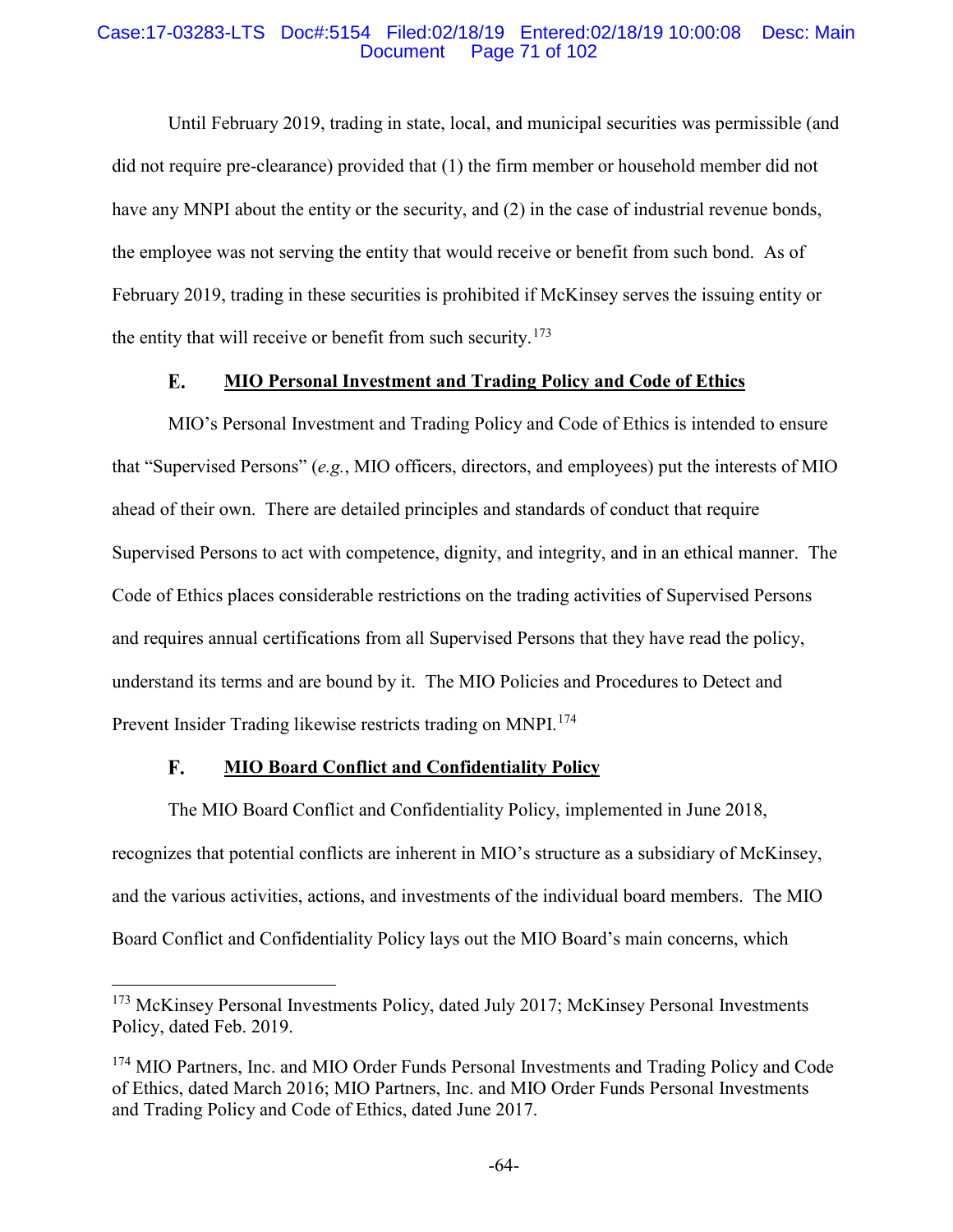### Case:17-03283-LTS Doc#:5154 Filed:02/18/19 Entered:02/18/19 10:00:08 Desc: Main Page 72 of 102

include, *inter alia*, avoiding real and perceived conflicts of interest. For example, the policy states that McKinsey partners may not advise a client in its investment decision-making for trading public equity or public debt. The MIO Board Conflict and Confidentiality Policy additionally provides that MIO Board members may not advise asset managers for two years following their Board tenure.<sup>175</sup>

The Governance Committee of the MIO Board is responsible for monitoring conflict issues and ensuring implementation of MIO Board's policies in coordination with the Board Chair, MIO's General Counsel, and McKinsey's Legal Department. The MIO Board Conflict and Confidentiality Policy includes the following provisions:

- MIO Board members' engagements are reviewed to determine whether any conflicts exist.
- All MIO Board members must disclose potential conflicts to the board's governance committee and recuse themselves from any discussion.
- All MIO Board members are subject to Collaboration Policy (described in Section X.A. above) and are obligated to guard client confidences (if applicable) and MIO's intellectual property.
- Board members who are active partners of McKinsey are subject to McKinsey's personal trading policy (described in Section X.D above).

Each MIO Board member must annually certify adherence to (a) the MIO Board Conflict and Confidentiality Policy; (b) the Collaboration Policy; and (c) if on the Investments Committee, the Investments Committee Personal Account Trading Policy. Each active McKinsey partner must also review his or her client service with the Governance Committee to confirm there are no conflicts of interest.176

<sup>&</sup>lt;sup>175</sup> MIO Board Conflict and Confidentiality Policy, dated June 2018.

<sup>176</sup> *Id.*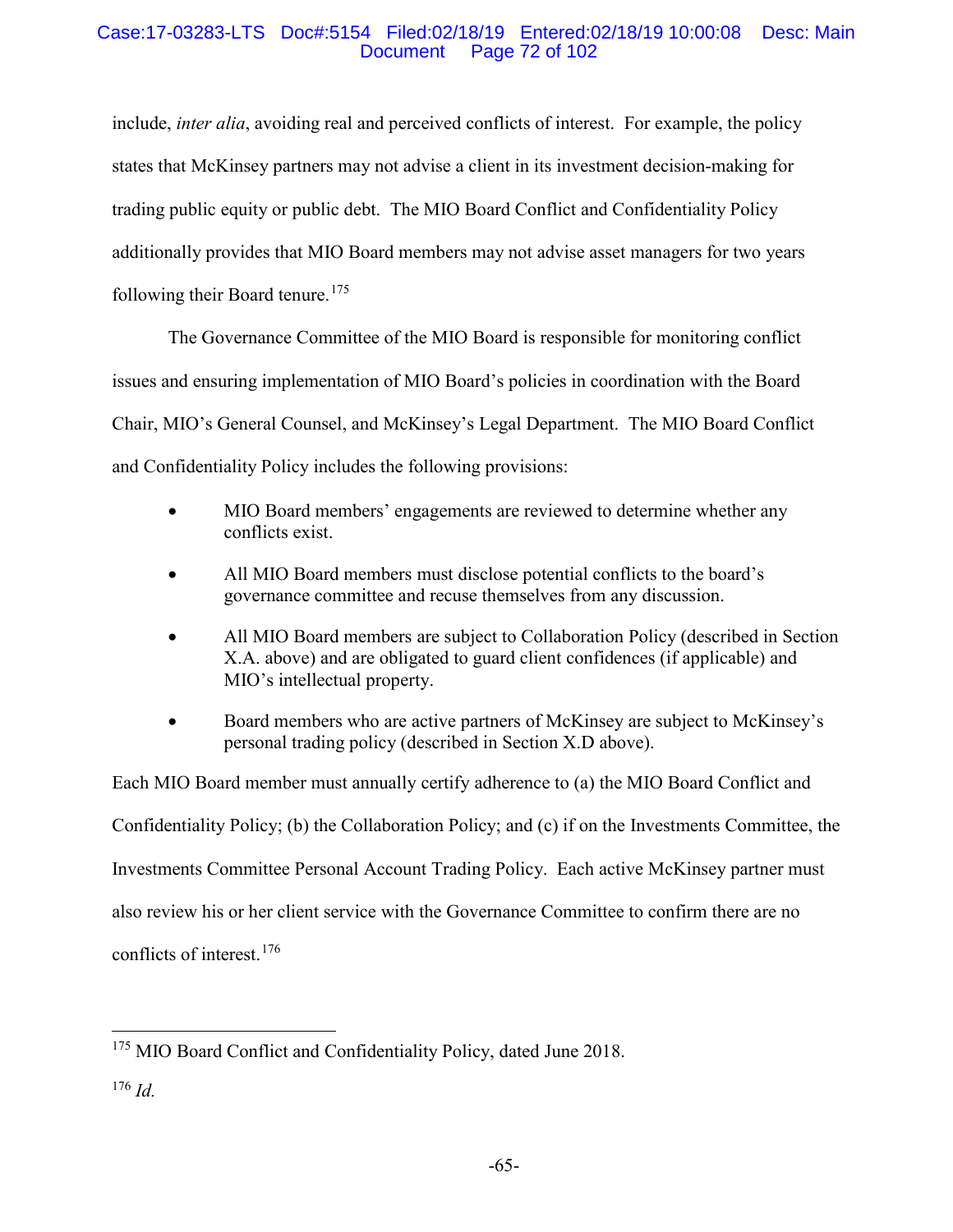## Case:17-03283-LTS Doc#:5154 Filed:02/18/19 Entered:02/18/19 10:00:08 Desc: Main Page 73 of 102

The Investments Committee Personal Account Trading Policy imposes further restrictions on the members of the Investments Committee. In recognition of the additional information provided to Investments Committee members, the policy imposes enhanced reporting and places additional restrictions on the ability of Investments Committee members to make personal investments.<sup>177</sup>

#### G. **Training and Certification**

McKinsey and MIO employees are required to complete annual policy certifications confirming that they have read and understand the various policies and will continue to abide by them. In addition, McKinsey employees are required to complete training modules, and there are periodic presentations regarding the McKinsey and MIO policies. The McKinsey and MIO personnel we interviewed confirmed their participation in the training programs, their periodic certifications, and their compliance with the policies and procedures.<sup>178</sup>

# **XI. MIO Investments in Puerto Rico Public Debt**

MIO has held at least five direct or indirect investments in Puerto Rico public debt during the course of McKinsey's engagement by the Oversight Board. It is clear that at all relevant times, MIO's portfolio managers and CIO knew that MIO was invested directly and indirectly in Puerto Rico public debt. However, we have uncovered no evidence that information in MIO's possession concerning these investments was shared with the McKinsey Puerto Rico service team or any other McKinsey consultant. Nevertheless, a McKinsey consulting professional investing through MIO theoretically could have determined that MIO was invested in Puerto

<sup>&</sup>lt;sup>177</sup> Investments Committee Personal Account Trading Policy, dated July 2016.

<sup>178</sup> McKinsey Interviews, Nov. 20, 2018, Dec. 12, 2018, Feb. 1, 2019; MIO Interviews, Dec. 7, 2018, Jan. 11, 2019, Feb. 1, 2019.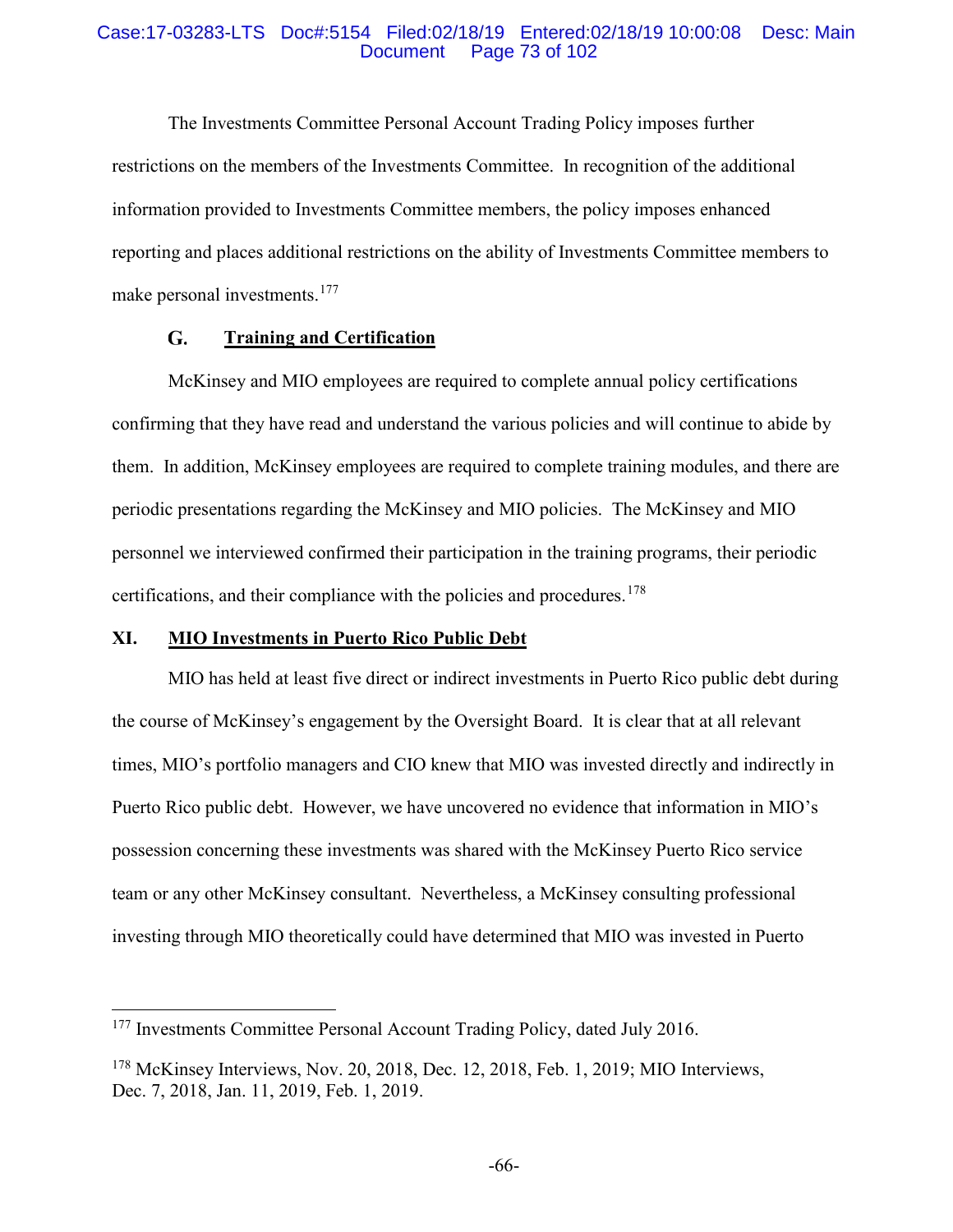# Case:17-03283-LTS Doc#:5154 Filed:02/18/19 Entered:02/18/19 10:00:08 Desc: Main Page 74 of 102

Rico public debt by reviewing publicly-available (albeit usually dated and incomplete) information. Each of MIO's investments and the publicly-available information related to that investment is discussed below.

#### $\mathbf{A}$ . **Separately Managed Accounts**

As disclosed in the September *New York Times* article and confirmed to LS&E, MIO funds hold or have held investments in Puerto Rico public debt through three Separately Managed Accounts, where a Third-Party Manager filed a proof of claim on behalf of a Non-Investable Compass Fund. Those proofs of claim are set forth below:

| <b>Claimant</b>                              | <b>Date Filed</b> | <b>Asset Manager</b>                                | <b>Bond</b>                            | <b>Claim Amount</b>                                                                      |
|----------------------------------------------|-------------------|-----------------------------------------------------|----------------------------------------|------------------------------------------------------------------------------------------|
| Compass CSS High<br>Yield LLC <sup>179</sup> | May 22, 2018      | ASA Managed<br>Account<br>Managers LLC<br>$(*ASA")$ | <b>COFINA</b><br>PREPA<br><b>AFICA</b> | \$16,276,085.64 in<br>principal and<br>accrued interest                                  |
| Compass TSMA LP <sup>180</sup>               | May 25, 2018      | Aristeia Capital<br>LLC ("Aristeia")                | <b>COFINA</b>                          | \$2,277,657.46 in<br>principal and<br>accrued interest.<br>plus unliquidated<br>amounts  |
| Compass ESMA LP <sup>181</sup>               | May 25, 2018      | Aristeia                                            | <b>COFINA</b>                          | $$1,570,572.67$ in<br>principal and<br>accrued interest,<br>plus unliquidated<br>amounts |

 179 *In re Fin. Oversight & Mgmt. Bd. for P.R.*, Case No. 17-BK-3283-LTS (D.P.R.), Claim No. 18575.

<sup>180</sup> *Id.*, Claim Nos. 34183, 38948.

<sup>181</sup> *Id.*, Claim Nos. 22063, 32025. The proofs of claim filed by Compass ESMA LP and Compass TSMA LP were withdrawn as part of the confirmation of the COFINA plan of adjustment. *Id.*, ECF Nos. 4996, 5047.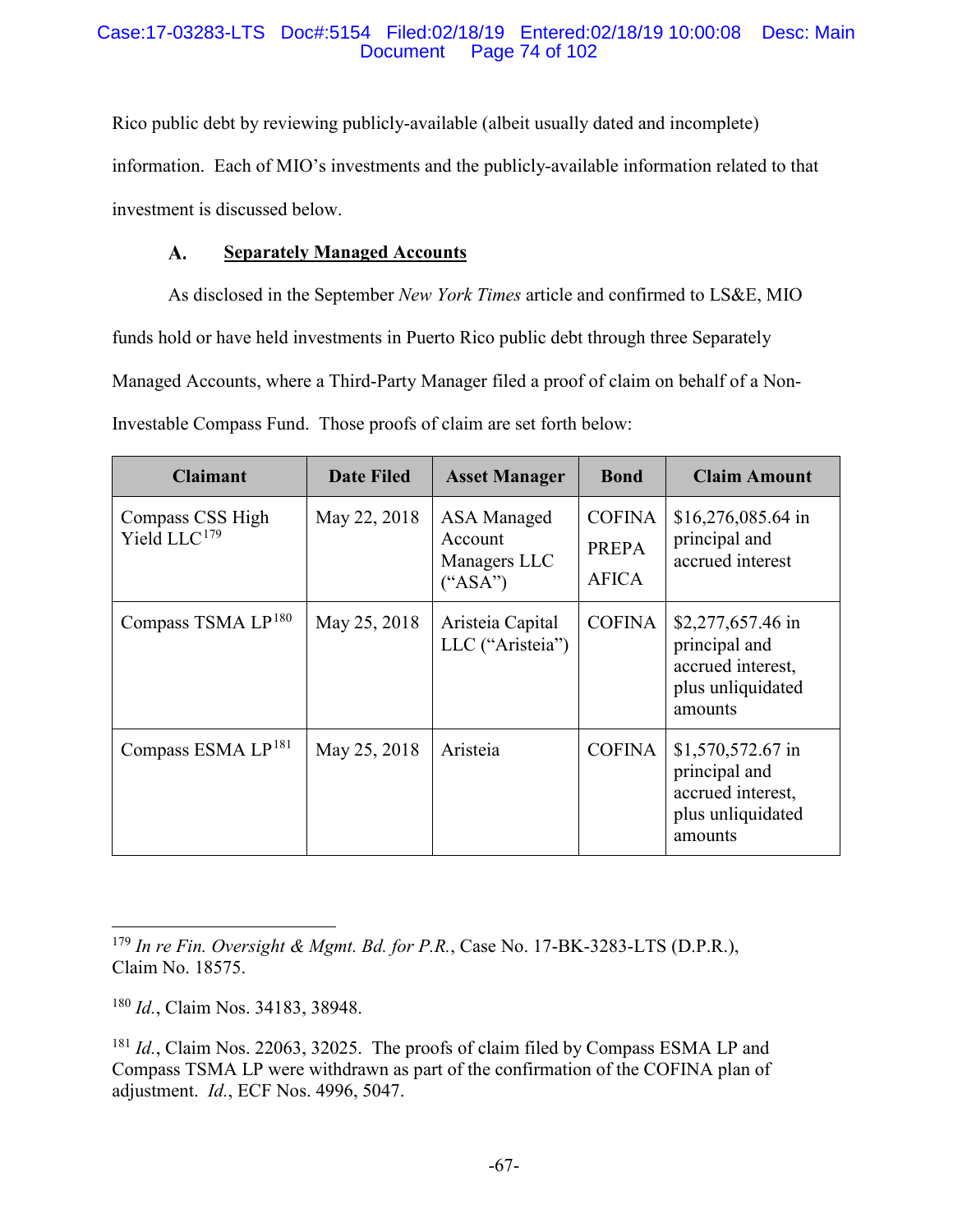## Case:17-03283-LTS Doc#:5154 Filed:02/18/19 Entered:02/18/19 10:00:08 Desc: Main Page 75 of 102

As discussed more fully in Section X.A.2 above, investments through Separately Managed Accounts, while made in the name of and nominally owned by an MIO-controlled Compass fund, are made by Third-Party Managers – in this case, ASA and Aristeia. Each of ASA and Aristeia was delegated authority to invest and reinvest in the name of the particular fund in accordance with investment guidelines attached to their agreements with MIO and the fund. MIO exercises no discretion over these investments; they are managed by ASA and Aristeia, respectively. MIO's investments through these Third-Party Managers pre-dated McKinsey USG's retention by the Oversight Board.<sup>182</sup> At all relevant times, MIO's investment team was aware that these Third-Party Fund Managers had made investments in Puerto Rico public debt.<sup>183</sup>

We have seen no information indicating that a Participant or Investor would have been able to confirm that MIO was invested in Puerto Rico public debt through ASA and Compass CSS High Yield LLC until May 22, 2018, when ASA filed a proof of claim on behalf of Compass CSS High Yield LLC. Although ASA is listed in MIO's March 28, 2018 Form ADV, ASA was not active in the Title III proceedings.<sup>184</sup> However, upon filing of the proof of claim, a determined investigator could have "connected the dots" and determined that MIO was invested in Puerto Rico public debt by comparing the proof of claim to MIO's most recent publicly-filed Form ADV, which discloses Compass CSS High Yield LLC's relationship to MIO.

 <sup>182</sup> MIO Interviews, Dec. 7, 2018, Jan. 11, 2019.

<sup>183</sup> MIO Interviews, Dec. 7, 2018, Jan. 11, 2019.

<sup>&</sup>lt;sup>184</sup> MIO Form ADV, dated Mar. 28, 2018.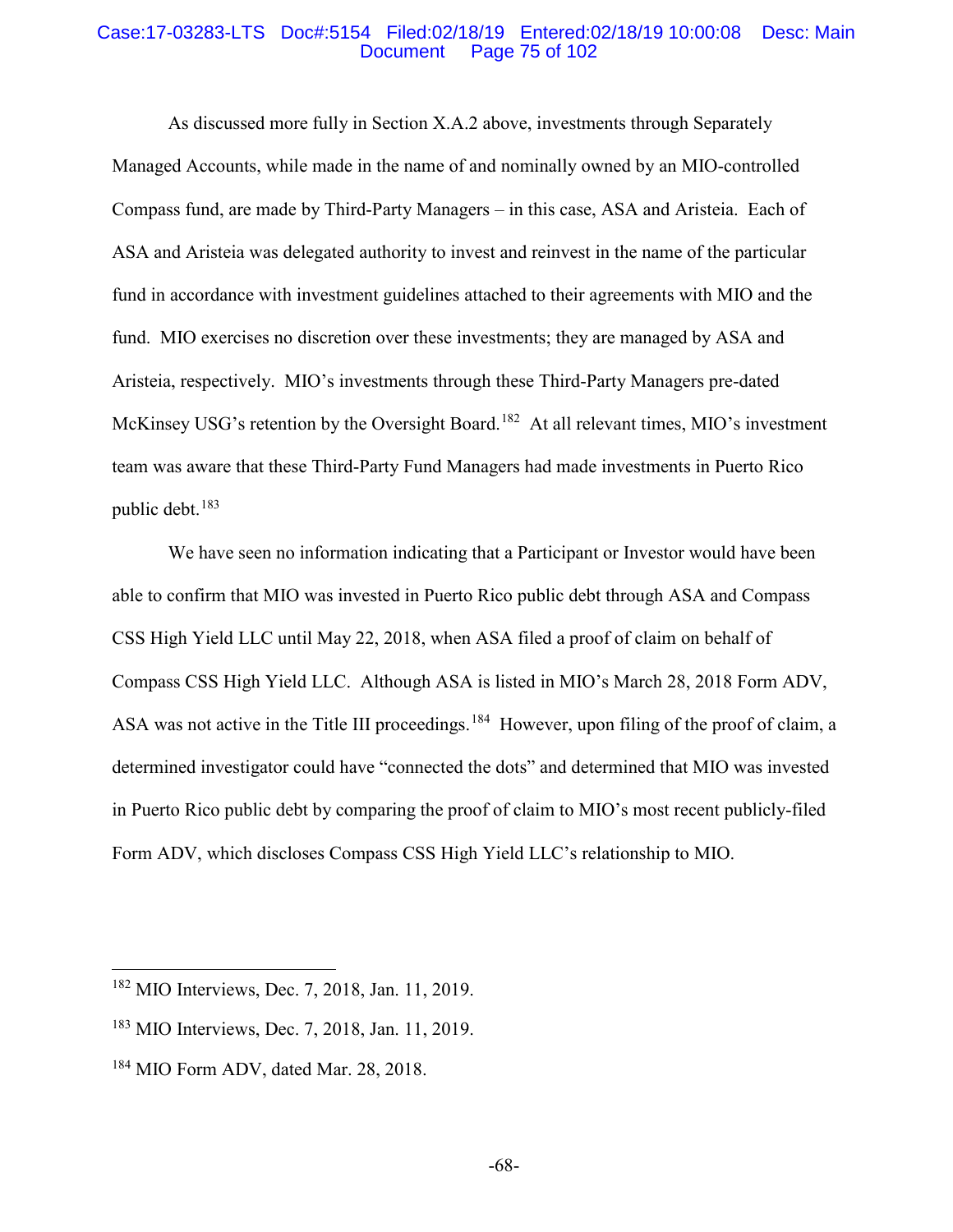## Case:17-03283-LTS Doc#:5154 Filed:02/18/19 Entered:02/18/19 10:00:08 Desc: Main Page 76 of 102

With respect to the investments managed by Aristeia, an investigator could have determined based upon MIO's publicly-filed June 9, 2017 Form ADV that Aristeia had invested on behalf of MIO's fund Compass TSMA LP and that funds owned or controlled by Aristeia were invested in COFINA bonds at least as early as July 25, 2017, when Aristeia's name appeared in the Senior COFINA Bondholders' Coalition's Bankruptcy Rule 2019 disclosure.<sup>185</sup> However, no one could have confirmed based upon publicly-available information that Compass TSMA LP or Compass ESMA LP was invested in Puerto Rico public debt until Aristeia filed proofs of claim on their behalf on May 25, 2018.

MIO's counsel has confirmed to us that, as of September 30, 2018, Compass ESMA LP and Compass TSMA LP are no longer invested in COFINA bonds through these Separately Managed Accounts. All securities from the Separately Managed Accounts that Aristeia managed for Compass ESMA LP and Compass TSMA LP were transferred (based on market valuations of the relevant securities at the time of transfer) to Aristeia-controlled funds; this included all Puerto Rico public debt obligations held in the accounts at the time of transfer. MIO is now invested in Aristeia Partners LP and Aristeia International Limited, both of which are feeder funds for Aristeia Master LP (managed by Aristeia), over which MIO has no control or investment discretion.

MIO's counsel has also represented to us that, as of February 7, 2019, the Plans and Funds no longer hold any investments in Puerto Rico public debt through Separately Managed Accounts. However, investment discretion is vested with the Third-Party Managers and it is

 <sup>185</sup> MIO Form ADV, dated June 9, 2017; *In re Fin. Oversight & Mgmt. Bd. for P.R.*, Case No. 17-BK-3283-LTS (D.P.R.), ECF No. 749. Bankruptcy Rule 2019 requires groups or committees that consist of or represent and every entity that represents multiple unrelated creditors or equity security holders that are acting to advance their common interests to make certain disclosures, including their identities and economic interests. *See* Fed. R. Bankr. P. 2019.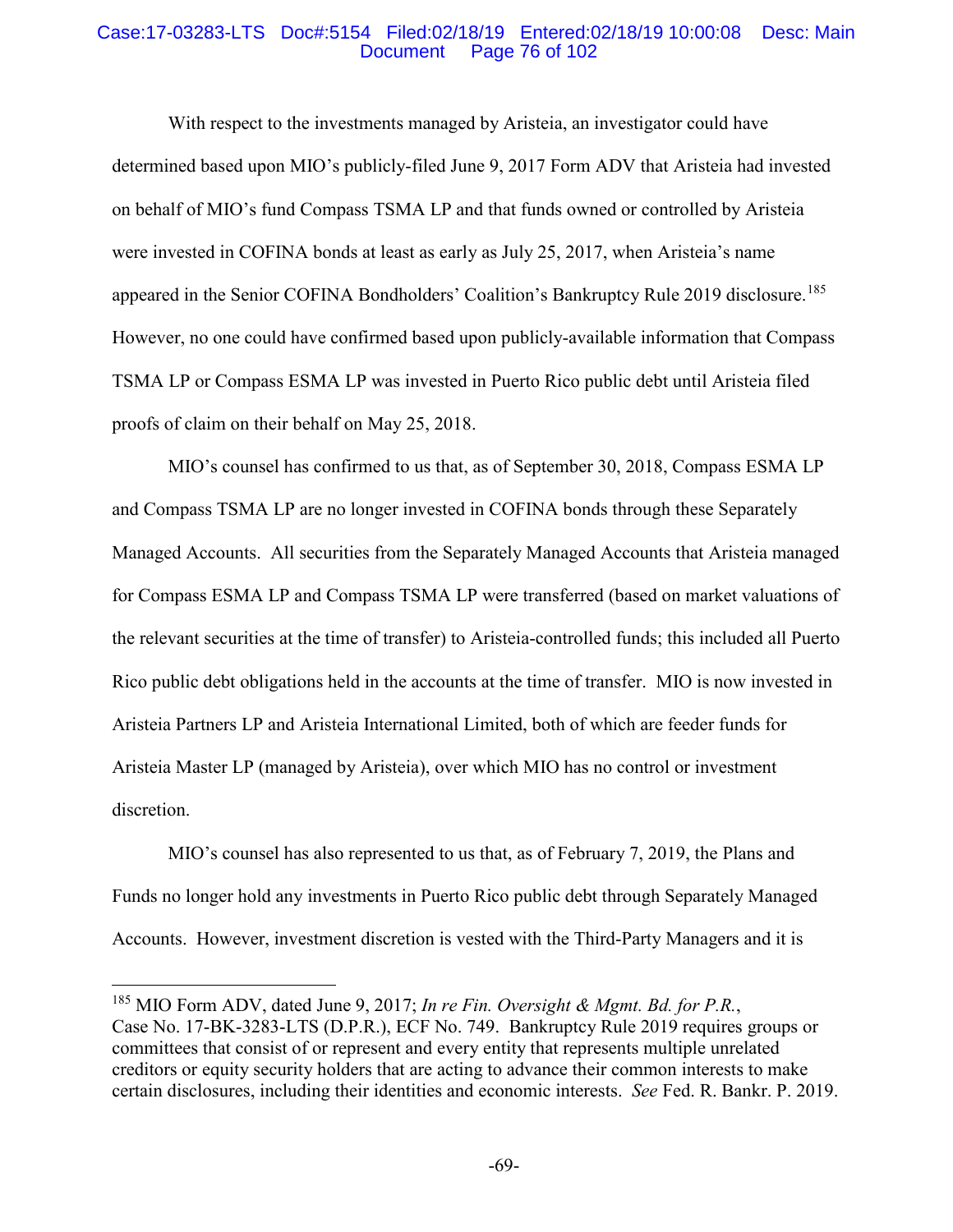# Case:17-03283-LTS Doc#:5154 Filed:02/18/19 Entered:02/18/19 10:00:08 Desc: Main Page 77 of 102

possible that MIO may in the future hold positions in Puerto Rico public debt through a Separately Managed Account.

#### **B. Third-Party Funds**

As was also reported by the *New York Times* and confirmed to LS&E, MIO has an indirect investment in Pandora Select Partners, LP ("Pandora Select Partners") managed by a Third-Party Manager, Whitebox.<sup>186</sup> Pandora Select Partners filed three proofs of claim in the Title III proceedings as set forth below:

| <b>Pandora Select</b><br><b>Partners Claim</b> | <b>Date Filed</b> | Asset<br><b>Manager</b> | <b>Bond</b>   | <b>Claim Amount</b>                        |
|------------------------------------------------|-------------------|-------------------------|---------------|--------------------------------------------|
| Claim Nos.<br>100667, 109765                   | June 29, 2018     | Whitebox                | <b>COFINA</b> | \$368,211.93, plus<br>unliquidated amounts |
| Claim No.<br>$50742^{187}$                     | June 20, 2018     | Whitebox                | GO            | \$8,876,500.00                             |

According to MIO, Whitebox has complete discretionary authority with respect to these

investments, and MIO cannot and does not direct Whitebox with respect to Pandora Select

Partners' investments in Puerto Rico public debt or generally.<sup>188</sup>

 <sup>186</sup> Mary Williams Walsh, *McKinsey Advises Puerto Rico on Debt. It May Profit on the Outcome.*, N.Y. Times, Sept. 26, 2018; MIO Interview, Feb. 1, 2019. The MMRT's Form 5500 for the year ended December 31, 2017 lists an investment in Pandora Select Fund Ltd., which we understand is an offshore feeder fund for Pandora Select Partners, LP. *See* Whitebox Form ADV Part 2A, dated Mar. 28, 2018.

<sup>187</sup> Pandora Select Partners acquired this claim on August 28, 2018, from Syncora Guarantee Inc*. In re Fin. Oversight & Mgmt. Bd. for P.R.*, Case No. 17-BK-3283-LTS (D.P.R.), ECF No. 3872. The face amount of the claim filed by Syncora is more than \$108 million. However, Pandora Select Partners acquired only a portion of the claim. The remainder was assigned to other Whitebox-managed entities.

<sup>188</sup> MIO Interviews, Dec. 7, 2018, Feb. 1, 2019.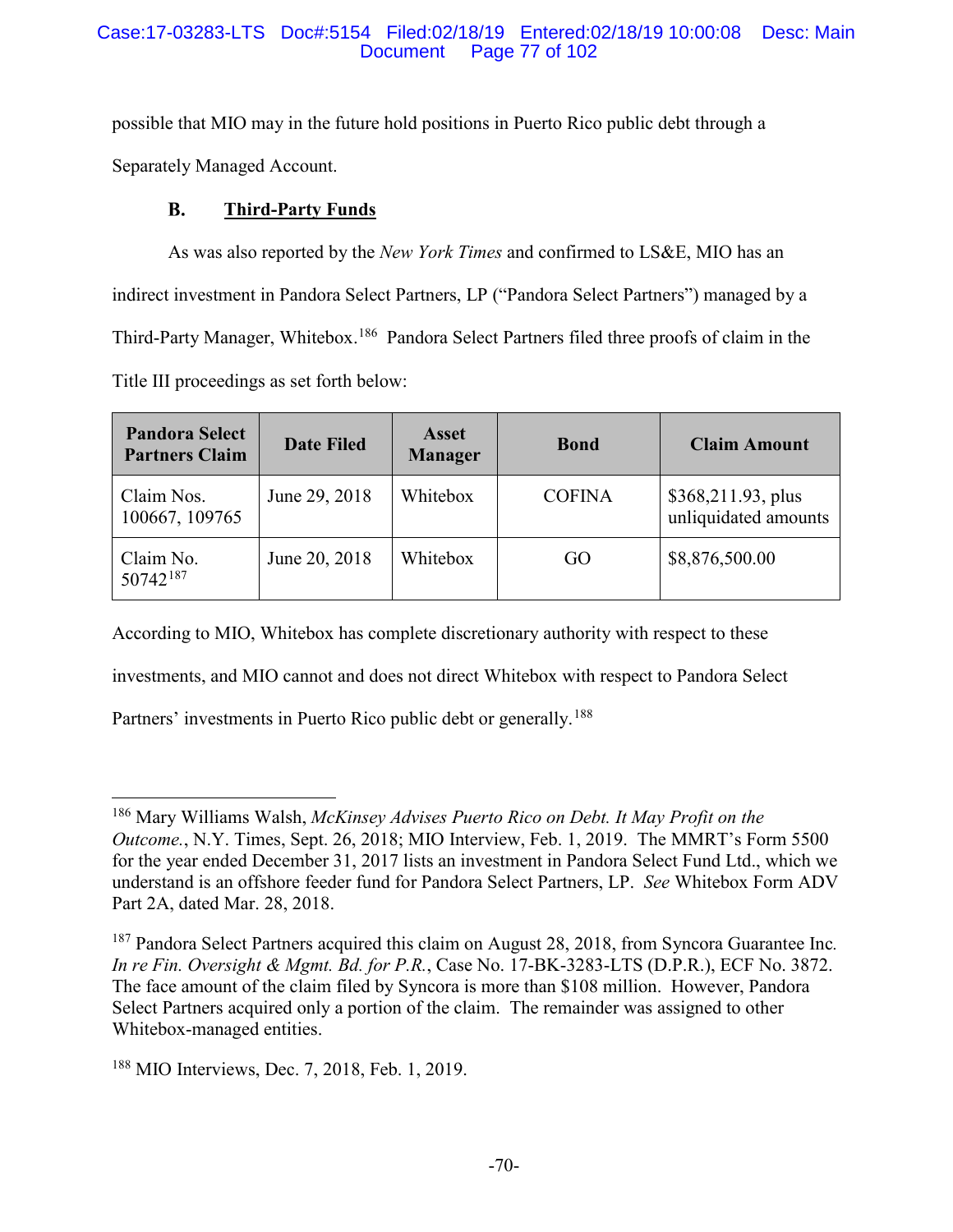# Case:17-03283-LTS Doc#:5154 Filed:02/18/19 Entered:02/18/19 10:00:08 Desc: Main Page 78 of 102

By reviewing the MMRT's 2015 Form 5500 filed with the Department of Labor on

September 29, 2016, and litigation filed by Pandora Select Partners in New York State Court on

April 12, 2017,<sup>189</sup> and in the Title III proceedings against Pandora Select Partners by the Bank of

New York Mellon ("BNYM") on May 16, 2017, <sup>190</sup> an investigator could have surmised that

MIO was invested in Puerto Rico public debt through Pandora Select Partners. However, the age

of the information contained in the Forms 5500 makes it impossible to confirm, based upon

publicly-available information, whether and to what extent those investments still existed at the

time the litigations were filed or at any time afterward (including now).<sup>191</sup>

MIO did not provide us with a list of Third-Party Managers, so we could not compare the

list of Third-Party Managers and Third-Party Funds to the list of claims filed in the Title III

 <sup>189</sup> *Whitebox Multi-Strategy Partners, L.P. v. Bank of N.Y. Mellon Corp.*, Index No. 651969/2017 (Sup. Ct. N.Y. Cnty.). On May 18, 2017, the case was removed to the United States District Court for the Southern District of New York and subsequently transferred to the United States District Court for the District of Puerto Rico. *See Whitebox Multi-Strategy Partners, L.P. v. Bank of N.Y. Mellon Corp.*, Adv. Proc. No. 17-143-LTS (D.P.R.).

<sup>&</sup>lt;sup>190</sup> BNYM also filed a declaratory action in the COFINA Title III proceedings against Pandora Select Partners L.P. *See Bank of N.Y. Mellon v. P.R. Sales Tax Fin. Corp. (In re Fin. Oversight & Mgmt. Bd. for P.R.)*, Adv. Proc. No. 17-133-LTS (D.P.R.).

<sup>191</sup> The September 2018 *New York Times* article reported that Whitebox held more than \$140 million of Puerto Rico bonds. It is not clear how the *New York Times* calculated that amount, but public filings indicate that, as of October 31, 2018, Whitebox managed approximately \$310 million in Puerto Rico public debt, not just the \$140 million disclosed in the article. *See In re Fin. Oversight & Mgmt. Bd. for P.R.*, Case No. 17-BK-3283-LTS (D.P.R.), ECF No. 4332. However, only approximately \$9.3 million is held by Pandora Select Partners. The other approximately \$300 million is held in other funds managed by Whitebox, including Whitebox Asymmetric Partners LP (Claim Nos. 23452, 50742, 102245, & 115134); Whitebox Multi-Strategy Partners, LP (Claim Nos. 32093, 65838, 27008, 118254 & 50742); Whitebox Term Credit Fund I LP (Claim Nos. 28605, 31755); Whitebox GT Fund, LP (Claim No. 50742); Whitebox Institutional Partners LP (Claim Nos. 43498, 25609, 36206, 66556, 115673); and Whitebox Caja Blanca Fund, LP (Claim Nos. 32265, 52002, 27429, 51434, 50742). MIO has represented to us that it does not currently have any investments in these other Whiteboxmanaged funds.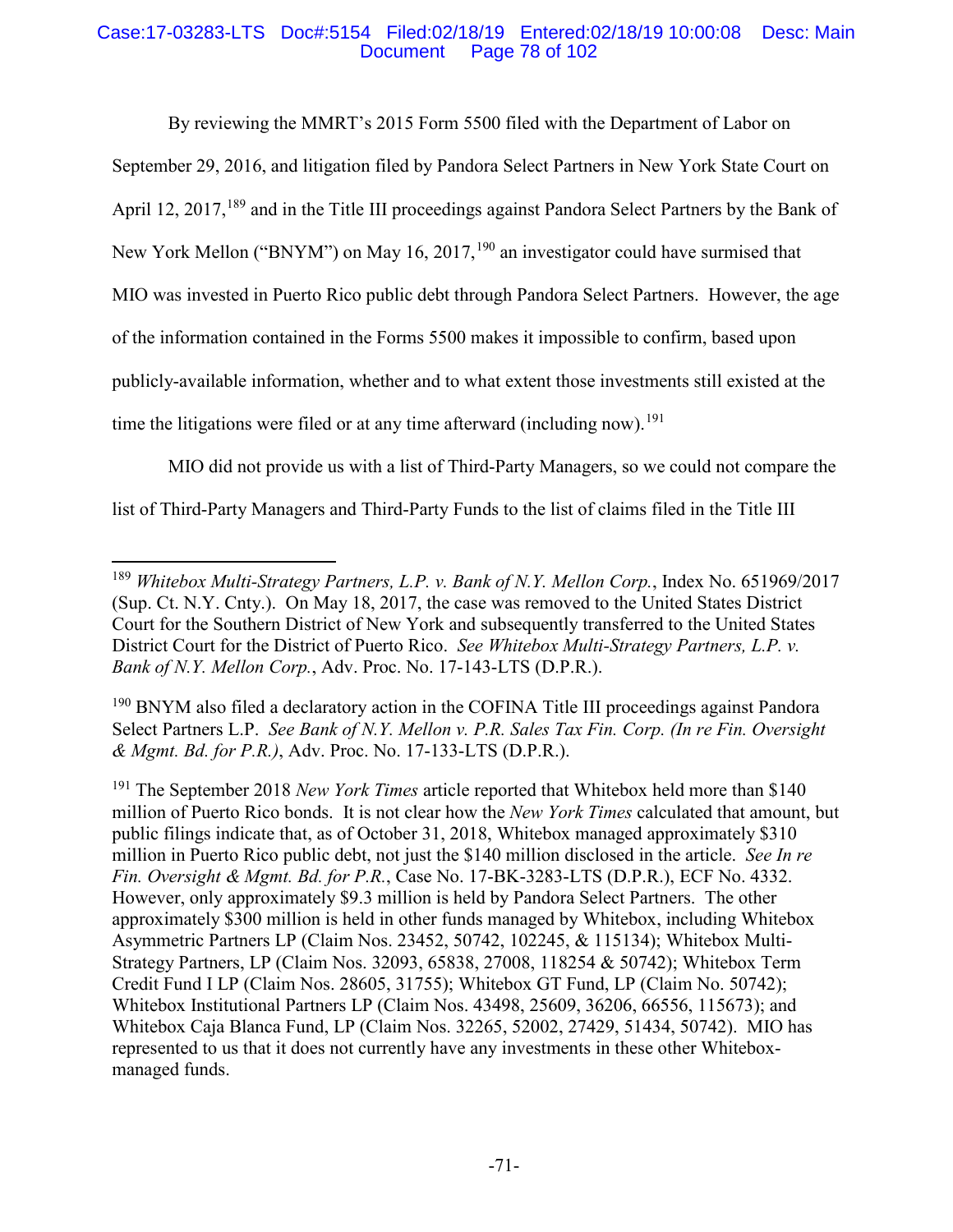## Case:17-03283-LTS Doc#:5154 Filed:02/18/19 Entered:02/18/19 10:00:08 Desc: Main Page 79 of 102

proceedings, and we have not been able to confirm that no other investments exist. Both McKinsey and MIO acknowledged that it was possible that there may be additional holdings through Third-Party Funds, but reiterated that MIO has no discretion to control the underlying investments made by these Third-Party Funds.

#### $\mathbf{C}$ . **MIO Direct Investments**

MIO also held a direct investment in COFINA bonds through a Non-Investable Compass Fund. In 2014, MIO purchased \$58,345,000 par value of COFINA bonds at a steep discount. MIO disposed of \$8,345,000 par value in three transactions in the first quarter of 2017, and disposed of the remaining \$50,000,000 par value in two transactions in April 2018. The Non-Investable Compass Fund realized a total profit of approximately \$765,000 on this investment. MIO made the decision to dispose of the investment independently and without information received from the consulting side of McKinsey.<sup>192</sup> This investment was not disclosed in any public filings and no one working on McKinsey's Puerto Rico service team would have been able to learn of this investment at any time prior to the filing of this Report. MIO has represented to LS&E that it does not currently have any other Direct Investments in Puerto Rico public debt.

# **XII. McKinsey's Involvement in the COFINA Settlement and Plan of Adjustment**

Because of MIO's direct and indirect investments in COFINA bonds, we believe it was important to investigate and determine what, if any, involvement McKinsey had in the development and formulation of the COFINA plan of adjustment and the allocation of the sales and use tax revenue to be used to pay COFINA bondholder claims. As discussed more fully below, we have not seen any evidence that a member of the McKinsey Puerto Rico service team

 <sup>192</sup> MIO Interviews, Dec. 7, 2018, Jan. 11, 2019.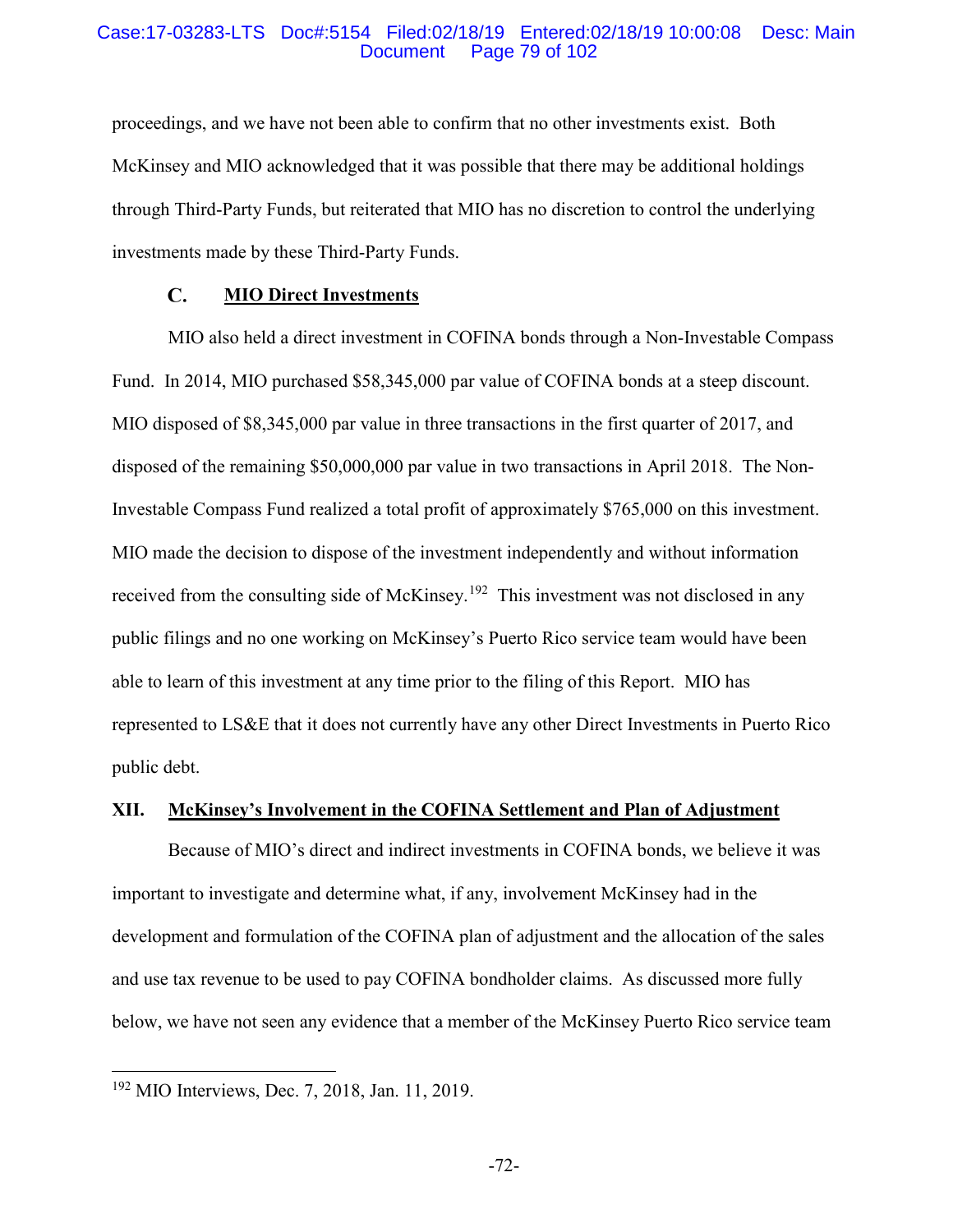## Case:17-03283-LTS Doc#:5154 Filed:02/18/19 Entered:02/18/19 10:00:08 Desc: Main Page 80 of 102

was aware of MIO's investments in COFINA bonds or other Puerto Rico public debt. Moreover, even if an individual team member had been aware of those investments, McKinsey did not participate in any of the negotiations that led to the COFINA settlement or the COFINA plan of adjustment.

On August 10, 2017, the Court entered the *Stipulation and Order Approving Procedure to Resolve Commonwealth-COFINA Dispute*. 193 Pursuant to the Stipulation, the Oversight Board authorized (1) "the statutory committee of unsecured claimholders appointed by the United States Trustee on June 15, 2017 (the "Creditors' Committee") to serve as the Commonwealth representative to litigate and/or settle the Commonwealth-COFINA Dispute on behalf of the Commonwealth (the "Commonwealth Agent")" and (2) "Bettina Whyte to serve as the COFINA representative to litigate and/or settle the Commonwealth-COFINA Dispute on behalf of COFINA" (the "COFINA Agent" and together with the Commonwealth Agent, the " $A$ gents").<sup>194</sup>

On June 5, 2018, the Agents filed the *Joint Urgent Motion of Commonwealth Agent and COFINA Agent Requesting that Court Hold Decision on Motions for Summary Judgment in Abeyance for 60-Day Period.*195 On June 7, 2018, the Agents filed the *Joint Informative Motion* 

 <sup>193</sup> *In re Fin. Oversight & Mgmt. Bd. for P.R.*, Case No. 17-BK-3283-LTS (D.P.R.), ECF No. 996.

 $^{194}$  *Id.* ¶ 4(a), (b).

<sup>195</sup> *Official Committee of Unsecured Creditors of the Commonwealth of Puerto Rico v. Whyte (In re Fin. Oversight & Mgmt. Bd. for P.R.)*, Adv. Proc. No. 17-257-LTS (D.P.R.), ECF No. 484.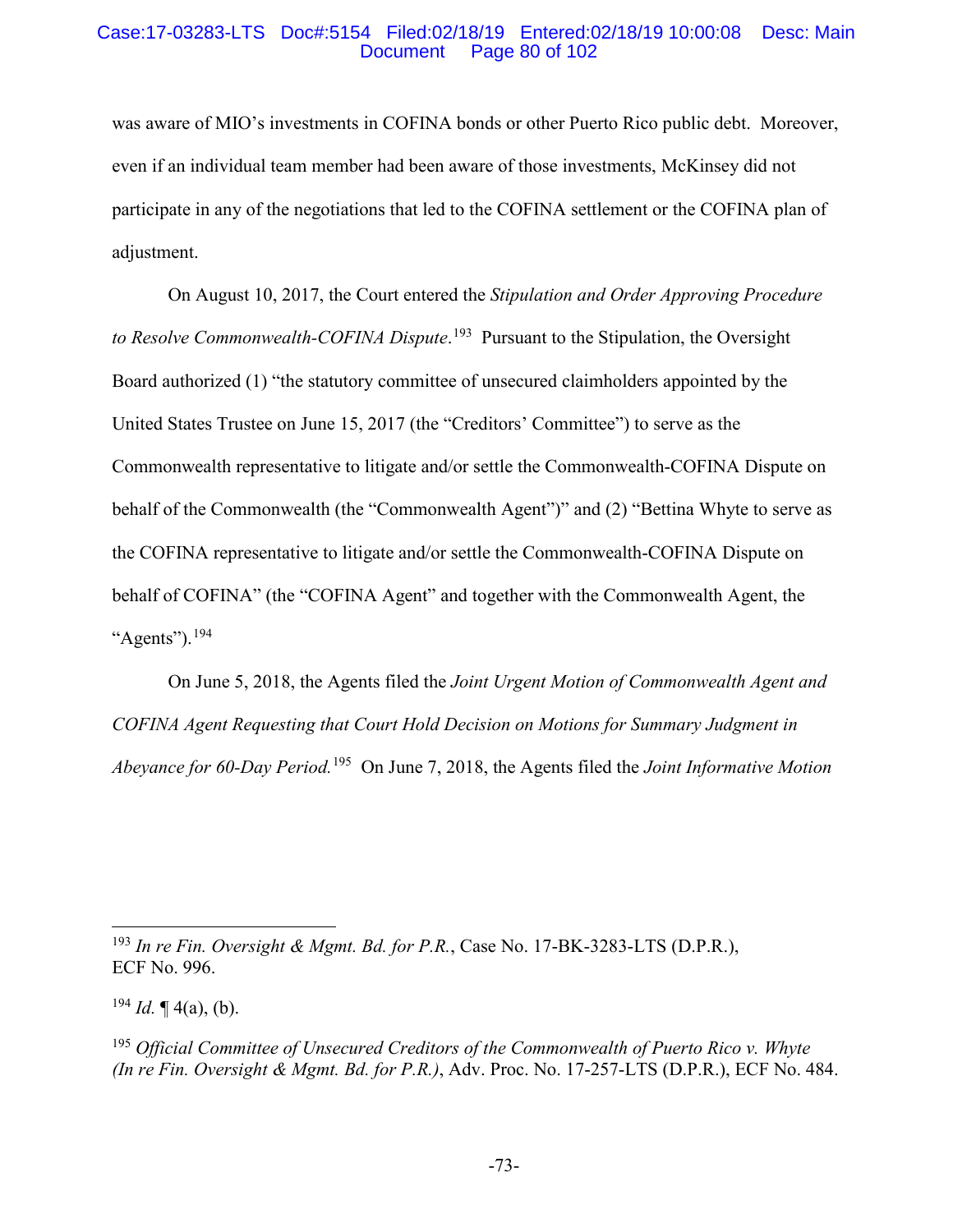*of Commonwealth Agent and COFINA Agent Disclosing Agreement in Principle*. 196 As set forth

in the COFINA Fiscal Plan, the Agreement in Principle is premised on:

splitting the 'Pledged Sales Tax Base Amount' ("PSTBA") between the Commonwealth and COFINA. The PSTBA is an amount established under Act 91-2006, as amended, and the Sales Tax Revenue Bond Resolution, as amended and restated on June 10, 2009 (the "Bond Resolution"), that, under current law, must be received by COFINA from 5.5% of the SUT before the Commonwealth can receive any of the other 5.5% SUT. Under the [Agreement in Principle], COFINA will receive (a) 53.65% of the yearly scheduled PSTBA beginning with payments made on July 1, 2018 and (b) all of the cash held in trust at [BNYM], as trustee under the Bond Resolution, as of June 30, 2018 (approximately \$1.2 billion). The Commonwealth will receive the remaining 46.35% of the PSTBA.<sup>197</sup>

Beginning in July, the Oversight Board engaged in more than two weeks of mediation

among interested parties on a COFINA plan of adjustment and the attendant issues that needed to

be resolved for a viable plan to be proposed, including the relative rights between senior and

junior COFINA bondholders.<sup>198</sup> On August 8, 2018, the Oversight Board and the Government

of Puerto Rico announced that an agreement had been reached with Senior and Junior COFINA

bondholders and monoline insurers on the economic treatment of COFINA bondholders and on

the terms of new COFINA securities.<sup>199</sup>

<sup>198</sup> *In re Fin. Oversight & Mgmt. Bd. for P.R.*, Case No. 17-BK-3283-LTS (D.P.R.), ECF No. 4756 ¶ 26; ECF No. 4758 ¶ 22.

<sup>199</sup> *Id.*, ECF No. 4758 ¶ 22. A copy of the Oversight Board's press release is available on the Oversight Board's website at https://oversightboard.pr.gov/oversight-board-reaches-deal-withcofina-bondholders/?mod=article\_inline.

 <sup>196</sup> *Id.*, ECF No. 486.

<sup>&</sup>lt;sup>197</sup> COFINA Fiscal Plan, as Certified by the Financial Oversight and Management Board for Puerto Rico, Oct. 18, 2018 ("COFINA Fiscal Plan"), at 5. A copy of the COFINA Fiscal Plan is available on the Oversight Board's website at https://drive.google.com/file/d/1iotA4SxTa19aXk \_3BwMyepe6n84v8SjZ/view.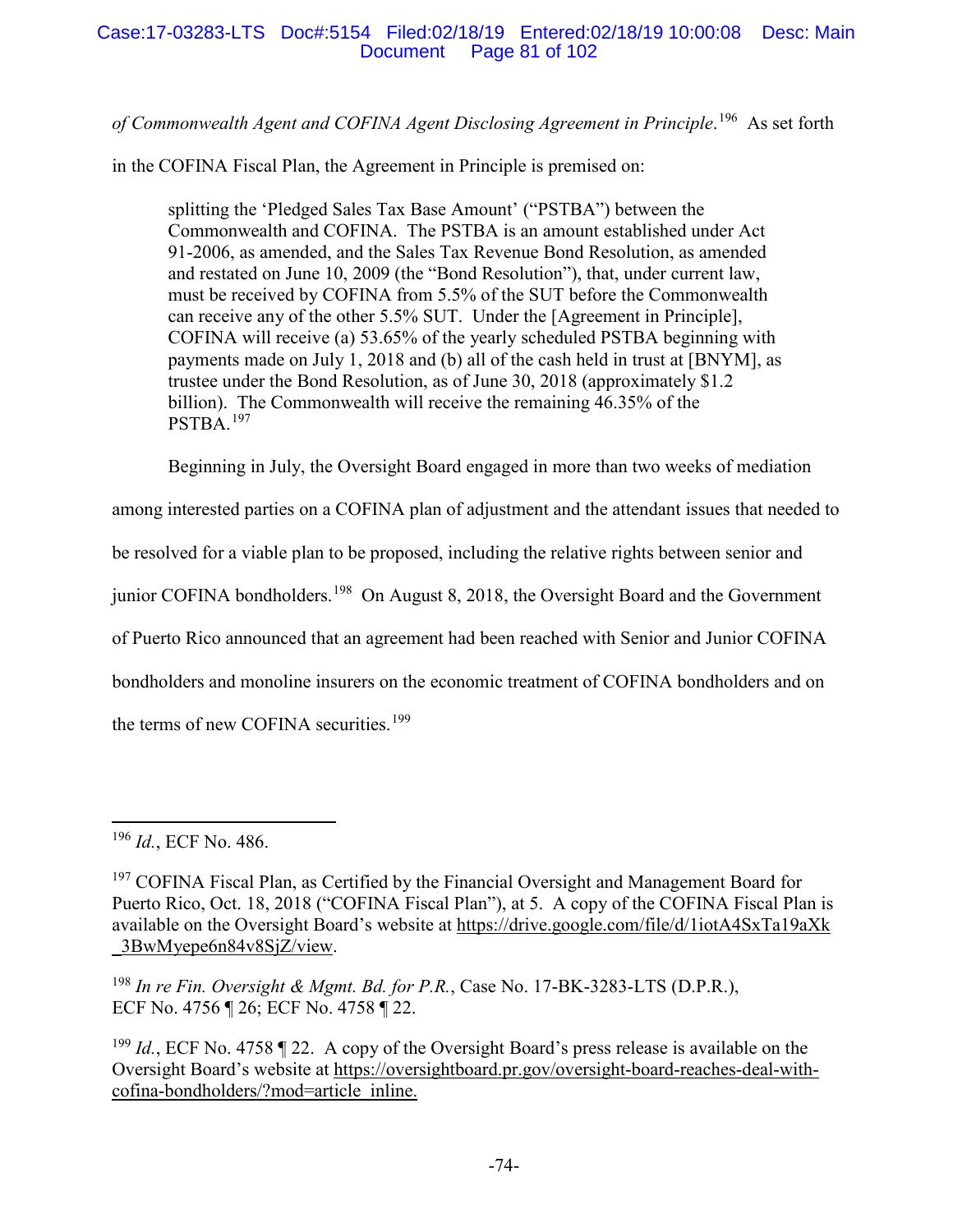## Case:17-03283-LTS Doc#:5154 Filed:02/18/19 Entered:02/18/19 10:00:08 Desc: Main Page 82 of 102

The Oversight Board, COFINA, the Puerto Rico Fiscal Agency & Financial Advisory Authority ("AAFAF"), certain holders of Senior COFINA Bonds, certain holders of Junior COFINA Bonds, certain monoline insurers, and Bonistas del Patio, Inc. (collectively, the "Settlement Parties") entered into a Plan Support Agreement, dated as of August 29, 2018 (the "Original Plan Support Agreement"), that contemplates, *inter alia*, (a) terms to the compromise and settlement of the Commonwealth-COFINA Dispute developed by the Oversight Board and consistent with the terms of the Agreement in Principle which, *inter alia*, allocates an amount up to (53.65%) of the annual PSTBA to COFINA, and confirms that COFINA is the sole owner of the amounts held at BNYM as of June 30, 2018, and (b) terms of the treatment between Junior and Senior COFINA Bondholders.<sup>200</sup>

After further mediation, on September 20, 2018, the Settlement Parties entered into an amended Plan Support Agreement (the "A&R Plan Support Agreement") that included additional bondholders, all of whom are holders of GO Bonds.<sup>201</sup>

Neither the Oversight Board nor McKinsey was a party to the negotiations that led to the settlement of the Commonwealth-COFINA Dispute or in the PBSTA allocation.<sup>202</sup> As noted above, the Agreement in Principle was reached by two independent agents who negotiated on behalf of COFINA and the Commonwealth. Neither the Oversight Board nor McKinsey was "at the negotiating table," and although the Oversight Board was actively involved in negotiation of

<sup>&</sup>lt;sup>200</sup> A copy of the Original Plan Support Agreement is available on the Oversight Board's website at https://drive.google.com/file/d/1YfGXodyeTEezi56XEbYH-YpTVV1sqGuY/view.

 $201$  A copy of the A&R Plan Support Agreement is available on the Oversight Board's website at https://drive.google.com/file/d/1yp6WR-lE6KwPH8DrQjIDf4Ty4IAl0qYr/view.

<sup>202</sup> *In re Fin. Oversight & Mgmt. Bd. for P.R.*, Case No. 17-BK-3283-LTS (D.P.R.), ECF No. 5047 ¶ 34.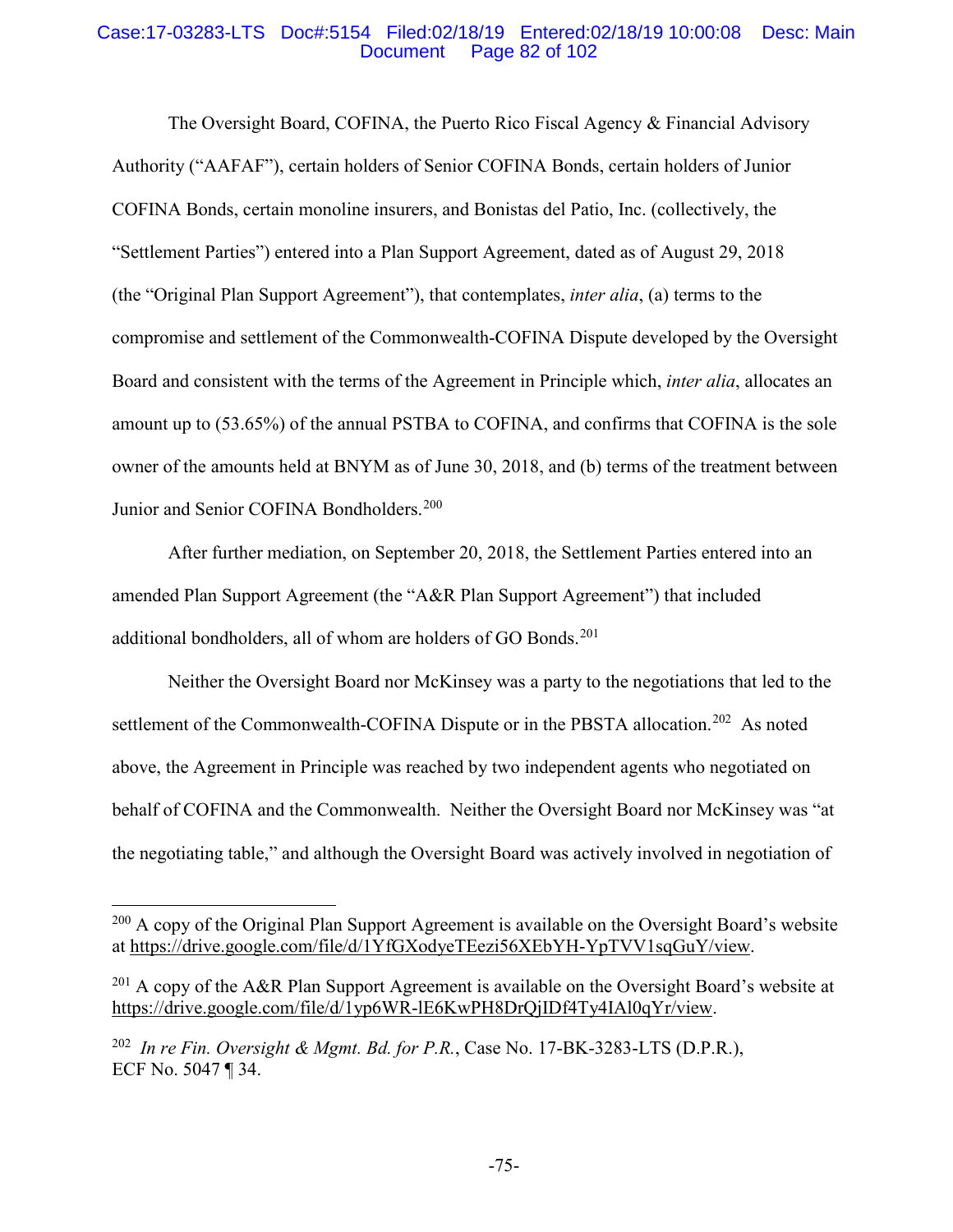# Case:17-03283-LTS Doc#:5154 Filed:02/18/19 Entered:02/18/19 10:00:08 Desc: Main Page 83 of 102

the subsequent plan of adjustment, the Oversight Board was aided by its financial advisor, Citi, not by McKinsey, and the economics of the PSTBA allocation did not change from the June 2018 Agreement in Principle.<sup>203</sup>

McKinsey's primary role (after making the Oversight Board operational) has been to "stress test" fiscal plans for the Commonwealth and certain of its instrumentalities. The Commonwealth fiscal plan does not differentiate between the sources of available revenue or indicate how much should be paid to particular bondholders or other creditors. McKinsey has played no role in setting the allocations of revenue available for debt service for the various bondholders (*e.g.*, COFINA, GO, PREPA, HTA, etc.) or in developing the terms of the new securities that will be issued pursuant to the COFINA plan of adjustment, which were developed by Citi. 204

As disclosed in McKinsey's contract with the Oversight Board and in its fee applications filed with the Court, McKinsey did provide "mediation support" to the Oversight Board.<sup>205</sup> McKinsey's role in the mediation was limited to providing information to the various creditor constituencies so that creditors could understand the particular provisions of the fiscal plans and

 <sup>203</sup> McKinsey Interview, Dec. 12, 2018; Proskauer Interview, Dec. 28, 2018; Oversight Board Interviews, Dec. 10 & 17, 2018, Jan. 28, 2019.

<sup>204</sup> McKinsey Interview, Dec. 12, 2018; Proskauer Interview, Dec. 28, 2018; Oversight Board Interviews, Dec. 10 & 17, 2018, Jan. 28, 2019. As is contemplated by Section 201 of PROMESA, the COFINA Fiscal Plan was prepared by AAFAF and revised with input from the Oversight Board and its advisors (primarily Citi). McKinsey was involved in conforming the COFINA Fiscal Plan to the Commonwealth Fiscal Plan insofar as the macroeconomic analysis of Puerto Rico was incorporated into the COFINA Fiscal Plan. Oversight Board Interview, Jan. 31, 2019; McKinsey Interview, Feb. 1, 2019; *compare* COFINA Fiscal Plan Ch. 5 *with* Commonwealth Fiscal Plan Ch. 4.

<sup>205</sup> *In re Fin. Oversight & Mgmt. Bd. for P.R.*, Case No. 17-BK-3283-LTS (D.P.R.), ECF No. 3580 at 13–14, 132; Title III Consulting Agreement, Attachment 1.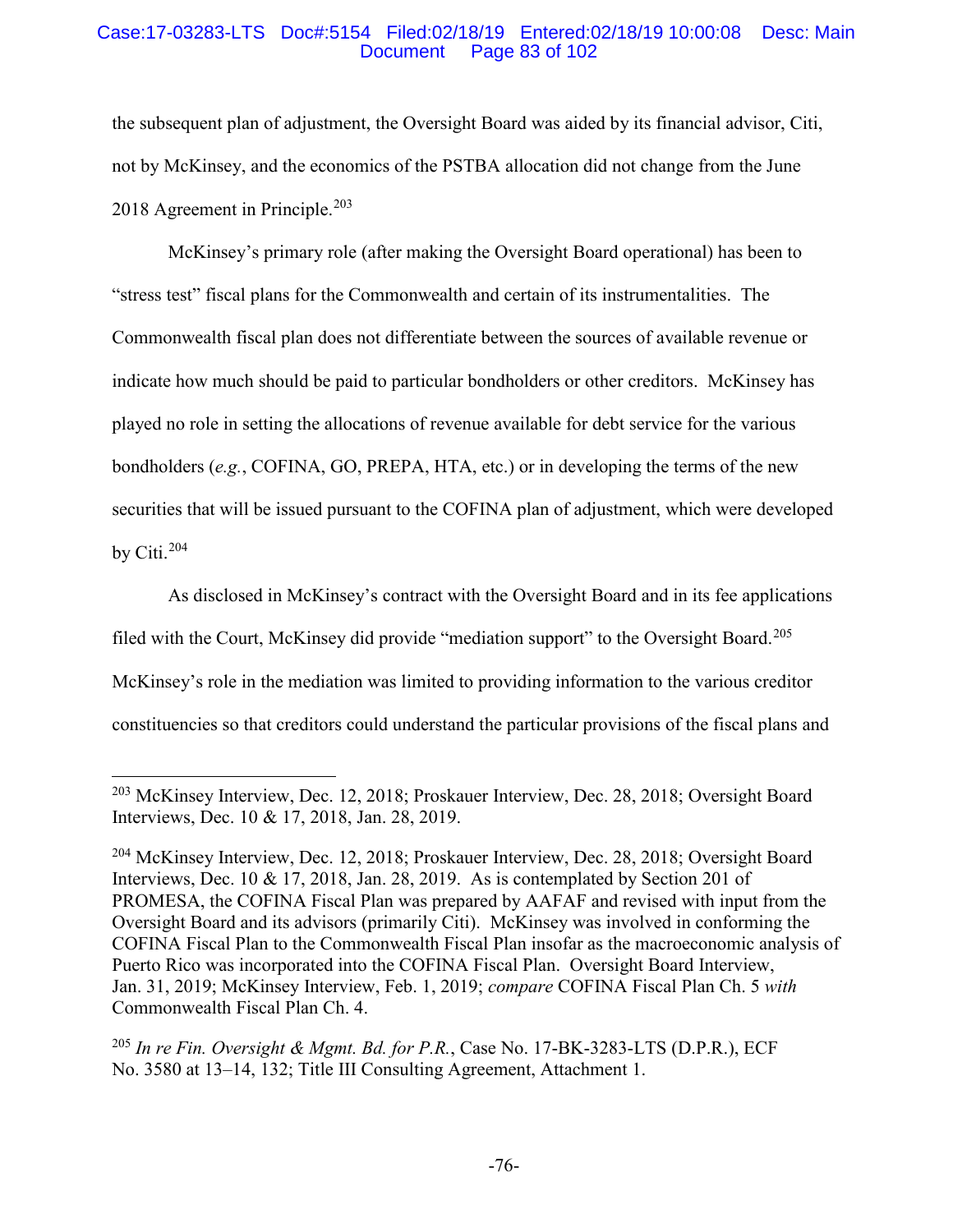## Case:17-03283-LTS Doc#:5154 Filed:02/18/19 Entered:02/18/19 10:00:08 Desc: Main Page 84 of 102

the assumptions that underlay them. There were multiple sessions where McKinsey personnel provided answers to questions so that all constituencies could be working with the same set of operative facts. The sessions generally involved McKinsey personnel providing answers to questions (in one case more than 1,000) that had been posed by the creditor constituencies ahead of time. 206

Similarly, McKinsey did not and has not taken any position on the seniority or entitlement of bondholders to the various revenue streams. McKinsey provided the "bottom line" number, but even that was only a recommendation to the Oversight Board, which ultimately made its own decision whether or not to certify the Commonwealth's fiscal plan. Importantly, McKinsey was not and is not involved in the allocation of revenue among bondholders and creditors. McKinsey was not involved in negotiating the COFINA settlement or plan of adjustment, developing the terms of the new securities that have now been issued under the COFINA plan of adjustment, framing any legal arguments in connection with the Commonwealth-COFINA Dispute, or reviewing draft documents in connection with the COFINA settlement or plan of adjustment. While McKinsey was aware of ongoing negotiations between the Agents, McKinsey did not learn of the settlement until it became public.<sup>207</sup>

 <sup>206</sup> McKinsey Interviews, Nov. 20, 2018, Dec. 12, 2018, Feb. 1, 2019; Oversight Board Interviews, Dec. 17, 2018, Jan. 28, 2019; Proskauer Interview, Dec. 28, 2018.

 $207$  McKinsey Interview, Dec. 12, 2018. As noted above, McKinsey played a limited role in the preparation of the COFINA Fiscal Plan after the economics of the COFINA settlement had already been agreed upon. On February 4, 2019, the Court entered orders approving the settlement of the Commonwealth-COFINA Dispute and confirming the Third Amended COFINA Plan of Adjustment. *In re Fin. Oversight & Mgmt. Bd. for P.R.*, Case No. 17 BK 2383- LTS (D.P.R.), ECF Nos. 5045, 5055.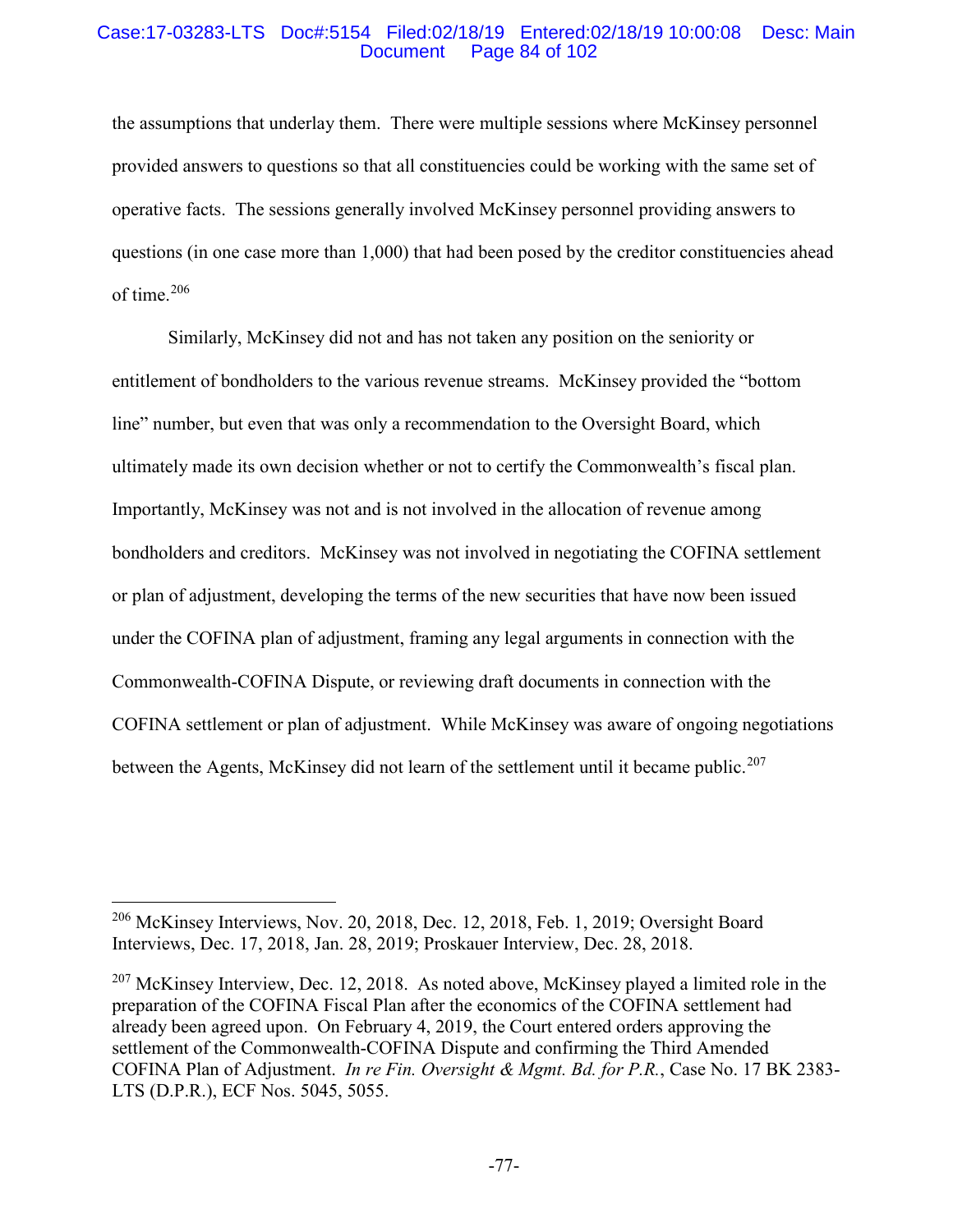# **XIII. Analysis and Conclusions**

Based upon our investigation, we have concluded that McKinsey USG complied with all legal and contractual requirements. However, MIO's direct and third-party managed investments in Puerto Rico public debt could create the appearance of a potential conflict. The Oversight Board likely would have considered MIO's direct investments in Puerto Rico public debt a conflict and would have required MIO to divest or to explain why the investments did not present a disabling conflict had it known about the investment at the outset. The Oversight Board also would have sought additional information on MIO's third-party managed investments in Puerto Rico public debt – how they were held, the extent of MIO's control over investment decisions involving the bonds, what information MIO shared with the consulting side or investors, and what policies or procedures are in place to mitigate any potential conflicts. Only then could the Oversight Board have made its own informed determination whether there was a conflict and, if so, whether it was disabling.

### A. **McKinsey Made All Disclosures Required by Applicable Law and Requested by the Oversight Board**

#### 1. **The Strategic Consultant RFP**

The Consultant RFP did not ask applicants to disclose whether the applicant, or its affiliates, had any investments in Puerto Rico public debt. Instead, the Consultant RFP focused on conflicts of interest related to past and present work performed by the applicant for the Government of Puerto Rico and its instrumentalities, and asked applicants to disclose potential conflicts of interest arising out of "current or prior engagements with other parties."<sup>208</sup> The Consultant RFP did not ask applicants to identify their affiliates or any connections those

 <sup>208</sup> Consultant RFP at 3.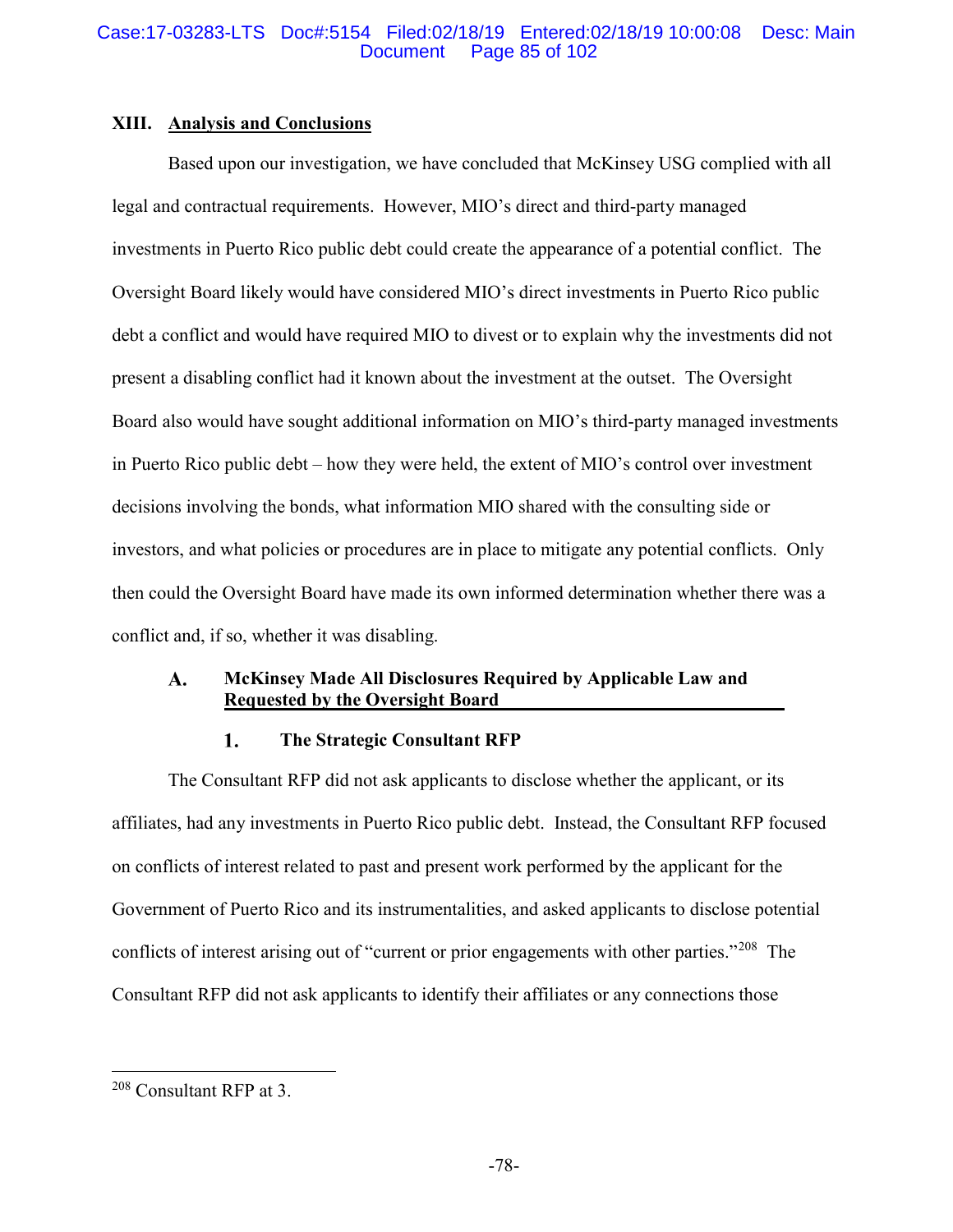## Case:17-03283-LTS Doc#:5154 Filed:02/18/19 Entered:02/18/19 10:00:08 Desc: Main Page 86 of 102

affiliates might have, and McKinsey USG fairly responded, based upon the information available to it and the parameters set by the Oversight Board, that it did not have any conflicts of interest.

#### **The Vendor Code of Conduct**  $2.$

Similarly, McKinsey USG complied with the Oversight Board's Vendor Code of Conduct and Disclosure Certification. Although COFINA is listed as an "Interested Party," none of the seven questions can reasonably be interpreted as seeking disclosure of the existence of MIO or of MIO's investments in Puerto Rico public debt. Rather, the questions are all aimed at determining whether any Interested Party or any person associated with any Interested Party has a financial interest in the vendor. And even if these questions arguably required disclosure of an investment held by MIO in Puerto Rico public debt, we have uncovered no evidence that the McKinsey employees working on the Oversight Board engagement were aware of any MIO investments in COFINA bonds. McKinsey and MIO have strict policies in place to make sure that McKinsey consultants never learn about such investments, and the McKinsey partners in charge of the Oversight Board engagement did not, in fact, know about MIO's investments in Puerto Rico public debt.

#### $3.$ **The September 1, 2018 Core Contract**

As discussed in Section V.C above, the Oversight Board signed a new agreement with McKinsey USG in September 2018 governing McKinsey's non-Title III work. That agreement contains the following provision – now standard in Oversight Board contracts – addressing conflicts of interest:

**7. No Conflict of Interest**. During the term of this Agreement, Contractor will not accept work, enter into a contract, or accept an obligation from any third party, inconsistent or incompatible with Contractor's obligations, or the scope of services rendered for the [Oversight] Board, under this Agreement or any Project Assignment. Contractor shall not take actions during the term of this Agreement or any Project Assignment that would constitute or could create the appearance of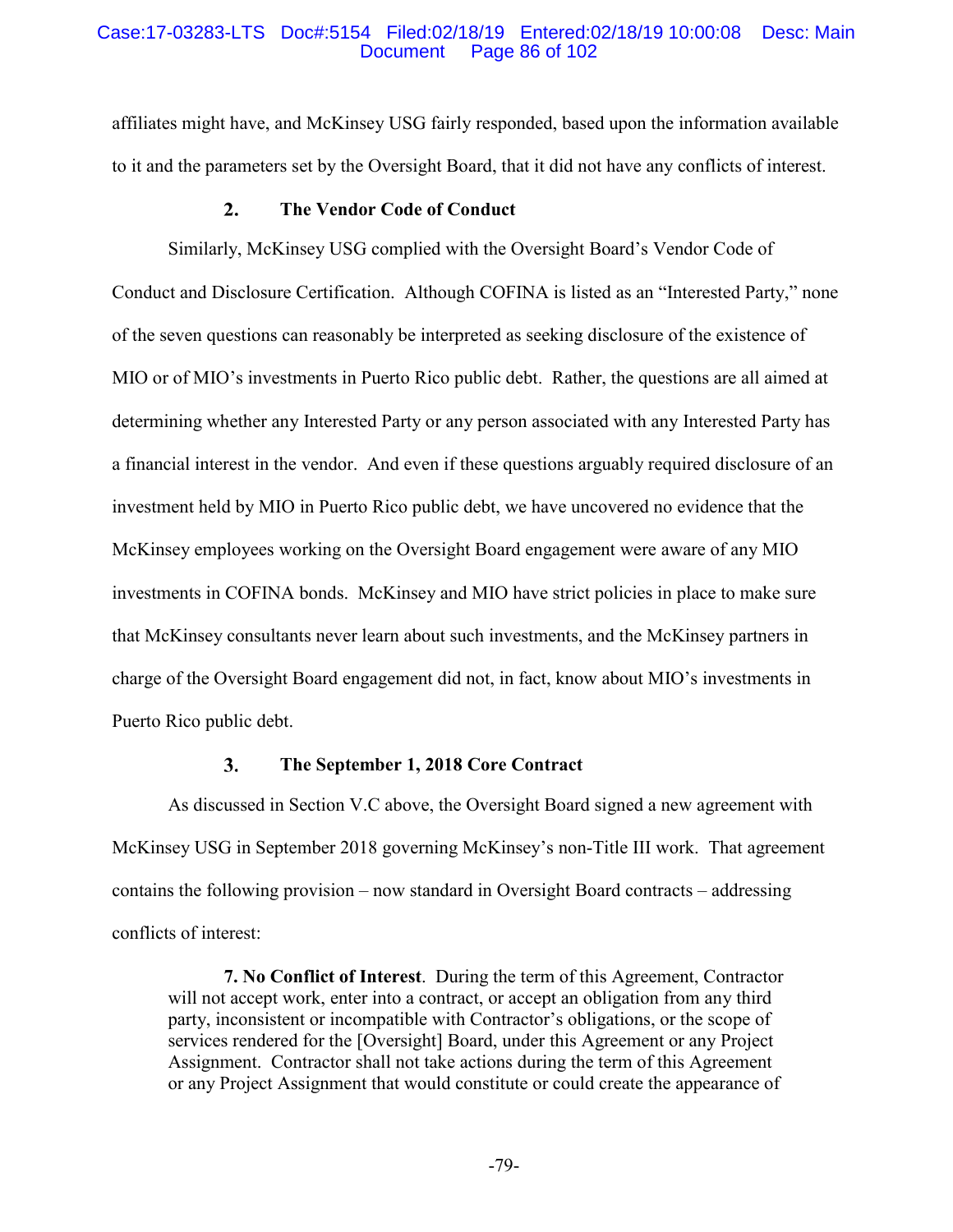## Case:17-03283-LTS Doc#:5154 Filed:02/18/19 Entered:02/18/19 10:00:08 Desc: Main Page 87 of 102

a conflict of interest with the [Oversight] Board's mission or the work performed by the Contractor for the [Oversight] Board.  $\ldots$ <sup>209</sup>

Again, nothing in this provision – applicable to McKinsey USG – would, on its face, cover investments held by or through MIO.

#### 4. **PROMESA**

Finally, McKinsey complied with all disclosure obligations and conflict of interest rules imposed by PROMESA. Two provisions in PROMESA address Oversight Board conflicts of interest, but neither is applicable to McKinsey. The first – Section 108 of PROMESA – authorizes the Oversight Board to choose counsel in "any action brought by, on behalf of, or against the Oversight Board . . . so long as the representation complies with the applicable professional rules of conduct governing conflicts of interest."210 The second – Section 109 of PROMESA – requires the Oversight Board and its staff to comply with "Federal conflict of interest requirements described in Section 208 of title 18, United States Code" and requires the Oversight Board and staff designated by the Oversight Board to "disclos[e] their financial interests" in conformity with Section 102 of the Ethics in Government Act of 1978 (5. U.S.C. App.).<sup>211</sup> By their clear terms, neither is applicable to McKinsey.

Section 327 of the Bankruptcy Code was not included in PROMESA, so professionals like McKinsey USG retained by the Oversight Board are not required to disclose their "connections" to the Debtors, their creditors, and other parties-in-interest or to establish that they

 <sup>209</sup> September 1, 2018 Core Consulting Agreement § 7.

 $210$  48 U.S.C. § 2128(b).

<sup>&</sup>lt;sup>211</sup> 48 U.S.C. § 2129. Section 208 generally prohibits officers and employees of specified governmental branches or agencies from participating personally and substantially in government matters in which they or their immediate family members have a financial interest. 18 U.S.C. § 208.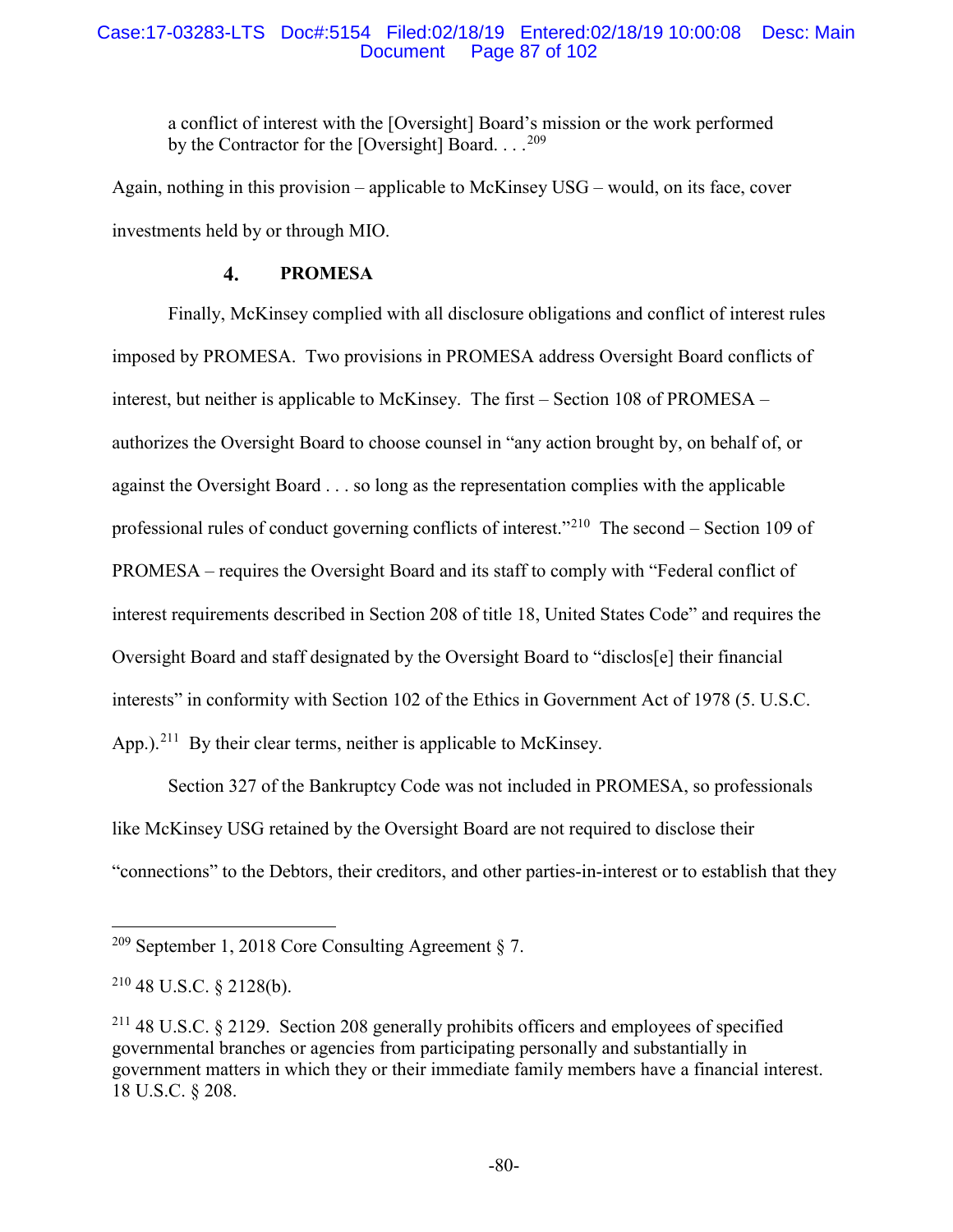## Case:17-03283-LTS Doc#:5154 Filed:02/18/19 Entered:02/18/19 10:00:08 Desc: Main Page 88 of 102

are "disinterested." As noted above, we take no position regarding what McKinsey would have been required to disclose if its retention had been governed by Section 327 of the Bankruptcy Code and Bankruptcy Rule 2014 or whether McKinsey USG would be able to establish that it is disinterested.

### **McKinsey's Procedures and Policies Mitigated any Conflicts Arising from B. MIO's Investments in Puerto Rico Public Debt**

The McKinsey consulting arm is effectively walled off from its investment arm, and there is no sharing of confidential information or resources, except in very limited circumstances, none of which is implicated here. There are physical information barriers – for example, separate offices, email accounts, and computer systems – as well as detailed policies designed to ensure that client information is kept confidential and not shared between the consulting and investment sides, and that if it is, the information is not acted on. Indeed, even on the consulting side, McKinsey has robust policies in place to ensure that information is shared only on a "need to know" basis, and for example, uses password-protected document repositories to ensure that information is not shared beyond the client service team. MIO and McKinsey personnel are required to undergo training, to review the policies on an annual basis, to certify their compliance with these policies, and to report any violations.

The only overlap between the two sides is at the MIO Board level, which does include current McKinsey consulting professionals (though no one on the Puerto Rico service team). However, the MIO Board has delegated all investment making discretion to MIO's investment professionals. While certain investment level information is available to the MIO Board (for example, the identities of Third-Party Funds and Third-Party Managers), none of the MIO Board members is on the McKinsey Puerto Rico service team. And, in recognition of the fact that investment information is shared with the MIO Board, MIO has policies in place to address and

-81-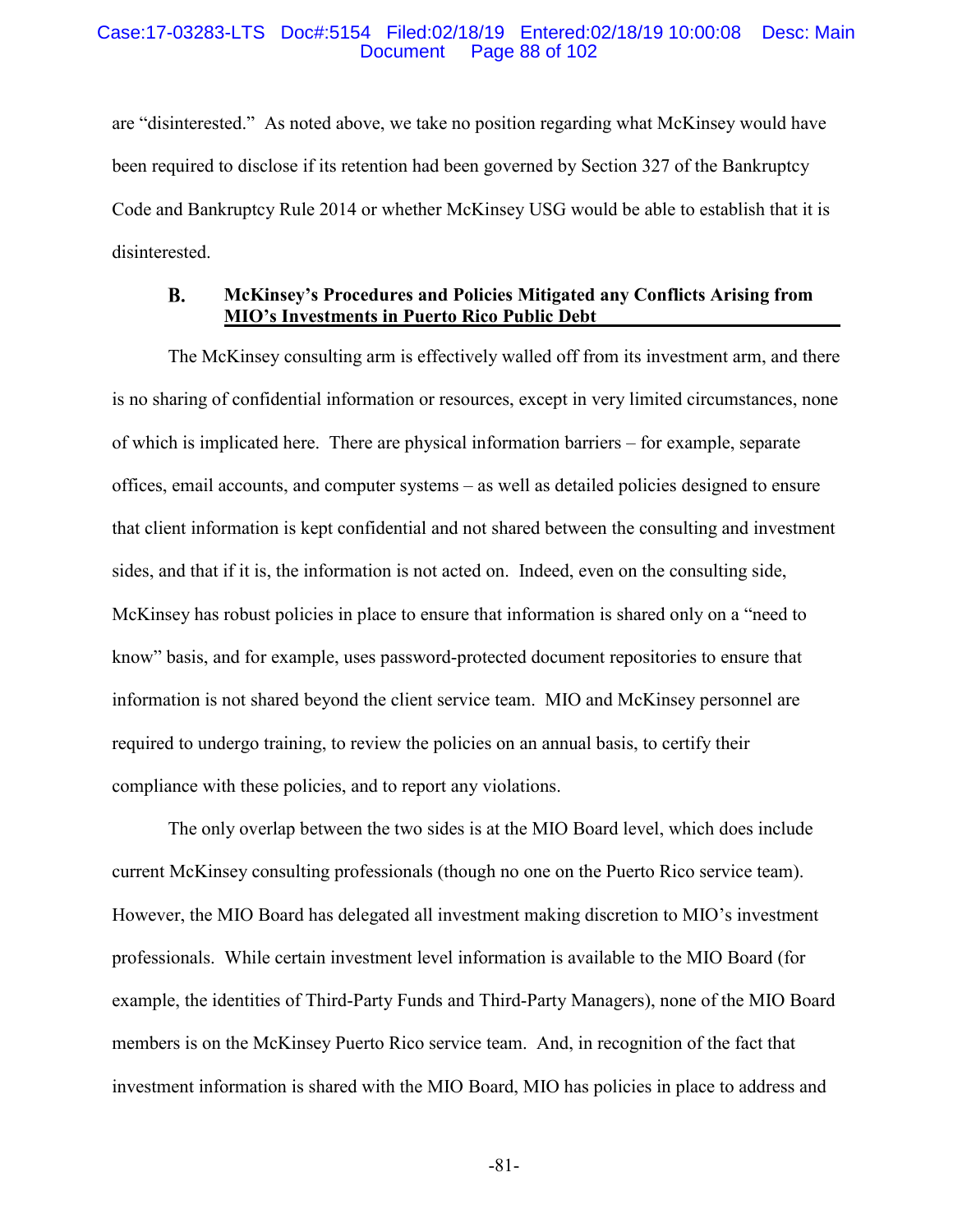## Case:17-03283-LTS Doc#:5154 Filed:02/18/19 Entered:02/18/19 10:00:08 Desc: Main Page 89 of 102

mitigate any potential conflicts that may arise from any active McKinsey partners' consulting activities.

MIO has during the course of McKinsey's engagement for the Oversight Board held direct (now liquidated) and third-party managed (still in existence) investments in Puerto Rico public debt. However, we have seen no evidence indicating that McKinsey consulting personnel knew about those investments prior to the inquiries from the *Wall Street Journal* and the *New York Times* or that McKinsey personnel were in a position to take or actually took any action intended to influence the terms of the COFINA settlement. Indeed, McKinsey did not have any involvement in the negotiations related to the PSBTA allocation, the COFINA plan of adjustment, or the terms of the securities that have now been issued pursuant to the confirmed COFINA plan of adjustment.

Theoretically, a McKinsey professional might have been able to determine that MIO had investments in Puerto Rico public debt by reviewing information (much of it stale and incomplete) contained in publicly-available regulatory and court filings. But even if a McKinsey professional were aware of such an investment, the McKinsey professional could not have known for certain whether that investment was still in place until May 2018, and would not have known what action to take had the professional wanted to influence the investment; and the professional could not have done so without using material non-public information – a violation of multiple McKinsey policies, fiduciary duties, and applicable securities laws.

### $\mathbf{C}$ . **Had the Oversight Board Known about MIO's Investments in Puerto Rico Public Debt, It Would Have Sought Additional Disclosure**

Although as a result of the newspaper articles and this investigation, the Oversight Board has now received information related to MIO, its investments in Puerto Rico public debt, and McKinsey's and MIO's practices and policies, neither the Oversight Board nor PROMESA

-82-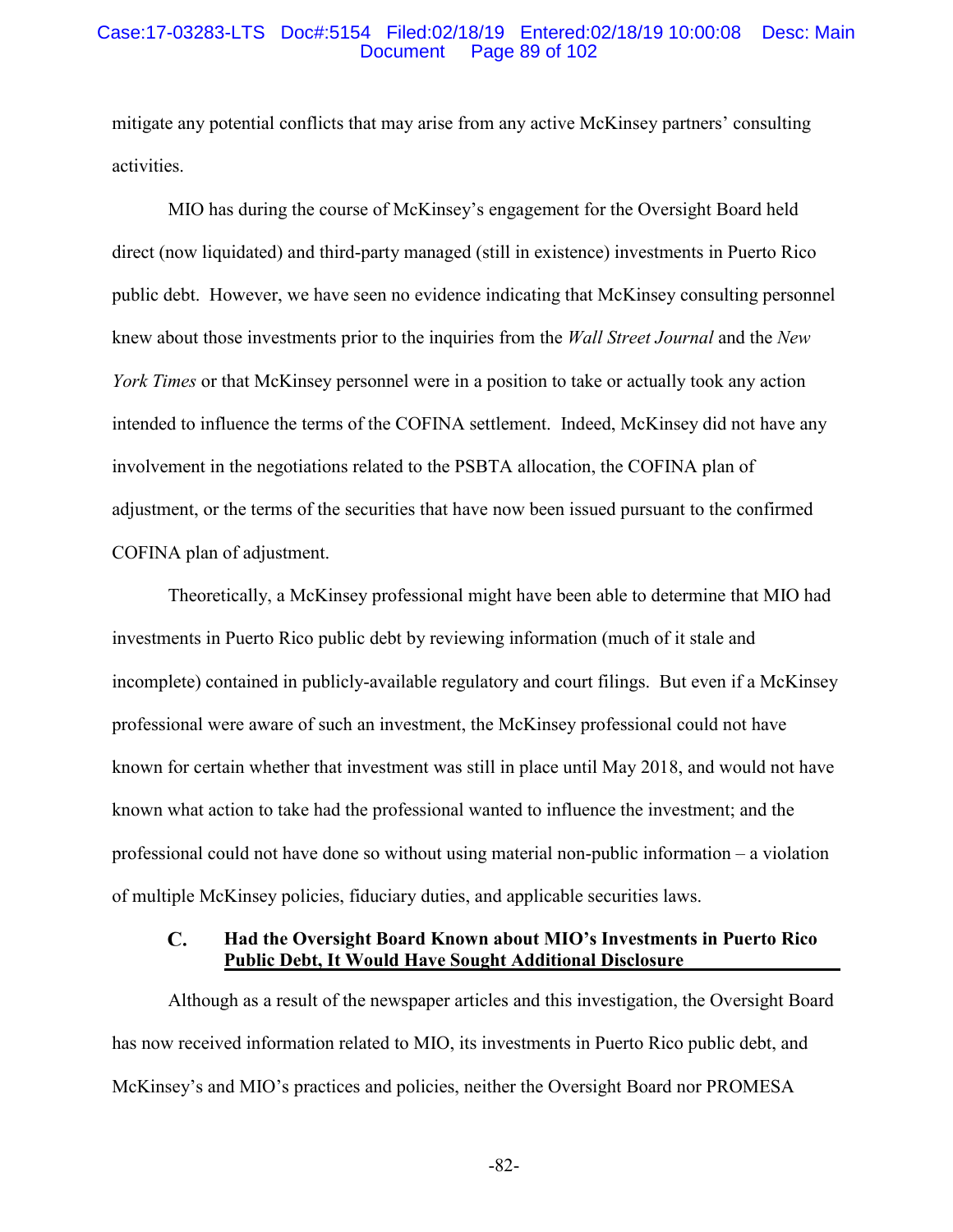## Case:17-03283-LTS Doc#:5154 Filed:02/18/19 Entered:02/18/19 10:00:08 Desc: Main Page 90 of 102

required McKinsey to make these disclosures, and the Oversight Board did not have the opportunity to determine at the outset of McKinsey's engagement whether MIO's holdings in Puerto Rico debt constituted a conflict or, if they did, whether the conflict was significant enough to require MIO to sell those investments in Puerto Rico public debt or take any other ameliorative action. Nor did the Oversight Board have the opportunity then to review McKinsey's and MIO's policies and procedures designed to avoid or eliminate conflicts, or to consider whether those policies and procedures effectively mitigated the impact of any potential conflicts.

When the Oversight Board first learned of MIO and of MIO's investments in Whitebox in May 2018, the Oversight Board spoke with McKinsey, and determined based on conversations with McKinsey and a review of public filings, and on representations concerning the separation of MIO from McKinsey's consulting business, that McKinsey's prior disclosures were appropriate and that no conflict existed. After the *New York Times* reported that three MIOcontrolled funds owned additional Puerto Rico public debt, the Oversight Board directed LS&E to conduct this investigation and asked that we consider what recommendations we would make to improve the Oversight Board's disclosure policies and procedures.

## **XIV. Recommendations**

The heart of this matter is disclosure. The Oversight Board is committed to transparency in its work, and that includes its relationships with its vendors, including consultants like McKinsey. The Oversight Board is also keenly aware that its creation by Congress as an instrumentality of the Commonwealth, its powers over the restructuring and revitalization processes, and its role in the generation and approval of fiscal plans, budgets, transformation plans, and plans of arrangement are not without controversy. This only heightens the need for

-83-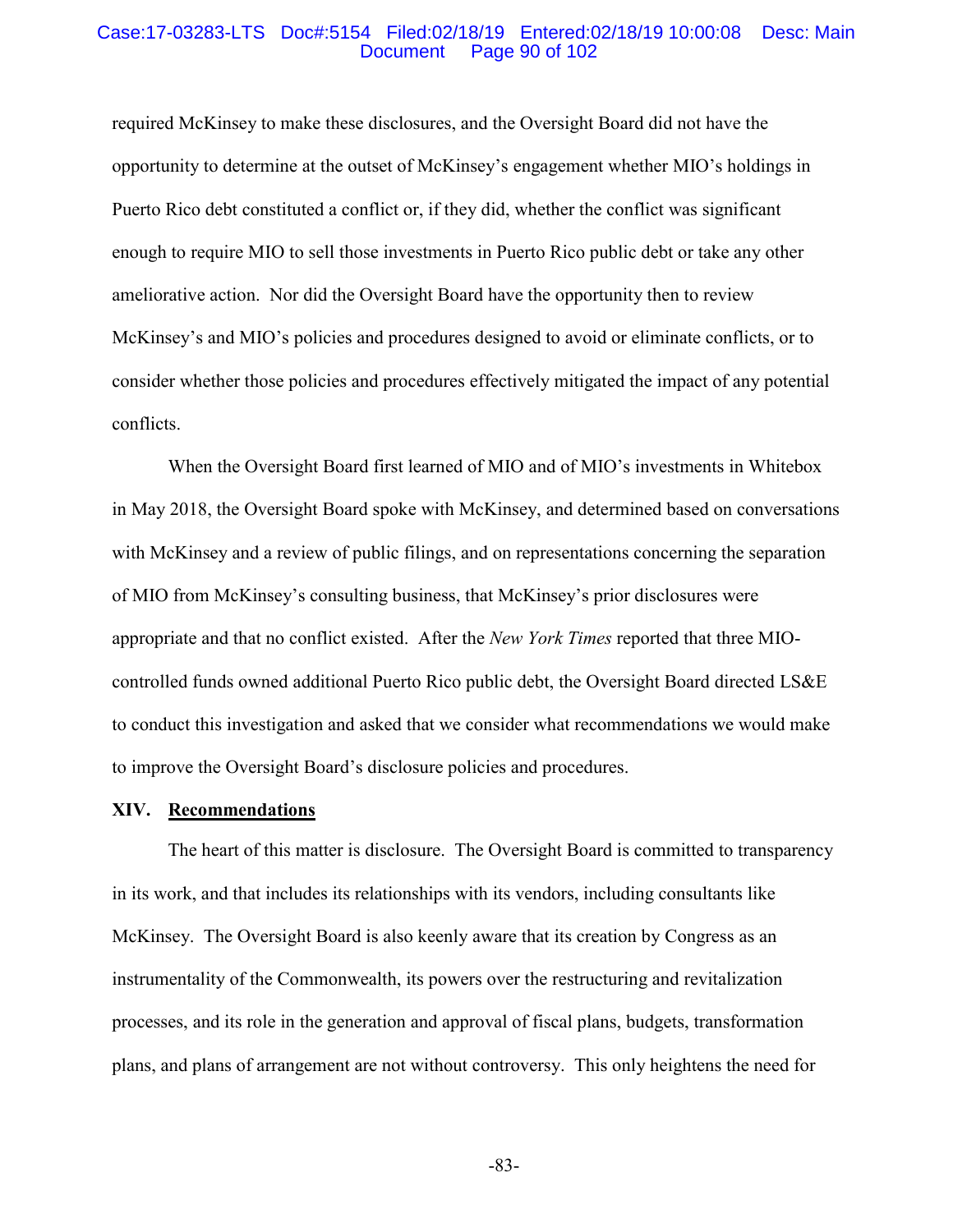## Case:17-03283-LTS Doc#:5154 Filed:02/18/19 Entered:02/18/19 10:00:08 Desc: Main Page 91 of 102

the Oversight Board to avoid even the appearance of bias and to be particularly vigilant in identifying and dealing with conflicts and potential conflicts of interest.

As described elsewhere in this Report, the Oversight Board has over the course of its short life developed policies and procedures governing conflicts, initially on its own and since March 2017, with the assistance of its Ethics Advisor. Detailed disclosure, and particularly financial disclosure, is required of all members of the Oversight Board and key staff in order to ferret out connections to Puerto Rico's government and agencies (the "covered instrumentalities" under PROMESA), including as holders of Puerto Rico public debt. The same kind of detailed disclosure has not been required of or made by the Oversight Board's vendors, and that has led to inconsistencies and uncertainties about disclosure requirements and how to deal with conflicts that are disclosed.<sup>212</sup>

McKinsey's case is not unique: it is a very large organization with thousands of employees and thousands of clients spread across the globe. It is acutely aware of the confidential nature of its work. It has organized itself and adopted policies and procedures, which it has enforced and continues to enforce, that are designed to, and in fact do, maintain client confidences, ensure that information does not leak between the consulting side and the investing side of McKinsey's business, and minimize the likelihood of conflicts.

The Recommendations that follow take this into account and attempt to strike a balance between the Oversight Board's need to know, to assess the likelihood and avoid even the appearance of conflicts (on the one hand), and the Oversight Board's recognition that precisely because large organizations have erected information barriers and other procedures to ensure

 <sup>212</sup> We have reviewed responses by many of the Oversight Board's vendors and potential vendors, and the degree of disclosure regarding connections to Puerto Rico and conflict mitigation policies varied widely from vendor to vendor.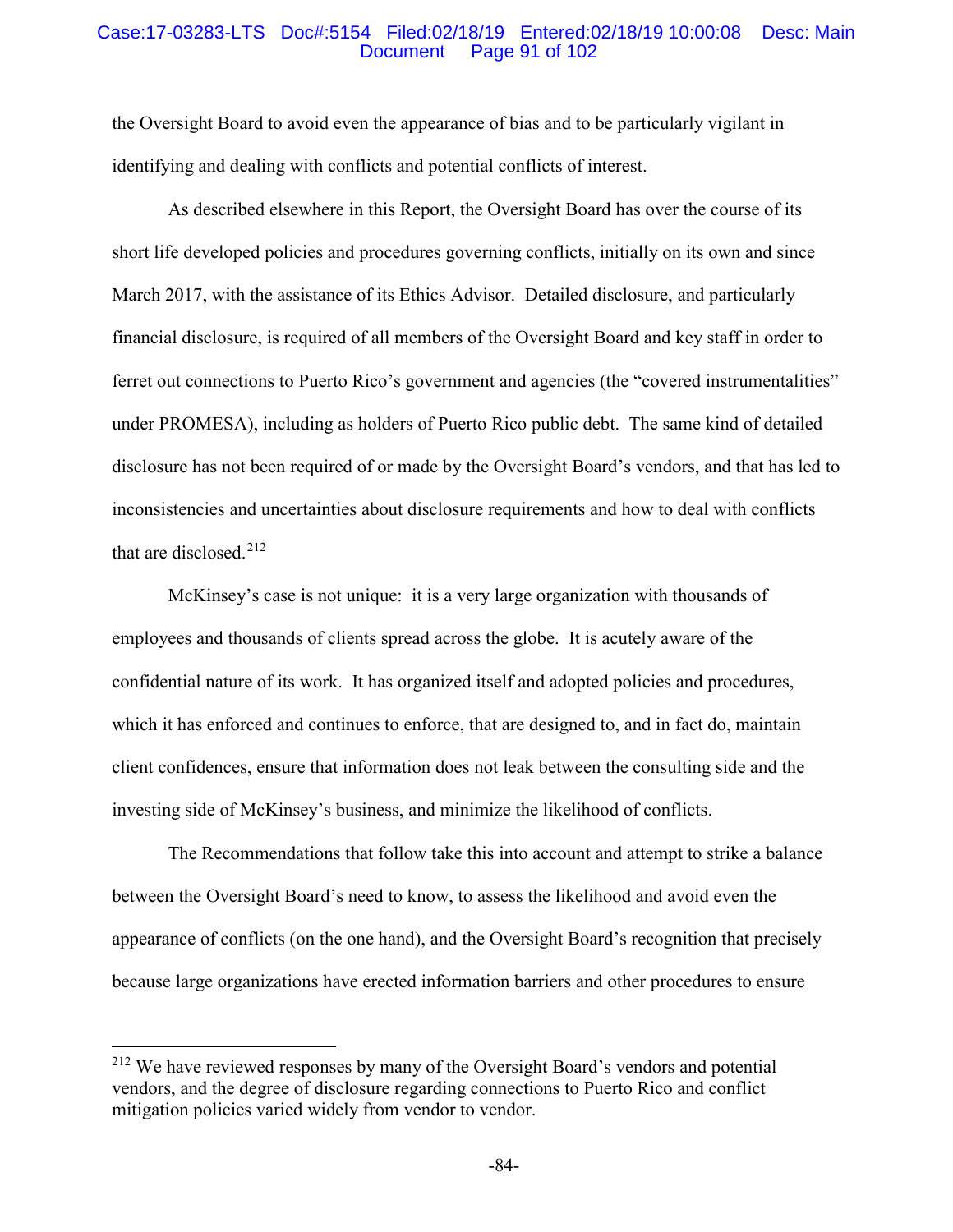## Case:17-03283-LTS Doc#:5154 Filed:02/18/19 Entered:02/18/19 10:00:08 Desc: Main Page 92 of 102

confidentiality and to minimize conflicts, not every fact bearing on every possible conflict is readily obtainable (on the other). If the facts are known, steps can be taken to eliminate the conflict entirely or to mitigate against the impact a conflict might have. And, in the end, the Oversight Board recognizes that not every potential conflict is disabling.

#### **Recommendation No. 1 – Vendors Should Disclose Affiliate Relationships**  $\mathbf{A}$ .

While the Oversight Board's vendor contacts are generally with one particular entity within a much larger organization (*e.g.*, McKinsey USG), relationships that other entities within the organization have that could give rise to conflicts should be disclosed. Trading in Puerto Rico public debt is particularly problematic, as it gives rise to the appearance of conflict: Will investments influence advice, and vice versa; will advice influence investments? Vendors' relationships with Puerto Rico, directly or through investment vehicles holding and trading in Puerto Rico public debt, should be disclosed to the extent feasible.

Large organizations (not just McKinsey) have affiliates that oversee retirement and other investments for employees or are themselves major players in the financial world as bankers, investors, market makers, underwriters, and advisors. While these affiliates are not themselves the Oversight Board's vendors and are not themselves providing goods or services to the Oversight Board, their activities might touch on Puerto Rico in one way or another, and it is important that the Oversight Board know this. Thus, for instance, while McKinsey may have every confidence that the activities of its investment arm (MIO) are completely walled off from the activities of its consulting arm (McKinsey), the fact is that MIO now has, has had in the past, or could have in the future, investments in Puerto Rico public debt, some or all of which are already (*e.g.*, COFINA) or will be subject to plans of adjustment proposed by the Oversight

-85-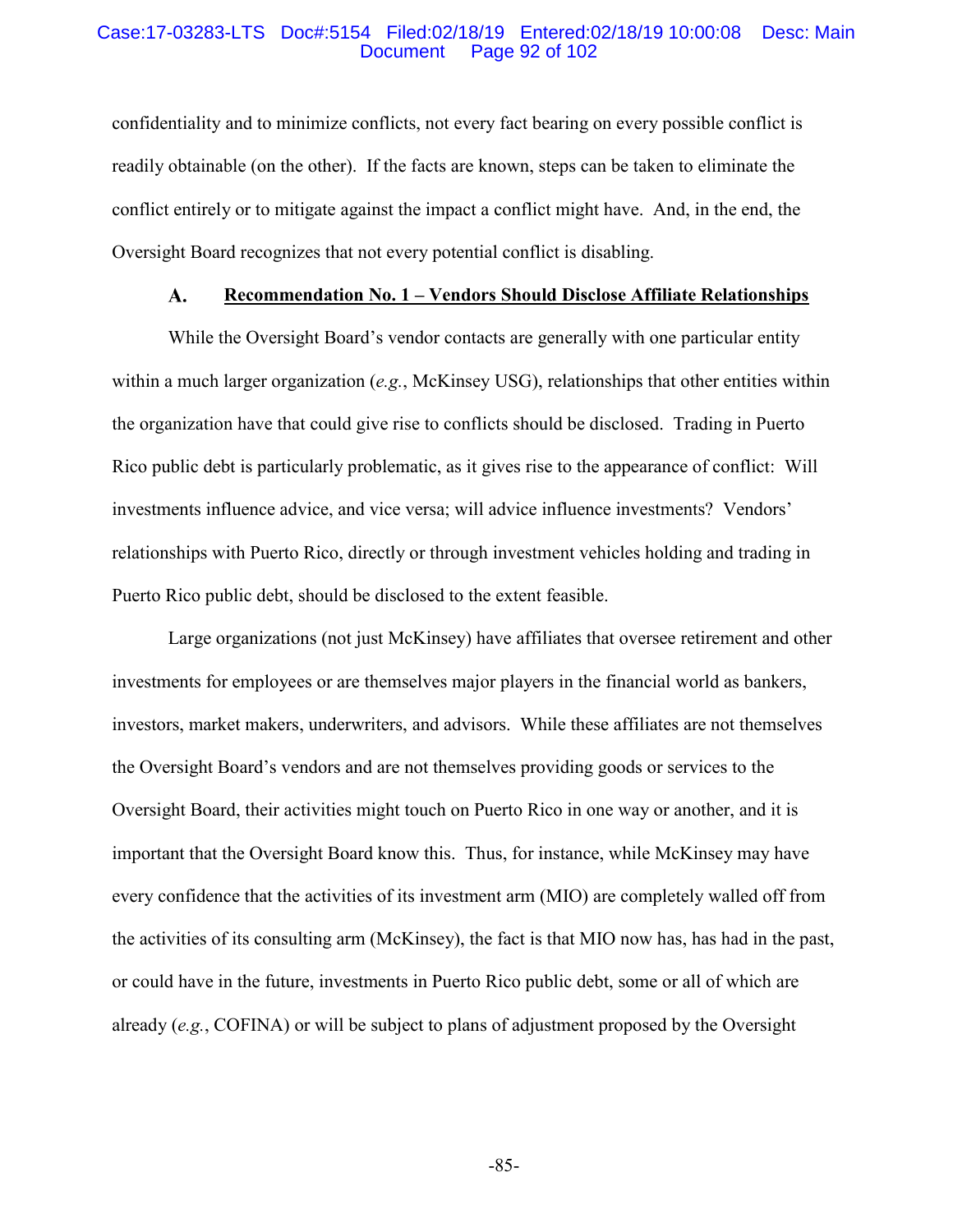## Case:17-03283-LTS Doc#:5154 Filed:02/18/19 Entered:02/18/19 10:00:08 Desc: Main Page 93 of 102

Board and, if confirmed by the Court, implemented under PROMESA. Other Oversight Board vendors are in similar situations.

From the Oversight Board's perspective, it is important that the Oversight Board know about these situations so it can decide whether it needs more information to assess whether there is a conflict or the appearance of a conflict, and so it can take appropriate action. This cannot happen if the Oversight Board does not have the facts. Accordingly, the Oversight Board's RFP and disclosure forms should be modified to call for a list of the vendor's affiliates and a description of any that have connections to Puerto Rico, and a description of what those connections are. The Oversight Board should encourage the submission of organization charts, descriptions of lines of business conducted by affiliates, and similar documents that will give the Oversight Board a better understanding of who its vendors are.

#### **B. Recommendation No. 2 – The Interested Parties List Should Be Expanded**

The Oversight Board is currently using an interested party list of 75 parties, consisting of the Oversight Board's members and key personnel, the Commonwealth and its "covered instrumentalities" and various government agencies, authorities, public corporations, and retirement systems.213 It does not list investors, creditors, banks, advisors, insurers, litigation parties, or other parties with significant roles in the Title III proceedings. The Oversight Board should consider using a broader list, adding, for instance, those on the Master Service list<sup>214</sup> and

 <sup>213</sup> *See, e.g.*, September 1, 2018 Core Consulting Agreement, App'x C, Sched. A.

<sup>&</sup>lt;sup>214</sup> The Master Service List is available on Primeclerk's website at https://cases.primeclerk.com/ puertorico/. Pursuant to the Case Management Order, it is updated every 15 days. *In re Fin. Oversight & Mgmt. Bd. for P.R.*, Case No. 17-BK-3283-LTS (D.P.R.), ECF No. 4866 § II.E.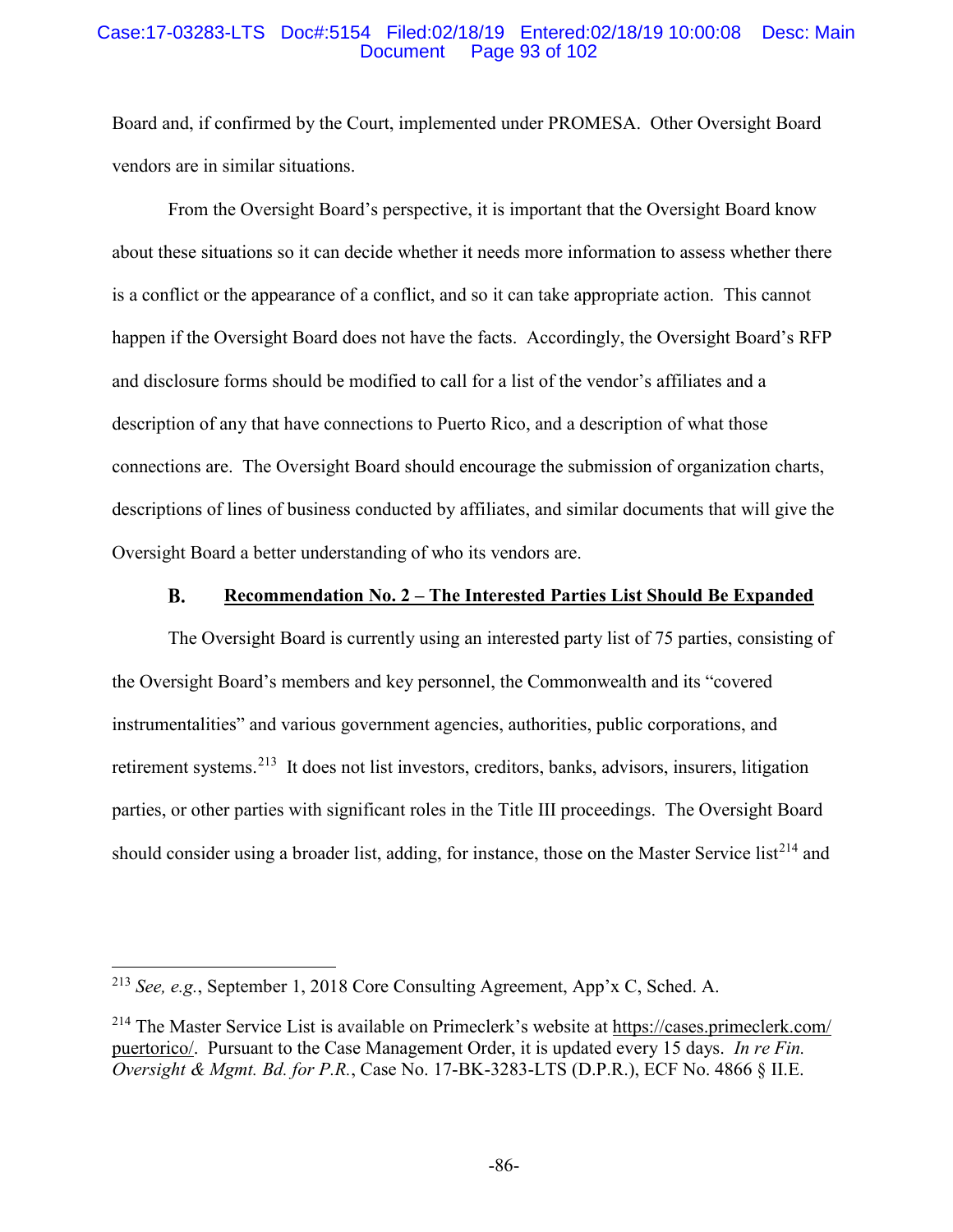# Case:17-03283-LTS Doc#:5154 Filed:02/18/19 Entered:02/18/19 10:00:08 Desc: Main Page 94 of 102

those who have filed proofs of claim above a sensible threshold amount.<sup>215</sup> Typically, the identities of interested parties will not be fully known before a case is filed but will come to light only weeks or months later. This means the process of identifying interested parties is ongoing and the list will have to be updated every few months. Vendors should be required to update their conflict checks periodically and whenever the list is updated. Updating the list is a task that calls for coordination between the Oversight Board and the Commonwealth to streamline the process and avoid duplication. Once the list is updated, vendors should be required to re-run their conflicts checks against the new list.

Clearly, this is a task that must vary by vendor – the larger the vendor and the scope of the engagement, the broader the required cross-check. Not every vendor should be required to check for relationships with every interested party. The scope of the search should be agreed on a case-by-case basis. $216$ 

### **Recommendation No. 3 – Direct Relationships, and to What Extent, if Any,**   $\mathbf{C}$ . **They Raise Conflicts, Should Be Described in Detail**

Vendors and their affiliates who have direct relationships with Puerto Rico must disclose them. If the vendor is doing work for the Commonwealth or its instrumentalities, it must disclose them and must describe any steps it will take to prevent conflicts. This is fairly straightforward. Investments are more complex. If the relationship involves a direct investment in Puerto Rico public debt over which the vendor or its affiliate can exercise discretion, details of

<sup>&</sup>lt;sup>215</sup> There are more than 165,000 proofs of claim totaling approximately \$43.5 trillion on file in the Title III proceedings. *See In re Fin. Oversight & Mgmt. Bd. for P.R.*, Case No. 17-BK-3283- LTS (D.P.R.), ECF No. 4052 ¶ 7. We are confident that the Oversight Board will be able to eliminate duplicate and erroneous claims and identify the major creditors to include in its conflicts check procedures.

<sup>216</sup> How to deal with investments is discussed in the following Recommendations Nos. 3 and 4.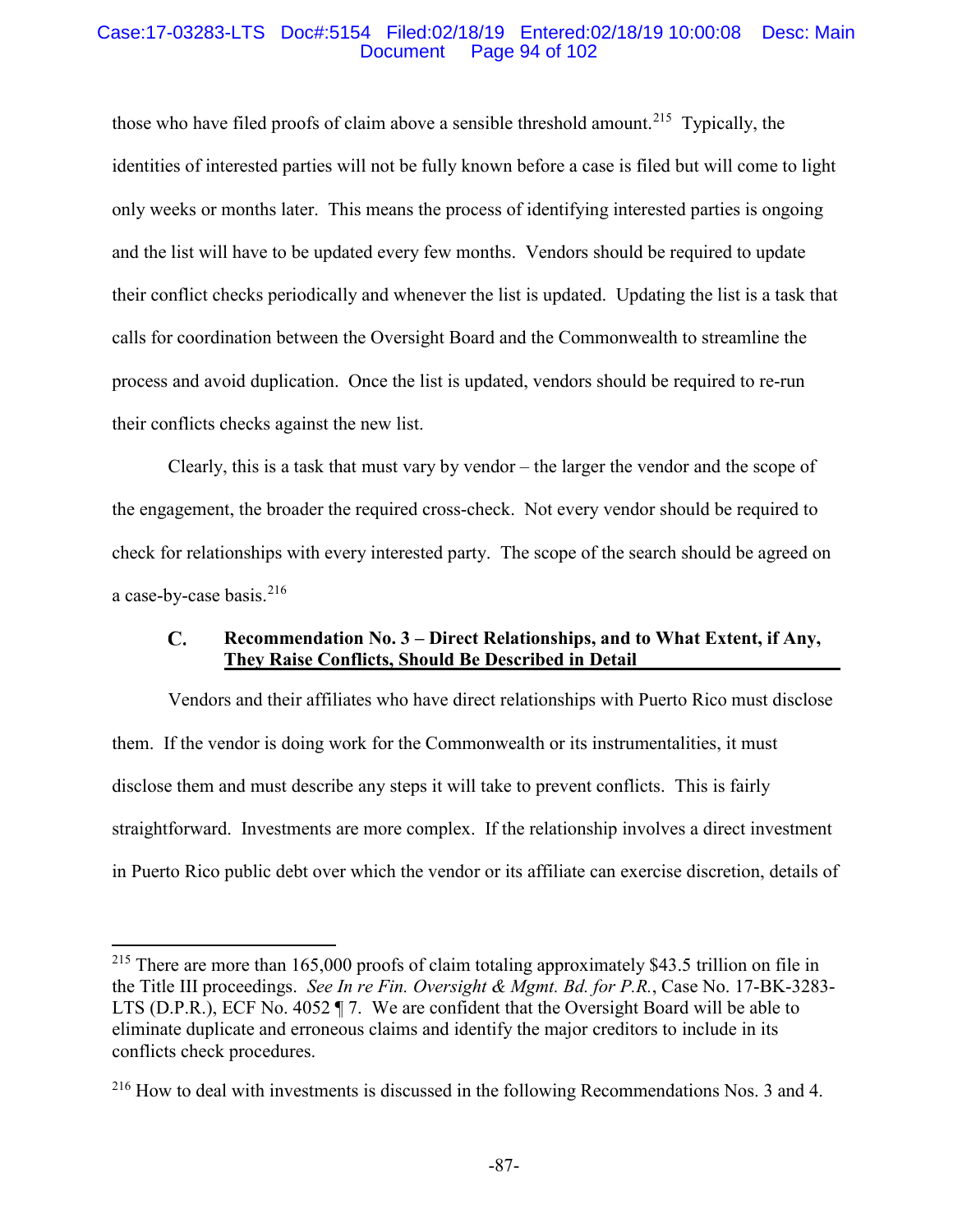## Case:17-03283-LTS Doc#:5154 Filed:02/18/19 Entered:02/18/19 10:00:08 Desc: Main Page 95 of 102

all holdings and trades since the beginning of 2016 should be itemized. The vendor or its affiliate should state whether or not it has divested or will divest any holdings, and if not, why not, and should explain why in its view the holdings are not a conflict – for instance, because they are *de minimis*; or because all decisions with respect to the holdings are made by an affiliate (like McKinsey's MIO) that is walled off and has no access to the work being done by the vendor (and vice versa); or because the contract party's scope of work will have no impact on the particular holding. Of course, disclosing these details and offering to adopt remedial measures does not mean that the Oversight Board will agree there is no conflict, but if these details are not disclosed, the Oversight Board cannot decide. As the Oversight Board's Disclosure Certification provides:

Disclosing a potential conflict of interest will not automatically disqualify the Vendor. The potential conflict of interest will be investigated to determine whether it precludes the contract award. In the event, however, that the Vendor does not disclose potential conflicts of interest and they are discovered by the [Oversight] Board, the Vendor will be barred from doing business with the [Oversight] Board.<sup>217</sup>

This provision places the burden of disclosure squarely on the vendor, and not on the Oversight Board, and we recommend that it stay there.

Accordingly, we recommend that the Oversight Board's RFP and disclosure forms be reviewed and modified as necessary to require these disclosures. Vendors, including McKinsey, should make and update their disclosures to describe any direct relationships the vendor or its affiliates have with Puerto Rico and, in particular, any direct investments in Puerto Rico public debt and any work it has done for interested parties since January 1, 2016.

 <sup>217</sup> September 1, 2018 Core Consulting Agreement, App'x C.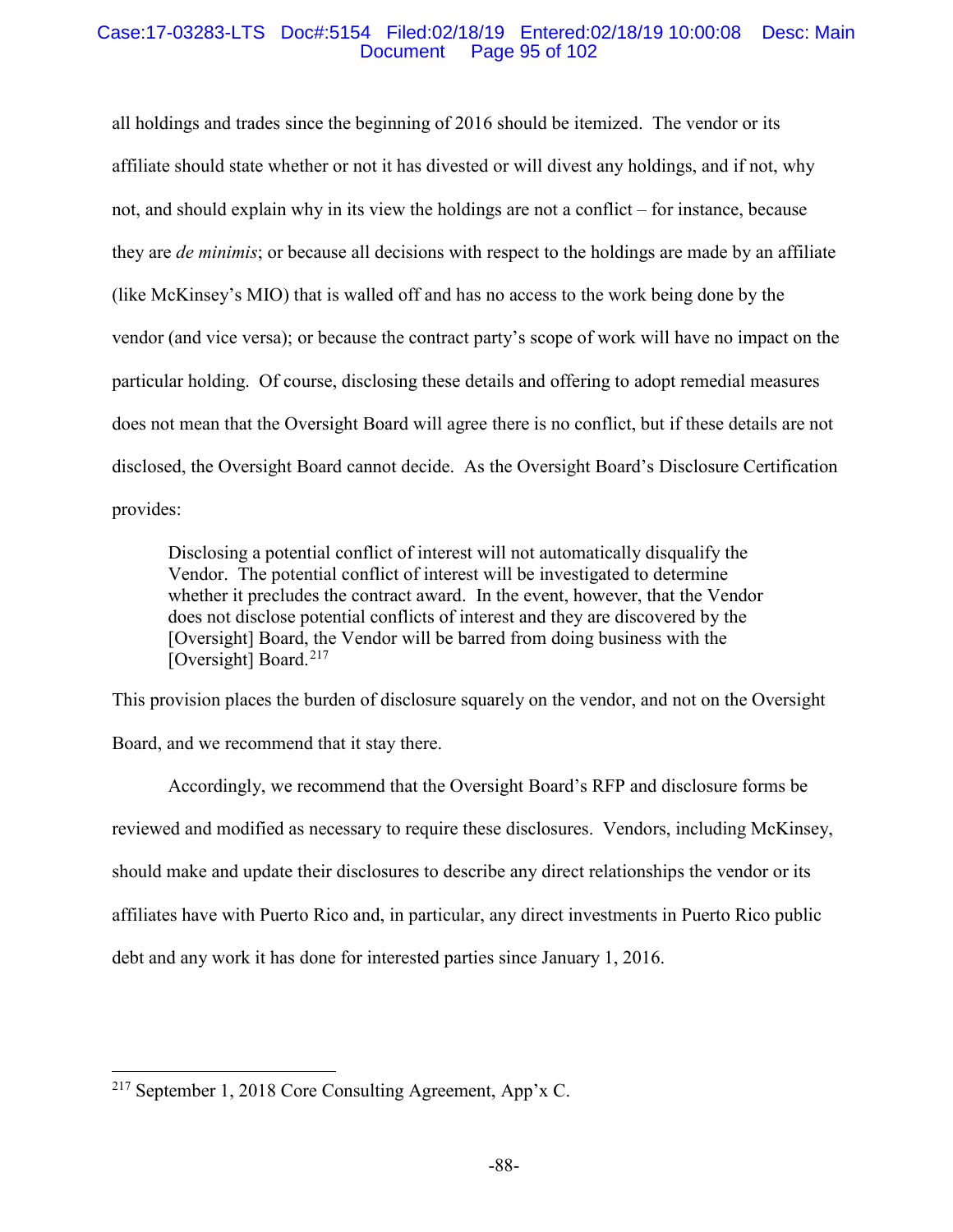### D. **Recommendation No. 4 – Indirect Relationships, and to What Extent, if Any, They Raise Conflicts, Should Be Described**

How to deal with vendors' indirect relationships that bear on Puerto Rico and the Oversight Board's work is much more difficult. The PROMESA proceedings involve the economy of the entire Commonwealth. It is hard to imagine a major vendor that would be retained by the Oversight Board in these cases that has no dealings with any Commonwealth instrumentality, or with any other vendor or banker or customer of any Commonwealth instrumentality, or with any investor in Commonwealth public debt, or with any advisor to any such instrumentalities, vendors, bankers, customers, or investors. Determining how many "degrees of separation"<sup>218</sup> to investigate should be done on a case-by-case basis. The Oversight Board must exercise its judgment and common sense to determine how far to dig, keeping in mind that the purpose of the exercise is to ensure that the relationship will not bias the vendor's work for the Oversight Board.

In McKinsey's case, investments made through Third-Party Funds and Separately Managed Accounts are challenging. As described earlier in this Report, approximately 90% of MIO's investments are managed by Third-Party Managers, and by contract, MIO delegates investment discretion to these Third-Party Managers. It does not exercise discretion over which individual securities to buy, hold, or sell.

MIO knows, or at a minimum has access to, information detailing the underlying securities that account for 40 to 50% of its assets under management that are Direct Investments or held through Separately Managed Accounts.<sup>219</sup> For MIO's remaining investments in Third-

 <sup>218</sup> *See* John Guare, *Six Degrees of Separation* (1990).

<sup>219</sup> *See* Section IX above.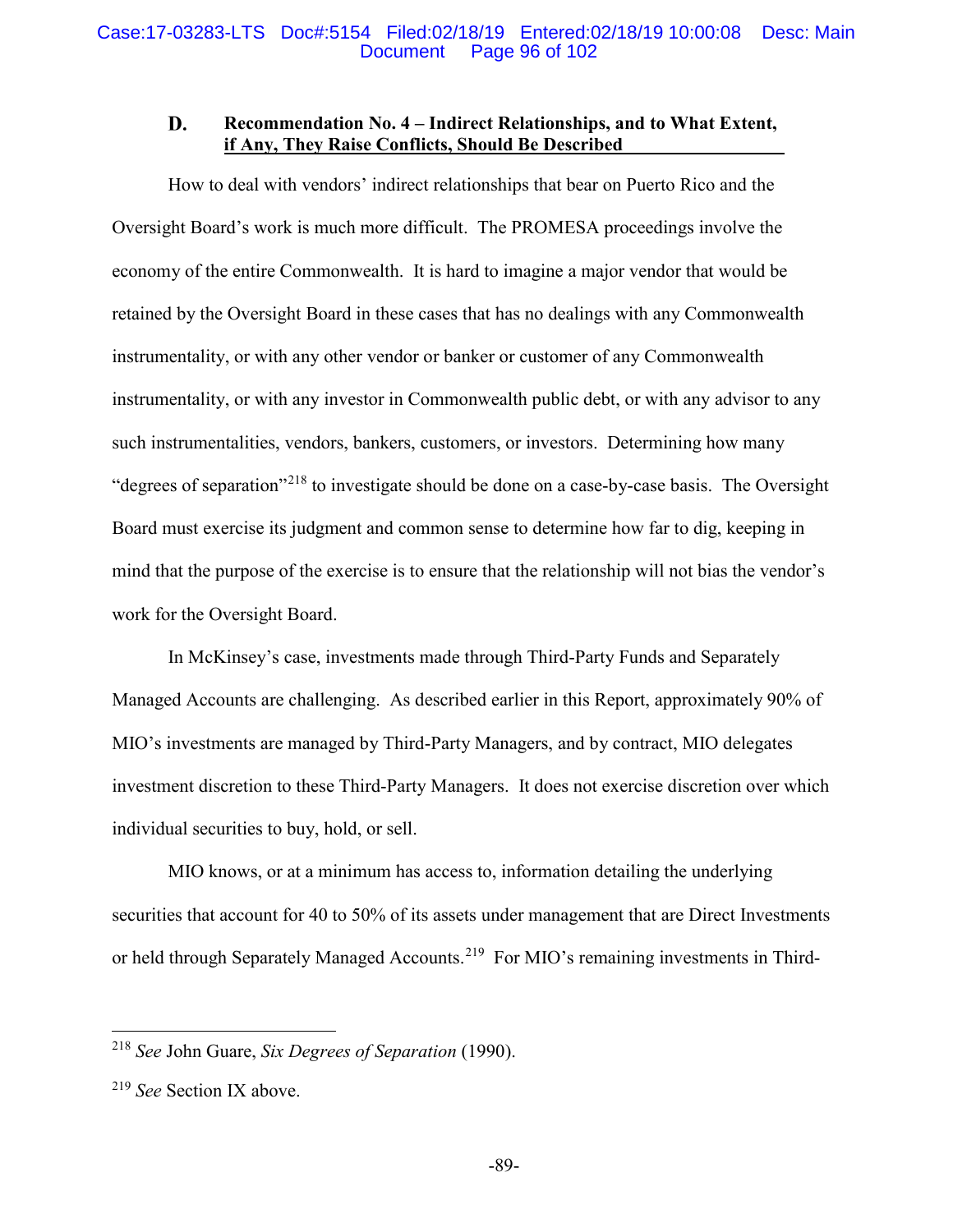## Case:17-03283-LTS Doc#:5154 Filed:02/18/19 Entered:02/18/19 10:00:08 Desc: Main Page 97 of 102

Party Funds, the degree of visibility depends on the fund, the asset manager, and the governing agreement. While MIO has investment-level information, MIO does not share it with McKinsey consultants, and it is not otherwise accessible by the consulting side. Indeed, the McKinsey partners we interviewed did not learn of MIO's third-party investments in Puerto Rico bonds (through certain Compass and Whitebox funds) until the press became interested. 220 However, even though the McKinsey partners did not know this information, as reporters and the litigants in *ANR*, *Westmoreland* and *SunEdison* have pointed out, some information is obtainable by parsing the public record.<sup>221</sup> It should not be up to the Oversight Board to ferret out vendors' indirect investments and trades that could present conflicts. Vendors should be required to:

# **1. Describe details of indirect relationships, including third-party investments**

Which affiliates are doing what, and under whose direction? What have those affiliates done in the past, and what do they anticipate doing in the future? For example, vendors should describe any investment affiliates, what they do, and whether and how those affiliates make investment decisions. Vendors should make clear the degree of control that the investment affiliate has over individual investment decisions.

 $220$  This is why, for instance, the Oversight Board's own financial disclosure forms do not require investments held through large mutual funds to be disclosed. Oversight Board Bylaws, Attachment B.

 $221$  And, as already noted, just because a Third-Party Fund in which MIO has invested owns Puerto Rico public debt, it does not mean that MIO's fund owns all of it, just its own allocable interest. Nor does the mere fact of the fund's ownership of the bond tell us whether the bond is insured or whether the fund's investment is hedged. This information is not public, and without it, it would be impossible to know what one would have to do to influence its value even if one were in a position to do so and not otherwise prevented by law from doing so.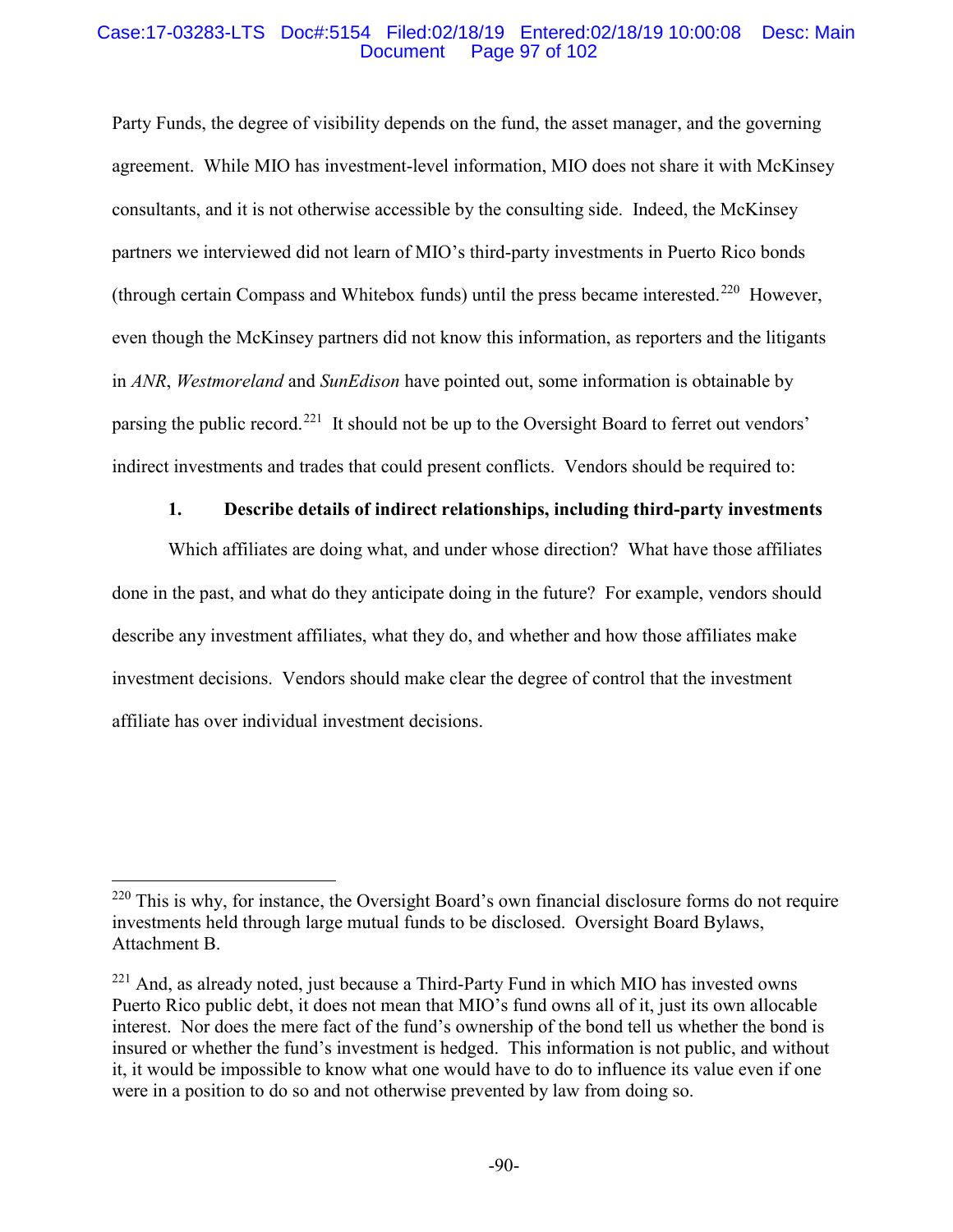## Case:17-03283-LTS Doc#:5154 Filed:02/18/19 Entered:02/18/19 10:00:08 Desc: Main Page 98 of 102

# **2. Describe how third-party investments are reported, and to whom**

What information is reported to the vendor by the affiliate or fund? The vendor should describe what investment information the investment affiliate receives, and what if anything the investment affiliates reports to its investors. If no information related to individual investments is disclosed, the vendor should say so.

# **3. Disclose actual knowledge of third-party investments that could give rise to conflicts**

It is difficult to impose blanket rules without knowing the particular facts, policies, and procedures in place, and disclosure with respect to third-party investments must, therefore, be tailored to the particular vendor. With that in mind, generally, if a vendor affiliate has actual knowledge of a relationship with Puerto Rico or the Oversight Board, it should disclose it. For example, MIO should disclose investments in Puerto Rico public debt made through Separately Managed Accounts even though they are managed by a Third-Party Manager because MIO has access to information detailing those holdings. Similarly, if MIO receives periodic account statements in the ordinary course that disclose securities owned by Third-Party Funds and learns of an investment in Puerto Rico public debt, that should be disclosed to the Oversight Board. Where an investment affiliate receives specific and systematic disclosures, requiring disclosure should not be a terrible burden. Finally, vendors should check lists of third-party funds and managers against the interested parties list and disclose any connections.

However, we recognize there may be legal or practical hurdles to disclosing indirect investments (for example, confidentiality agreements with third-party managers or possible breach or impairment of the very information barriers and other measures designed to prevent conflicts). Accordingly, one option would be to have the vendor's investment affiliate report directly to the Oversight Board without making any disclosure to the vendor itself. This would

-91-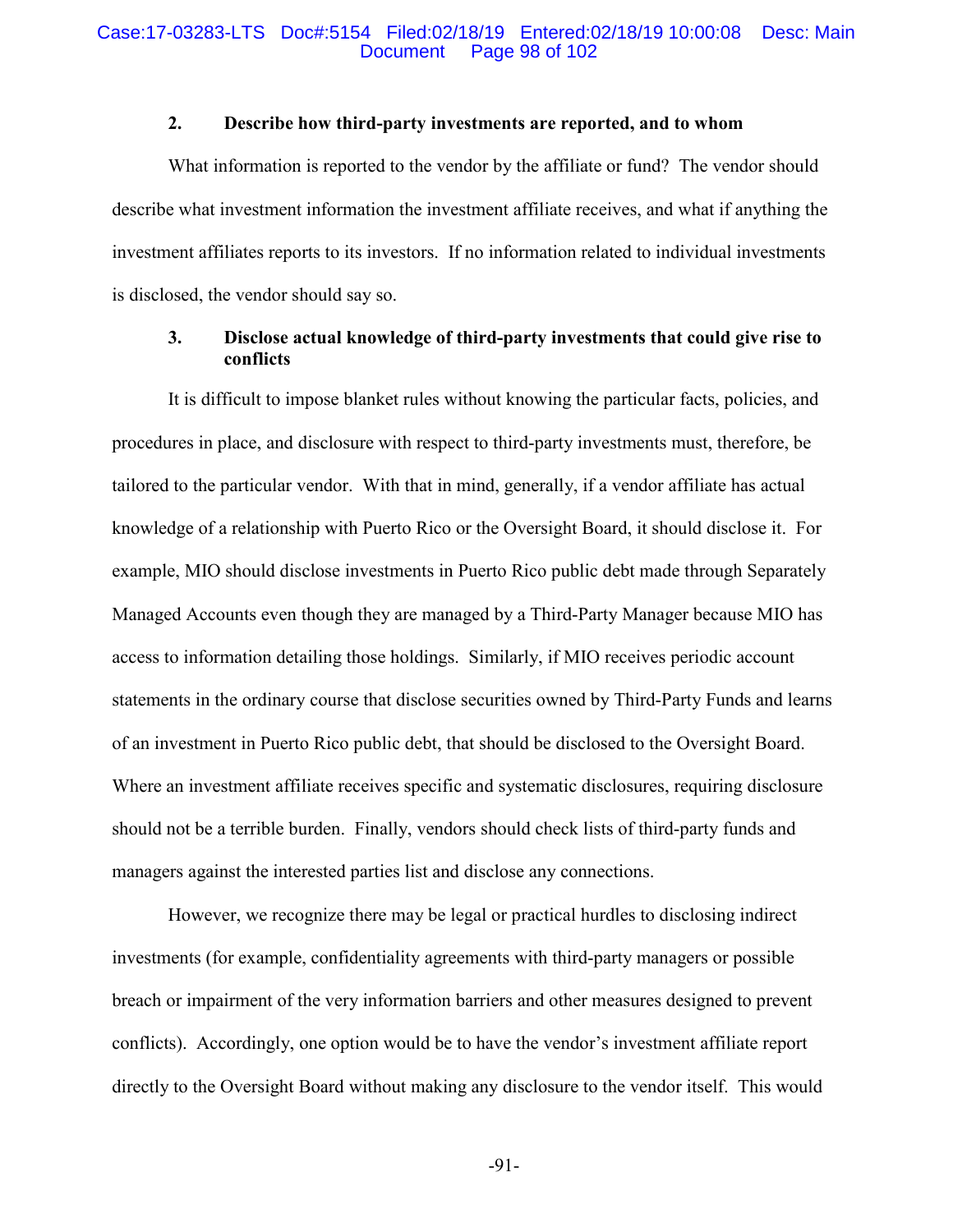## Case:17-03283-LTS Doc#:5154 Filed:02/18/19 Entered:02/18/19 10:00:08 Desc: Main Page 99 of 102

enable the Oversight Board to conduct its own "*in camera*" inspection of the information and then to determine what additional steps to take, while leaving the vendor's information barriers intact. Alternatively, to the extent a vendor or its affiliate is unable or unwilling to disclose this information to the Oversight Board, the Oversight Board could just assume that the vendor has a significant indirect investment in Puerto Rico public debt and evaluate any potential conflict in light of that assumption. The Oversight Board would then consider how the vendor proposes to mitigate the impact of the apparent conflict. If the vendor cannot convince the Oversight Board that its conflict mitigation measures are adequate to eliminate the conflict, the Oversight Board would not engage the vendor.

### E. **Recommendation No. 5 – Vendors Should Disclose Relevant Data in Their Public Filings**

Vendors should monitor their and their affiliates' public filings for disclosures regarding their relationships with Puerto Rico and the Oversight Board. For example, the Oversight Board should not have to search SEC and Department of Labor filings; vendors should, and they should cross-check them against the interested parties list. Vendors should also be familiar with court filings made on their or their affiliates' behalf, although, again, we recognize that this may not always be easy. For instance, in McKinsey's case, two asset managers filed proofs of claim on behalf of Compass CSS High Yield LLC, Compass TSMA LP, and Compass ESMA LP in the Title III proceedings relating to COFINA, PREPA, and AFICA bonds. Under this Recommendation, these filings would trigger updated disclosures.<sup>222</sup> Vendors should review their and their affiliates' public filings in real time. If a vendor determines based upon a public

<sup>&</sup>lt;sup>222</sup> Proofs of claim are typically not filed for weeks or months after the petition date. Here, they were filed more than one year after the Title III petitions were filed – hence, the recommendation that vendors update their disclosures periodically.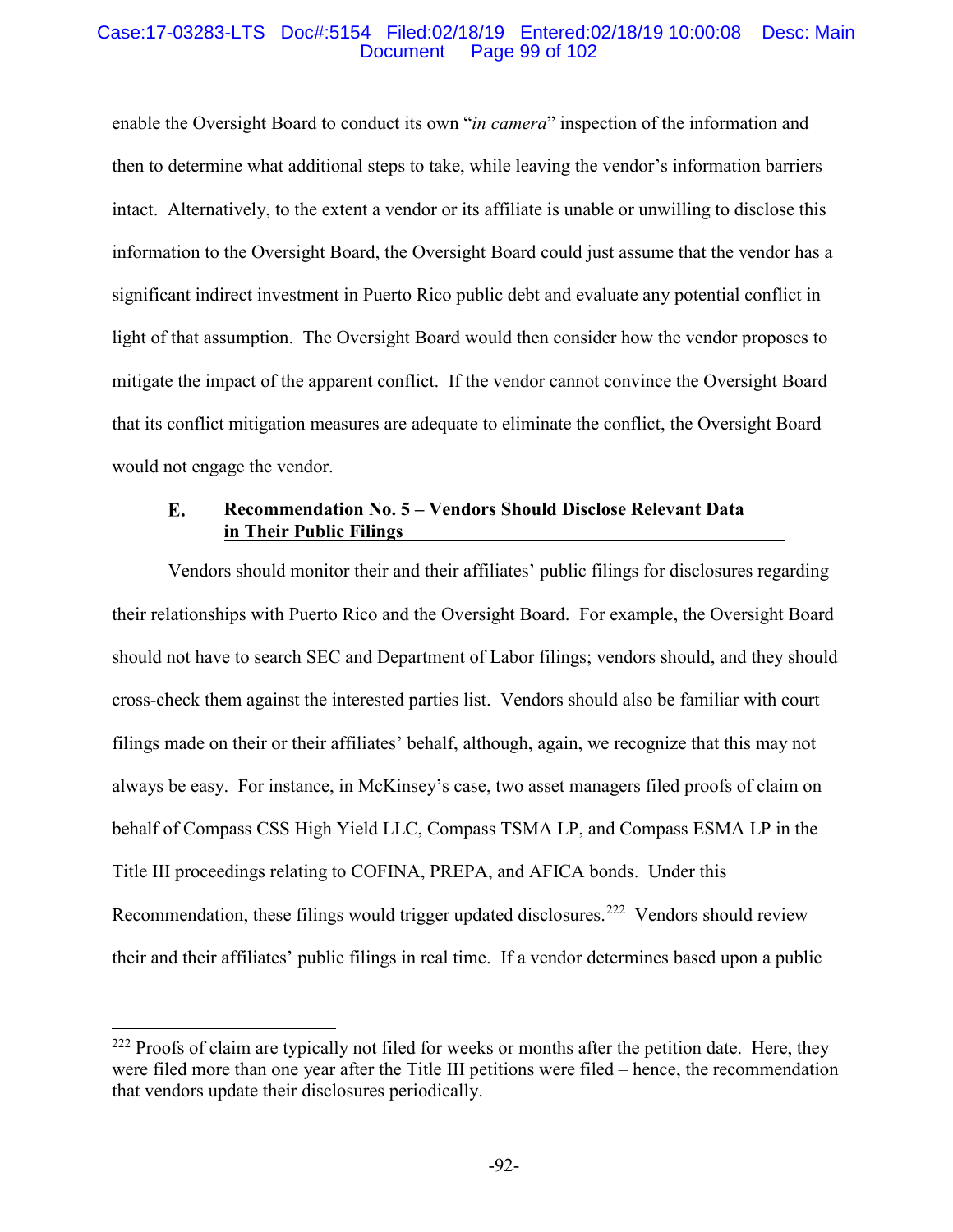## Case:17-03283-LTS Doc#:5154 Filed:02/18/19 Entered:02/18/19 10:00:08 Desc: Main Page 100 of 102

filing that it has additional disclosures to make, the vendor should promptly make them to the Oversight Board.

### **Recommendation No. 6 – Vendors Should Describe the Policies, Practices,** F. **and Procedures That They Have or Will Have to Guard Against Conflicts**

Vendors should be required to describe their policies, practices, and procedures regarding conflicts. We have learned, for example, that McKinsey and MIO have robust written confidentiality and conflict of interest policies and procedures; they train their personnel in them; they require annual certification of compliance; and they enforce their policies. Vendors' RFP responses and disclosures should give particulars about their policies and practices, information barriers and security, staffing "black-outs," and so on. The Oversight Board should know that all of its vendors address conflicts seriously.

In addition, vendors should describe what they have done to mitigate the impact of any conflicts, with reference both to past work for the Oversight Board or other clients and with respect to any potential conflicts that might arise from the vendor's proposed or current work for the Oversight Board, or from a vendor or vendor affiliate's investments, past, present, or future. This might require new procedures to ensure that personnel working on Oversight Board matters do no other work related to Puerto Rico, at least not for a set period of time and not without prior Oversight Board consent.<sup>223</sup> It might also require divestiture of an investment or termination of another advisory relationship. We recognize that these are extreme measures and may not be warranted or possible in all cases, but the decision on whether to require these measures should be the Oversight Board's, and the decision must be based on full disclosure of the conflict or potential conflict by the vendor. The burden of explanation should be on the vendor.

 <sup>223</sup> Indeed, both are part of the Oversight Board's standard Independent Contract Services Agreement, including the September 1, 2018, Core Consulting Agreement that it signed with McKinsey extending the non-Title III engagement.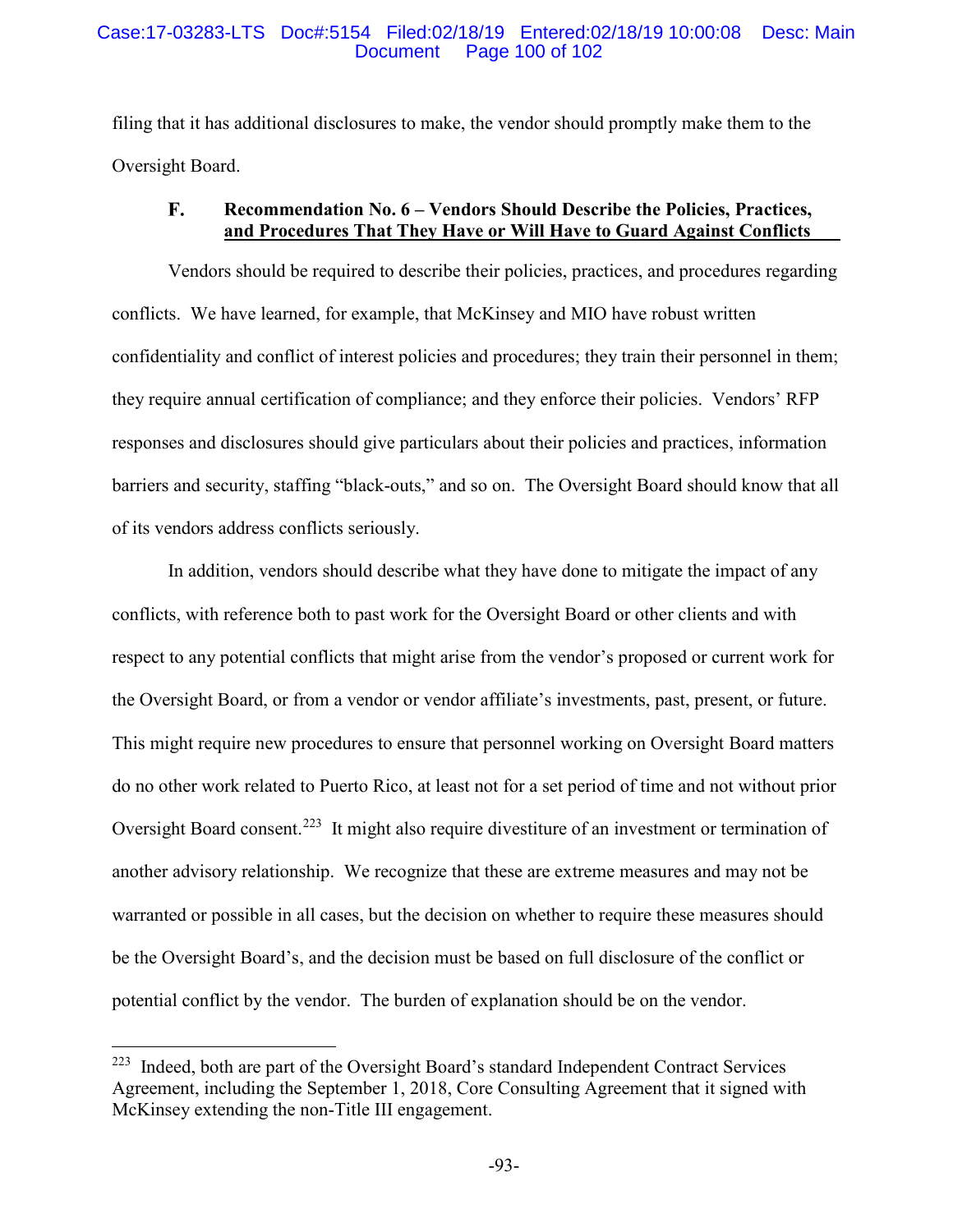### G. **Recommendation No. 7 – Disclosures Must Be Updated and Certified Periodically**

The Oversight Board should update its list of interested parties periodically. We recommend that this be done quarterly, and take into account any significant new filings – *e.g.*, new parties to adversary proceedings and contested matters in the Title III cases; new creditors who file large proofs of claim (above a sensible threshold); new parties to the Title VI proceedings; parties to mediations; and so on. Significant disclosures (*e.g.*, new possible filings, new direct investments, etc.) should be made as soon as they are known without waiting for the next scheduled periodic update.

Vendors should run conflict checks against the updated interested party lists and should supplement the lists with names of their own – for instance, by adding the names of any new clients and affiliates with relationships that could present conflicts. This will probably require that vendors have their affiliates review the lists and understand their disclosure obligations, but that seems the only way to ensure that relationships are uncovered.

Vendors should also periodically (at least annually) certify that they have conducted conflict searches for themselves and relevant affiliates and have reported all material relationships that could give rise to conflicts.

### Н. **Recommendation No. 8 – Oversight Board Forms Should Be Reviewed and Revised**

The Oversight Board, with the assistance of its General Counsel and its Ethics Advisor, should review all of its RFP and contract, disclosure, and certification forms and revise them to take these Recommendations into account. This will enable the Oversight Board to make better informed decisions regarding whether or not to retain a vendor.